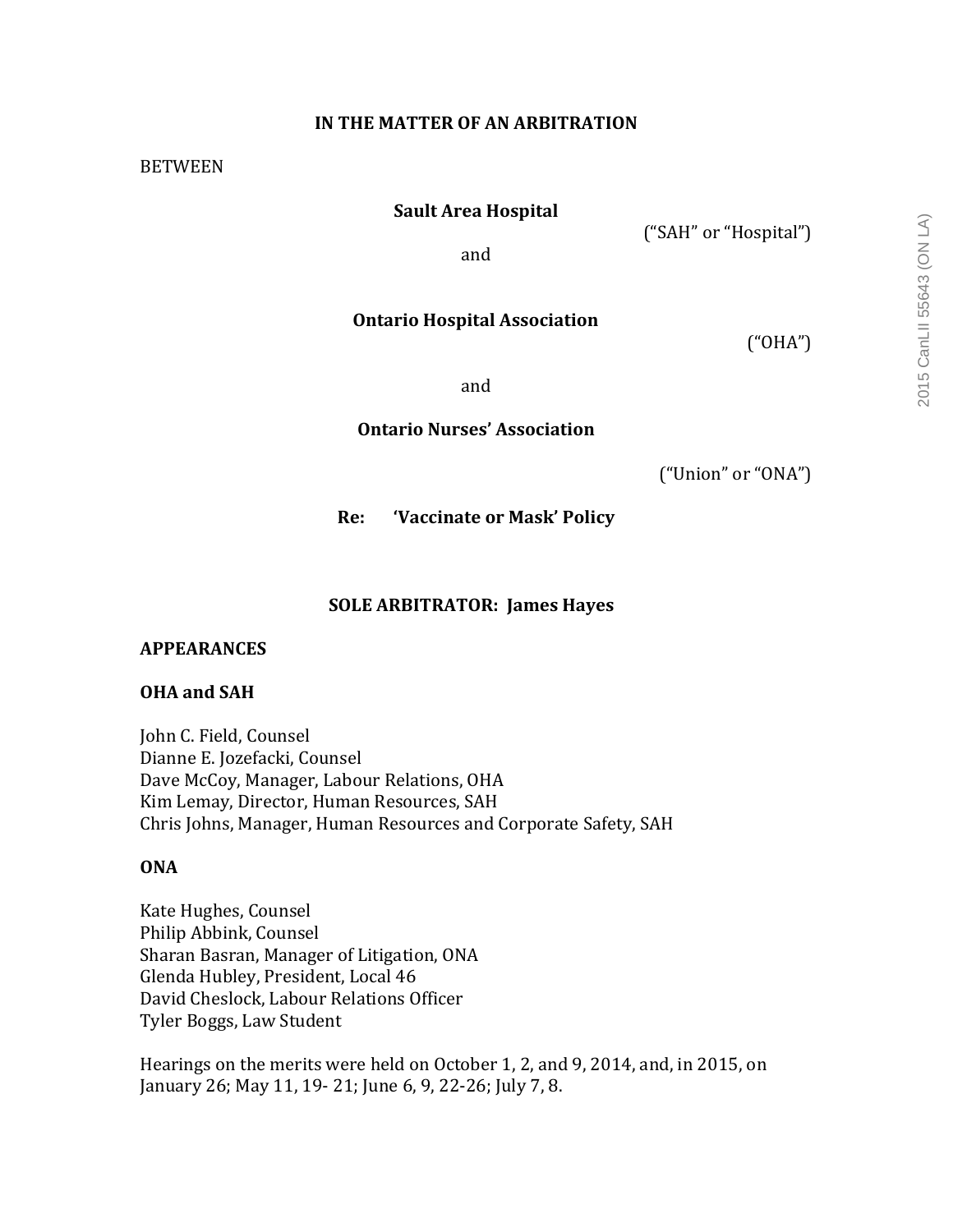# **INDEX**

| Page No. |
|----------|
| 4        |
| 8        |
| 8        |
| 9        |
|          |
|          |
|          |
|          |
|          |
|          |
|          |
|          |
|          |
|          |
|          |
|          |
|          |
|          |
|          |
|          |
|          |
|          |
|          |
|          |
|          |
|          |
|          |
|          |
|          |
|          |
|          |
| 70       |
|          |
|          |
|          |
|          |
|          |
|          |
|          |
|          |
|          |
|          |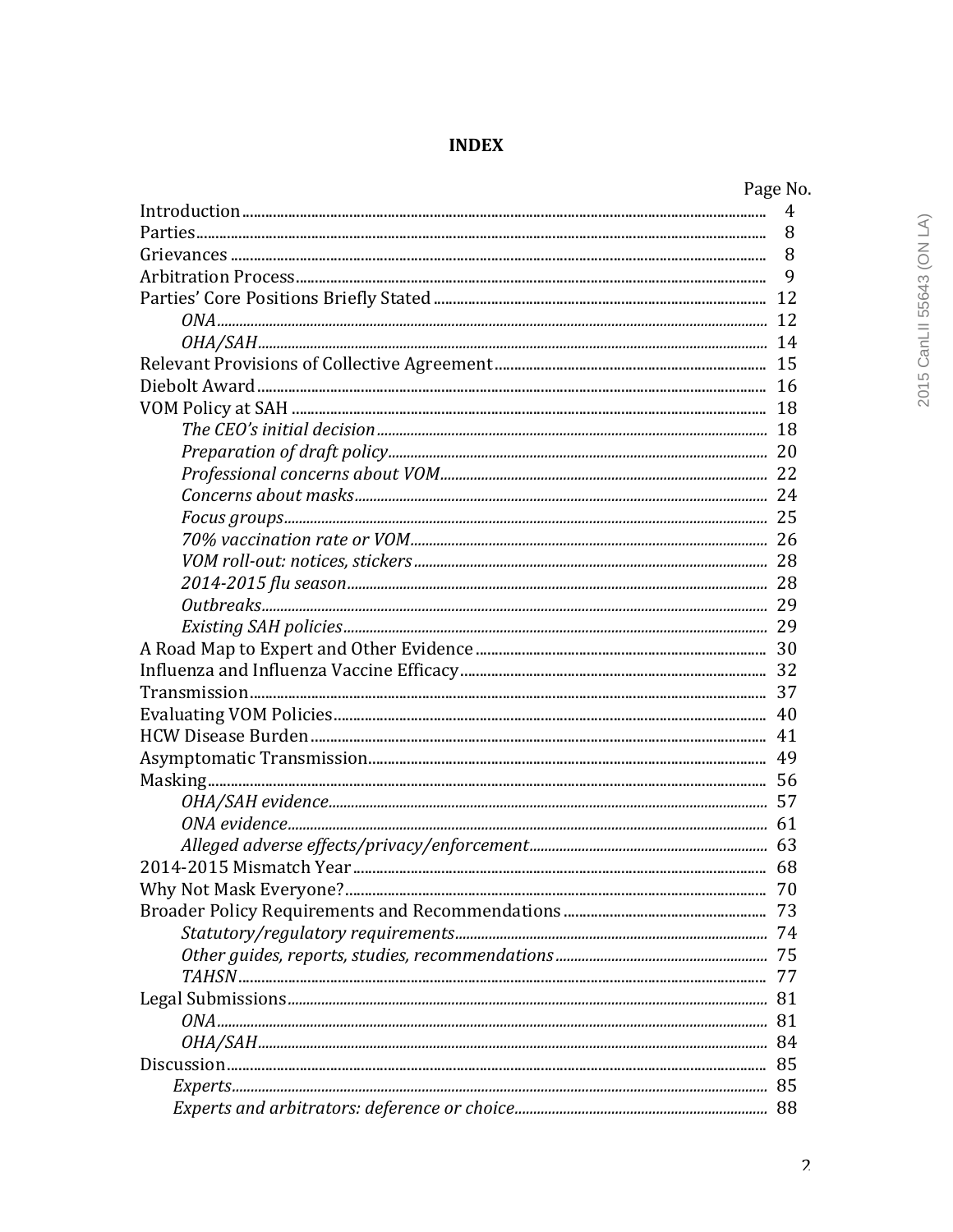| Appendix A: Literature cited in relation to HCW disease burden issue:        |  |
|------------------------------------------------------------------------------|--|
|                                                                              |  |
| Appendix B: Literature cited in relation to asymptomatic transmission issue: |  |
|                                                                              |  |
|                                                                              |  |
|                                                                              |  |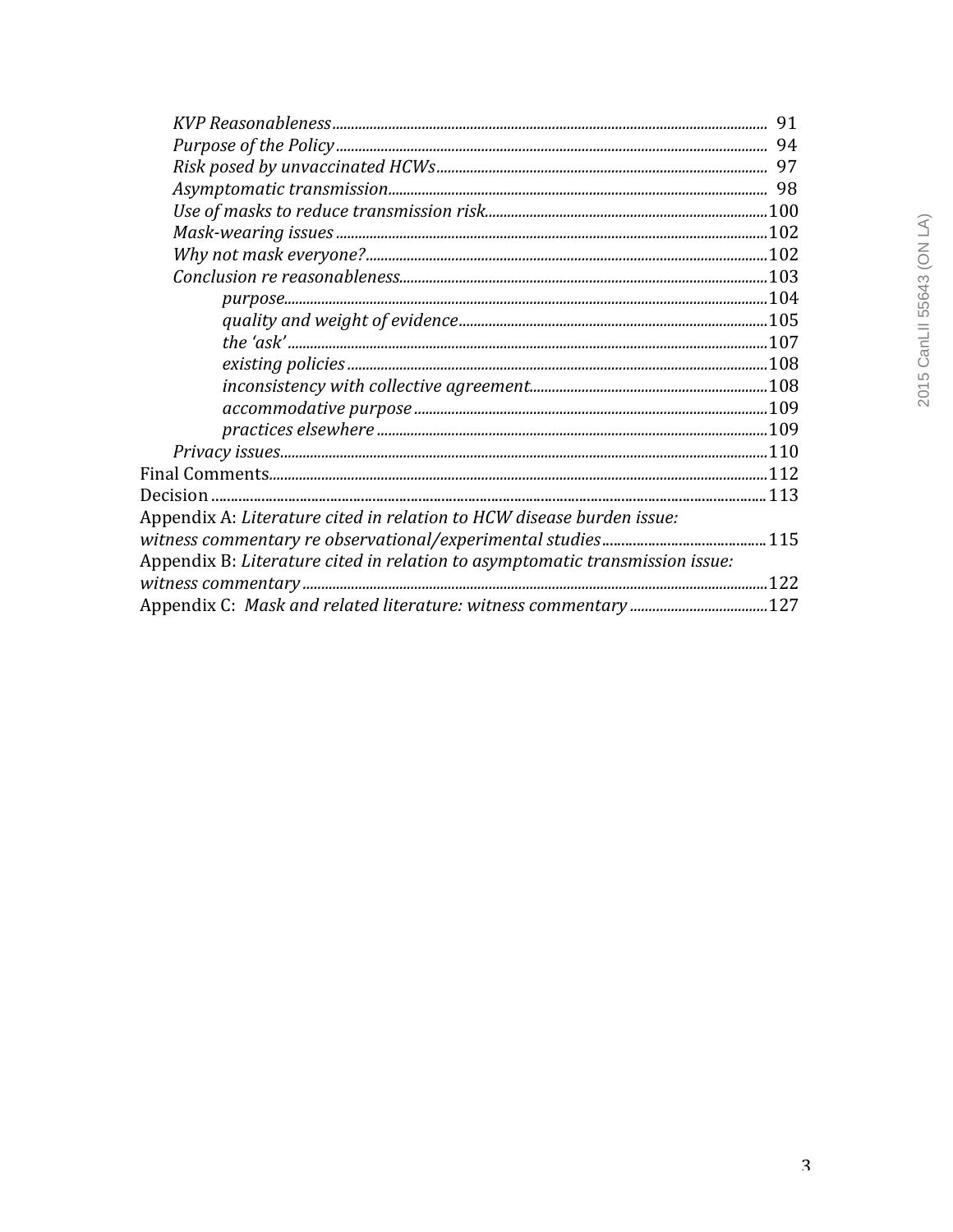### **AWARD**

## **Introduction**

 

1. ONA objects to a 'Vaccinate or Mask' ("VOM") policy introduced at the Sault Area Hospital, an acute care institution (the "Policy"). The Hospital requires that healthcare workers ("HCWs") wear surgical/procedure masks each year throughout the five to six month flu season if they have not received vaccination for influenza. The grievances allege that the VOM Policy is an unreasonable exercise of management rights and a breach of employee privacy rights.

2. The backdrop to these grievances is that certain distinguished Canadian academic physicians are divided on the VOM question. It appears to be unprecedented for leading infection prevention and control academic physicians at Mount Sinai Hospital and the University Health Network to oppose each other so directly in a litigation forum, as occurred here.

3. Grievances such as these are plainly grounded in a dispute over 'best practice' public health policy determination. It seems to me self-evident that medical judgments and policy decisions relating thereto should be located, primarily, elsewhere. One would think an expert medical forum, where contrary views are welcomed and consensus sought if not achieved, would be presumptively appropriate.<sup>1</sup> All the more so because it is almost certain that there will be future material change to the scientific fact pattern currently underpinning existing VOM policies.<sup>2</sup> Aspects of the relevant medical science remain in infancy or appear to be

<sup>&</sup>lt;sup>1</sup> See Exhibit 66, p.14 where Dr. De Serres recommends: "a documented critique of available evidence by skilled experts who are independent of single option advocates, and with a full consideration of alternative approaches weighed against the usual policy analysis indicators (e.g. Erikson De Wals framework) is needed to ensure an optimal balance in protecting the safety and rights of both patients and HCWs"; See Exhibit 185, pp.44-45 where Dr. McGeer states her view that such a process was conducted by the Toronto Academic Health Science Network (TAHSN) between 2012 and 2014 resulting in a VOM recommendation; Dr. Gardam was extremely critical of the composition of the TAHSN Working Group: Transcript, May 21, 2015, pp.102-108

<sup>&</sup>lt;sup>2</sup> There are ethical restrictions preventing the conduct of certain randomized controlled trials. See Exhibit 185, Report, A. McGeer, p. 26: "Assessing vaccine efficacy has also become more difficult over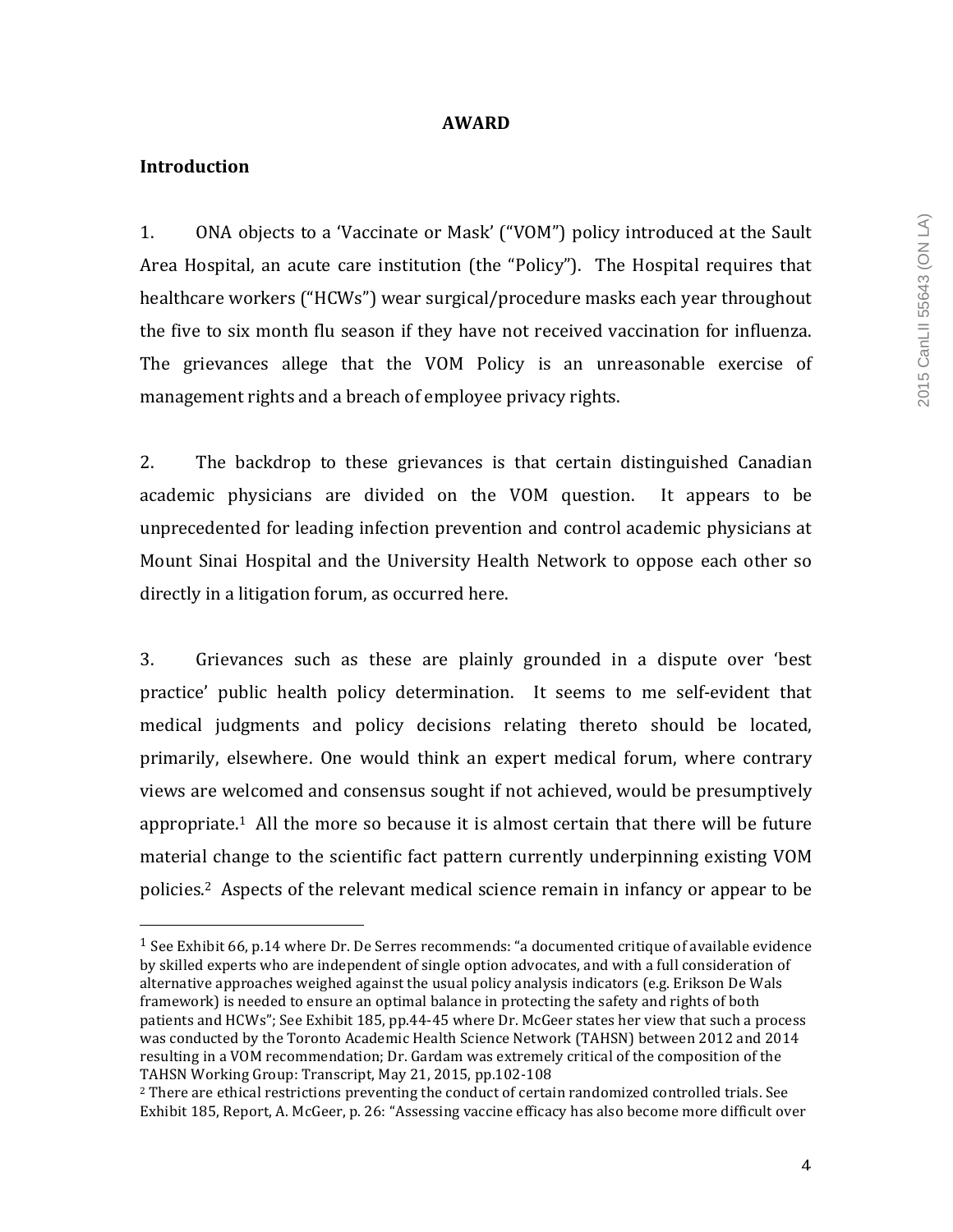incapable of formal proof, at the present time at least. The opinions of individual professionals continue to move with their understanding of the relevant evolving scientific research.<sup>3</sup> It is therefore scarcely surprising that there will be honest differences of expert opinion about the 'best' health policies and practices for a particular institution at any given point in time.

4. What is beyond doubt is that grievances of this type reach one extremity of labour relations adjudication. Whatever judicial deference may be paid to the collectively acquired expertise of labour arbitrators, labour arbitrators are not medical experts.

5. This is not to suggest that these grievances were misplaced. A trade union is typically entitled to challenge what it perceives to be an unreasonable exercise of a management right. ONA's members have a direct interest in VOM policies aimed at the conduct of their daily working lives. ONA reasonably objects to a Policy that it believes to be unwarranted. Whatever may be the limitations of a labour arbitration forum, ONA brought these grievances to the only place where it had the legal capacity to demand accountability.

6. These grievances, accordingly, raise an important issue about the appropriate engagement of a labour arbitrator with expert evidence. What approach should an arbitrator take when addressing a challenge to a policy relating to patient care, a subject matter that would normally be expected to fall within the primary domain of healthcare professionals?

<u> 1989 - Andrea San Andrea San Andrea San Andrea San Andrea San Andrea San Andrea San Andrea San Andrea San An</u>

time because once vaccine is recommended for a population group, it is no longer ethical to randomize people in that group to a placebo in clinical trials. This means that vaccine efficacy must be assessed by observational trials which are susceptible to many biases, and much more difficult to interpret than randomized controlled trials". See also: Transcript, July 8, 2015 for the OHA/SAH counsel's comment at p.129

 $3$  See for example: Transcript, May 21, 2015, M. Gardam, pp. 45-55. Dr Gardam was initially in favour of a mandatory flu shot policy. At p. 47: "when I started to change my mind was when I did the paper for Lancet Infectious Diseases and I realized that all the stuff that we're spouting about how flu is transmitted is actually based on the thinnest of evidence and we need to be much more critical".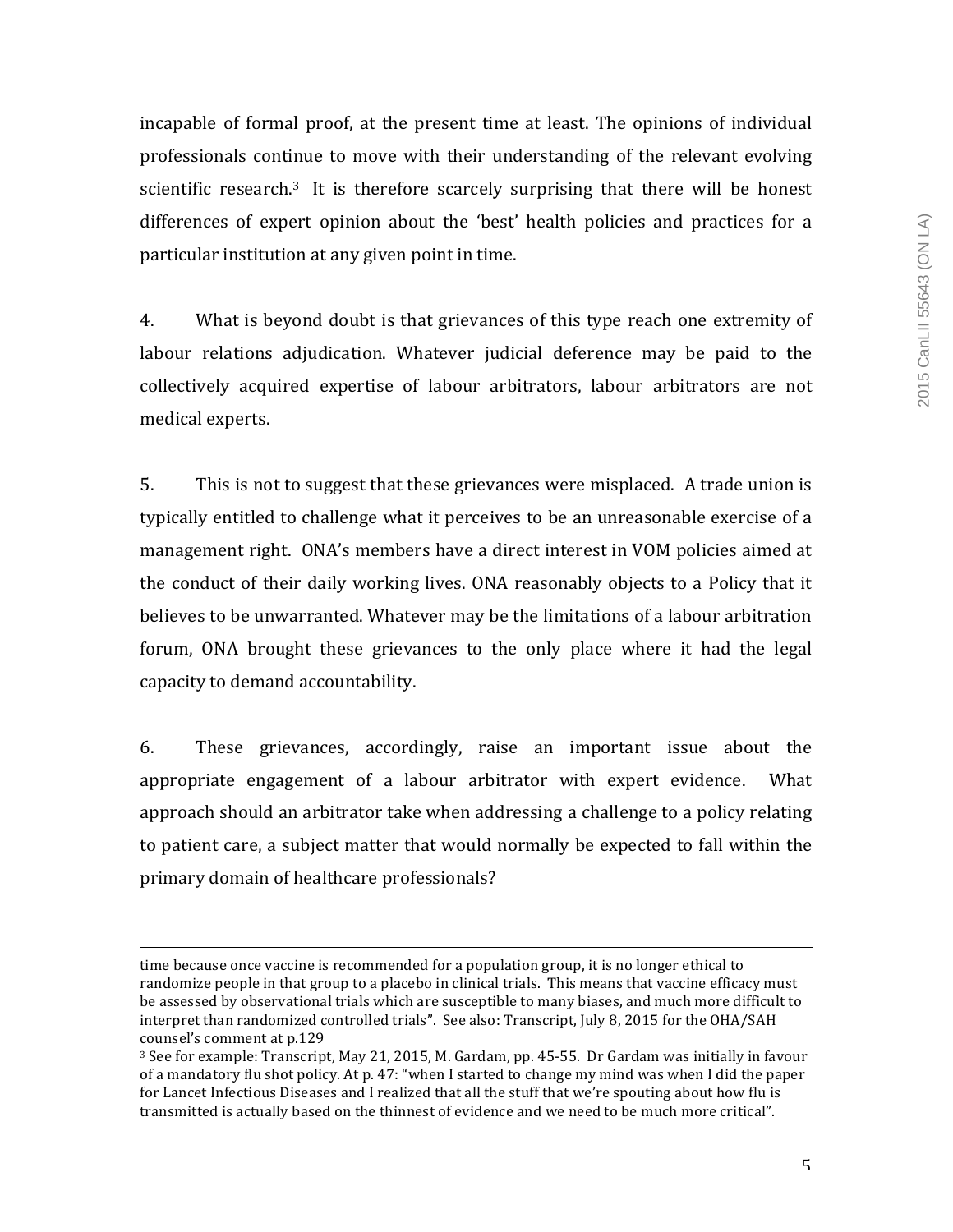7. Where a policy directly affecting employees' conditions of work connects with the delivery of fundamental health policy—and especially where the medical/scientific underpinnings of that policy continue to evolve—what is the role of a labour arbitrator? Should an arbitrator's preference for one credible expert opinion over another, following an adversarial process, necessarily be outcome determinative?

8. Alternatively, may this employer meet the labour relations test of reasonableness by simple proof that its VOM Policy is supported by medical opinion held by one group of leading academic physicians notwithstanding what may be the equally convincing opinion of another leading group? Put another way in labour law terms, in a *KVP<sup>4</sup>* case such as this one, is some version of *Dunsmuir*<sup>5</sup> deference owed to a credible expert opinion relied upon in good faith by an employer?

9. In approaching these questions I have borne in mind that counsel adopted one common legal position despite their disagreement about almost every other aspect of this case.

10. Both counsel stated that the resulting Award should choose between the contending scientific VOM evidence. Relying on her interpretation of *Meiorin*<sup>6</sup>, and using *Suncor*<sup>7</sup> as a recent example, ONA counsel concluded: "that's the job".<sup>8</sup> OHA/SAH counsel referred to *Dunsmuir* as a guide to the meaning of reasonableness. $9$  However, he also submitted that in considering reasonableness: "the task is to examine...all of the scientific evidence. In fact, we say that is the

<sup>&</sup>lt;sup>4</sup> *KVP Co.* (1965), 16 L.A.C. 73 (Robinson)

<sup>5</sup> *Dunsmuir v. New Brunswick,* [2008] 1 S.C.R. 190

<sup>&</sup>lt;sup>6</sup> British Columbia (Public Service Employee Relations Commission), [1999] 3 S.C.R. 3; 1999 CanLII 652 (SCC)

<sup>&</sup>lt;sup>7</sup> Suncor Energy Inc. Oil Sands, (2014), 242 L.A.C. (4<sup>th</sup>) 1 (Hodges)

 $8$  Transcript, July 7, 2015, pp. 147-149; Transcript July 8, 2015, pp. 4-6

<sup>&</sup>lt;sup>9</sup> OHA/SAH Closing Argument, para. 346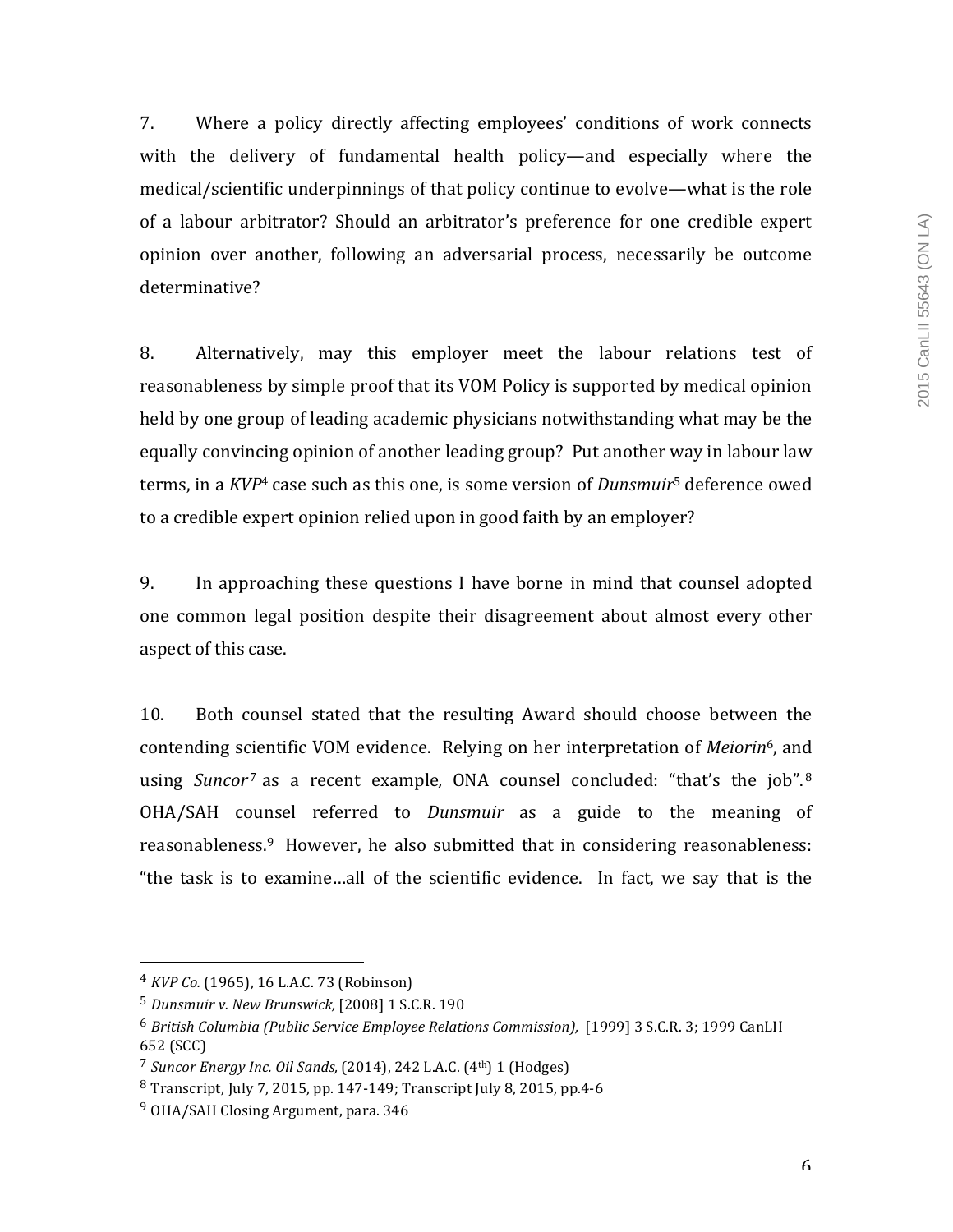evidence that will drive your analysis".<sup>10</sup> Counsel cited an observation made by Mr. Swan, a prominent Canadian labour arbitrator, in support:

The one point that is clear from the case law is that the decision maker must reach a legal conclusion based on the scientific evidence and other evidence presented. It is not possible to simply decide that there has been a draw between the positions presented by both sides; it is necessary, when faced with two contradictory expert opinions, to decide which of the two is more likely on the balance of probabilities to be a correct statement of the actual circumstances being evaluated. $11$ 

11. I have proceeded therefore on the basis of the parties' joint expectation and reviewed the voluminous body of material presented by them albeit with trepidation. That will explain in part the unusual length of this Award. Nevertheless, an arbitration proceeding is not a medical colloquium. This forum remains a labour relations forum and I have sought to maintain an ultimate labour law lens.

12. In the result I conclude that counsel were correct. It is not sufficient for an employer to assert that it reasonably relied upon experts with superb curricula vitae. The calibre of the employer's experts will always be a crucial fact for consideration but demonstration of that fact is not *ipso facto* decisive in a contested labour law matter. *Dunsmuir* principles of judicial review should not be imported to first level rights determination. More is required in my opinion. And, while caution and some measure of regard may be appropriate in a given case, arbitral timidity is not.

13. On the merits I sustain the core of the Union position. I find that the Policy was introduced at SAH for the purpose of driving up vaccination rates. I also find that the weight of scientific evidence said to support the VOM Policy on patient

 $10$  Transcript, July 8, 2015, pp. 20, 26,153-154; See also: OHA/SAH Closing Argument, para. 12: "The critical analysis is with respect to the scientific evidence, which the OHA and SAH submit strongly supports the Policy and compels its implementation."

<sup>&</sup>lt;sup>11</sup> *National Grocers* [2013] O.L.A.A. No. 354 (Swan); See: OHA/SAH Closing Argument, para.138; See also: Transcript, July 8, 2015, p. 67 referring to Mr. Swan's opinion: "And he makes the point that, I know recognizing as tough as it is, to reach a legal conclusion based on the scientific evidence as presented."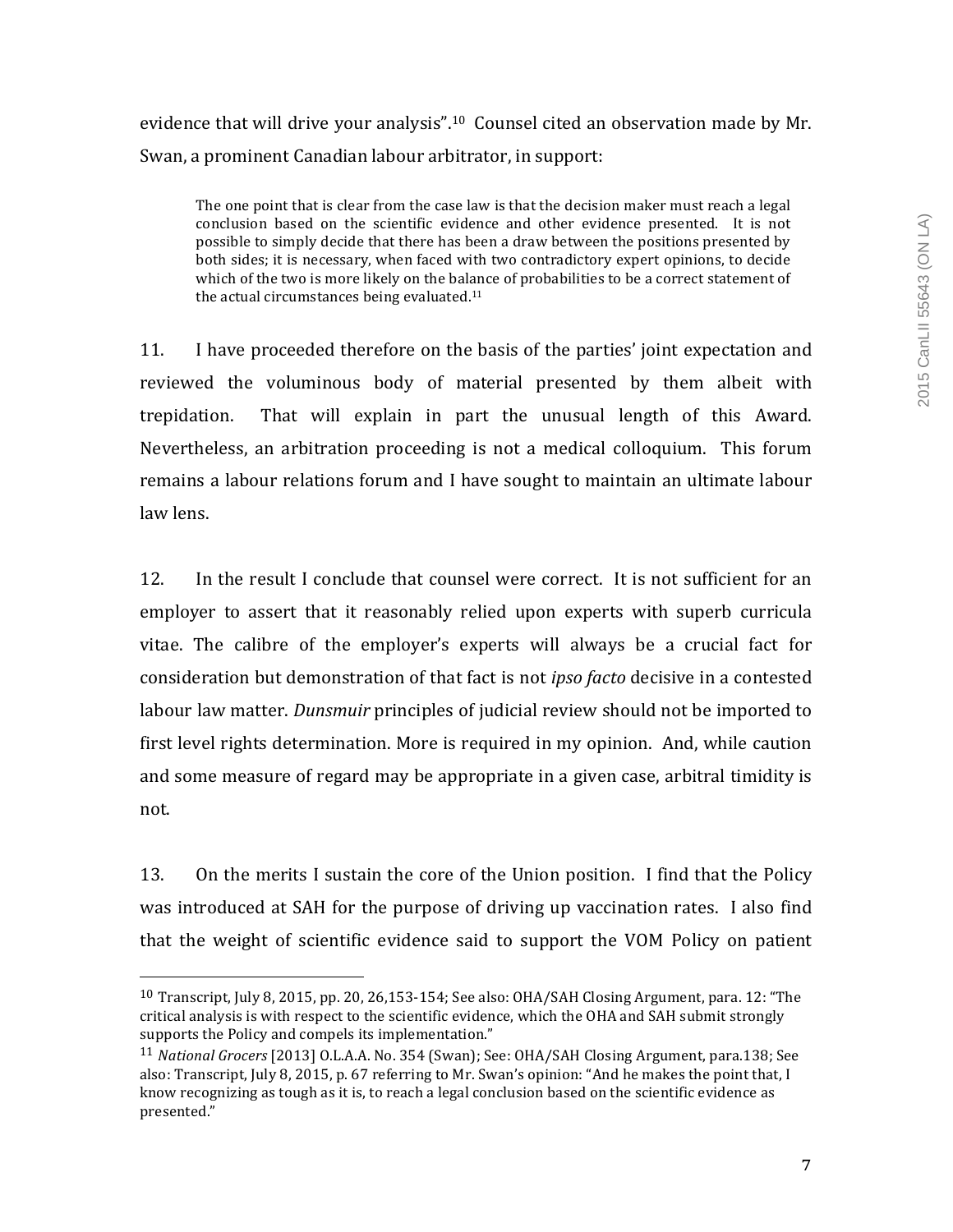safety grounds is insufficient to warrant the imposition of a mask-wearing requirement for up to six months every year. Absent adequate support for the freestanding patient safety purpose alleged, I conclude that the Policy operates to coerce influenza immunization and, thereby, undermines the collective agreement right of employees to refuse vaccination. On all of the evidence, and for the reasons canvassed at length in this Award, I conclude that the VOM Policy is unreasonable.

## **Parties**

14. ONA represents 60,000 registered nurses and allied health professionals and more than  $14,000$  nursing students providing care in Ontario in hospitals, long-term care facilities, clinics, and in industry, health and the community.<sup>12</sup>

15. The OHA is a member association that represents approximately 151 public hospitals in Ontario of which 135 are participating hospitals in the OHA's Central Collective Agreement with ONA.<sup>13</sup>

16. SAH provides care and services to residents in Sault Ste. Marie and the District of Algoma. SAH is an OHA member and a participating hospital. SAH and ONA are parties to a Local Collective Agreement.<sup>14</sup>

## **Grievances**

17. ONA filed an Association policy grievance on December 13, 2013. ONA members filed a group grievance on January 14, 2014. These matters are consolidated.<sup>15</sup> They grieve the VOM Influenza Management Policy implemented at the Sault Area Hospital on January 1, 2014.

 $12$  Exhibit 12, para.3

 $13$  Exhibit 12, para.1; Exhibit 1, Tab 1

 $14$  Exhibit 12, para.2; Exhibit 1, Tab 2

 $15$  Exhibit 12, para.6; Exhibit 3, Tab A, 1 and 2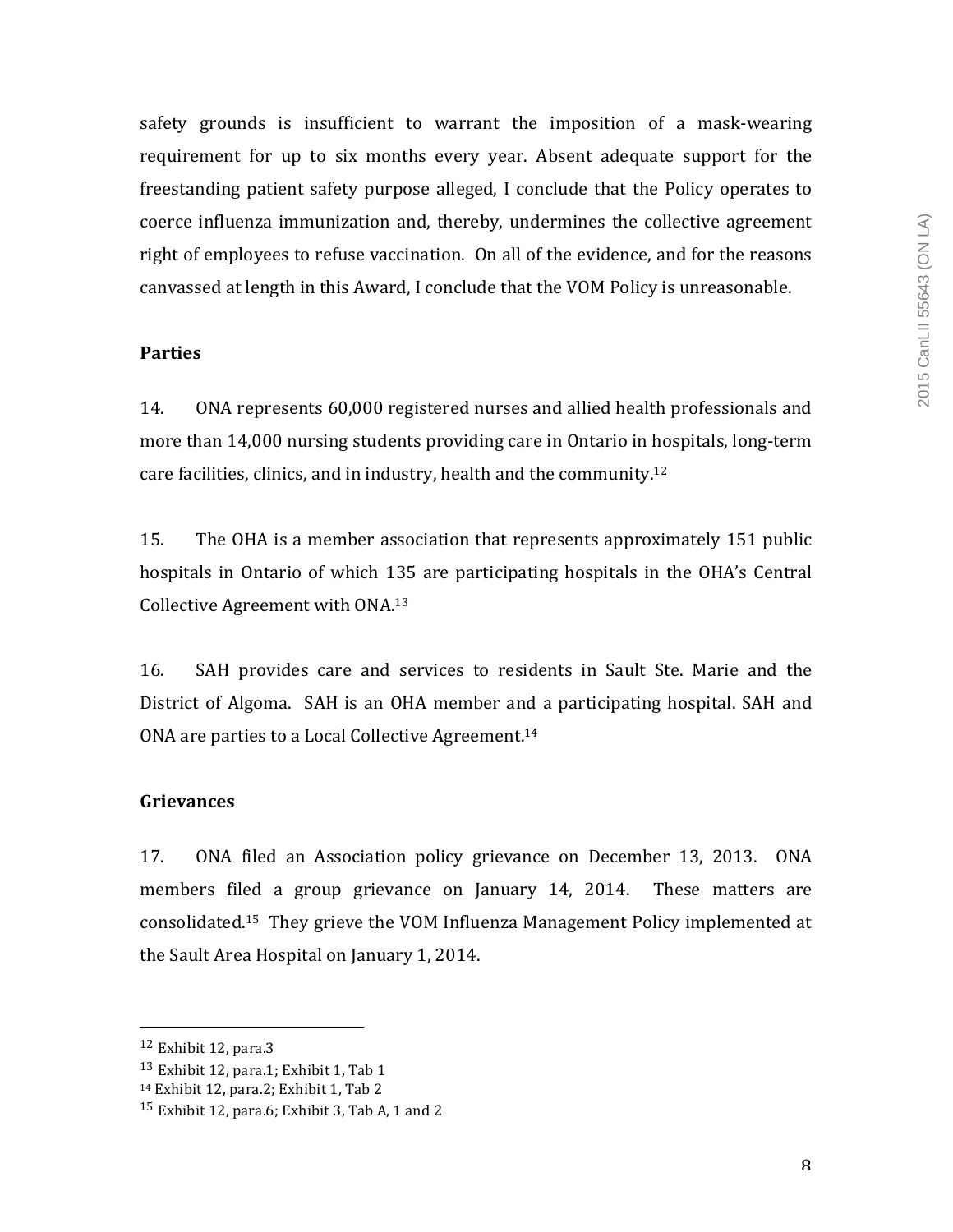### 18. The Policy requires the following among other things:

All persons carrying on activities at SAH, which includes employees, students, undergraduate and post-graduate medical trainees, physicians, volunteers and contract workers, **must receive annual influenza immunization or wear a**  surgical/procedure mask during the influenza season (typically from November to April) when in a patient care/clinical area, or when engaged in work-related patient interactions in any area of the Hospital.  $^{16}$  (bold added)

19. The Policy was applied without alteration for the remainder of the 2013-2014 flu season and throughout the following season in 2014-2015.

20. These grievances are *not* about mandatory immunization for influenza as a condition of employment. Nor do the grievances challenge the desirability of influenza vaccination for HCWs despite some witness differences as to what the scientific literature discloses concerning its short and long term efficacy.

21. During bargaining for the 2014-2016 Collective Agreement, the OHA and ONA entered into a Memorandum of Agreement ("MOA") dated March 19, 2014. Pursuant to the MOA, the OHA and ONA agreed to my appointment to an arbitration process to resolve some of the outstanding grievances related to influenza policies and practices at various participating hospitals.<sup>17</sup> The MOA included a provision that: "Sault Area Hospital shall proceed to arbitration first after which the parties will agree to the order in which the remaining grievances proceed." $18$ 

## **Arbitration Process**

22. These grievances took a long time to try. The Memorandum objective of securing an expeditious outcome was not met. There were the usual prehearing disputes and scheduling exigencies, the details of which are unnecessary to record.

 $16$  Exhibit 12, para.5; Exhibit 3, Tab B, 4

 $17$  Exhibit 12, para.7; Exhibit 3, Tab A, 3

 $18$  Exhibit 3, Tab A, 3, para.4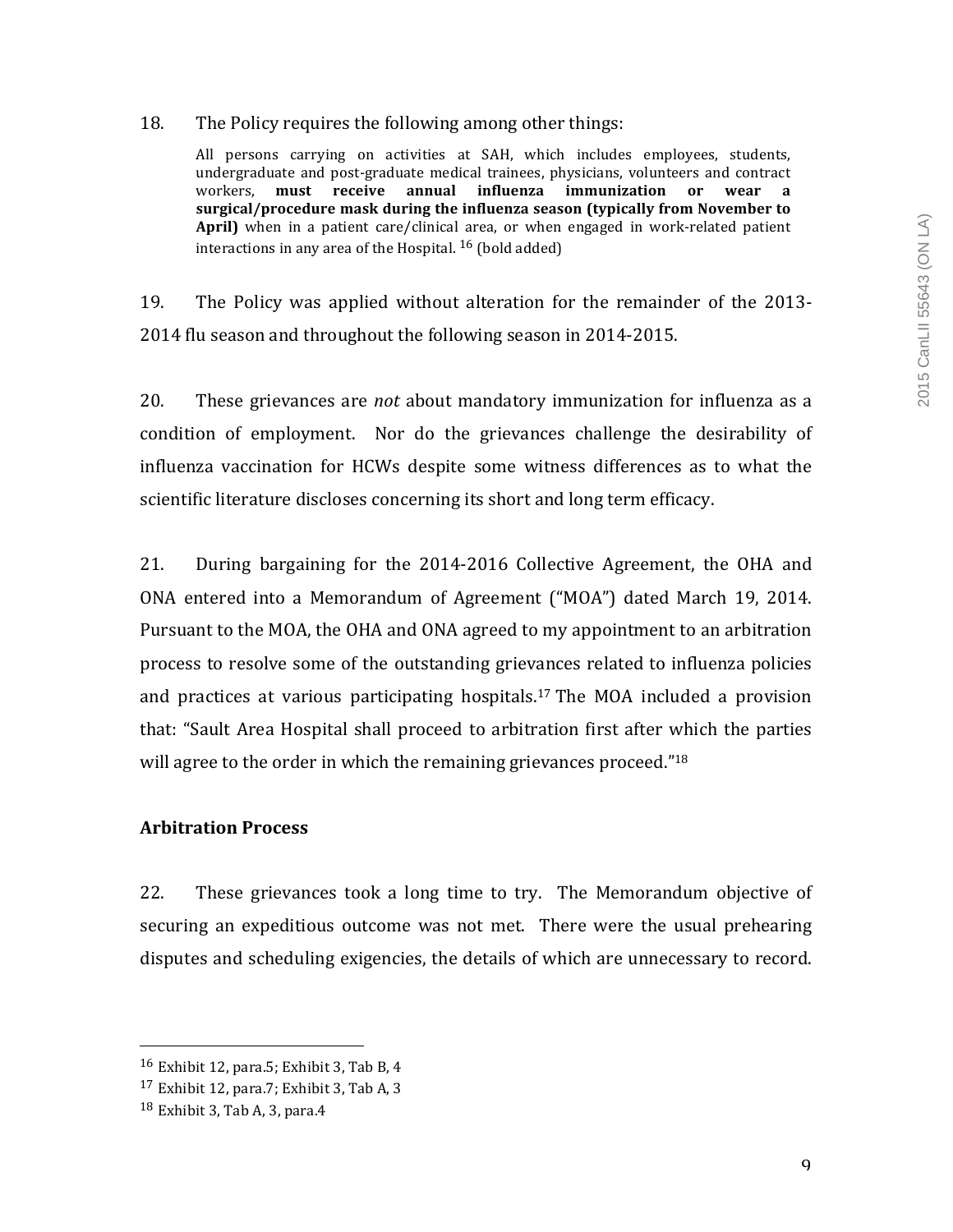Senior counsel conducted the case in the traditional adversarial manner. No time was wasted but neither was any stone left unturned.

23. The parties did agree to seek to achieve a Statement of Fact and Document Brief although the ultimate joint work product<sup>19</sup> was slim. Reports or will-say statements from proposed ONA experts were followed by reports from OHA expert witnesses and, finally, by ONA responses to those OHA opinions. Will-say statements for all other witnesses and copies of proposed exhibits were exchanged. Witnesses were permitted to adopt will-say statements and reports subject to the right to cross-examine. The parties retained a reporting service to ensure that complex medical testimony was taken efficiently and transcribed accurately.

24. Dr. Michael Gardam and Dr. Camille Lemieux of the University Health Network ("UHN") in Toronto testified under subpoenae in support of the grievances. Dr. Gardam is the Medical Director, Infection Prevention and Control, UHN and an Associate Professor, Infectious Diseases, in the Faculty of Medicine at the University of Toronto. Dr. Lemieux is the Associate Director, Infection Prevention and Control, UHN and an Assistant Professor of Medicine at the University of Toronto. She is also legally trained and a member of the Law Society of Upper Canada.

25. ONA also called Dr. Lisa Brosseau, currently a Professor in the Division of Environmental and Occupational Health Sciences and Director of the Industrial Hygiene Program at the University of Illinois in Chicago, and Dr. Gaston De Serres, MD, PhD who is a medical epidemiologist with the Scientific Group on Immunization at the Institut National de Santé Publique du Québec. Dr. De Serres is also a Professor of Epidemiology at the Department of Social and Preventive Medicine at Laval University. He works primarily on vaccine preventable diseases and states

 $19$  Exhibit  $12$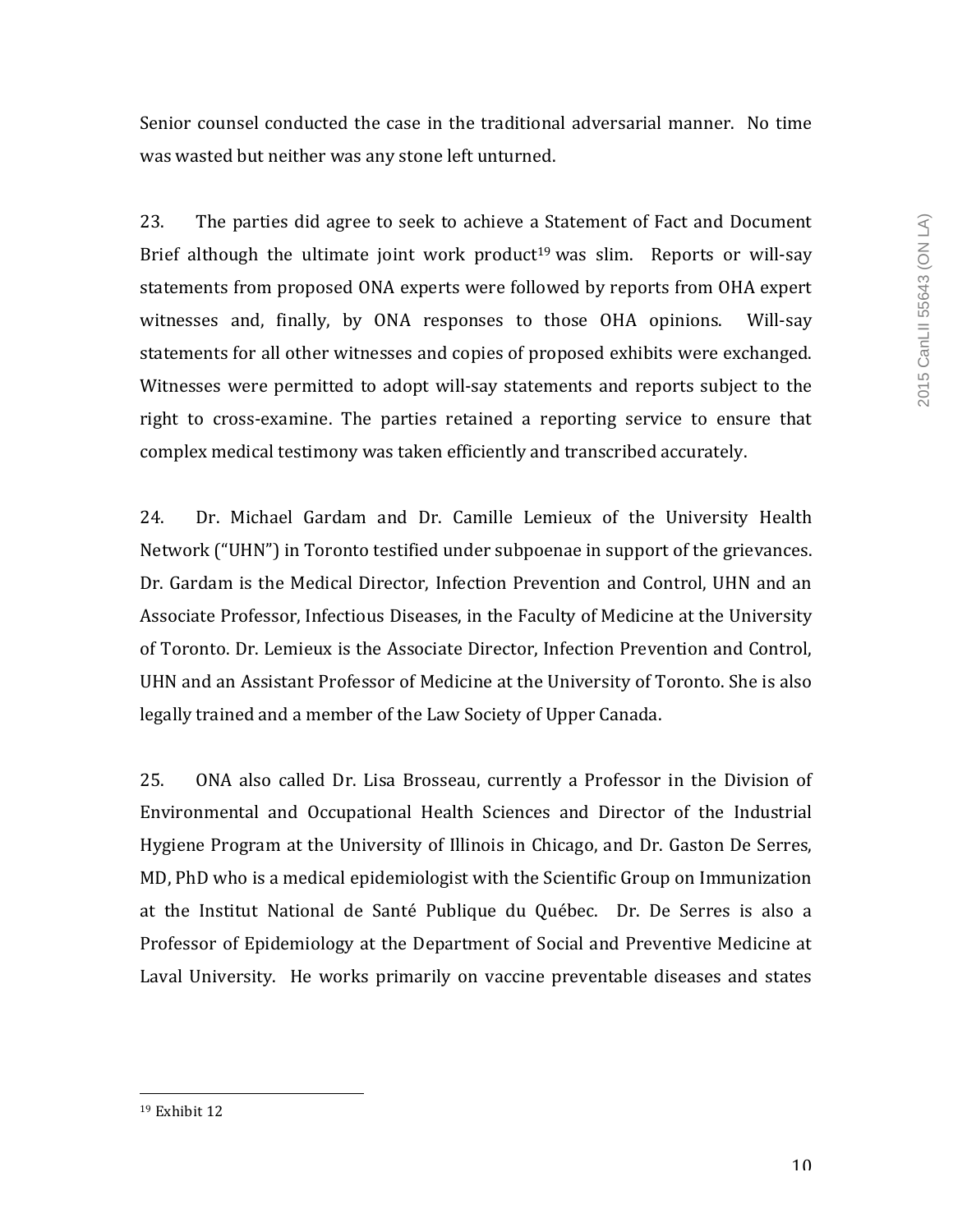that he is "frequently called upon to contribute to systematic analyses to inform public policy".<sup>20</sup>

26. The OHA and SAH countered with Dr. Allison McGeer and Dr. Bonnie Henry. Dr. McGeer is the Director of Infection Control at Mount Sinai Hospital in Toronto and a Professor of Laboratory Medicine and Pathobiology, and of the Dalla Lana School of Public Health, at the University of Toronto. Dr. Henry is the Deputy Provincial Health Officer for the Province of British Columbia.

27. This arbitration process is indebted to the contributions of these distinguished professionals. Some of the evidence provided by them is later referred to, inevitably, in sharply abbreviated form. While the professional and research interests of the experts varied to some extent, their extraordinary qualifications, the depth of their experience, and their commitment to the medical profession and public health are beyond dispute. Their evidence was presented, as one would expect, with integrity. Their professional differences of opinion reflected no lack of respect for those with whom they disagreed. Professional courtesy however did not prevent them from vigorously expressing their opposing points of view. 

28. In the result the hearing transcripts ran to more than 3500 pages. There were 249 exhibits several of which constituted substantial volumes of material in themselves. Among the exhibits were over 100 academic articles, reports, and commentaries from medical and scientific journals many containing complex statistical material designed to be understood by experts and professionals in the fields of their respective inquiries.

29. Some of these scientific journal articles contained meta-analyses: summaries, reviews and/or critical commentaries concerning the relative quality of randomized controlled trials, observational and experimental studies, investigations, and related

 $20$  Exhibit 66, Report of Dr. De Serres, p. 1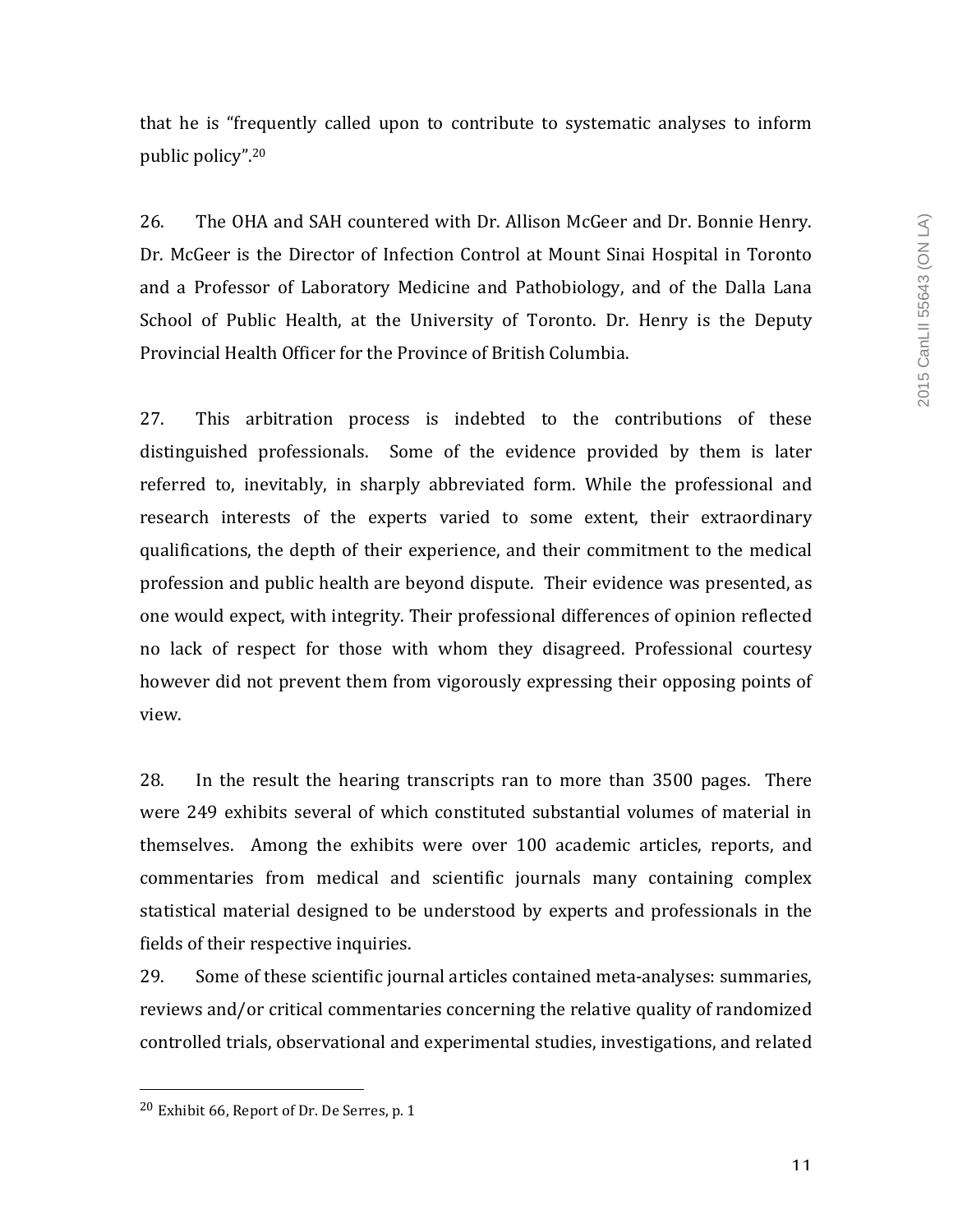literature. The meta-analyses and literature reviews contained many conflicting evaluations and the experts who testified in this case, in turn, often differed about the conclusions they drew from those analyses and reviews.

# Parties' Core Positions Briefly Stated<sup>21</sup>

*ONA*

30. ONA maintains that the evidence supporting masks is "weak".<sup>22</sup> Masks are of negligible use in the combat of influenza transmission by or to HCWs and patients. A VOM policy resting upon "objectively flawed" evidence for its "scientific foundation cannot be seen as a reasonable evidence based policy".<sup>23</sup>

31. The Hospital failed to reconsider the merits of the Policy when the extent of the extreme mismatch of the influenza vaccine with the most common 2014-2015 strain of influenza became known early in that flu season.<sup>24</sup> It did not then decide to mask all employees whether or not they had been vaccinated. That failure provides a further demonstration that the Policy is inherently illogical: an illogical policy is not a reasonable policy.

32. ONA submits that: "the process followed at SAH [concerning the Policy] goes directly to its reasonableness".<sup>25</sup> The VOM Policy was presented to the unions as a *fait accompli*. The Hospital provided no opportunity for affected health care professionals to engage in legitimate dialogue about the core of the Policy before its adoption was determined. There was internal professional opposition to VOM at the

 $21$  Both counsel filed lengthy written legal argument. Closing submissions required two days.

 $22$  Transcript, July 7, 2015, p.109

<sup>&</sup>lt;sup>23</sup> ONA Final Argument Overview, para.107

<sup>&</sup>lt;sup>24</sup> ONA Final Argument Overview, paras. 144-151

<sup>&</sup>lt;sup>25</sup> ONA Final Argument Overview, para. 191; Transcript, July 7, 2015, pp.134-135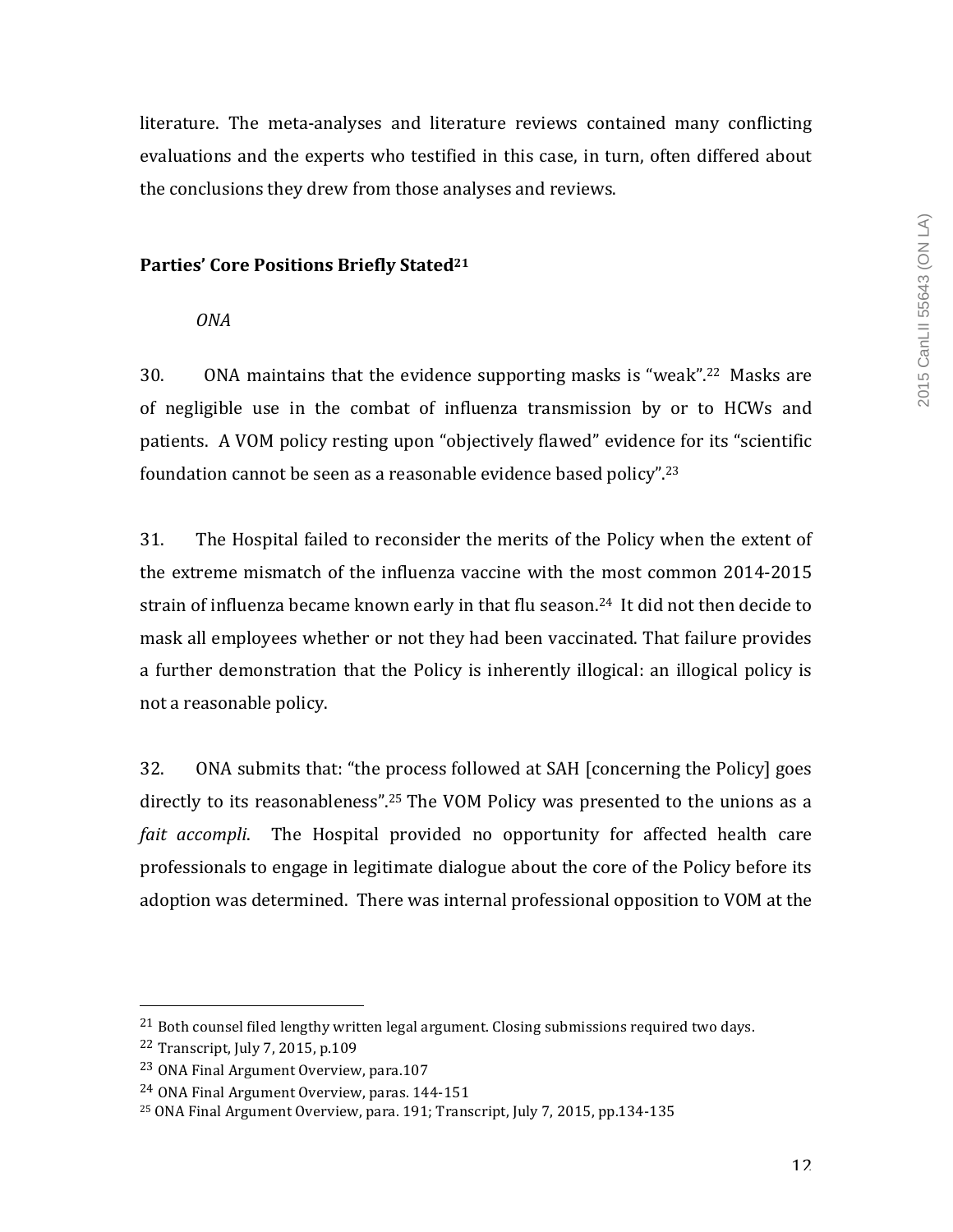highest levels<sup>26</sup> at the outset. The Hospital failed to consult external consultants who were on retainer to provide that very advice. $27$ 

33. These fundamental flaws, says ONA, reveal the true purpose of the Policy; that is, to drive up vaccination rates through coercive means. The motive is illegitimate. It is unpleasant to wear masks for months at a time. The compulsory wearing of an unnecessary mask is imposed as a "consequence" for an employee's failure or refusal to accept or submit to vaccination. Such coercion undermines the individual right of employees to choose or decline to be vaccinated, a right that has been collectively bargained. Coercive intention is not reasonable intention.

34. The Policy violates employee privacy rights. A Hospital-wide posting  $28$ explains to the public that masks are required to be worn by unvaccinated employees. The mask requirement amounts to compulsory disclosure of personal medical information. *KVP* should be applied having regard to the framework set out in Peace Country Health<sup>29</sup>: "

There must be compelling circumstances to justify an intrusion upon an employee's privacy. A policy is only reasonable if it is justifiable in the sense of adequate cause for infringement of the privacy right, and necessary in the sense that less intrusive rules would not suffice".<sup>30</sup>

35. For these reasons, the Hospital's adoption and implementation of VOM constitutes an unreasonable exercise of management rights. The Policy should be struck down on traditional *KVP* principles.

 $^{26}$  Opposition from both the Chief of Staff/Director of Medical Care and the Chief Nursing Executive <sup>27</sup> ONA Final Argument Overview, para. 195

 $28$  Exhibit 3, Tab G, 48

<sup>&</sup>lt;sup>29</sup> Peace Country Health v. United Nurses of Alberta, (2007), 89 C.L.A.S. 107 (Sims)

 $30$  ONA Final Argument Overview, para, 4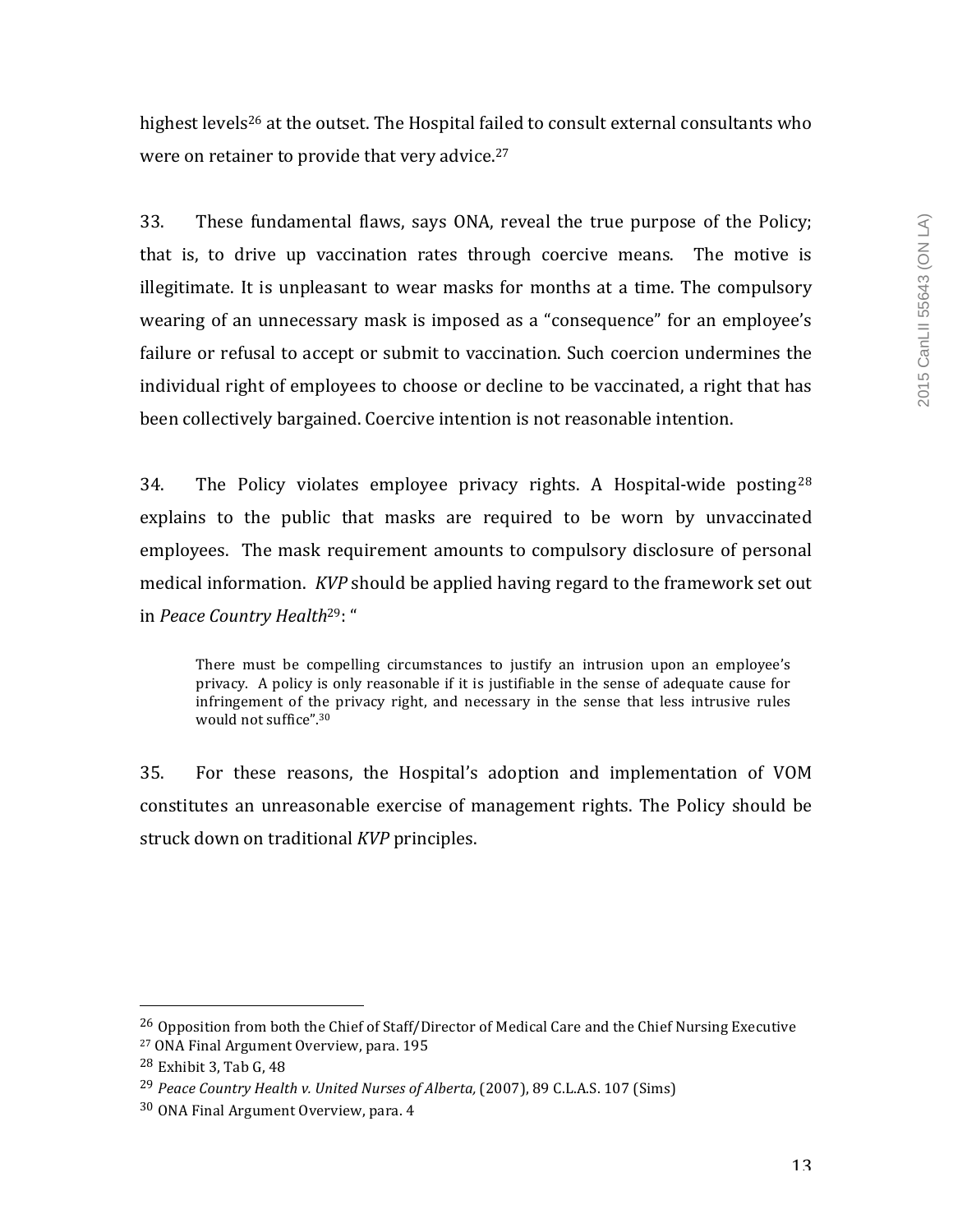# *OHA/SAH*

36. The OHA and the Hospital defend the Policy as a valid patient safety measure<sup>31</sup> supported by highly credible experts. The primary purpose of a VOM policy is source control; that is, to prevent transmission from unvaccinated HCWs to their patients when shedding influenza virus prior to symptom onset, or, in cases of asymptomatic infection.<sup>32</sup> These parties submit that: "the Policy reasonably balances the interests in protecting patient safety against the potential deadly infectious disease of influenza with ONA members' personal autonomy and privacy". The Policy is "consistent with SAH's legal, contractual and ethical obligations as a public hospital".<sup>33</sup>

37. The OHA and the Hospital submit that the process issues raised by ONA are misguided and peripheral: "The critical analysis is with respect to the scientific evidence."<sup>34</sup> The Memorandum plainly envisages the challenge to the SAH Policy to be a lead case: "...it would be unreasonable to analyze the reasonableness of the Policy...by focusing on local evidence of development and implementation of the Policy or by focusing on evidence of the efficacy of the influenza vaccine in one influenza season".35

38. Citing *Dunsmuir* and other authorities concerning the standard of judicial review, the OHA and Hospital also submit that arbitral focus should be "to determine whether the Policy falls within a range of acceptable and rational solutions; it is not to assess whether the same policy would have been implemented by ONA", or, "whether SAH exhausted all possible alternatives".<sup>36</sup>

<sup>&</sup>lt;sup>31</sup> OHA/SAH Closing Argument, para.379 citing *Public Hospitals Act—Hospital Management,* RRO 1990, Reg. 965, s.4

 $32$  Exhibit 185, Report, A. McGeer, p. 36; Transcript, June 24, 2015, A. McGeer, p. 154; Transcript, June 25, 2015, A. McGeer, p. 32

<sup>33</sup> OHA/SAH Closing Argument, para. 15

<sup>34</sup> OHA/SAH Closing Argument, para. 12

<sup>35</sup> OHA/SAH Closing Argument, para. 11

<sup>&</sup>lt;sup>36</sup> OHA/SAH Closing Argument, paras. 353, 345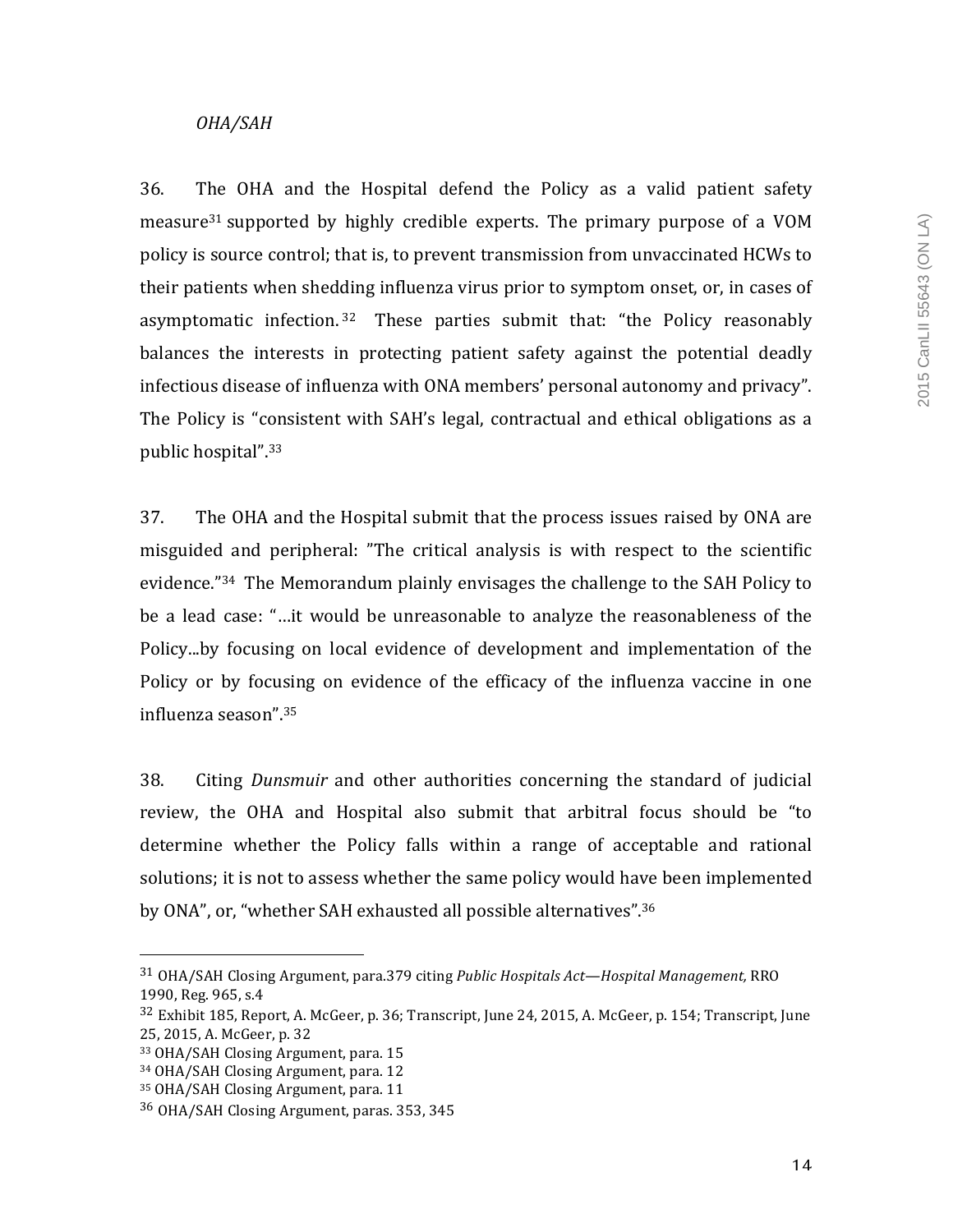# **Relevant Provisions of Collective Agreement**

39. The Central Collective Agreement and the Local Collective Agreement together constitute the collective agreement for each of the participating hospitals, including SAH (the "Collective Agreement"). The present Collective Agreement has a term of April 1, 2014 to March 31, 2016 and the previous Collective Agreement had the term of April 1, 2011 to March 31, 2014. $37$ 

40. The ONA/SAH Local Agreement contains the following management rights clause:

B-1 The Association recognizes that the management of the Hospital and the direction of the working force are fixed exclusively in the Hospital and shall remain fully, with the Hospital except as limited by a provision of this Agreement. Without restricting the generality of the foregoing, the Association acknowledges that it is the exclusive function of the Hospital to: ….

(e) discuss with the Association, make, enforce and alter from time to time reasonable rules and regulations to be observed by the nurses, provided that such rules and regulations shall not be inconsistent with the provisions of this Agreement. <sup>38</sup>

#### 41. The ONA Central Agreement includes the following provisions:

- Article 1.02: It is recognized that nurses wish to work with the Hospital to secure the best possible nursing care and health protection for patients. Appropriate committees have been created under this Agreement to work towards this objective.
- Article  $6.05(a)$ : It is a mutual interest of the parties to promote health and safety in workplaces and to prevent and reduce the occurrence of workplace injuries and occupational diseases. The parties agree that health and safety is of the utmost importance and agree to promote health and safety and wellness throughout the organization.
- Article  $6.05$  (e) (vi): The Union agrees to endeavor to obtain the full cooperation of its membership in the observation of all safety rules and practices.
- Article  $18.07$ : The parties agree that influenza vaccination may be beneficial for patients and nurses. Upon a recommendation pertaining to a facility or a

<sup>37</sup> Exhibit 12, para.4

 $38$  Exhibit 1, Tab 2, Appendix 5, Article B-1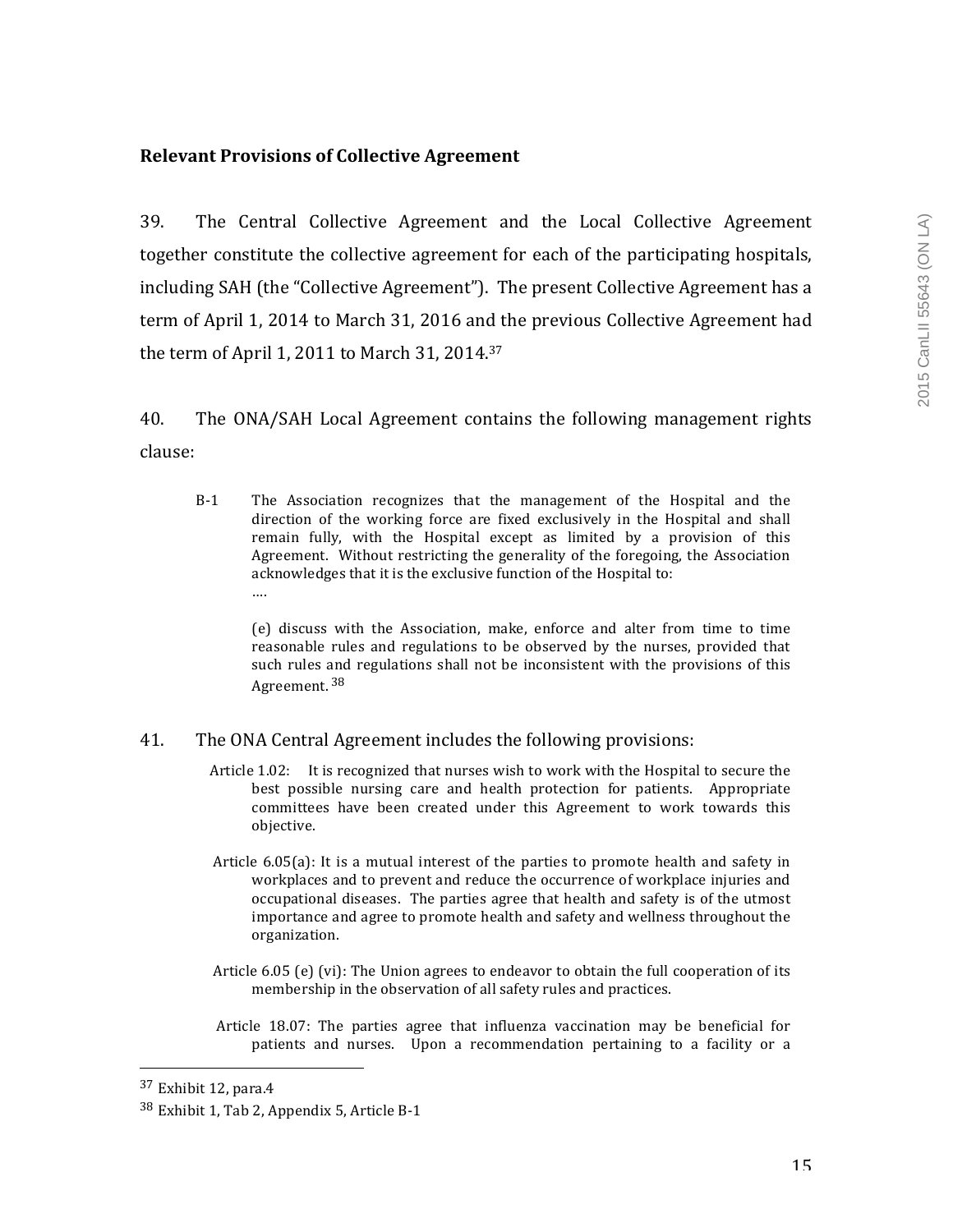specifically designated area(s) thereof from the Medical Officer of Health or in compliance with applicable provincial legislation, the following rules will apply:

- a) Nurses shall, subject to the following, be required to be vaccinated for influenza.
- b) Omitted
- c) Hospitals recognize that nurses have the right to refuse any required vaccination.
- d) If a nurse refuses to take the vaccine required under this provision, she may be placed on an unpaid leave of absence during an influenza outbreak in the hospital...
- e) If a nurse refuses to take the vaccine because it is medically contraindicated, and where a medical certificate is provided to this effect, she or he will be reassigned during the outbreak period
- f) Omitted
- g) Omitted
- h) This clause shall be interpreted in a manner consistent with the Ontario *Human Rights Code.* <sup>39</sup>

#### **Diebolt Award**

42. The specific VOM issue here in dispute has been addressed by a Canadian labour arbitrator once before. See: *Health Employers Assn. of British Columbia* (2013), 237 L.A.C.  $(4<sup>th</sup>)$  1 (Diebolt) ["Diebolt Award"].

43. That Award records that the issue was heavily contested by an impressive group of expert witnesses, supported by a large body of documentary material. Dr. McGeer and Dr. Henry gave evidence in that earlier proceeding on behalf of the employers.

44. In the result, Arbitrator Diebolt sustained the challenged policy as "a valid exercise of the Employer's management rights" and dismissed all of the other objections that were raised. That VOM policy does not materially differ from the Policy disputed in the instant grievances. It appears that the arbitrator's general preference of the evidence of Dr. McGeer and Dr. Henry was a decisive factor in reaching the conclusion that he did.<sup>40</sup>

 $39$  Exhibit 1. Tab 1

 $40$  See Diebolt Award, para. 185: "given the areas of expertise of McGeer and Henry their evidence on the transmission issues have special relevance".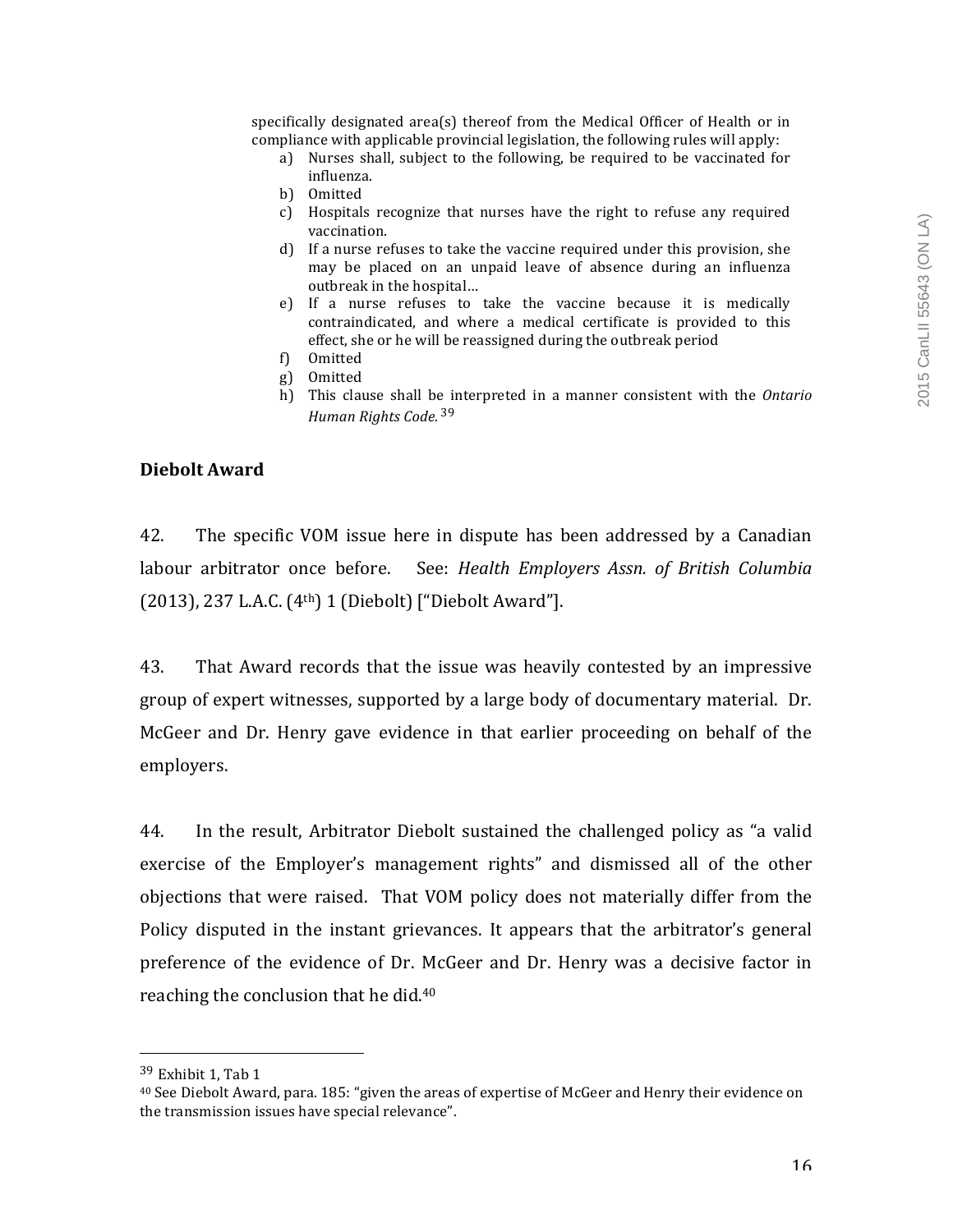45. Counsel for the OHA/Hospital submits that the Diebolt Award was "a thorough and reasoned decision supported by a substantial body of expert evidence and jurisprudence". Citing numerous authorities including *Irving Pulp & Paper Ltd*<sup>41</sup> he submits that: "principles of certainty, consistency and predictability apply to ensure that adjudicators give appropriate consideration and weight to past decisions".<sup>42</sup> Counsel also referred to *University Health Network (CM-34)* where Arbitrator Surdykowski stated that: "Of course there is a first case on every issue, but even here an arbitrator will generally follow even a first reasoned decision on an issue unless he is convinced that it is wrong." $43$ 

46. I have paid close attention to the Diebolt Award. However, none of the ONA witnesses heard in this matter testified before Arbitrator Diebolt. As previously mentioned, the Union in the instant case called witnesses with expertise in epidemiology as well as infection control. While union witnesses before Arbitrator Diebolt had some training in epidemiology, their primary interests lay elsewhere as he noted. <sup>44</sup> The Diebolt Award does not disclose that the experts in that case were pressed in detail with each of the scientific and medical investigations, studies, and literature upon which their opinions were based as both counsel did here comprehensively with skill and determination.

47. Research and related commentary in the field has not stood still. In such a situation the precedential value of previous decisions will be more limited than the more typical second, third, or umpteenth view of a standard collective agreement provision. This is even more so where the statutory regimes governing the first and subsequent arbitrations differ, as is the case with the Diebolt Award and the present matter. 

<sup>41</sup> 2013 SCC 34

<sup>&</sup>lt;sup>42</sup> OHA/SAH Closing Argument, para. 299

<sup>43 (2013) 115</sup> C.L.A.S. 216, para. 48

<sup>&</sup>lt;sup>44</sup> Diebolt Award, paras. 183-185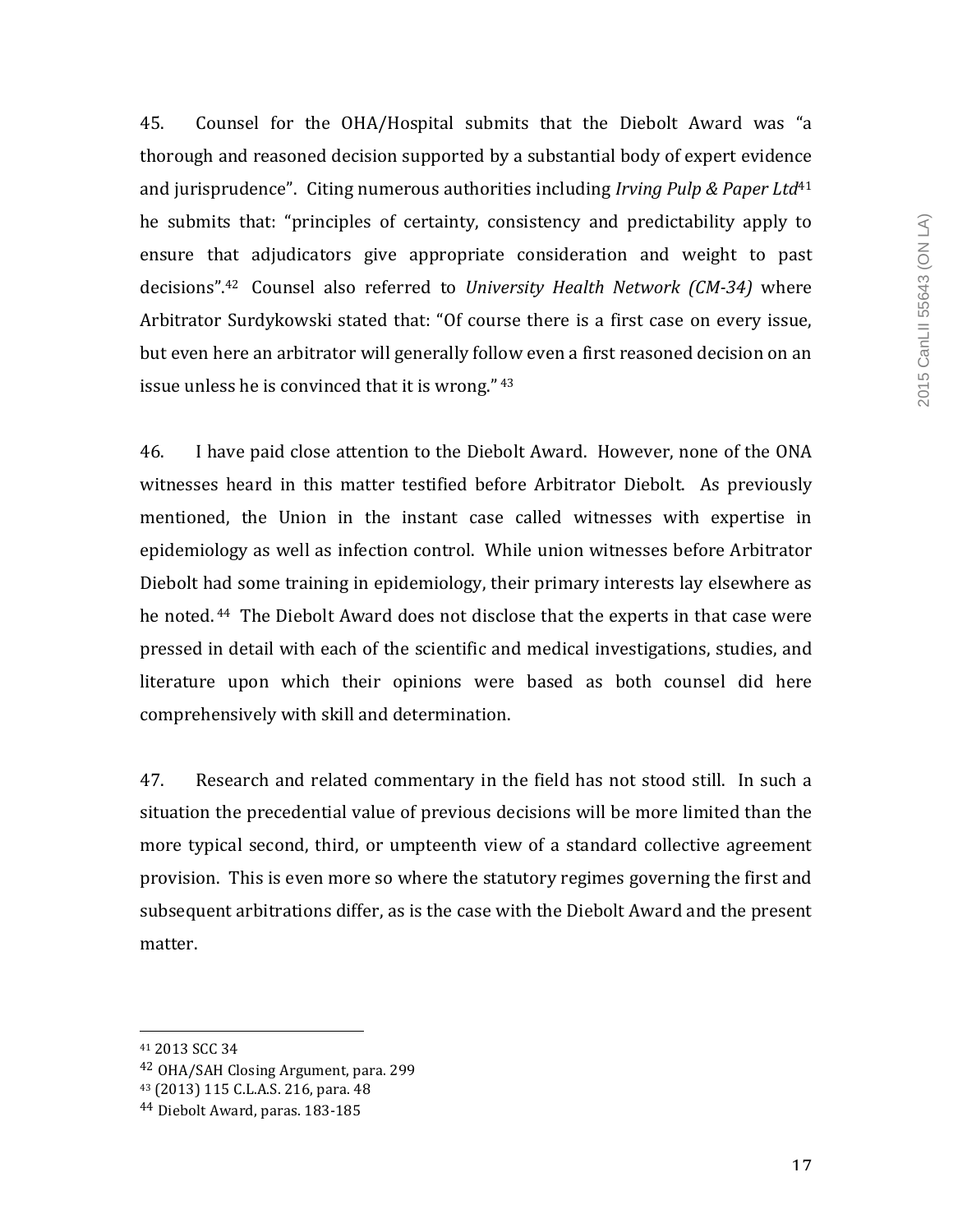# **VOM Policy at SAH**

48. As previously stated, ONA takes the position that the Policy was presented to Hospital employees as a 'done deal' with no room to consider the merits of a VOM policy. It says that this lack of process demonstrates that the Policy was never about the validity of a mask-wearing component and all about imposing a negative incentive upon employees to opt for what amounts to, for many of them, involuntary vaccination. The Union states that lack of process goes to the unreasonableness of the Policy.

49. On the other hand the OHA/SAH maintains that focus on local SAH evidence is a distraction. What these grievances require is an examination of the scientific evidence underpinning an evidence-based, patient safety VOM policy that has been introduced at many other Ontario hospitals.

50. Given the position taken by ONA on this issue, I find it preferable to outline what occurred at SAH at the outset of this Award.

# *The CEO's initial decision*

51. Ron Gagnon<sup>45</sup>, the Chief Executive Officer of SAH, testified by will-say Statement. He said that earlier disturbing critical incidents at the Hospital "shaped his beliefs and actions, and those of SAH, with regard to safety". He and his Senior Management Team ("SMT") were concerned about the low rates of influenza immunization at SAH for its employees, physicians, and volunteers. Mr. Gagnon stated that the Hospital's Human Resources Group was engaged to develop a policy.

52. Minutes of an SMT meeting held on January 30, 2013 record the following discussion:

<sup>&</sup>lt;sup>45</sup> Exhibit 246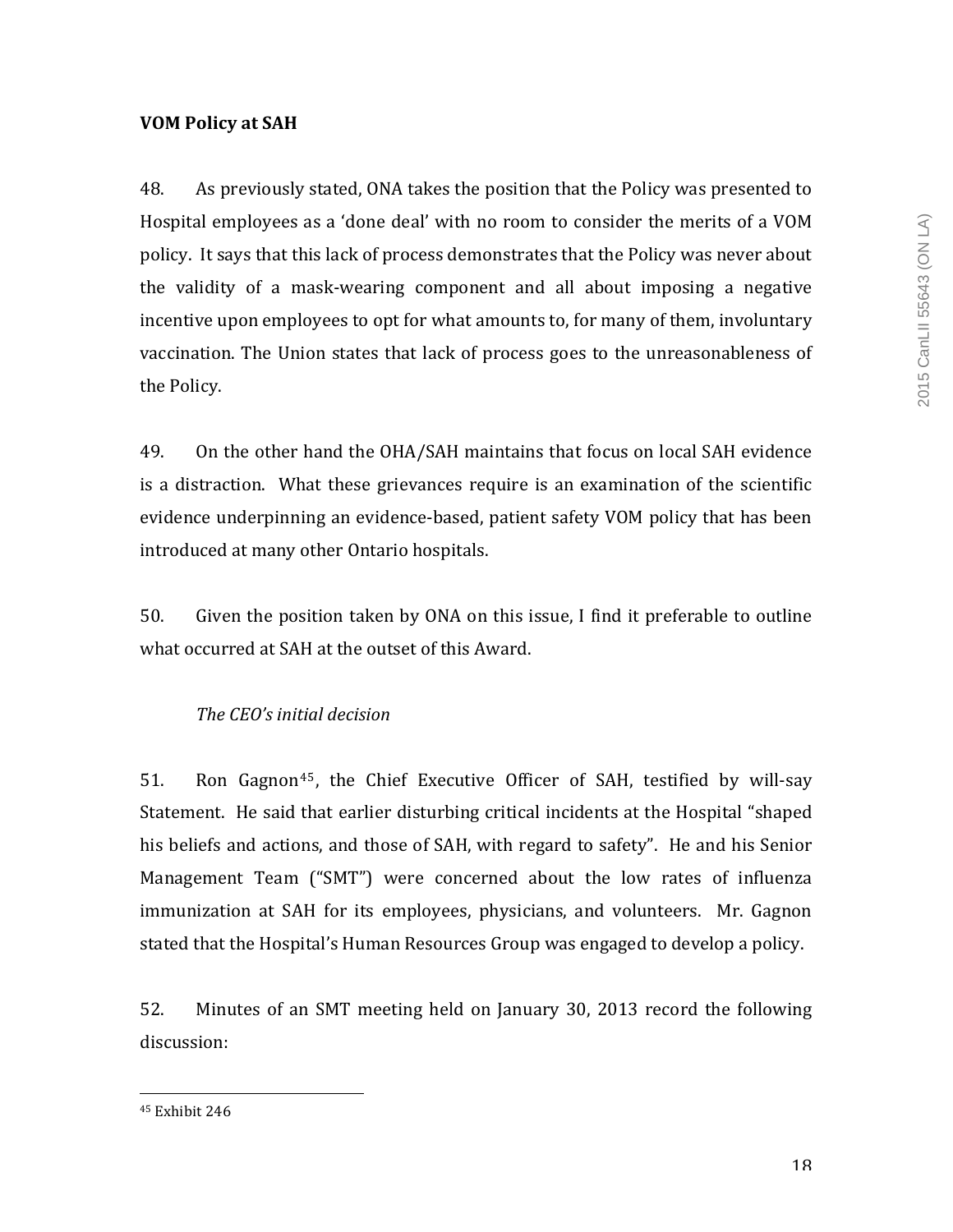R. Gagnon—recent report indicates that we are at 42% compliance on flu shot immunization (employees 46%, physicians 41%, volunteers 23%). **Need to determine** the most aggressive stance that we can take, which will stand the test of arbitration, to either mandate staff to comply, or impose consequences (ie. masks that they **would be charged for**). Also need to review IPAC best practices. (bold added)<sup>46</sup>

53. A Briefing Note prepared for the SMT meeting on February 6, 2013 supported a motion to approve "a new policy to be enforced in the fall of  $2013$ requiring all employees, physicians and volunteers that are involved in direct patient care to be immunized or wear a mask". *Inter alia*, reference was made to such a policy having been implemented at Health Sciences North in Sudbury.<sup>47</sup>

### 54. Minutes of the February 6, 2013 SMT meeting record the following:

HR was asked to come up with most aggressive stance we could take regarding immunization of staff for influenza. HR recommendation to create a team to determine if and where we need a policy(s) and develop action plans related to those policies. Agreement that having a patient representative on the committee would be optimal. Recommended that immunization goal for 13/14 flu season should be 100%.  $48$ 

55. Chris Johns, Manager, Human Resources and Corporate Safety, was asked in February 2013 by his Director "to make the policy more robust, to increase immunization rates, to protect the patients, and to look at the idea of a group plan implementation." $49$  Mr. Johns is not a regulated health professional and has no infection control background. He was not then aware that the Hospital had infection control consultants on retainer.

56. The policy was first given to Occupational Health which deals with employee safety, not patient safety.<sup>50</sup> In February 2013 Mr. Johns asked Occupational Health Nurse Carolle Manzo "to do some research as to instituting a policy of getting influenza vaccination or wearing a mask for the season in patient care areas".<sup>51</sup>

 $46$  Exhibit 3, Tab D, 15

 $47$  Exhibit 3, Tab D, 16

<sup>48</sup> Exhibit 3, Tab E, 21

<sup>49</sup> Transcript, June 29, 2015, C. Johns, p. 66

<sup>50</sup> Transcript, June 29, 2015, C. Johns, p. 67; Transcript, June 9, 2015, C. Manzo, p. 83; Transcript, June

<sup>9, 2015,</sup> C. Manzo, pp. 53-56

 $51$  Transcript, June 9, 2015, C. Manzo, p. 20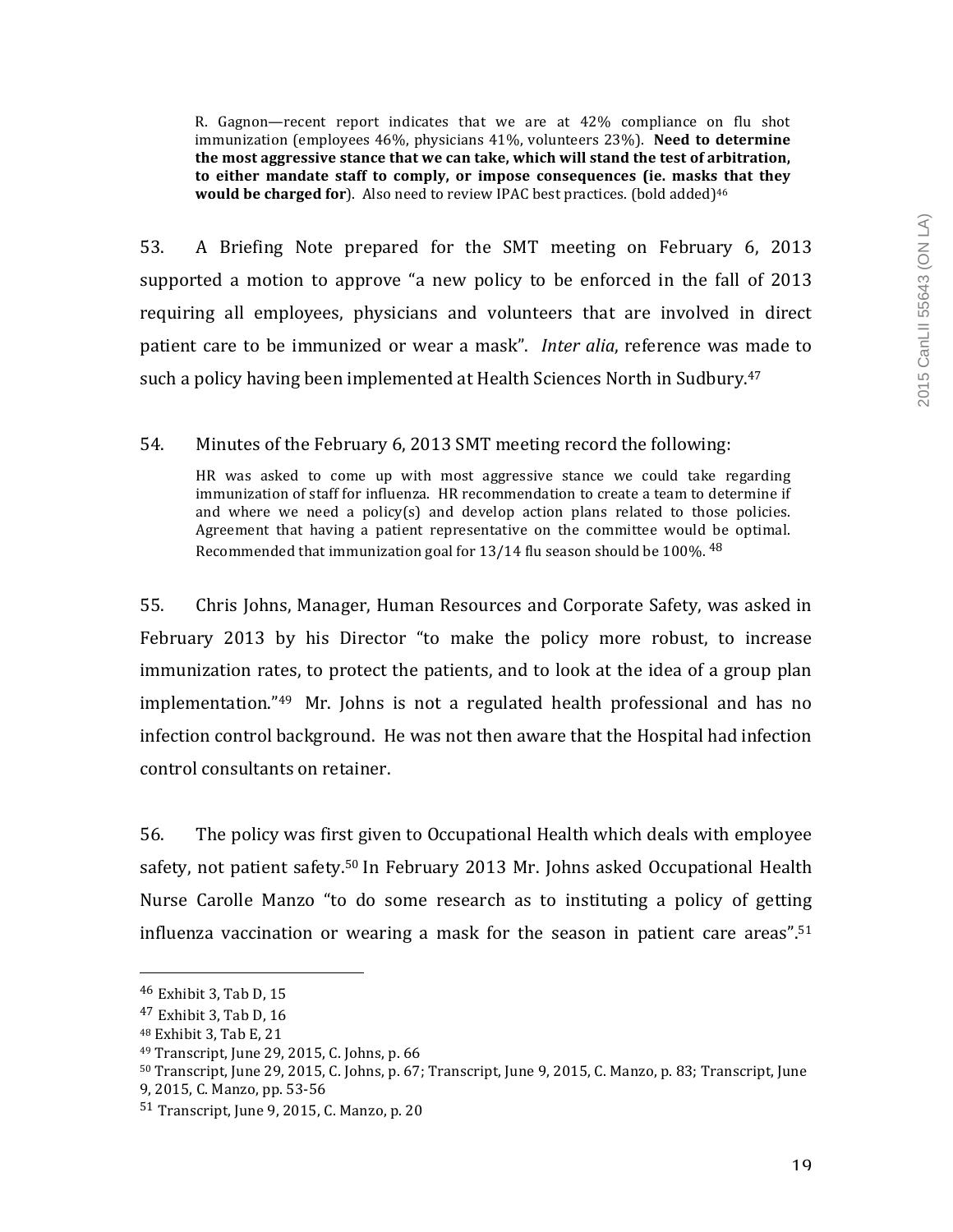Neither the normal process for policy development for occupational health, or for infection control matters, was followed.<sup>52</sup>

57. Ms. Manzo assumed that "the decision had been made that the policy would be a vaccinate or mask policy" when she and Mr. Johns were charged with drafting a policy in February 2013.<sup>53</sup>

# *Preparation of the draft policy*

58. Ms. Manzo compiled literature and various policy statements and spoke with an occupational health colleague at Health Sciences North in Sudbury where a VOM policy had been instituted.<sup>54</sup> A first draft of a VOM policy was prepared based on Health Sciences North.<sup>55</sup> She was not asked to look into the human rights aspect of the policy.<sup>56</sup> She did not review the existing Hospital policy concerning Infection Prevention and Control ("IPAC").<sup>57</sup> She did not present or give to anyone copies of the research that she conducted.<sup>58</sup> Ms. Manzo prepared the VOM draft policy based on her understanding that influenza is transmitted by large droplets and aerosol generating procedures only.<sup>59</sup> No one asked her to look at the efficacy or effectiveness of the surgical masks for influenza. $60$  She did not ask for assistance with respect to obtaining an expert opinion as to masks or the transmission of influenza.61

 52 Transcript, October 2, 2014, N. Marcello, p. 17; Transcript, June 29, 2015, C. Johns, pp. 73-74; Transcript, June 9, 2015, C. Manzo, p. 120, 170

 $53$  Transcript, June 9, 2015, C. Manzo, p. 68; See also pp. 81-2

 $54$  Transcript, June 9, 2015, C. Manzo, p. 21ff, p. 26; Exhibit 128A and B

<sup>55</sup> Transcript, June 9, 2015, C. Manzo, p. 28-29

<sup>56</sup> Transcript, June 9, 2015, C. Manzo, p. 70

 $57$  Exhibit 2; Transcript, June 9, 2015, C. Manzo, p.  $58$ 

 $58$  Transcript, June 9, 2015, C. Manzo, p. 104

<sup>59</sup> Transcript, June 9, 2015, C. Manzo, p. 106; Dr. Henry explained an aerosol medical generating procedure as "things we do to patients in the hospital that can produce these very small particles of aerosol", Transcript, June 22, 2015, p. 225

 $60$  Transcript, June 9, 2015, C. Manzo, p. 109

 $61$  Transcript, June 9, 2015, C. Manzo, p. 204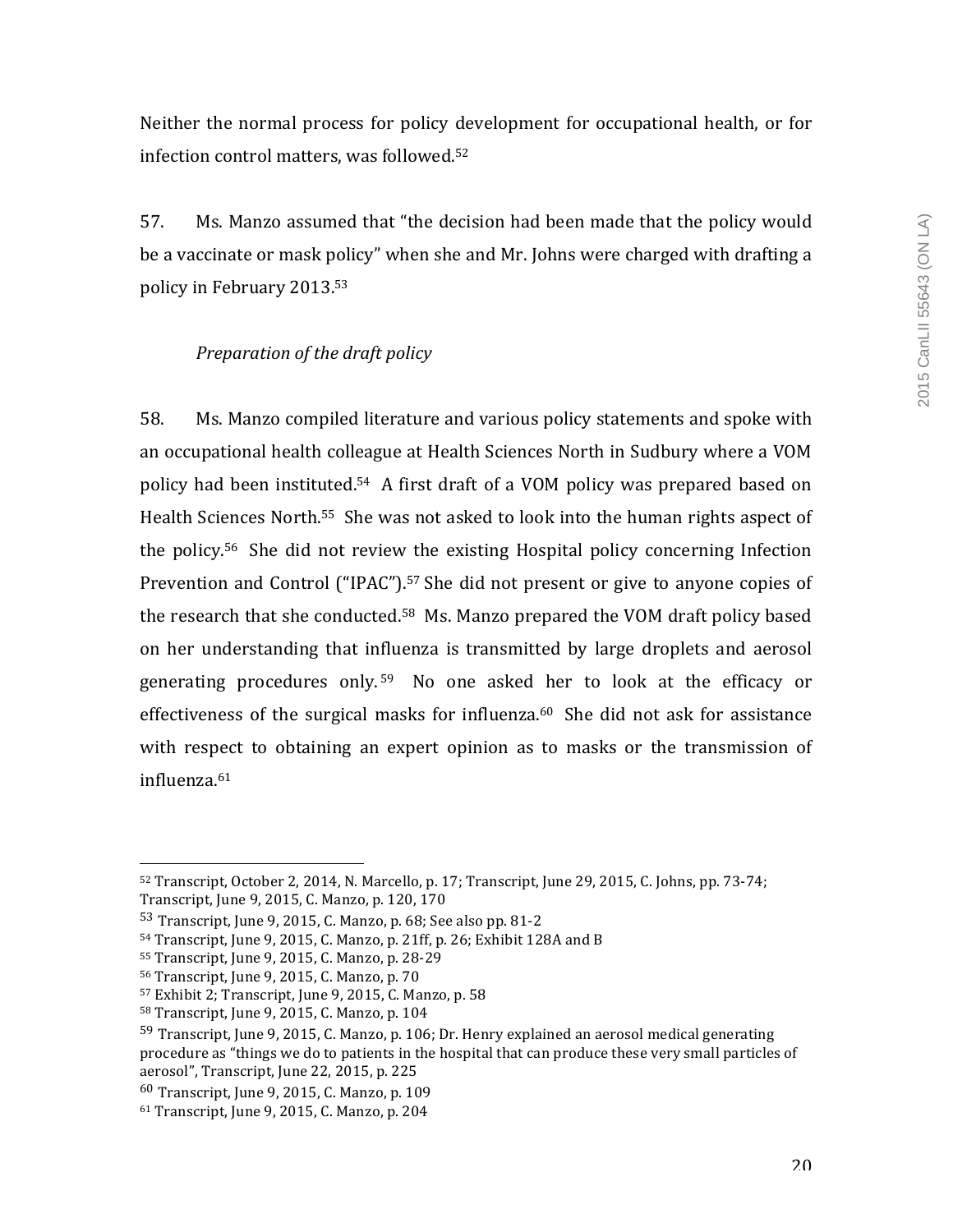59. The SAH By-Laws provide for a standing committee called the IPAC Committee whose purpose is "to foster the prevention of infection, especially nosocomial infections in the hospital and patient safety".  $62$  The Committee was not asked to look into the issue of either transmission of influenza or whether the wearing of a mask would impact such transmission.<sup>63</sup> Nor did Mr. Johns conduct any research or look at any such evidence.<sup>64</sup>

60. On June 9, 2013 Mr. Johns sent an e-mail to the heads of all SAH bargaining agents including Glenda Hubley, President of ONA Local 46. The e-mail<sup>65</sup> included the following and indicated that a VOM policy would be in place:

Sault Area Hospital is committed to maintaining a healthy and safety workplace. One step towards achieving this goal is the creation and implementation of an employee influenza management policy...

…. The major change to be put in place this year is that employees who have not received the influenza vaccine will be required to wear a surgical mask in patient care areas for the duration of the influenza season. Later today, the Occupational Health Nurse will be reaching out to employees throughout the hospital, from various areas and levels (including the [HSC] requesting their representation on a committee to prepare and implement an influenza management policy at Sault Area Hospital. The goal for finalizing the policy and deal with logistic issues is the end of August. This will enable time for disseminating the information to all staff well before the 2013-2014 influenza season starts. <sup>66</sup>

61. Ms. Hubley responded to the e-mail on the same date advising that: "The Union reserves the right to grieve. Please be advised that any ONA member sitting on this committee is not a representative of the ONA and does not represent the ONA's view point or opinions on the matter."  $67$ 

62. Responsibility for the Policy was transferred from Human Resources (Occupational Health) to IPAC in September 2013.<sup>68</sup> The SAH By-Laws provide for

 $62$  Transcript, June 9, 2015, C. Manzo, p. 17; Transcript, October 2, 2014, N. Marcello, p. 13

<sup>63</sup> Transcript, June 29, 2015, C. Johns, p. 76

<sup>64</sup> Transcript, June 29, 2015, C. Johns, p. 78, p. 128

 $65$  Exhibit 3, Tab F, 26

<sup>66</sup> Transcript, June 9, 2015, C. Manzo, p. 119

 $67$  Exhibit 3, Tab F, 26

 $68$  Transcript, October 2, 2014, N. Marcello, p. 44, p. 75; Transcript, June 29, 2015, C. Johns, pp. 29, 74; Transcript, June 9, 2015, C. Manzo, p. 38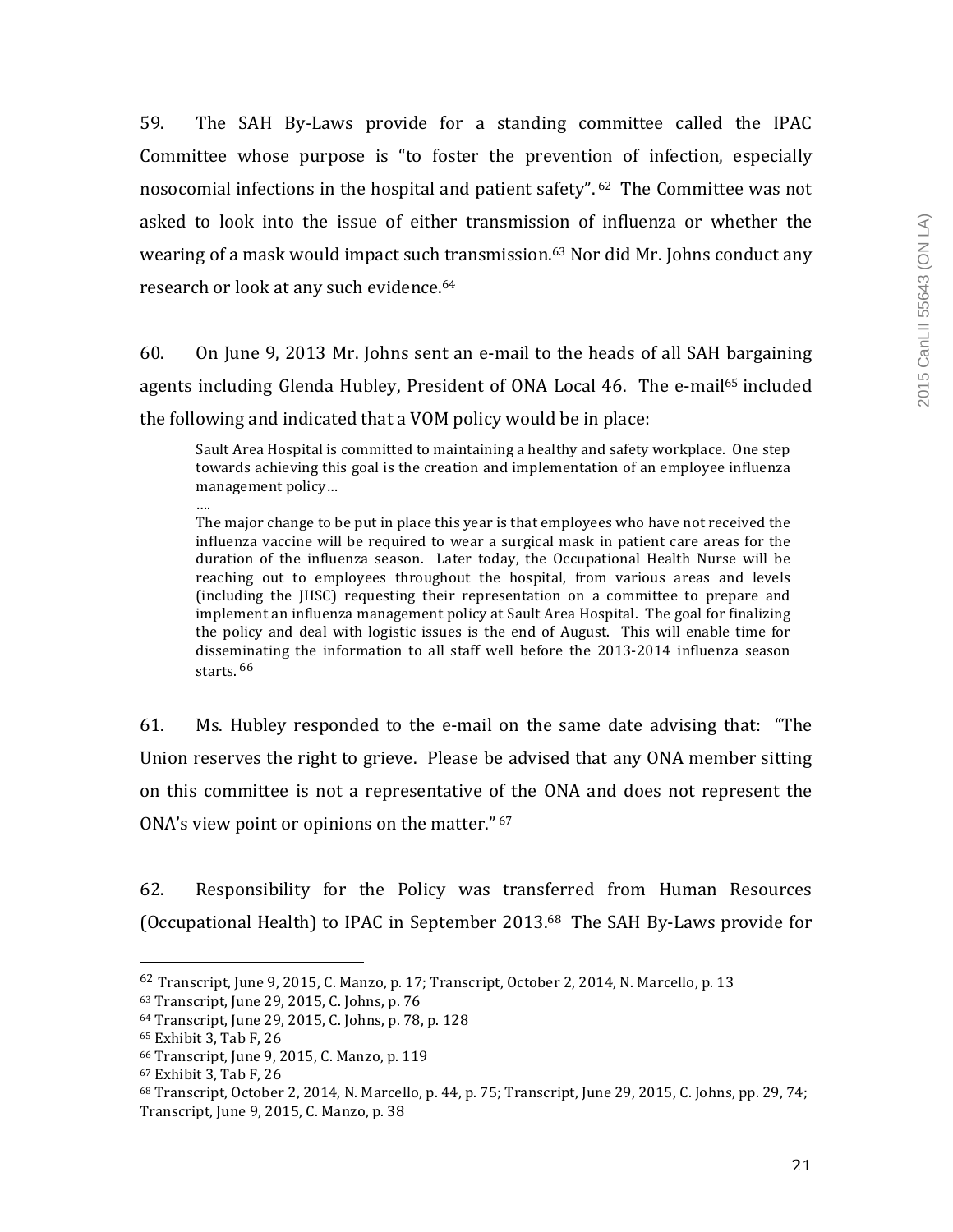such a standing committee.<sup>69</sup> An Influenza Planning Committee had been struck earlier. Occupational Health deals with employee safety while IPAC deals with patient safety.

## *Professional concerns about VOM*

63. Minutes of the July 11, 2013 IPAC Committee Meeting include the following references to Dr. Heather O'Brien. Dr. O'Brien was and remains the Chief of Medical Staff and Director of Medical Care at the Hospital:

Dr. O'Brien asked if direction for the requested change [the VOM policy] was received from Senior Management...Dr. O'Brien indicated that she declined to participate on the influenza committee as she does not agree or support the policy change...Dr. O'Brien sought confirmation on the intent of the influenza committee. She noted that if the intent is to prevent the spread of the influenza virus then everyone should wear **a** mask; if the intent is to persuade everyone get (*sic*) the vaccine then the policy is reasonable. If you really don't want to pass the flu around everyone should wear a **mask considering the vaccine is only 65% effective.** <sup>70</sup> (bold added)

64. The first meeting of the Influenza Planning Committee was held on July 18, 2013.71 

65. A further meeting of the Influenza Planning Committee was held on July 29, 2013 but there were no additional meetings of that Committee in August, September, or October. There was no discussion about the following items: mask effectiveness, vaccine effectiveness, privacy issues, stickers, eve protection, surgical or procedural masks as opposed to respirators. No expert opinion was sought concerning masks.<sup>72</sup>

66. Mr. Johns and Ms. Manzo prepared a Briefing Note dated September 13, 2013 for the SMT "to update them on the progress of the Influenza Planning Committee, the policy that was developed during that committee. Also, the mask situation, the

 $69$  Exhibit 4, Tab D, Article 21.1 at p. 47

 $70$  Exhibit 4, Tab 7; See also: Transcript, June 9, 2015, C. Manzo, pp. 92-94, 96

<sup>71</sup> Transcript, June 29, 2015, C. Johns, p.25

<sup>72</sup> Transcript, June 9, 2015, C. Manzo, pp. 122-124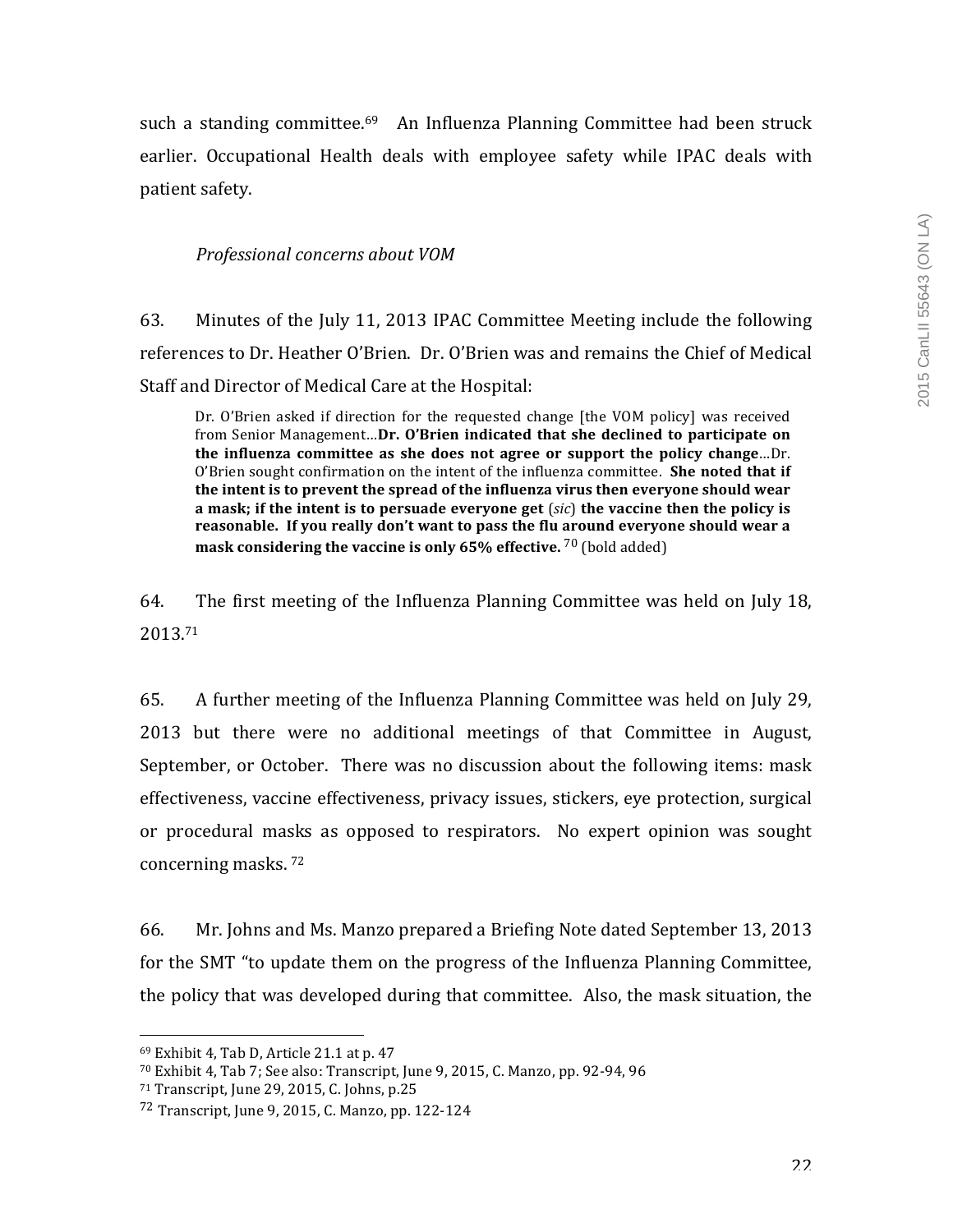# cost that would be involved in implementing the policy".<sup>73</sup> The Briefing Note included the following:

In early 2013, a concern was raised at SMT hot topics regarding the immunization rate of employees, volunteers and physicians and subsequent risk to patients.

In response to this discussion, Human Resources was asked to investigate, identify and recommend the most aggressive approach that could be taken to progress towards  $100\%$ compliance with influenza immunization

….

In addition, bargaining agents were invited to participate on the work team, as well as given notice of the impending policy change. In response to this each bargaining agent responded stating they were not willing to participate as they did not agree with the direction and they reserved the right to grieve.  $^{74}$ 

67. SAH has a Consulting Services Agreement with UHN. Dr. Lemieux and Dr. Gardam are the UHN physicians responsible for providing "infection prevention and control consultation services to SAH". The appended Schedule to that Agreement includes but is not limited to the following "IPAC consultation on an as needed basis":

Advise upon policy development or policy revision (does not include development or writing of policies) Provide expert advice to Infection Prevention and Control at SAH on specific infection control issues Advise upon Occupational Health issues as these relate to infectious diseases [influenza] immunization is specifically referenced]  $^{75}$ 

68. Dr. Lemieux and Dr. Gardam were not consulted by the Hospital concerning its VOM Policy<sup>76</sup> although infection control practitioners at SAH typically do so "especially in a situation of developing a new policy that hasn't historically been within the manual".<sup>77</sup>

69. On October 7, 2013 Natalie Marcello, who was the IPAC team lead at the time<sup>78</sup>, advised Dr. Lemieux by e-mail<sup>79</sup> about the new VOM policy and received the following response less than two hours later:

<sup>73</sup> Transcript, June 9, 2015, C. Manzo, p.37

<sup>74</sup> Exhibit 3, Tab E, 22

<sup>&</sup>lt;sup>75</sup> Exhibit 4, Tab 14

 $76$  Exhibit 20, para.6

<sup>77</sup> Transcript, October 2, 2014, N. Marcello, p. 15

 $78$  Transcript, October 2, 2014, p. 12

 $79$  Exhibit 4, tab  $11$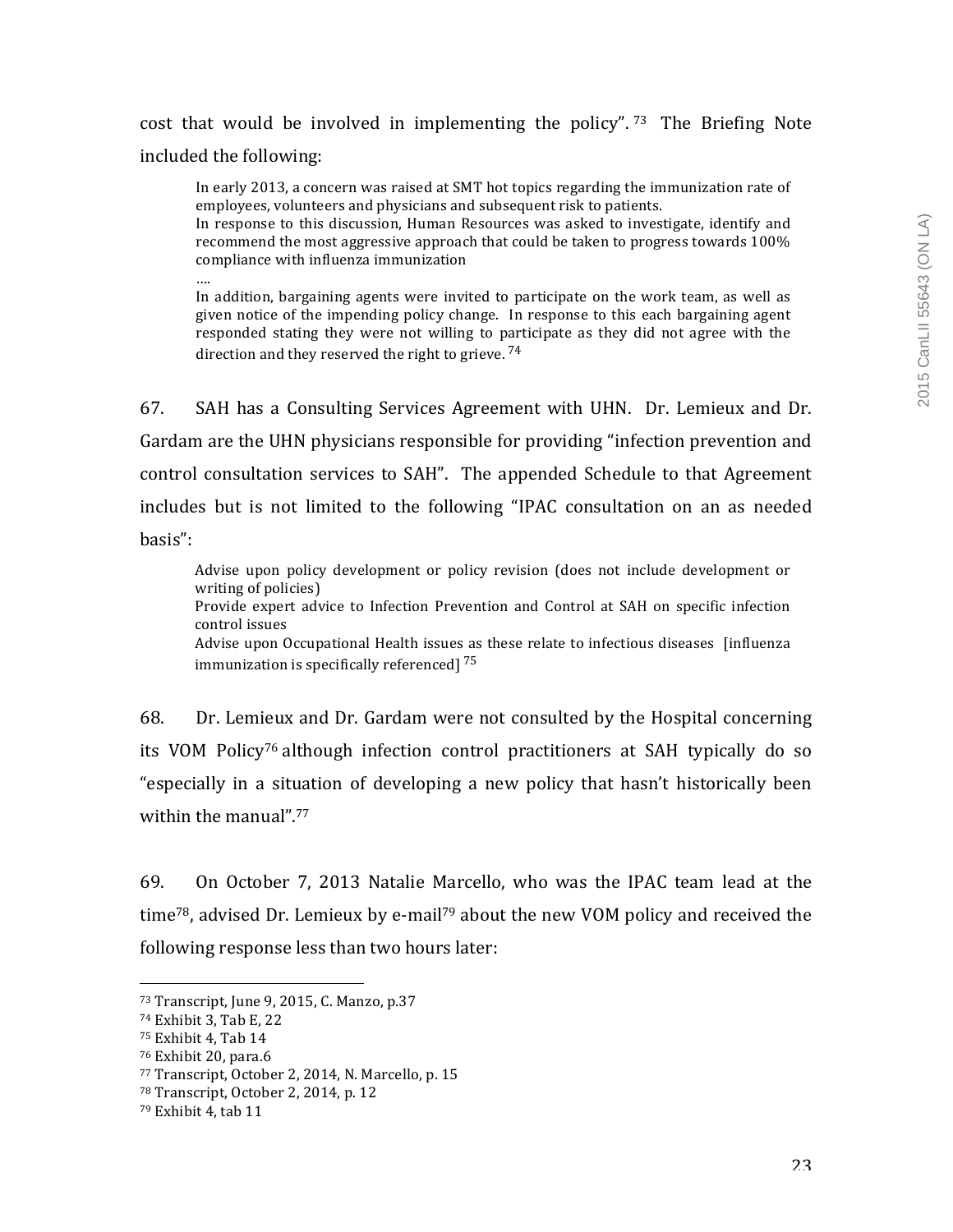I'm dismayed that the hospital has decided to go this route. It is very punitive and there is no literature substantiating that it does anything to minimize influenza transmission. But big jurisdictions like NY state are going to this.

I would agree that the main 'benefit' of this is to drive immunization rates up (so an indirect benefit), given that few people would want to wear a mask for  $6-7$  months. However, aside from being coercive and punitive, the other big problem with this strategy is that to really be effective, you would have to mask everyone whether immunized or not—since the vaccine itself is not very effective and immunity appears to wane before the end of flu season. Being immunized does not mean you won't get the flu and then transmit it.  $80$ 

70. On October 11, 2013 the Workers' Member Group of the Hospital's Joint Health and Safety Committee objected strongly to the draft VOM policy and proposed amendments that would have stripped it of its intended VOM purpose.<sup>81</sup>

## *Concerns about masks*

71. An IPAC Committee Meeting was held on October 9, 2013 that included Johanne Messier-Mann as Chair. Ms. Messier-Mann was the Chief Nursing Executive at SAH and the Manager of the Hospital's IPAC Department. Also in attendance was Dr. Kim Barker who was then the Medical Officer of Health for the District of Algoma. Minutes of that meeting include the following excerpts from discussion of the immunization policy:

- The group noted that the policy should be honest and transparent and that in light of the fact that masks are not shown to be an effective means of decreasing the transmission of influenza the intention should be more clearly indicated as "to improve influenza immunization compliance" ….
- The IPAC committee members questioned why this policy is an IPAC policy rather than an Occupational Health and Safety as is the case in other hospitals who have implemented this type of policy. The purpose of the policy is to protect the patients; that is the role of IPAC. There was significant discussion where each member was asked for input; without evidence that this will decrease transmission, the committee members do not support the policy. There is **no** evidence that wearing masks reduces transmission. Masking appropriately for the duration of an outbreak can be very expensive for the organization and does not offer effective protection for the patients. The committee did not support the policy as an IPAC policy....  $82$ (bold added)

<sup>80</sup> Exhibit 4, tab 11

 $81$  Exhibit 4. Tab 2

 $82$  Exhibit 4, Tab 7, p. 2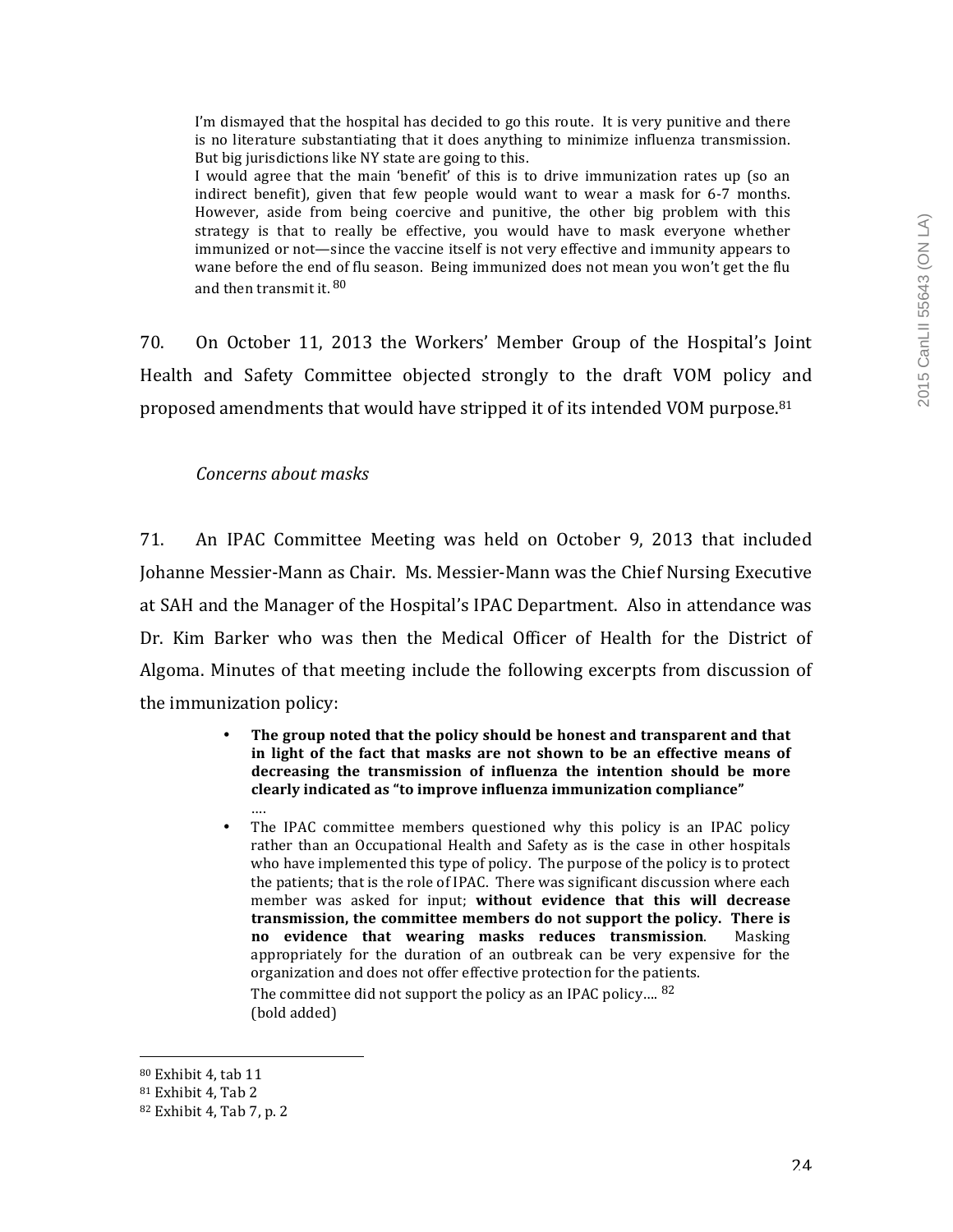72. Ms. Marcello had been told prior to the October 9, 2015 meeting that any change to the existing policy would have the "mask piece" written into it. $83$  She understood the group in attendance at that meeting agreed that the VOM policy should not be supported.<sup>84</sup>

73. Ms. Manzo was also in attendance at the October 9, 2015 meeting. She confirmed that the group as a whole thought that the purpose of the VOM policy was to get more people vaccinated.<sup>85</sup> She agreed that: "it wasn't that the mask was to protect the patients, but it was to up the immunization rate to protect the patients".86

74. Mr. Johns did no follow-up concerning the IPAC comment of October 9, 2013 that: "there is no evidence that wearing masks reduces transmission". $87$ 

### *Focus groups*

75. Several focus groups were held with employees in various positions beginning on October 9, 2015. Mr. Johns stated that attendance was as low as two and as high as seven.<sup>88</sup> The number of participants represented a small fraction of the total number of SAH employees.

76. A Briefing Note to the SMT dated November 6, 2013 was prepared by the Chief Nursing Executive Johanne Messier-Mann and Kim Lemay, SAH Director, Human Resources. The Note discloses approval by the Chief of Medical Staff Dr. O'Brien. It included the following:

 83 Transcript, October 2, 2014, p. 99

<sup>84</sup> Transcript, October 2, 2014, p. 108

 $85$  Transcript, June 9, 2015, C. Manzo, p. 129, line 22-p.130, line 1

<sup>86</sup> Transcript, June 9, 2015, C. Manzo, p. 129-30

<sup>87</sup> Transcript, June 29, 2015, C. Johns, p. 130

<sup>88</sup> Transcript, June 29, 2015, p. 92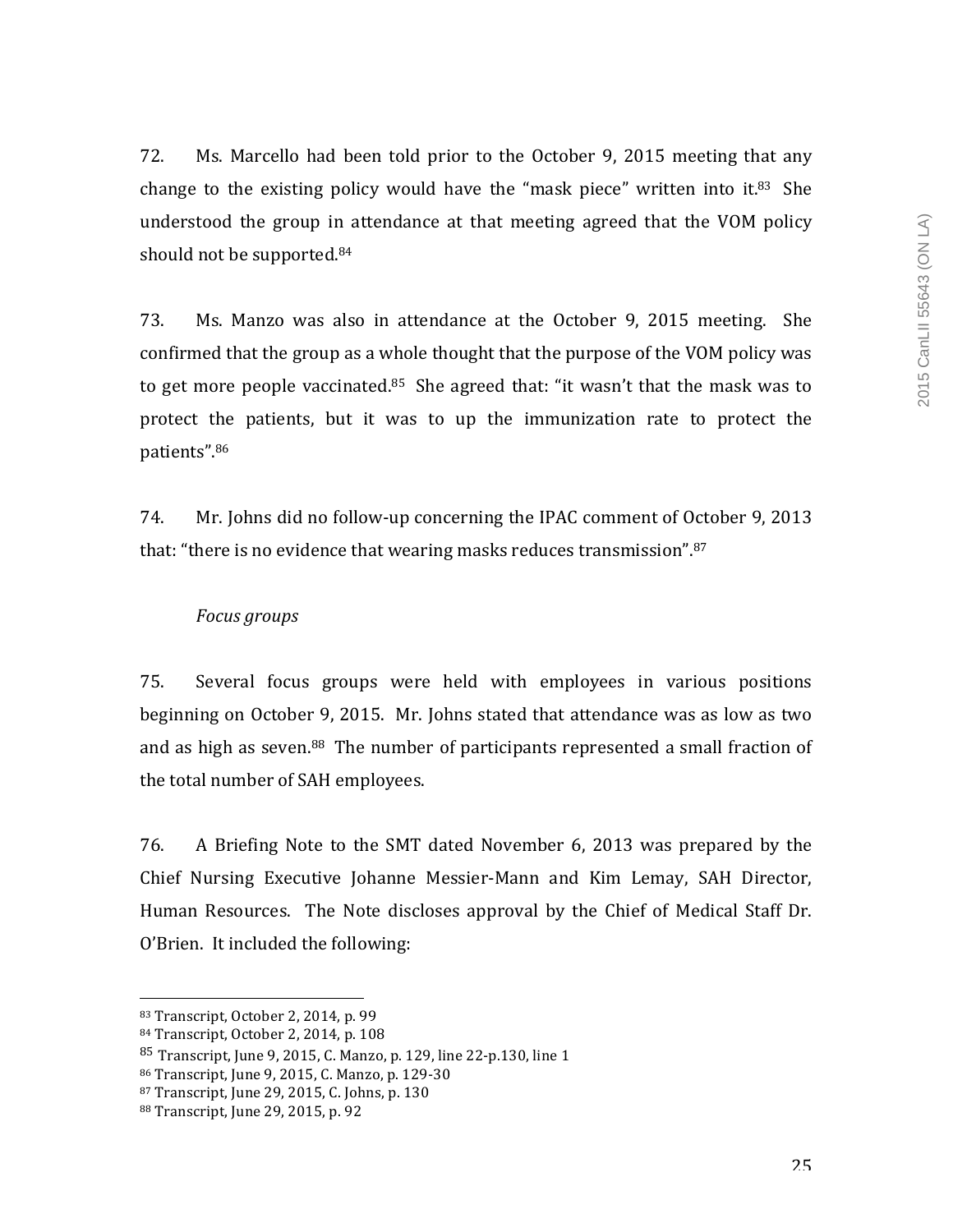Background:

- In early 2013, a concern was raised at SMT regarding the immunization rate of employees, volunteers and physicians and subsequent risk to patients. In response to this discussion, Human Resources was asked to investigate, identify and recommend the most aggressive approach that could be taken to progress towards 100% compliance with influenza immunization.
- Human Resources submitted a briefing note to SMT in February 2013 outlining a recommendation to enhance the existing influenza policy.

….

- A team worked through the required steps and actions to successfully implement the new policy for the  $13/14$  flu season. The revised policy was presented to SMT in September, 2013. SMT directed that further input be sought from the Infection Prevention and Control Committee, the Joint Health and Safety Committee, the MAC and by staff focus groups led by OH&S. All options were considered including wearing a mask.
- The response from these groups was in support of working on increasing the immunization rates and overwhelmingly not in favour of creating a flu shot or mask policy.

…. Analysis

Given the following points, it is recommended that SAH continue with the current immunization policy and work on increasing the immunization rates:

- Best practice stipulates that immunization is the best prevention for the spread of influenza:
- There is no evidence that wearing masks reduces transmission;
- The effort of implementing and monitoring compliance to an "if not immunized then mandatory mask" policy would require disproportionate management effort;
- While other hospitals have seen increases in immunization rates with a flu shot or mask policy it is expected based on the initial feedback and reaction of staff that there would be a significant negative impact to employee and physician engagement which could persist for several years. Given this due consideration, the staff and physicians need to commit to being vaccinated. If the immunization rates do not reach a target of 80% for this influenza season, SMT may need to reconsider the implementation of an **immunization or mask policy for next season.** <sup>89</sup> (bold added)

*70% immunization rate or VOM*

77. On November 13, 2013 Mr. Gagnon and Dr. O'Brien sent a Message to all SAH

employees, physicians and volunteers that included the following:

Last year only 50% of our staff, physicians and volunteers were immunized (or reported they had been immunized). In order to live our iCare values and be "best", we can—and must—do better.

In order to boost immunization rates, hospitals in Ontario and elsewhere have **begun to adopt policies which require all employees, physicians and volunteers** 

<sup>89</sup> Exhibit 3, Tab E, 23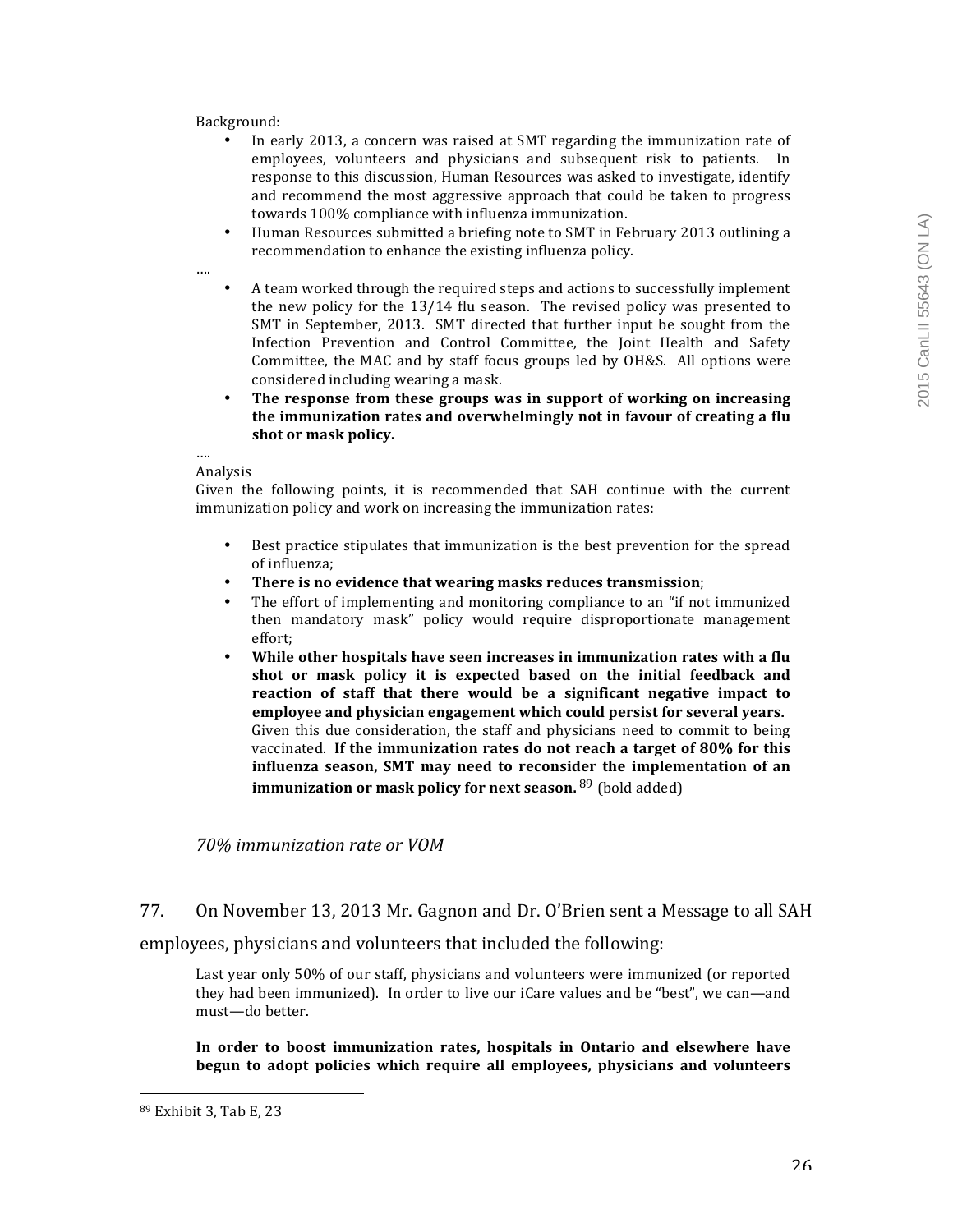(and in some cases, members of the public) to receive the annual flu vaccination or **wear a mask**. The data from those who have adopted this policy indicates that it has had a dramatic impact in improving rates of immunization and protecting patients.

….

Given our low immunization rates last year, it is clear that we need to do something different. While we seriously considered adopting the same "immunization or mask" policy for SAH at the beginning of this flu season, we also wanted to honour our commitment to hearing from you before making decisions which directly affect you or your work. We sought input from our staff, managers, physicians and others about this potential course of action as well as suggestions to significantly improve our rates of immunization using alternate approaches. There was universal agreement that immunization was important and that we must achieve higher rates of compliance. In addition, it was strongly felt that moving to an "immunization or mask" policy without first trying other approaches and allowing our people the opportunity to demonstrate your commitment to our patients would be premature. (bold above added)

….

Although we are committed to the success of the approaches suggested in our consultations, if we have not reached the 70% target by December 31, 2013, we will implement the "immunize or mask" policy beginning January 2014. Also, should we not reach the 80% overall target by the end of March 2014, this policy will be implemented for the entire  $2014/15$  flu season. <sup>90</sup> (bold in the original)

78. Minutes of the December 13, 2013 Influenza Planning Committee record that: "Discussion ensued on the expected upsurge of staff who may want to receive their flu shot after the policy is implemented".  $91$ 

79. The Policy was implemented on January 1, 2014 when the target  $70\%$ influenza vaccination rate was not met. Neither the Influenza Planning Committee nor the IPAC Committee was consulted about any best evidence concerning the 70% or 80% rates and those committees did not discuss those target rates.<sup>92</sup> Hospital employees had been kept apprised of the level of vaccination rates being achieved on an ongoing weekly basis by the publication of chart presented "flu shot thermometers".93

 $90$  Exhibit 3, Tab F, 30; See also Exhibit 246; Exhibit 4, Tab C, 11; Exhibit 3, Tab E, 24

<sup>91</sup> Exhibit 3, Tab C, 12

 $92$  Transcript, June 29, 2015, C. Johns, p. 85; Ms. Manzo is not aware of any empirical evidence to support selection of 70%. It was a decision taken by the SMT. See: Transcript, June 9, 2015, C. Manzo, pp. 181-2

 $93$  Exhibit 3, Tab E, 46; Transcript, June 9, 2015, C. Manzo, pp. 44-45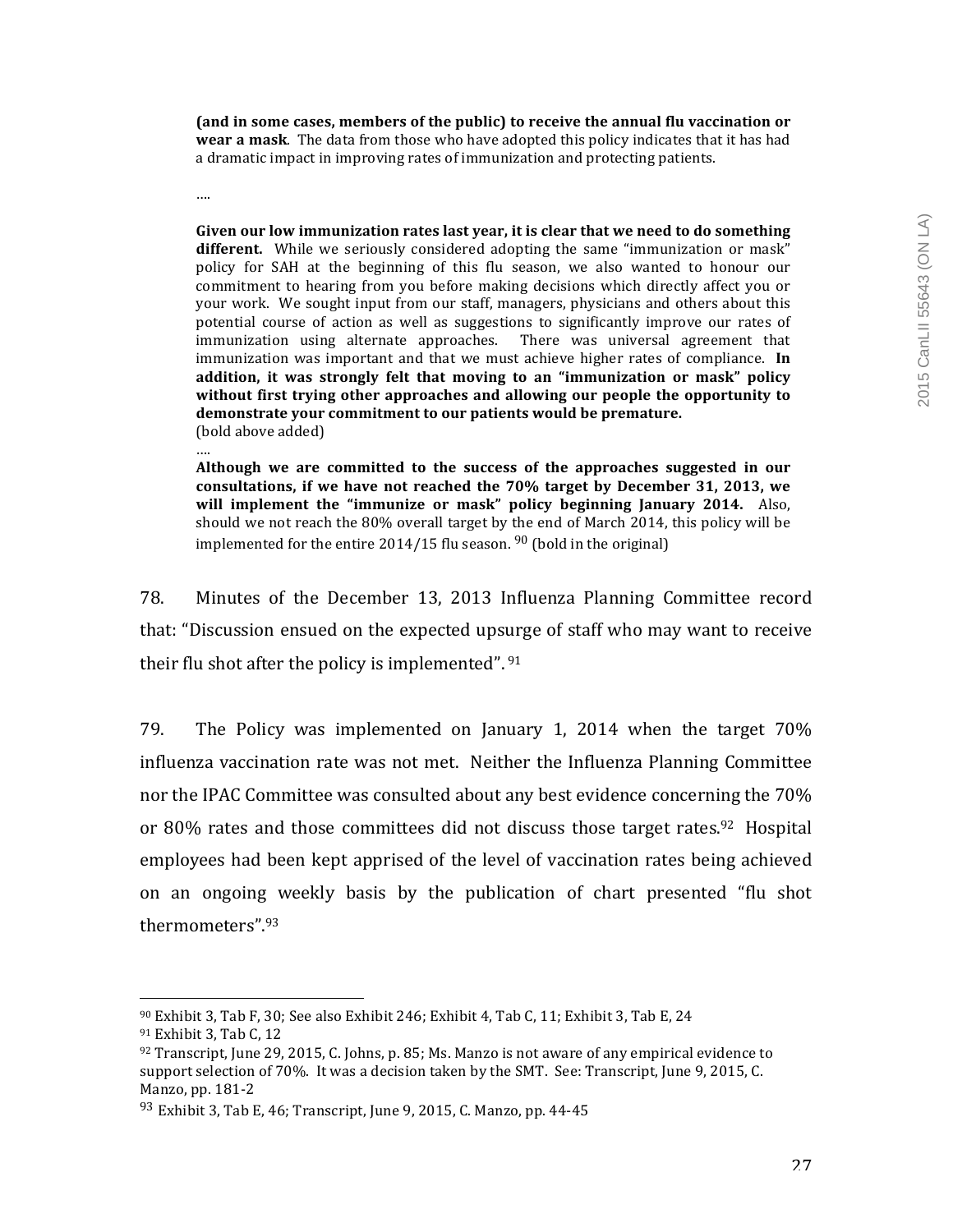# *VOM roll-out: notices, stickers*

80. On January 6, 2014 Mr. Gagnon and Dr. O'Brien issued a further message that included the following and also attached a media release announcing the VOM Policy: 

Those who have been immunized can be identified by a sticker on their ID badge indicating their status. Those who may choose not to wear the sticker will also be required to wear a mask as it's important for our patients to be able to immediately identify those who have taken this extra precaution against the flu.  $94$ 

81. Notices were posted throughout the Hospital bearing the title "Attention" Patients and Visitors". The purpose was to help explain to visitors why they would be seeing employees wearing masks and to encourage them to wear a mask if they had not been immunized.<sup>95</sup> The Notice began with the following statement:

**You may see some Sault Area Hospital (SAH) personnel wearing masks.** To protect the well-being of patients, SAH has implemented a policy **requiring all personnel to either receive an influenza vaccination or wear a mask during the flu season.** (bold in original).  $96$ 

82. The VOM Policy was maintained in force for the balance of the 2013-2014 flu season until the season was declared ended on April 30, 2014.<sup>97</sup>

# *2014-2015 flu season*

83. The VOM Policy was in place in the following flu season from November 15,  $2014<sup>98</sup>$  until May 6, 2015 when it was terminated following discussions with Algoma Public Health.<sup>99</sup> The Policy was maintained 'as is' throughout that season despite knowledge at an earlier date<sup>100</sup> that there was a significant mismatch of the vaccine

 

 $100$  Ms. Manzo was aware of a significant mismatch as early as mid-November. Transcript, June 9,

<sup>94</sup> Exhibit 3, Tab F, 38

<sup>95</sup> Transcript, June 29, 2015, C. Johns, p. 42

<sup>&</sup>lt;sup>96</sup> Exhibit 3, Tab G, 48

 $97$  Exhibit 3, Tab F, 42; Transcript, June 29, 2015, C. Johns, p. 43

 $98$  Transcript, June 9, 2015, C. Manzo, p. 158

<sup>99</sup> Exhibit 245; Transcript, June 29, 2015, C. Johns, p.122

<sup>2015,</sup> C. Manzo, p. 174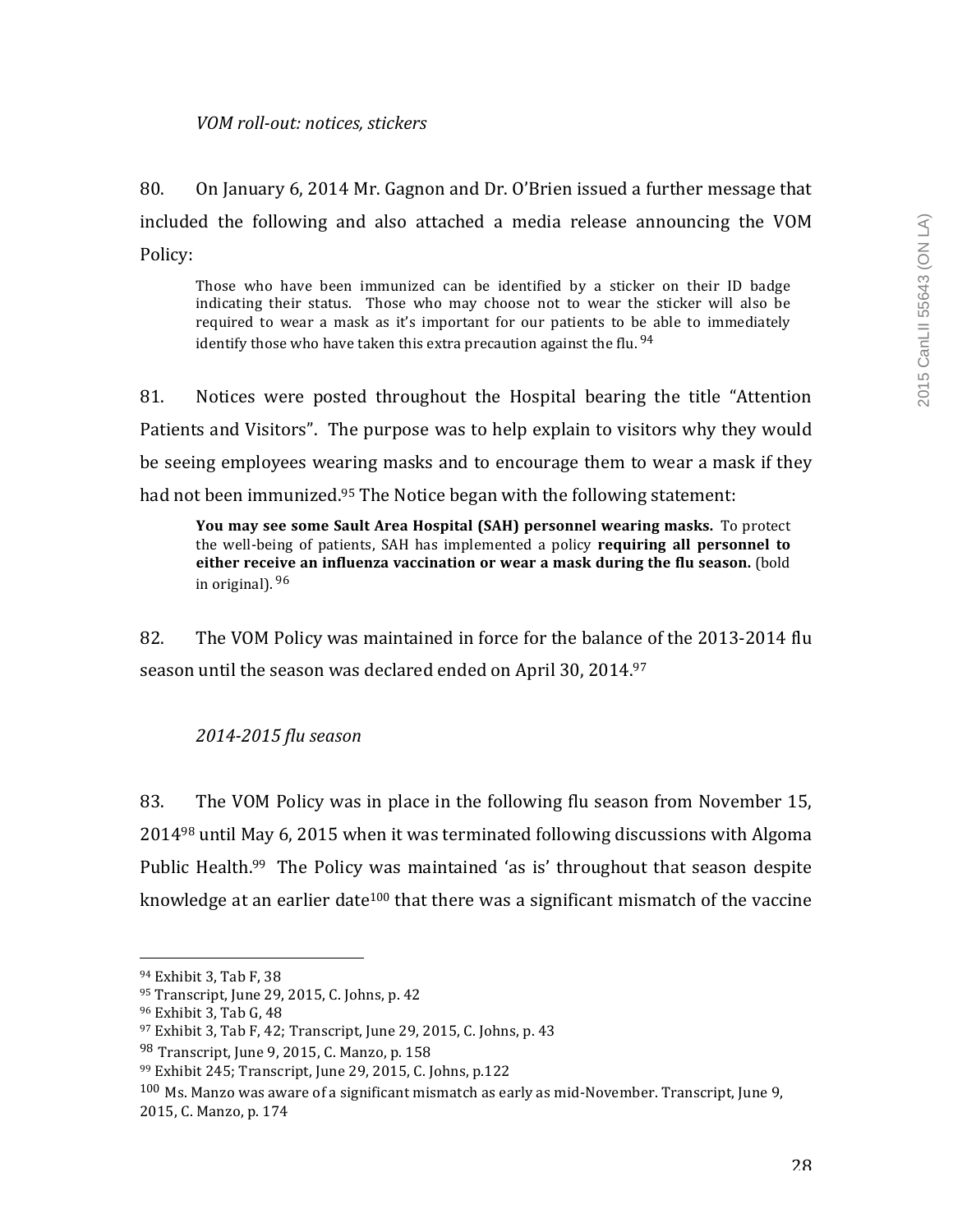with the most common strain of Influenza A then prevailing.<sup>101</sup> The Hospital did not require everyone to wear a mask whether immunized or not despite the known mismatch.102

# *Outbreaks*

84. There were no outbreaks of influenza at the Hospital in 2013-2014 and no incidents of hospital acquired influenza.<sup>103</sup> There were three Influenza A outbreaks on three units during the  $2014$ -2015 flu season<sup>104</sup>. Nine of the twelve patients affected had been vaccinated.<sup>105</sup> Three of the four staff who contracted influenza like illness had been vaccinated for influenza.<sup>106</sup> The measures taken did not require that all nurses wear masks.<sup>107</sup> The only prior influenza outbreak within the last five years had been at the antiquated Plummer site of the Hospital that has now been closed.108

# *Existing SAH policies*

85. The Infection Prevention & Control Committee has issued various other policies over the years.

86. The OHA and the Hospital stress that masks are worn in numerous areas of SAH for many different reasons.  $109$  The existing SAH Infection Control Manual provides for "additional precautions" "to protect staff and patients" "based on the mode of transmission (e.g. contact, droplet, airborne)".<sup>110</sup> It requires that a surgical

<sup>101</sup> Transcript, June 29, 2015, C. Johns, p. 121, 124

<sup>102</sup> Transcript, June 9, 2015, C. Manzo, p. 174-5

<sup>&</sup>lt;sup>103</sup> Exhibit 246

<sup>&</sup>lt;sup>104</sup> Exhibit 248

 $105$  Exhibit 5; Transcript, October 2, 2014, N. Marcello, pp. 33-35

<sup>106</sup> Exhibit 138; Transcript, June 9, 2015, C. Manzo, pp. 211-212

<sup>107</sup> Transcript, June 9, 2015, C. Manzo, p. 213

 $108$  Transcript, June 29, 2015, C. Johns, p. 138; Exhibit 5

<sup>109</sup> OHA/SAH Closing Argument, para. 272, footnote 243

<sup>&</sup>lt;sup>110</sup> Exhibit 2, Infection Prevention and Control Policy, 11-25, p. 1, Definition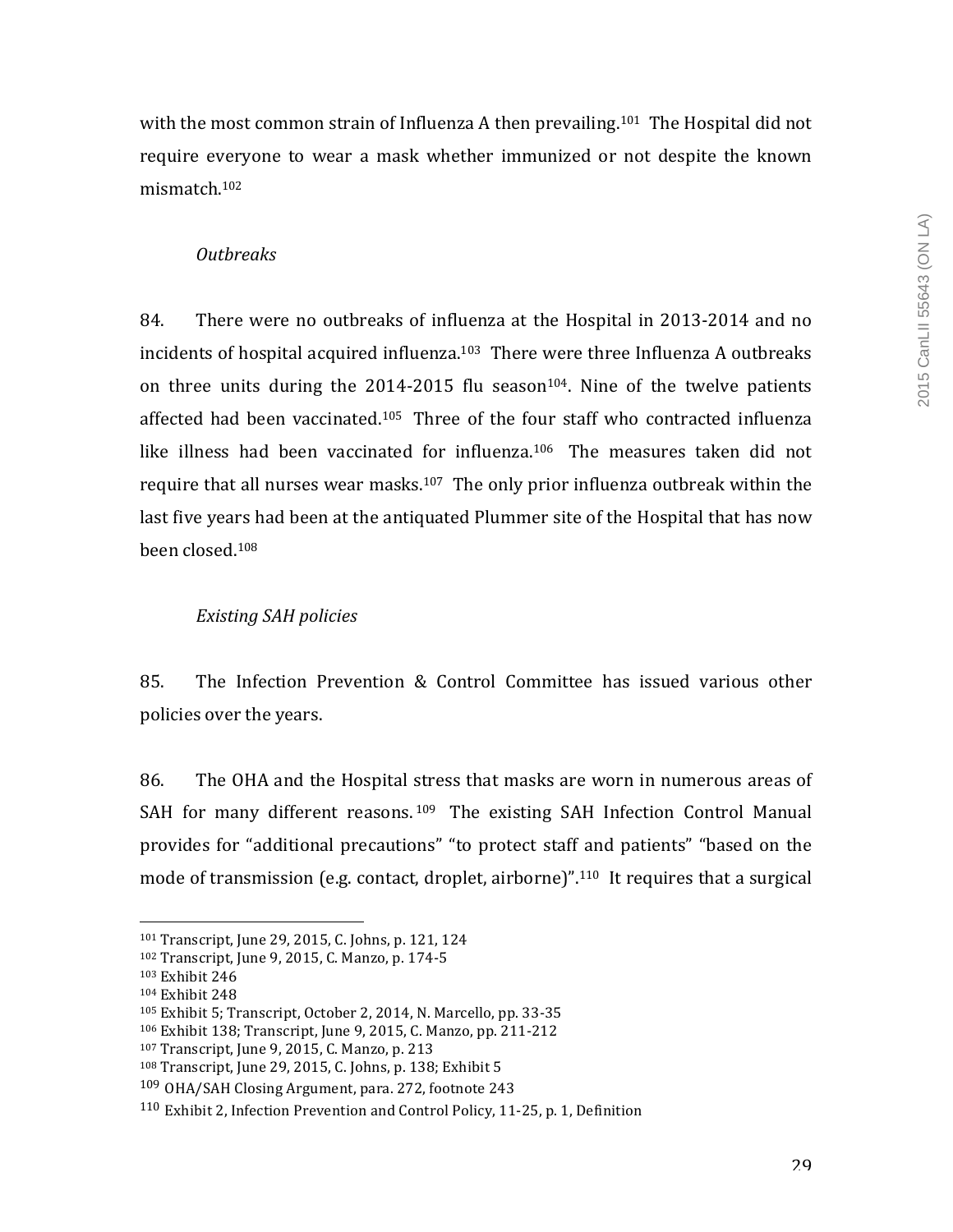# mask and eye protection must be worn if within 2 metres of a patient as a droplet precaution:

- Used for microorganisms that are transmitted by large respiratory droplets
- Droplets can be generated when talking, coughing, or sneezing, and through some respiratory procedures (e.g. suctioning, bronchoscopy, nebulized therapies)
- Droplets are propelled from the patient's respiratory tract and can travel up to 2 metres.
- Droplets do not remain suspended in the air—once the microorganisms are deposited on surfaces in the patient's environment, they can be transmitted through contact with the contaminated surfaces
- Examples of microorganisms transmitted through the droplet route: respiratory syncytial virus (RSV), pertussis, influenza $111$

87. The Policy in issue likewise requires that employees infected with the influenza, who must continue to work, "should not work with high risk patients and must wear a mask and gloves and practice good hand hygiene during patient contact". <sup>112</sup>

# **A Road Map to Expert and Other Evidence**

88. Compared to many other situations involving expert evidence, in this case most people will have some basic reference points that help in tracking the evidence. Virtually everyone has some direct personal experience with the flu. I expect therefore that most people understand at a basic level that: (i) flu is contagious, (ii) flu is more or less contagious at different points, (iii) some kind of transmission is required for flu to spread, (iv) steps may be taken to slow and/or reduce the spread. Against this backdrop, the expert evidence adduced in this matter, while complex, is not entirely inaccessible.

89. In reaching their differing conclusions about VOM policies, stated again in lay terms, the experts were in strong disagreement about the following issues: (i) the

 $111$  Exhibit 2, Infection Prevention and Control Policy, II-25, B. Droplet Precautions; See also: C, Droplet-N95 Precautions applicable to the event of a pandemic or emergence of a novel virus where staff must wear a fit tested N95 respirator if within 2 metres of a coughing patient and visitors must wear surgical masks.

 $112$  Exhibit 3, Tab A, 4, 2.4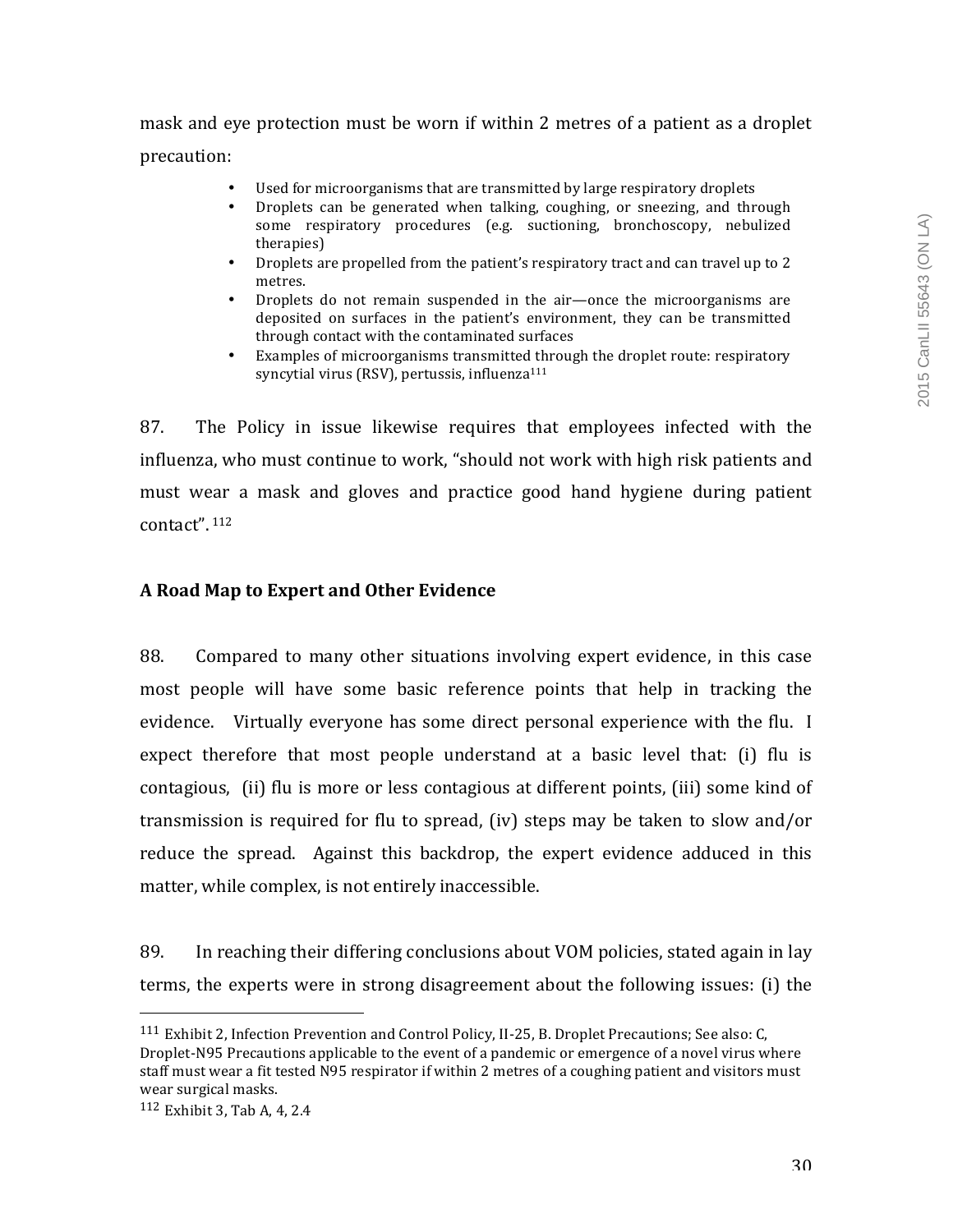extent that unvaccinated HCWs pose a risk to patients of giving them the flu,  $(ii)$ whether there is any serious risk that symptom-free HCWs will give patients the flu, (iii) whether masking HCWs serves any real purpose.

90. The following review of the evidence is organized in this way.

91. First, descriptions of influenza are provided. This section is not controversial but it is important to recognize the serious and complex public health challenge that the disease presents.

92. Second, the concept of transmission is explained. This is not a controversial topic either. One must understand the concept of transmission to appreciate why a masking policy is even considered.

93. Third, there is a general policy piece. It identifies the goal of VOM policies and outlines the elements involved. This section is a prelude to the controversy and identifies the experts' disagreement about key elements of the Policy. What is the burden of influenza disease acquired from unvaccinated HCWs? Is there a risk of asymptomatic HCWs spreading the disease to patients?

94. The fourth section relates to the efficacy of vaccination. The experts agree that vaccination is the best available option to combat influenza generally. They agree that the overall range of effectiveness of the vaccine is approximately  $60\%$ . But they do not agree that there is proof that the vaccination of HCWs reduces morbidity and mortality in acute care hospitals. This section contains a relatively deep dive, for lay purposes at least, into the medical/scientific evidence surrounding a fundamental precursor to the VOM dispute; namely, is it possible to identify an unvaccinated HCW problem?

95. The fifth section tackles the significant expert dispute over asymptomatic transmission. The OHA/SAH experts assert that the primary reason for requiring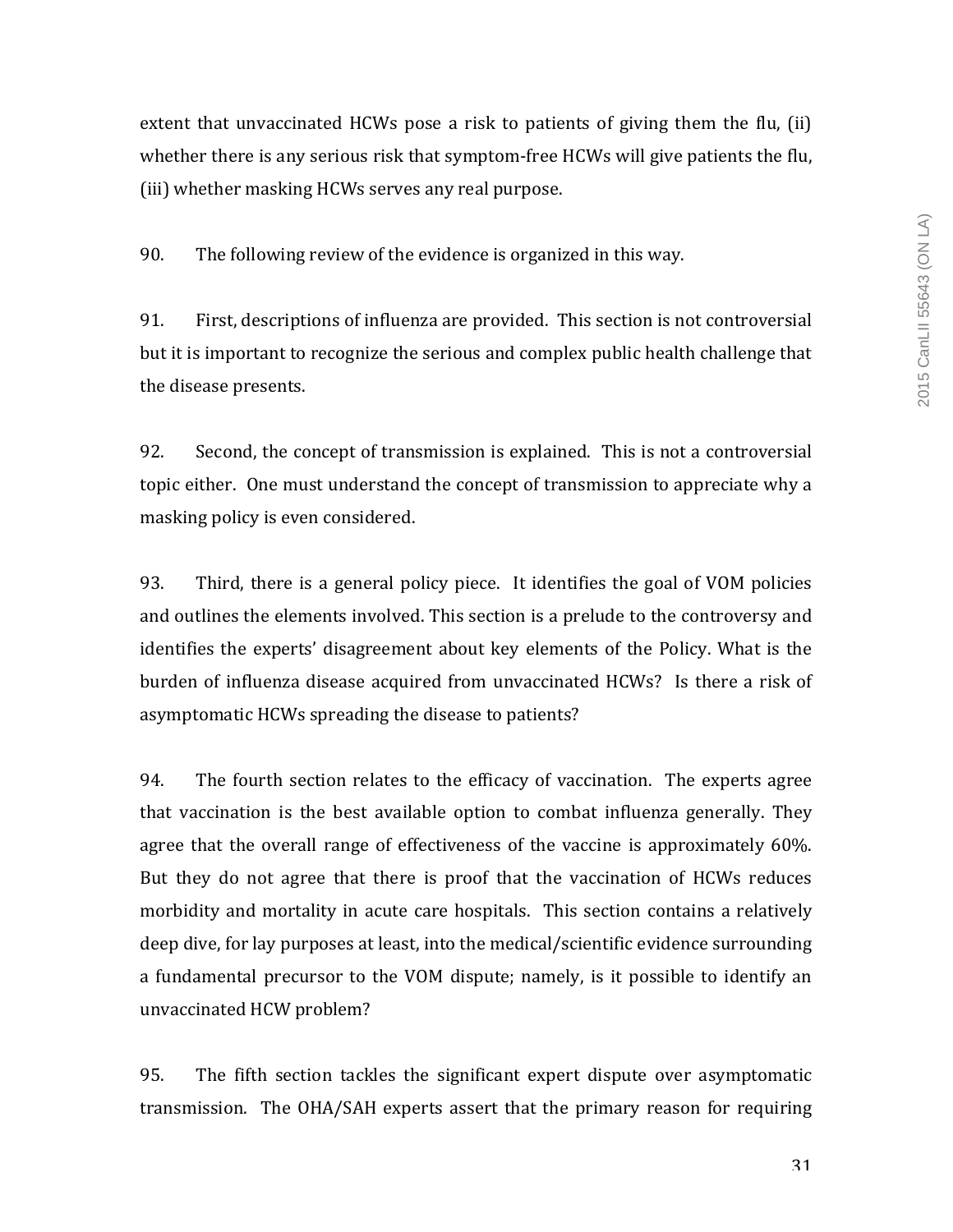HCWs to wear masks is that influenza virus may be shed asymptomatically. Is there evidence to show that this is true, or, sufficient evidence to demonstrate that there is a problem of sufficient proportion to warrant a VOM policy?

96. The sixth section addresses the crucial expert debate about the use of masks. Is there sufficient medical/scientific evidence to support a mask-wearing component? This section also includes a recitation of the fact evidence concerning the alleged adverse effects of masking, the alleged incursion into the privacy interests of employees, and the alleged inconsistent enforcement of the maskwearing requirement.

97. The seventh section speaks to what happened in the 2014-2015 vaccine mismatch year. ONA claims that a large number of vaccinated employees, none of whom are required to mask, are as exposed to influenza as those who are unvaccinated. The Hospital's failure to require mask wearing by everyone, particularly in a mismatch year, is illogical says the Union. This section includes the experts' opinions concerning the 'why not mask everyone' question.

98. The eighth section shifts to the broader policy context in which the specific VOM Policy exists. Are there vaccination requirements for diseases other than influenza? Have there been other studies or recommendations? Do these speak to the reasonableness of the current Policy?

99. I turn now to the first section.

### **Influenza and Influenza Vaccine Efficacy**

100. There is no dispute about the nature of influenza and the fact that the disease is complex.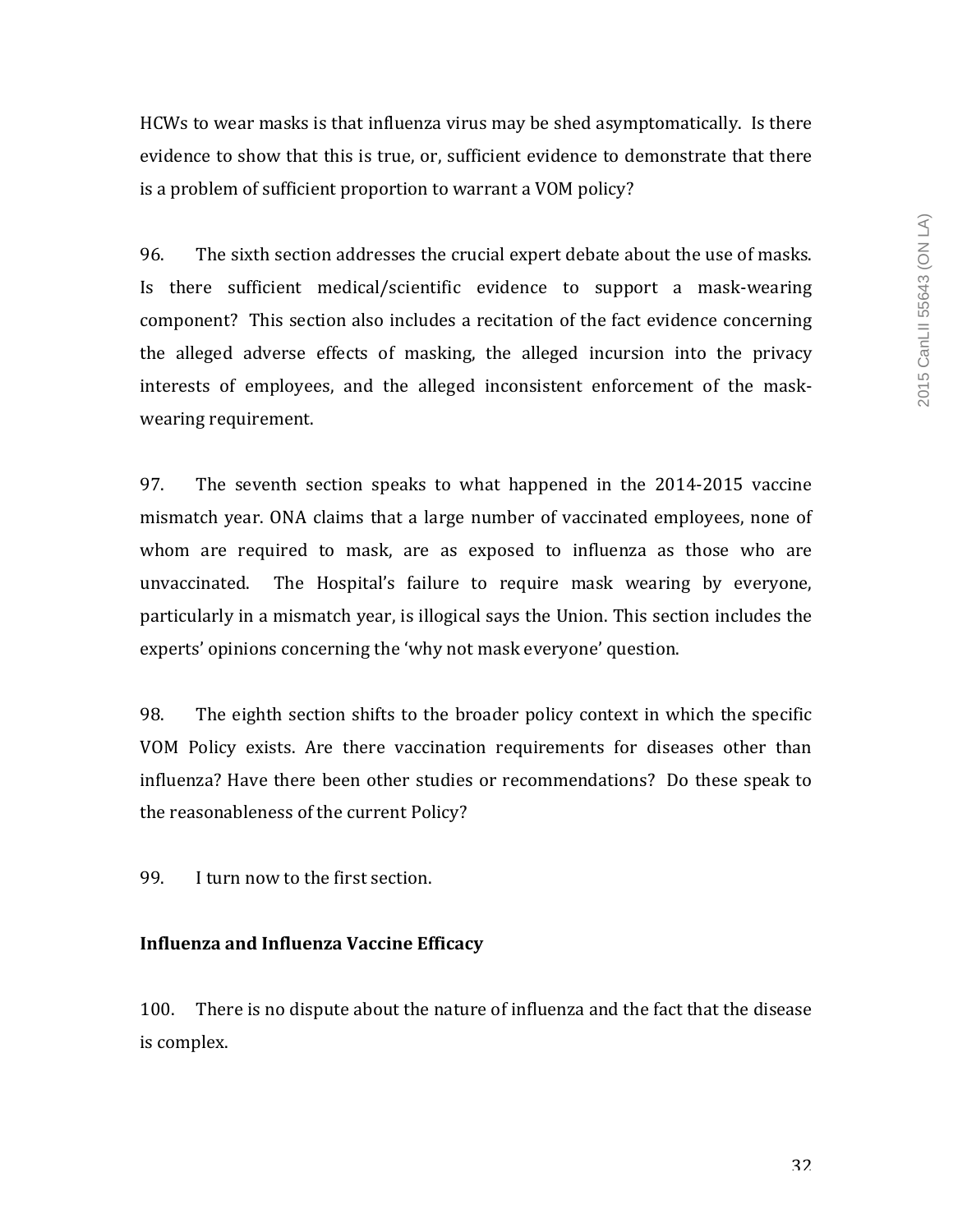101. Influenza is a subset of influenza-like illness ("ILI") that is, in turn, a subset of acute respiratory illness ("ARI"). Dr. De Serres estimated that influenza constitutes  $30\%$  of ILIs on average<sup>113</sup> and Dr. Henry stated that between one third and one half of ILIs were influenza depending on the season.  $114$  Dr. McGeer explained that the percentage of ILIs likely to be influenza may be higher than 20-35% depending on the point of the influenza season<sup>115</sup>. She went on to say:

There are many viruses that cause respiratory infections. Influenza is by far the most serious of them, in that, it more often leads to complications or serious illness that require medical attention than many of the other upper respiratory infections and, importantly, it's one of the few that we do have a vaccine that prevents. There is a couple of others like parainfluenza and respiratory syncytial virus or RSV that also cause severe illness and outbreaks on long-term care, and in children in particular, but none of these are currently vaccine preventable.<sup>116</sup>

### 102. Dr. Henry explained in her initial Report:

In basic terms influenza is an acute, primarily respiratory infection caused by the influenza virus....a respiratory infection caused by influenza A and B viruses. In Canada, it generally occurs each year in the late fall and winter months. Symptoms typically include the sudden onset of headache, chills, cough, fever, loss of appetite, muscle aches and fatigue, runny nose, sneezing, watery eyes and throat irritation. Nausea, vomiting and diarrhea may also occur, especially in children.

Most people will recover within a week or ten days, but some—including those  $65$  years of age and older and adults and children with chronic conditions—are at greater risk of more severe complications, such as pneumonia. There are many factors which will affect how much impact influenza will have in any given season. One main factor is the circulating strain with influenza  $A$  H1N1 and  $B$  strains more likely to affect children and influenza A H3N2 having more severe effects on the elderly. In years when H3N2 is the predominant circulating strain of influenza, outbreaks in long term care (LTC) and in elderly populations, both in the community and in hospital, can be particularly severe.  $^{117}$ 

### 103. Dr. De Serres explained in his Report:

Influenza is viral infectious disease, typically affecting the upper respiratory tract. Epidemics are usually caused by influenza type A or B, whereas type C is an infrequent cause of mostly mild human infection. In humans, type A influenza is further divided into two main subtypes (H1N1 and H3N2) whereas type B is divided into two lineages (Victoria and Yamagata). The hallmark of influenza illness is the abrupt onset of respiratory illness that classically includes fever and cough with extreme malaise and general body aches.

 113 Transcript, May 19, 2015, p. 87

<sup>114</sup> Transcript, June 23, 2015, p. 34

<sup>115</sup> Transcript, June 24, 2015, p. 82

<sup>116</sup> Transcript, June 22, 2015, p. 128

 $117$  Exhibit 141, p. 2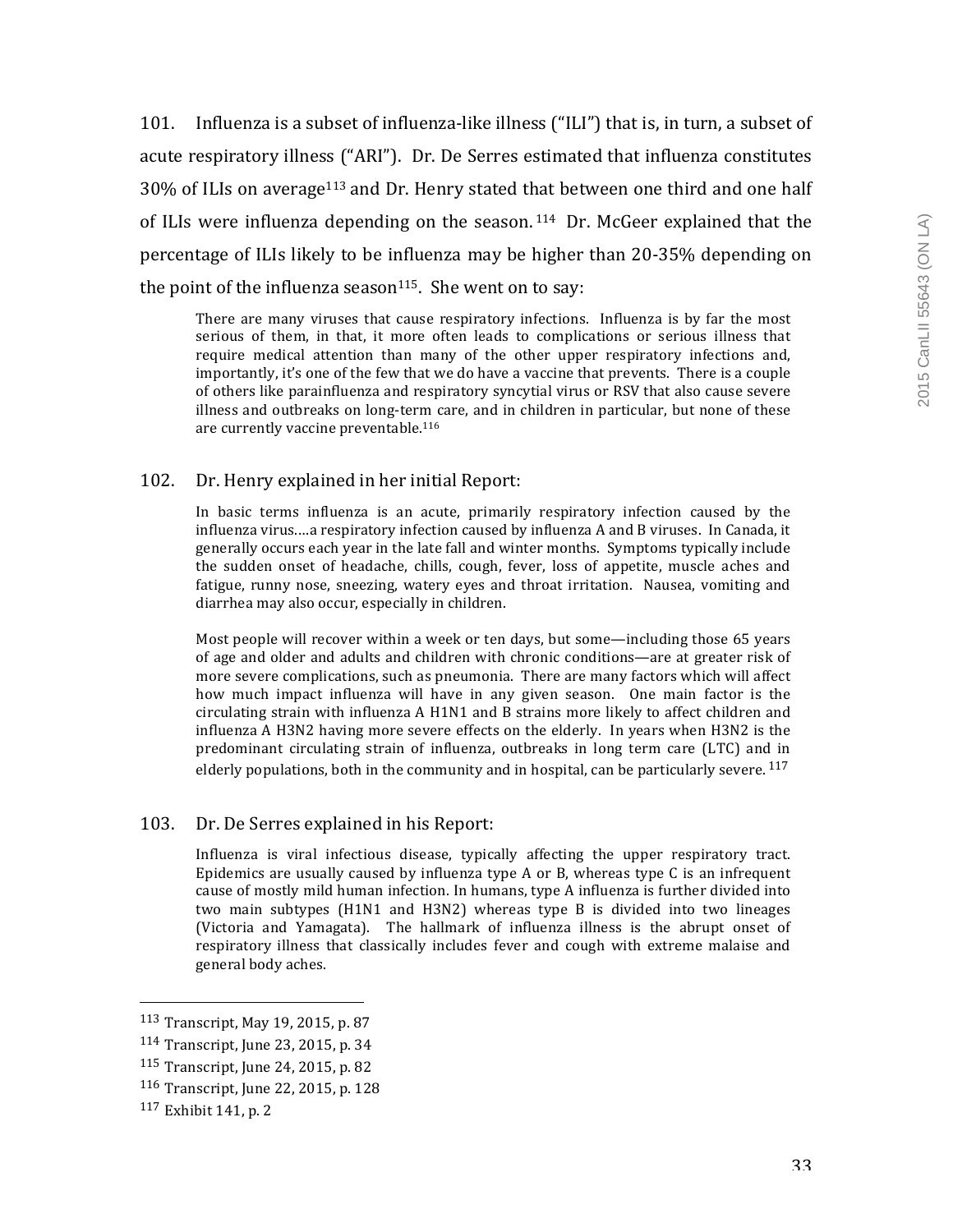During the winter season, in addition to influenza, many other respiratory viruses also cause influenza-like illness (ILI) including the respiratory syncytial virus (RSV), the human metapneumovirus (HMPV), the parainfluenza viruses, adenoviruses, enteroviruses, rhinoviruses, coronaviruses and several other viruses.<sup>118</sup>

104. Dr. McGeer explained that influenza preferentially infects the cells at the back of the nose and throat and is almost always limited to those cells; the virus co-opts those cells to reproduce and destroys them in the process. Symptoms start when there is local damage to those cells and immune response can cause inflammation and other systemic reactions. Bacterial pneumonia is a complication because one no longer has the intact lining of the throat for protection. There can be exacerbations of asthma. Complications arising from influenza are generally what cause the most burden of illness.<sup>119</sup> Issues may also arise for persons who have underlying lung disease, heart disease or who are receiving treatment for cancer.<sup>120</sup>

105. Dr. McGeer commented upon the seriousness of the disease in this way:

So, when you study cohorts of people somewhere between one and eight, and one and twelve or fifteen people get infected with influenza every year, very common disease. And most of that disease is pretty mild. You get sick for a few days and then you get better and you go on with your life. But a big enough fraction of it is either severe or complicated that influenza is, in fact, the number one infectious disease cause of death in Canada, and somewhere in the top ten of total burden. We get into details about the argument about, you know, exactly how much influenza there is, and how you count it, but at the low end it's number eight, and at the high end it's number one. It's a big burden disease because of the frequency of infection and because of the complications.<sup>121</sup>

106. A and B strains of influenza, particularly the A strain, mutate quickly and can vary by geographic region. As a result a new vaccine is required annually and its composition must be determined well in advance of any upcoming flu season. The ability to predict what will become a predominant circulating strain is imperfect, in

….

 $118$  Exhibit 66, pp. 2-3

<sup>119</sup> Transcript, June 24, 2015, pp. 74-77

<sup>120</sup> Transcript, June 22, 2015, B. Henry, p. 52

 $121$  Transcript, June 24, 2015, p.72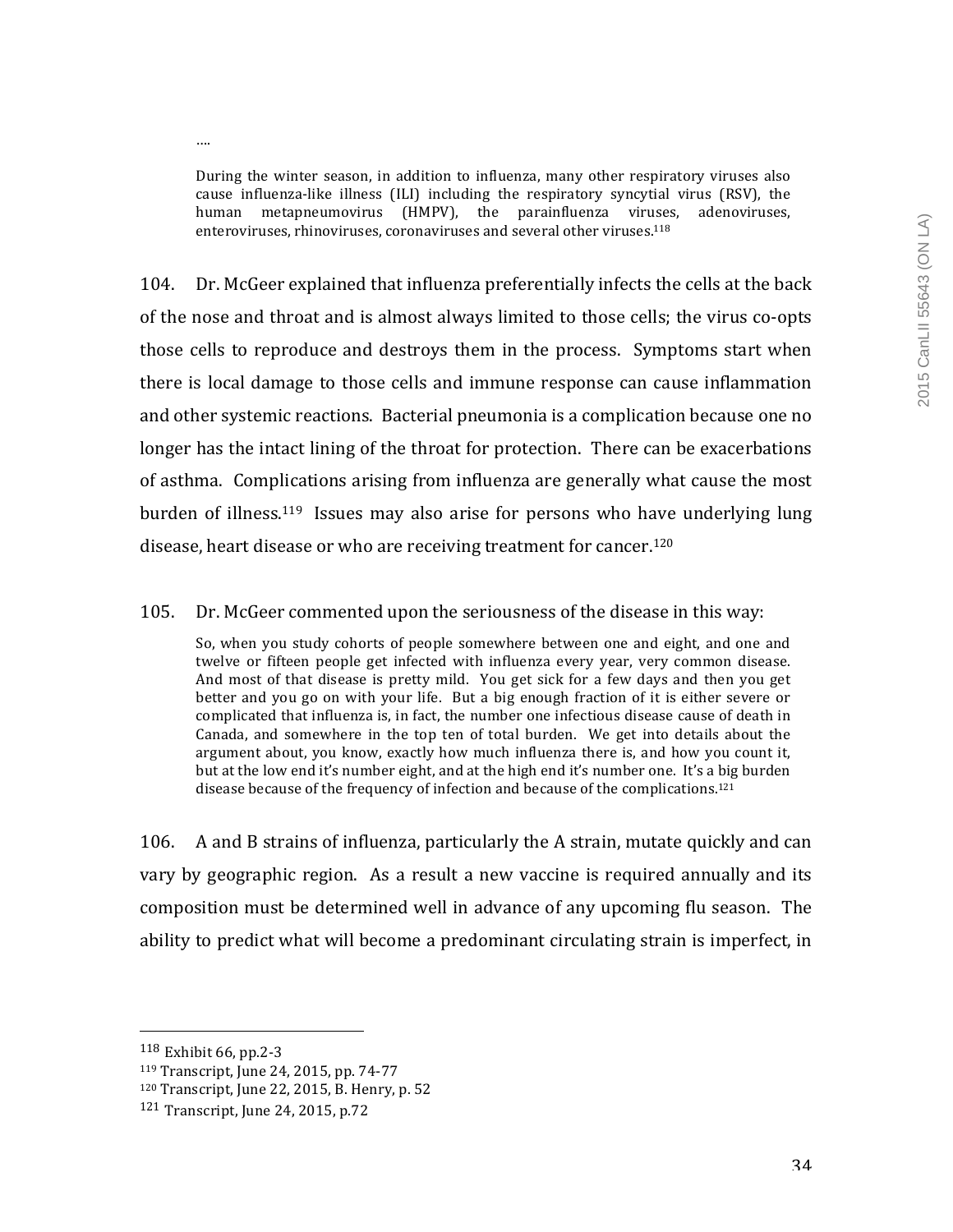part because the circulating virus may drift so that the vaccine is no longer a match.<sup>122</sup> Dr. McGeer testified that:

So, coming up to the  $2015/16$  season, we've got one strain of influenza A (H3N2), one strain of influenza A ( $H1N1$ ), two different lineages of B, just to make your life difficult, and one or two of those will likely be the predominant influenza strain next winter...There's no way of knowing ahead of time which one. You can make some guesses based on the past vears but you can't know for certain.  $123$ 

107. There is no dispute that the best currently available method to prevent the transmission of influenza is the influenza vaccination albeit that the vaccine is not 100% effective. On average, based on all population ages and depending upon the number of years considered, the witnesses accepted that there is an overall range of effectiveness close to  $60\%$ .<sup>124</sup> And, notwithstanding debate about the level of proof concerning the measurable outcome of vaccinating health care workers, there is general agreement that present vaccines are the best intervention available for seasonal influenza.<sup>125</sup> There was some discussion by witnesses during the hearing about the possible negative impact of repeat vaccination but this issue appears to be a matter for continuing review.<sup>126</sup>

108. There is also no dispute that, with a vaccination efficacy rate in the range of 60%, many vaccinated HCWs will also contract influenza.<sup>127</sup> The level of protection afforded by the vaccine will depend upon how far the circulating strain has drifted

 $122$  Transcript, June 22, 2015, B. Henry, p. 48; See also: Exhibit 66, G. De Serres Report, p. 6

 $123$  Transcript, June 24, 2015, p. 79; See also: Transcript, May 21, 2015, M. Gardam, pp. 196-197

 $124$  Transcript, June 24, 2015, A. McGeer, p. 24; Exhibit 185, A. McGeer Report, p. 25; Transcript June

<sup>22, 2015,</sup> B. Henry, p. 59; Exhibit  $141$ , B. Henry Report, p. 4; Transcript May 20, 2015, G. De Serres, pp. 190-191; Transcript, May 21, 2015, M. Gardam, p. 62; Transcript, July 8, 2015, OHA/SAH closing argument, pp. 79-81

<sup>125</sup> See Exhibit 73: Osterholm *et* al, "Efficacy and effectiveness of influenza vaccines: a systematic review and meta-analysis", Lancet Infect Dis. 2012 [an;12(1): 36-44; Some, as do Dr. McGeer and Dr. Henry, go further. See: Exhibit 157, Griffin, Editorial Commentary, "Influenza Vaccination of Healthcare Workers: Making the Grade for Action", CID 2014:58 (1 January), at p. 59: "Vaccination of healthcare workers to protect vulnerable patients and residents of long-term care facilities should be viewed as an evidence-based recommendation."

<sup>126</sup> See: Exhibit 23: McLean *et al,* "Impact of repeated vaccination on vaccine effectiveness against influenza A(H3N2) and B during 8 seasons", CID Advance Access published September 29, 2014; Exhibit 144: Neuzil, "How can we solve the enigma of influenza vaccine-induced protection?", Editorial Commentary, JID 2015:211:1517-8

 $127$  Transcript, May 19, 2015, G. De Serres, p. 103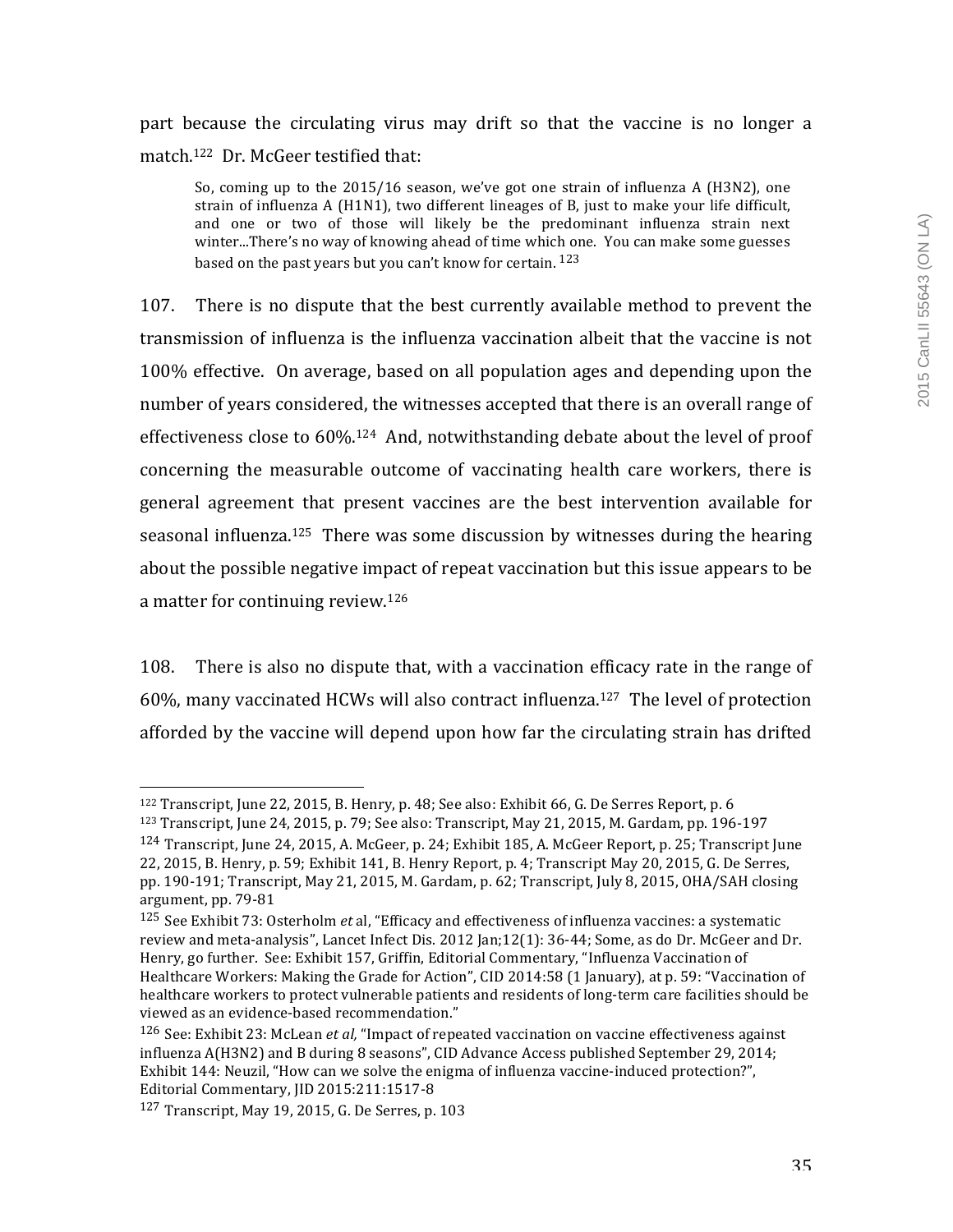# from the vaccine components.<sup>128</sup> It will not protect against ILIs or ARIs that are not influenza. 129

109. Nor is there any question that the range of effectiveness for the vaccine varies within age and population groups. Dr. Henry explained:

...vaccine provides good protection in healthy adults, which is mostly our health care worker community, and much more modest protection and paradoxically those who need it the most, and many of those people will be the patients, the residents in our health care facilities.130

#### 110. Dr. McGeer testified that:

So, if you vaccinate frail, elderly people in nursing homes, their protection against any  $influenza$  infection is somewhere probably in the mid 20s. Their protection against hospitalization due to influenza is something like 50 or 60 percent.

So, influenza vaccine reduces the incidence of infection but it also mitigates disease. Part of the reason that may be important is that, when you talk about vaccinated and unvaccinated health care workers getting infection, there are in fact differences. So, vaccinated healthcare workers do get infections with influenza but, when they get infections, those infections will be less severe and they will shed less virus. So there may be some, in fact, some additional element of protection beyond the 60 percent reduction in infection that accrues because people are less ill from the influenza and consequently shedding less virus....

I think the point is that you can, from an individual health care worker point of view, the benefits of influenza vaccination are not just in the prevention of influenza, they are also in the fact that you will be less ill if you do get it. From a transmission to a patient's point of view, it's hard to know what to do on that data.<sup>131</sup>

111. There is general recognition that development of an effective seasonal influenza vaccine is fraught with difficulty. Dr. McGeer repeated a comment in her evidence that sums it up: "Nancy Cox who just retired as the CDC's lead person on influenza is famous for saying, 'when you've seen one influenza season, you've seen one influenza season"<sup>".132</sup> The extent to which the influenza vaccine will be matched to circulating strains of influenza cannot be known until the season unfolds. The 2014-2015 flu season was a particularly bad mismatch year.

 $128$  Transcript, June 22, 2015, B. Henry, pp. 69-70

 $129$  Transcript, June 23, 2015, B. Henry, p. 34

 $130$  Transcript, June 22, 2015, p. 100

<sup>131</sup> Transcript, June 24, 2015, pp. 102-104

<sup>132</sup> Transcript, June 24, 2015, p.79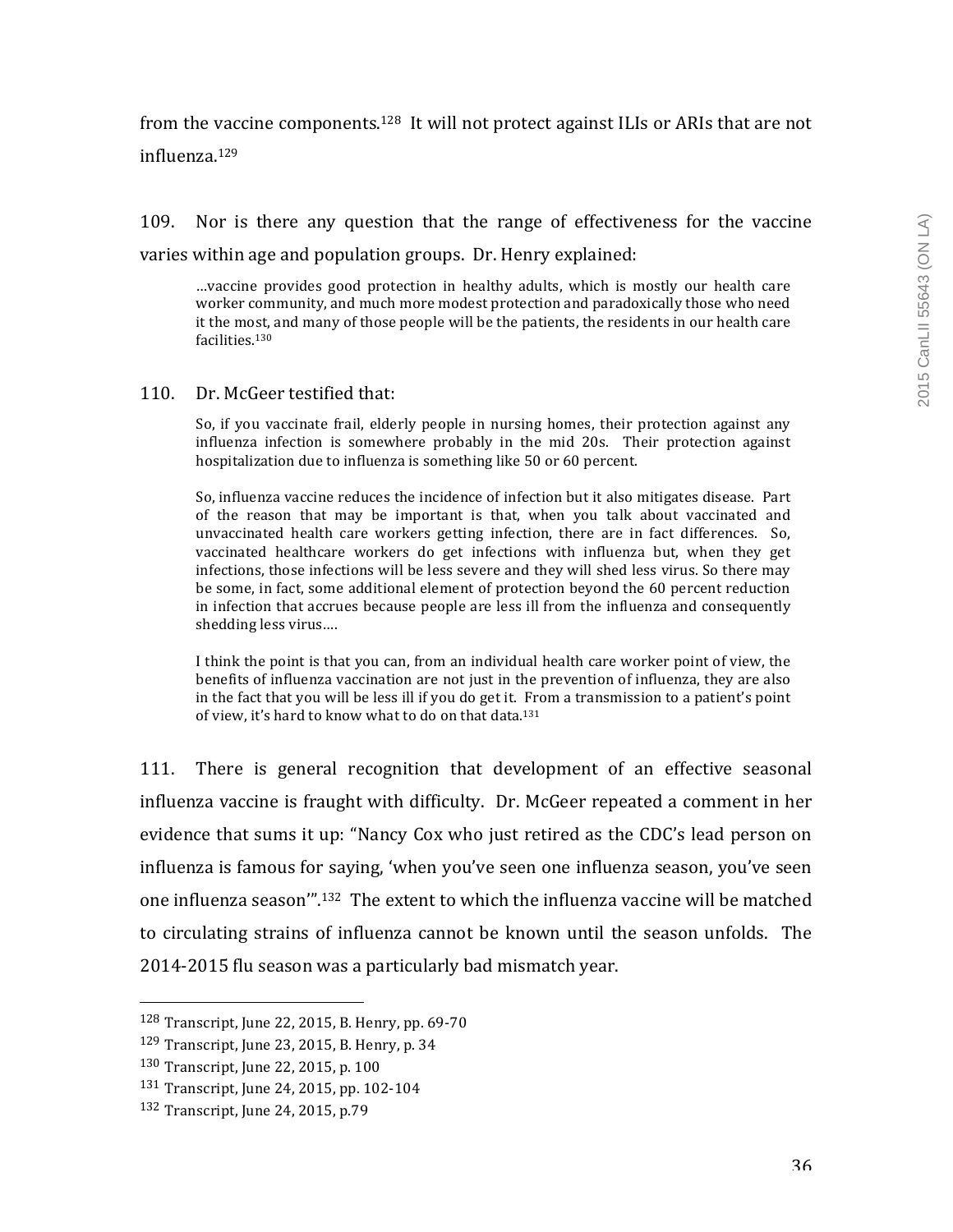## **Transmission**

112. It is important to understand the concept of transmission because a stated purpose of a mask is to prevent HCWs from giving patients the flu. As explained by Dr. Henry:

The primary purpose of having health care providers wear a mask is to prevent transmission from them to their patients at times when they are shedding virus (prior to symptom onset, if they are working ill, or if they are asymptomatically infected).  $^{133}$ 

113. Transmission of influenza from one infected individual to another requires both shedding of virus and transportation. Shedding of virus is not the same thing as effective transmission to another. There must not only be shedding but also a sufficient amount of live replicating virus shed close enough to susceptible individuals to project the viruses onto receiving respiratory mucous.<sup>134</sup>

## 114. In her Report, Dr. Henry explained these concepts in this way:

Humans have receptors for influenza viruses mostly in the mucosa that lines our nose and throat but also have some that are deep in the lungs. Transmission of infection occurs when influenza viruses penetrate a susceptible host's defences and are deposited on these viral receptors in the upper respiratory tract. To become infected with influenza we must be susceptible to the virus and be exposed to a sufficient concentration (infectious dose) of live particles of the virus.  $135$ 

115. Dr. McGeer said that:

The influenza has to go from acutely infected person to acutely infected person. It does not survive on a long-term basis in any one person so the continuous transmission is critical to its survival. And the one safe thing you can say about transmission of influenza is that being close to somebody with influenza is bad for you. After that, it's actually very difficult to parse what the components are to the transmission event...<sup>136</sup>

116. The point agreed upon by all of the experts is that virus shedding without transmission is of no concern. As explained by Dr. Lemieux:

So shedding would be, I think, more closely aligned to the dissemination word. So shedding simply means that the virus is detected in, in this case, let's say, respiratory

 $133$  Exhibit 141, p. 6

<sup>134</sup> Transcript, June 23, 2015, B. Henry, pp. 92-93

 $135$  Exhibit 141, p. 3

<sup>136</sup> Transcript, June 24, 2015, p. 92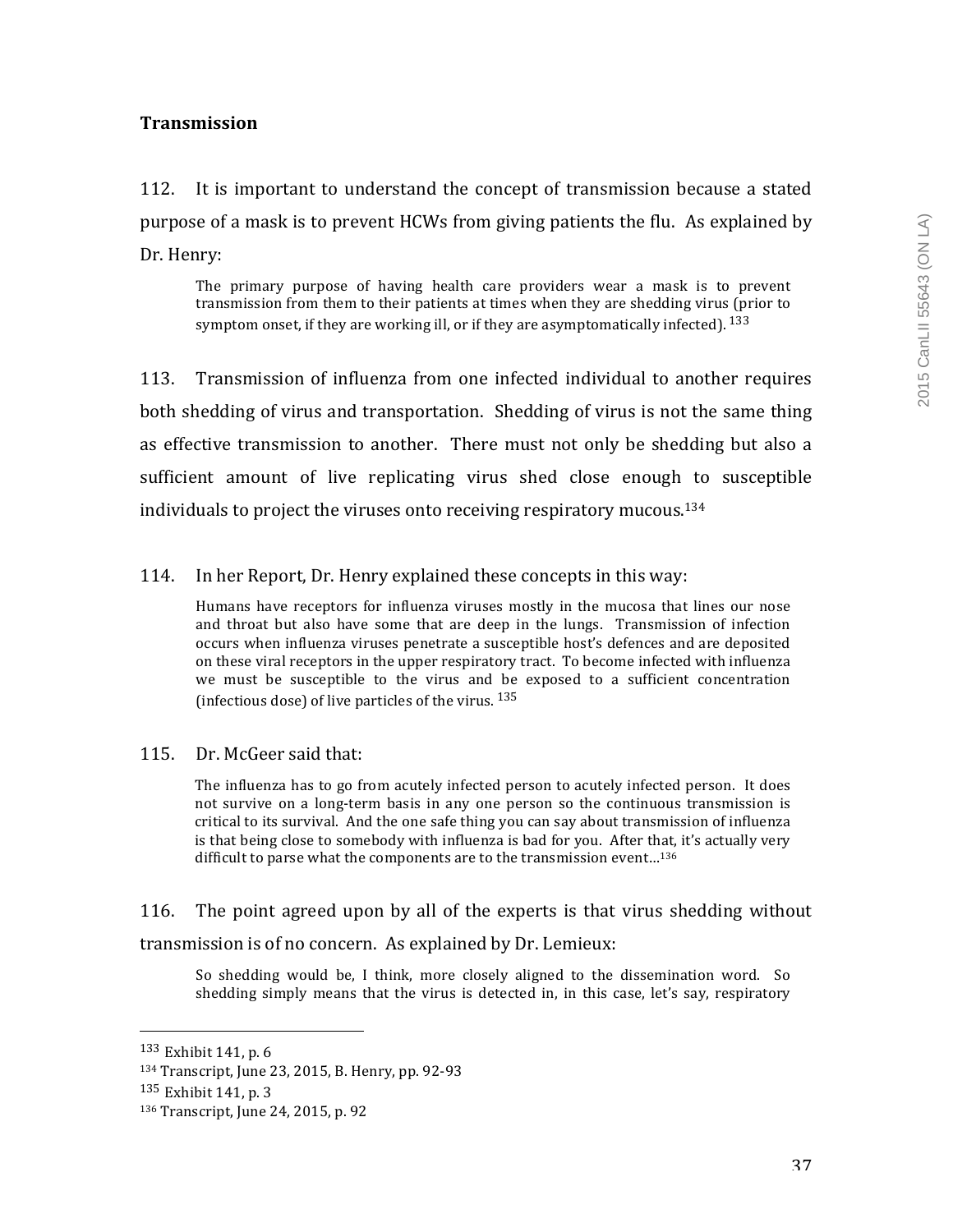secretions, the fact that it's being expelled from the body or being—it's actually in various body fluids or various secretions, but it in no way speaks to, again, that host or the person who has the illness transmitting to the recipient, who then develops clinical disease, very difficult. Right now I'm shedding bacteria, as an example. I'm sitting here, I'm shedding bacteria by the fact that I exist, but I'm not necessarily giving it to you, I'm not sharing it with you because the mode of transmission is not necessarily there.<sup>137</sup>

117. There are also important questions about proximity of a virus shedder to a potential recipient and about the size of droplets/particles that are produced.

118. When asked how influenza gets into a person's system, Dr. Henry explained that the receptors that allow the virus to attach to cells are very common in the back of the nose and throat but that there are some receptors deep in the lungs that are still under investigation.<sup>138</sup> She also testified that:

For the most part though we think it's when somebody is in a short distance from somebody else and they are coughing, sneezing. Even things like singing and talking sometimes can transmit small droplets that you then inhale and they land on the receptors in the back of the nose and throat.<sup>139</sup>

#### 119. Dr. De Serres said:

Well, transmission is a complex issue because transmission means you have the virus, and you have a proper transportation for the virus because, if you have the virus and you cough, you sneeze, obviously you're producing lots of droplets.

If you're not coughing, you're not sneezing, while speaking you produce some droplets but few, far fewer than when you're coughing, you know. Like when you're speaking you put your hand in front of you, you don't have your hand all wet. When you're coughing it is all wet.

So, we're producing way more droplets which are the major way of transmission of influenza. So, it's not only the presence of the virus, it's also how many virus. If you have tons of virus, if you have few viruses that will be important in terms of transmission. If you have good transportation, so many droplets, that will be important for transmission. If you're close to people, again, that will account for transmission. So, it's the conjunction of that, plus, again, we're talking transmission, that's the acquisition of the infection by the other person but that person, if immune, will not be sick.  $140$ 

## 120. Dr. McGeer testified that:

 137 Transcript, May 11, 2015, p. 101

<sup>138</sup> Transcript, June 22, 2015, p. 52

 $139$  Transcript, June 22, 2015, p. 53

<sup>140</sup> Transcript, May 19, 2015, p. 90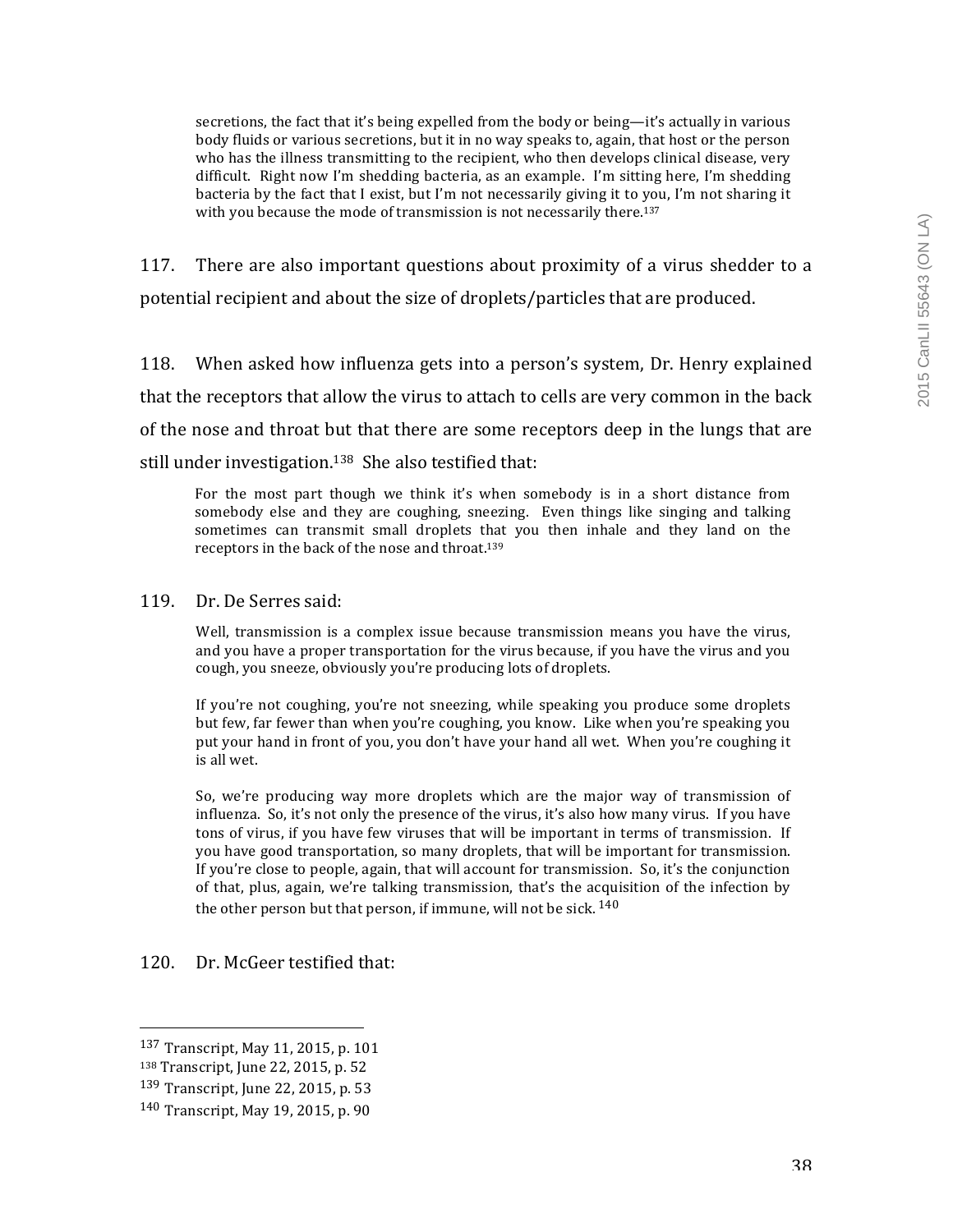I think in terms of small particles versus large particles...I think the majority of people believe that the weight of the evidence says that most transmission is by droplets, by larger particles but, you know, there is a range of acceptable opinion on that front.<sup>141</sup>

#### 121. Dr. Henry said:

…we looked at a variety of different pieces of evidence and felt that the majority of transmission really from the evidence that we see is through larger droplets. And by large I mean larger than five microns which is tiny still. These are small droplets that you can't necessarily see. The droplets are deposited in the upper airways from people who are either coughing or talking or sneezing or certainly there's probably a lesser extent, people who touch something contaminated and rub their eyes, and that's the majority of transmission. 

With the exception of in health care settings when we do things to people that create what we call aerosols or smaller, less-than-five- micron particles, so things like putting in a breathing tube, that can generate these smaller particles and that probably leads to some transmission.

The challenges that the influenza virus needs some—needs moisture to survive. So, as a particle gets smaller, it dries out. It dessicates in the air. And there is not a lot of good evidence to tell us whether those very tiny particles actually have live virus in them or just the virus RNA that we can detect with our testing but don't lead to infection because they are not actually live virus anymore. And in our opinion, from looking at this evidence, was that the majority of the infection are larger enough particles that the virus has some moisture to survive and those are the ones that are deposited in the upper airways.142

122. Dr. Gardam agreed that large droplets are a method of transmission<sup>143</sup> as did Dr. Lemieux<sup>144</sup> and Dr. De Serres<sup>145</sup>. When asked whether small droplets are considered to be a method of transmission, Dr. Gardam stated that:

They are. I think they are still a bit more controversial in terms of their relative contribution that they provide. I think that is yet to be elucidated.....I think that they're out there. That's the reason why organizations went with N95 respirators for aerosol generating procedures during pandemics...I think we are going to need more research to figure out exactly how important they are and under what circumstances.<sup>146</sup>

 141 Transcript, June 24, 2014, p. 97

<sup>142</sup> Transcript, June 22, 2015, pp. 55-56

<sup>143</sup> Transcript, May 21, 2015, p. 198

<sup>144</sup> Transcript, May 11, 2015, p. 15; Exhibit 36

<sup>145</sup> Transcript, May 20, 2015, p. 48

<sup>146</sup> Transcript, May 21, 2015, p. 244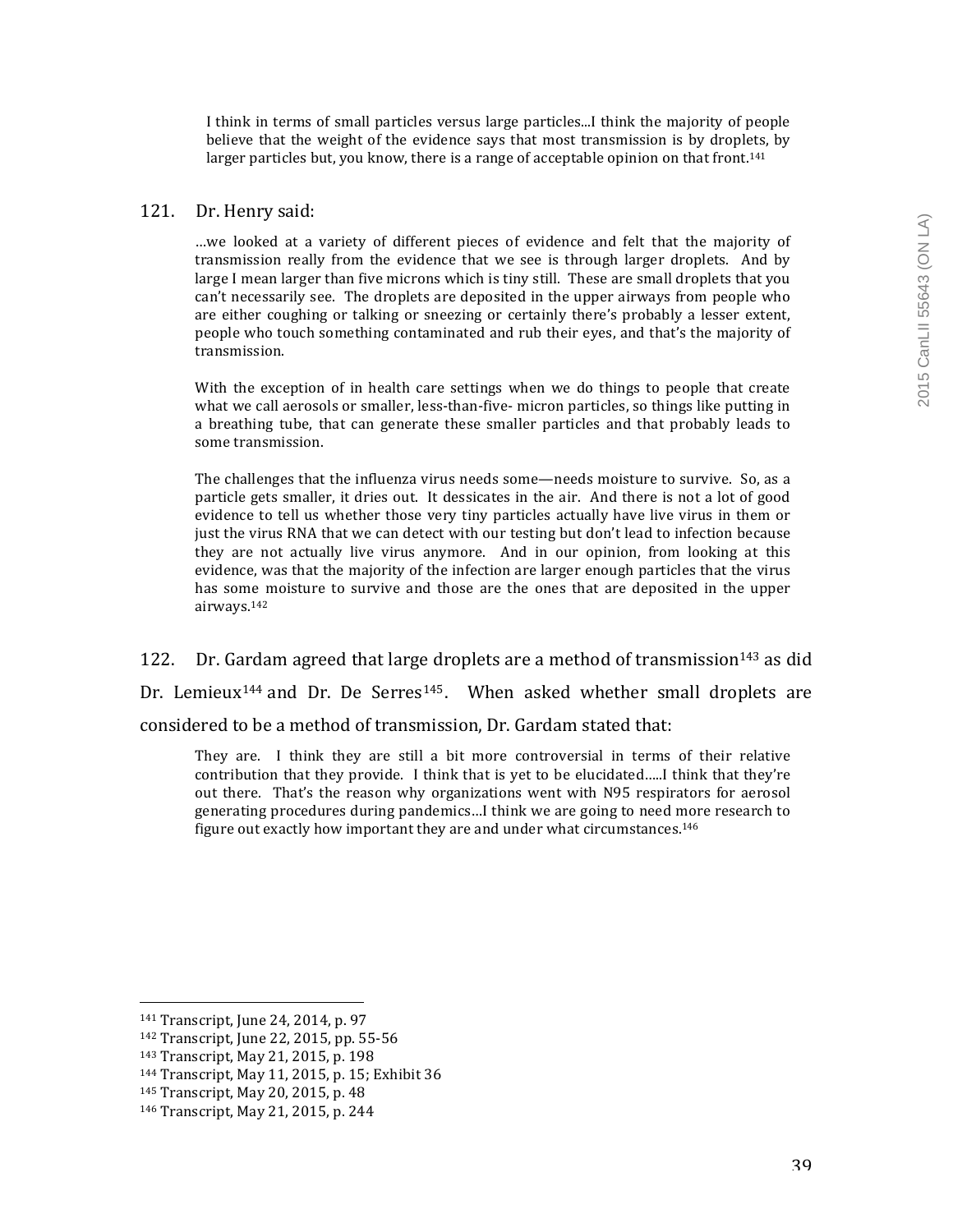## **Evaluating VOM Policies**

123. Before moving to assessing the merits of the VOM policy under review, it may be useful first to consider what might be termed 'best' practice for public health policy determination. In his initial Report, speaking generally about public policy analysis, Dr. De Serres explained that:

By way of context, public policy analysis first requires an understanding of the premise of the proposed program—the problem it seeks to address, the program goals, objectives and a list of available options for achieving that. Establishing the goal is a critical first step because all subsequent evidence review and evaluation should be in relation to that specifically articulated program goal. Objectives may then include measurable changes related to outcome (e.g. reduction in illness or its severe consequences) or process (e.g. increasing vaccine uptake). For vaccine preventable diseases, the premise generally requires a substantial disease burden that can be prevented for which a program of immunization that is safe, effective, affordable and acceptable can achieve meaningful and measurable reduction.<sup>147</sup>

## 124. Dr. De Serres explained what is meant by "burden of disease":

Well, the burden of disease is an expression to cover all aspects of the disease. So, it may be you become sick, but you stay home. You become sick and then have to consult a physician. You may need to be hospitalized or you may die. Obviously, dying from influenza is the most serious outcome...So, in the studies, for example, they are looking at different outcomes and it's important because the severity varies.

But burden of disease is to encompass what happens in people who become sick, and we're talking about people who are sick, not people who are infected. Infected is just you're in contact, the virus multiplies, but it doesn't mean you're sick. You may become sick if you have insufficient protection or no protection, but if you have good protection from past exposure or from the vaccine, you may have no symptom.

So, infection with no disease, with no symptom is not part of the burden of disease. You're not sick. You're not aware that anything has happened to you.<sup>148</sup>

#### 125. Moving on to the specifics of a VOM policy for HCWs, Dr. De Serres stated

#### that:

The goal of that policy is ostensibly the reduction of disease burden among patients attributable to unvaccinated HCWs. Embedded within the premise of such a policy is that influenza vaccination will substantially reduce patient disease burden and there are no other practicable program or policy options for achieving the same or greater level of necessary patient protection.<sup>149</sup>

 $147$  Exhibit 66, p. 1

<sup>148</sup> Transcript, May 19, 2015, pp. 85-86

 $149$  Exhibit 66, p.3, para.5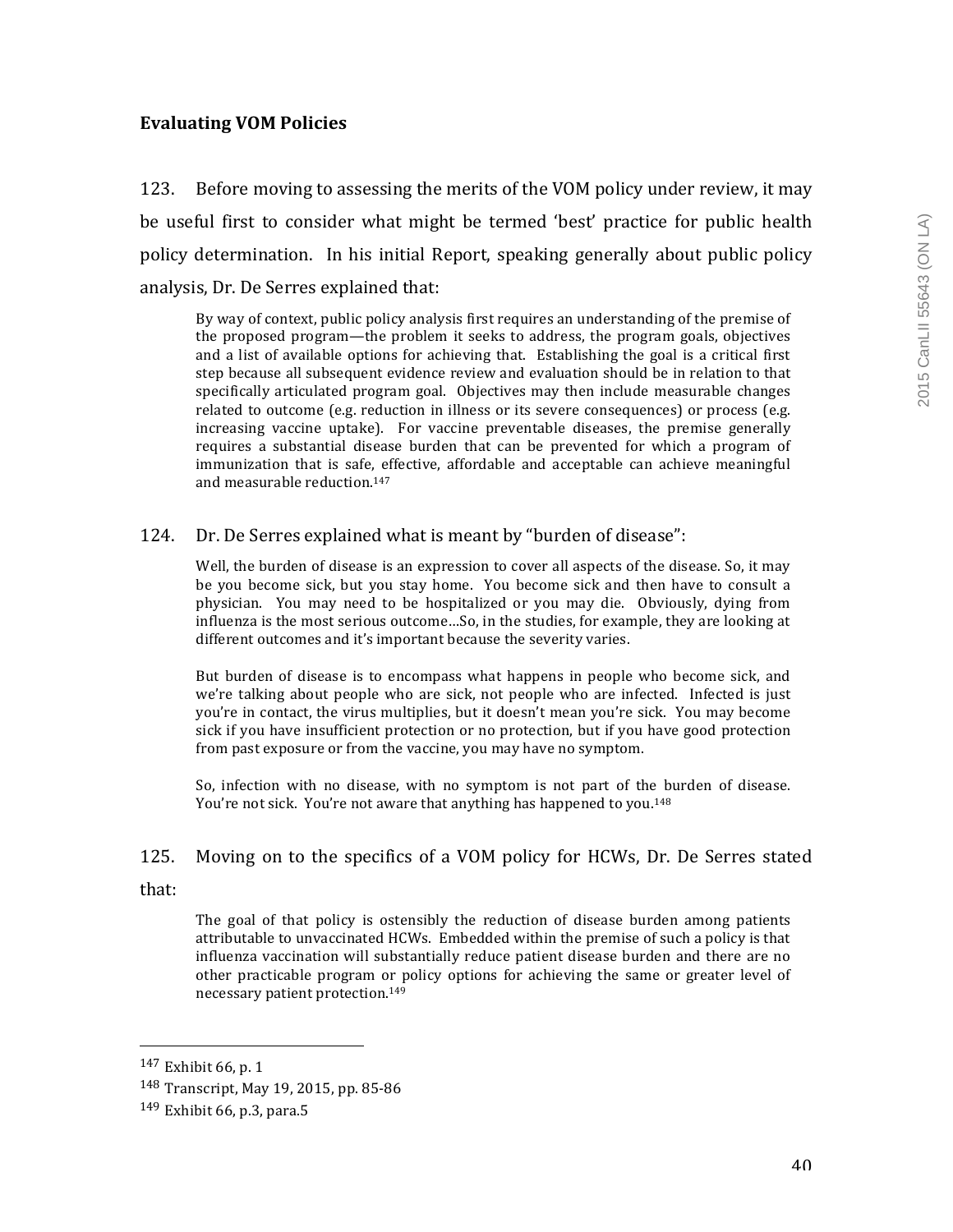# 126. He went on to identify as a threshold question the question of whether it is known that unvaccinated HCWs are infecting patients. In his words:

Before assessing by how far patient disease burden can be reduced by the "vaccinate or mask" policy, we first need to know how many patients are being infected by unvaccinated (and/or unmasked) HCWs in the absence of the policy. We need to know how many patients are typically or on average infected by HCWs, and in particular those who are unvaccinated, during the seasonal influenza period which typically spans November to April in the northern hemisphere.<sup>150</sup>

127. In addition to the potential influenza disease burden of unvaccinated HCWs, Dr. De Serres also identified some other significant factors at play in any VOM analysis:

The risk of influenza from unvaccinated HCWs to patients is the end result of a complex interaction of variables and conditions including: the frequency of influenza infections in HCWs; the proportion of infected HCWs with sufficient virus shedding to transmit; the amount of effective droplets produced by symptomatic or asymptomatic HCWs; the frequency, duration and closeness of contact between HCW and patients; and the level of pre-existing protective immunity in patients to protect themselves. Each of these factors will further vary for seasonal versus pandemic influenza, by seasonal subtype and by age, comorbidity etc. The risk to patients would be further reduced if HCW adopt other behaviours which also reduce the probability of transmission (e.g. staying home when sick, wearing a mask when in contact with patients, minimizing the time in close contact with patients). $151$ 

128. As will later be seen, at least two of these factors were the subject of serious disagreement by the experts who testified in this proceeding. They do not agree about the disease burden carried by unvaccinated HCWs. They do not agree about asymptomatic transmission.

## **HCW Disease Burden**

129. The experts all agree that the question of the disease burden carried by unvaccinated HCWs is important because, at root, any VOM policy is ultimately grounded on the assumption that the disease burden from this source is significant. However, there is major disagreement about the medical/scientific evidence. The ONA experts do not accept that the evidence supports the proposition that

<sup>150</sup> Exhibit 66, p.3, para.7

 $151$  Exhibit 66, p.4, para.10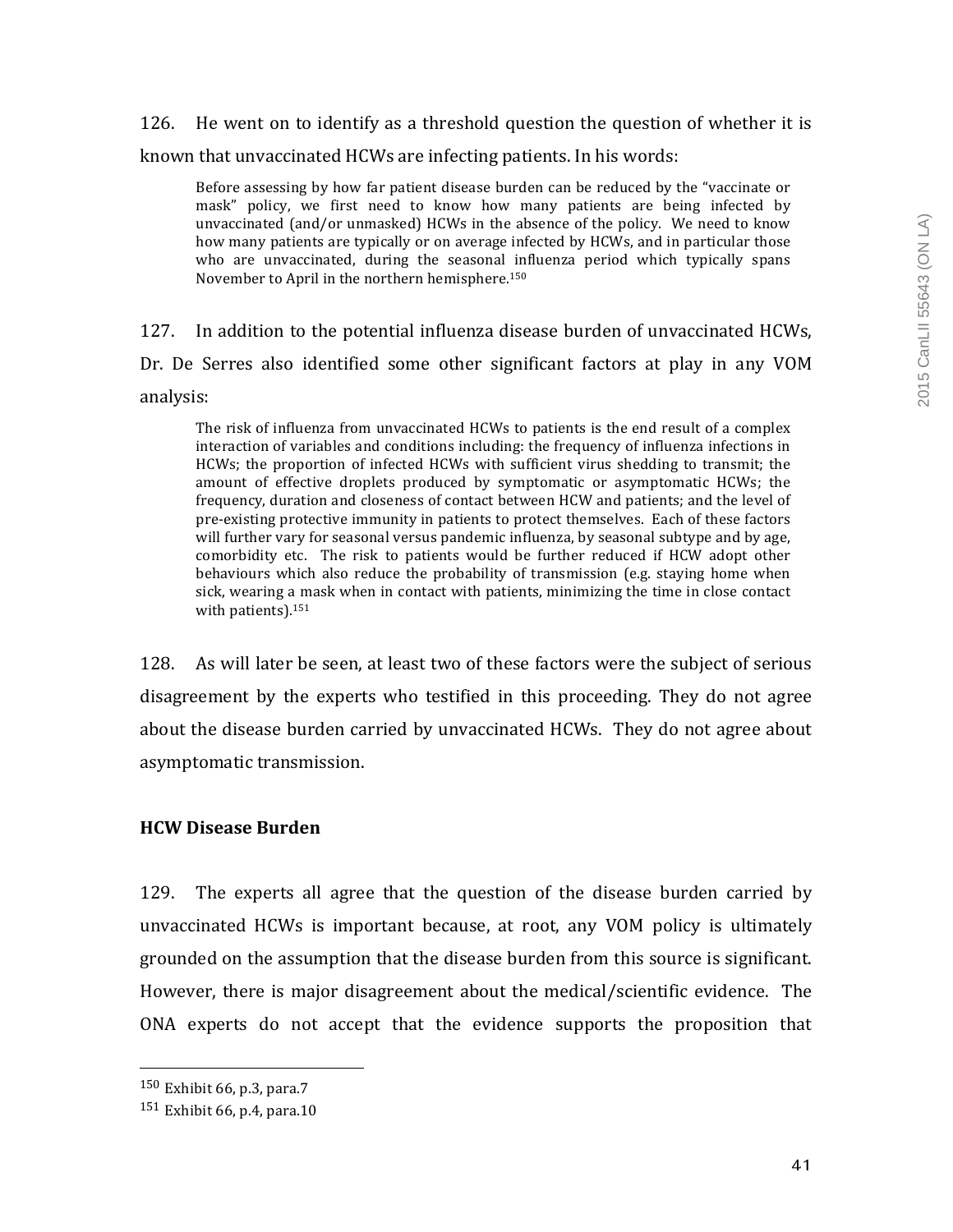increasing HCW influenza immunization rates serves to protect patients from morbidity and mortality. The OHA/SAH experts maintain that the evidence is strong.

130. Dr. De Serres went on in his Report to explain more fully why he holds the view that accurate quantification of the disease burden of unvaccinated HCWs is important:

I am not disputing that HCW have a professional duty to protect their patients, that healthcare acquired influenza exists, that the influenza vaccine protects or that unvaccinated HCW may occasionally transmit influenza to their patients. However, to justify a mandatory intervention abrogating HCW rights, the ethical dilemma and burden of proof rests on the proportionality, intrusiveness and effectiveness of the intervention in relation to the magnitude of the disease burden caused by unvaccinated HCW. My work as an epidemiologist is to quantify risks and my work as a policy analyst is to weight those risks against other considerations.

After weighing the scientific evidence, I conclude that accurate quantification of the influenza disease burden in patients attributed to unvaccinated healthcare workers is missing. This information is fundamentally required in assessing the proportionality of the effectiveness of the intervention and the number or workers whose rights may be infringed each year by the 'vaccinate or mask' policy....

Some may argue that in the absence of knowing the actual number of patients infected by unvaccinated HCWs, even a single patient potentially infected warrants any and every measure possible. However, such an extreme perspective is tantamount to a pursuit of 'zero risk'. Such 'zero risk' pursuits are elusive and slippery slopes that generally end in more and more draconian measures geared toward achieving the nearly impossible at a high cost in terms of target group trust and morale and professional credibility.<sup>152</sup>

131. Dr. McGeer has not estimated the number of hospital acquired deaths due to influenza and does not know the number.<sup>153</sup> She accepts that any VOM policy could only affect a subset of the annual total of influenza deaths.<sup>154</sup> She explained that:

The preventable disease that is...The influenza that you would prevent with this policy is associated with the protection of patients from health care workers who either choose because of the vaccine-or-mask policy to be vaccinated when they might not otherwise have done so and health care workers who choose to wear a mask during the influenza season when in the absence of a policy they would not have done  $so.155$ 

 152 Exhibit 66, p. 12, paras. 34-35

<sup>153</sup> Transcript, June 25, 2015, p. 86; Transcript, June 25, 2015, pp. 146-150

<sup>154</sup> Transcript, June 25, 2015, p. 89

<sup>155</sup> Transcript, June 25, 2015, p. 122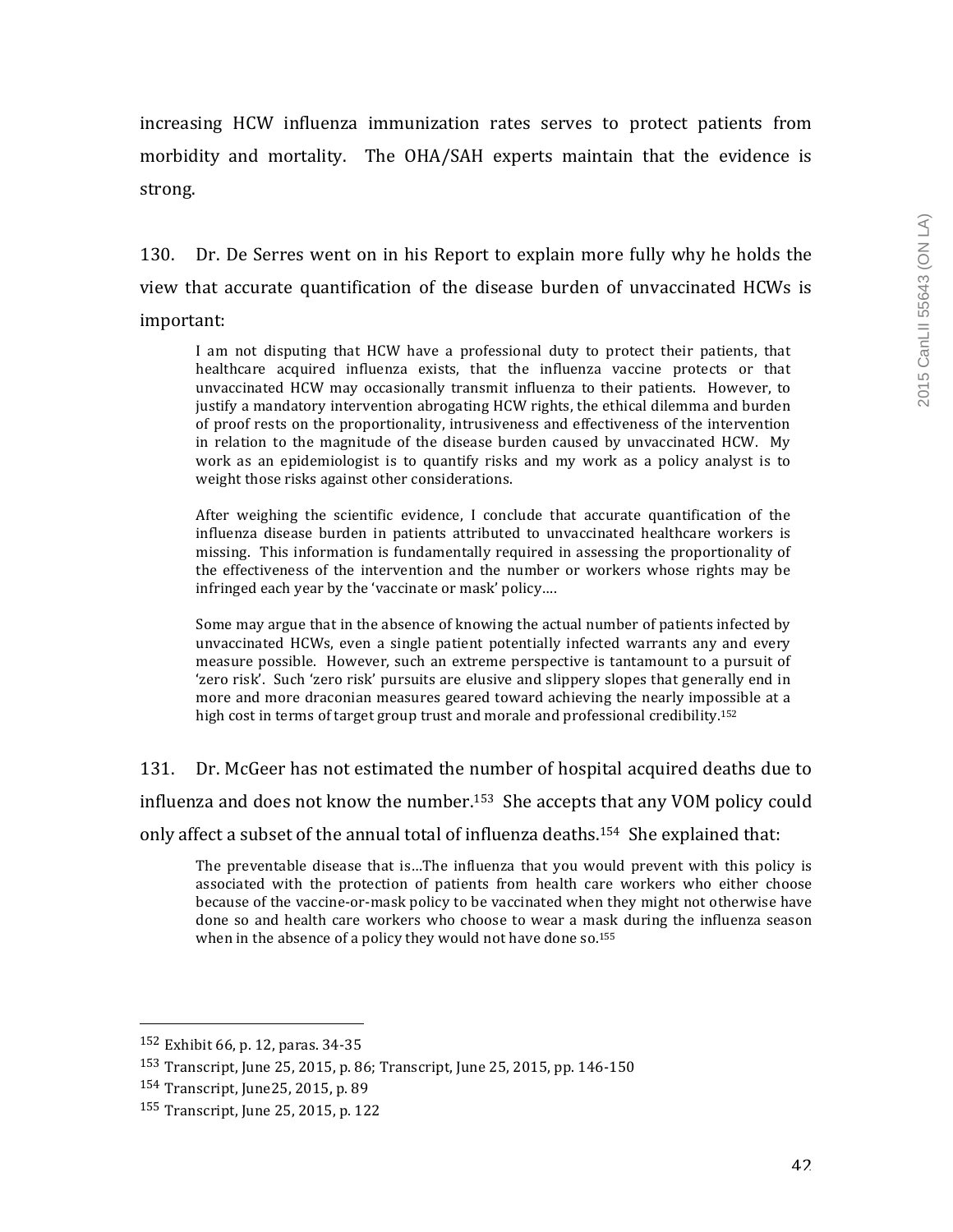132. The focus of the discussion here, to be clear, is upon unvaccinated HCWs. No one doubts that there are other potential vectors for the transmission of influenza to patients; for example: family members, other visitors, fellow patients, not to mention vaccinated HCWs who contract influenza nevertheless.

133. On an earlier occasion Dr. De Serres had joined Dr. Danuta Skowronski and Dr. David Patrick in a Letter to the Editor which included the following comment:

Community-based statistics of influenza morbidity are mostly irrelevant to mandatory HCW immunization because this burden of disease is predominantly acquired outside of the health care setting. Estimates of patient disease burden within the nosocomial setting and specifically due to unvaccinated HCWs would be more relevant, but are not available.156

134. Dr. Henry agreed with this observation by Dr. Skowronski and Dr. Patrick who are her colleagues at the British Columbia Centre for Disease Control:

I do agree, as we've discussed earlier, influenza is mostly transmitted in the community and we don't have data on the difference between vaccinated and unvaccinated healthcare workers and individual transmission events...in healthcare settings.<sup>157</sup>

135. Dr. Henry agreed that no VOM policy would influence influenza in the community<sup>158</sup>. Dr. McGeer denied that she had used or recommended the use of community burden in the assessment of development of such a policy.<sup>159</sup>

136. In the final analysis, Dr. McGeer accepted Dr. De Serres' concern about the difficulty of establishing the burden of disease attributable to unvaccinated HCWs but deemed it irrelevant because of her interpretation of the published randomized controlled trials ("RCTs") and other studies:

Dr. De Serres approaches the question of the potential patient safety benefits of healthcare worker immunization by suggesting that we first need to establish the burden of hospital-acquired influenza in patients, and then understand what proportion of that burden is associated with unvaccinated health care workers. He points out, and very rightly, that this is an extraordinarily difficult challenge. I would, in fact, submit that it is even more difficult than he suggests, because of the complexity and communicability of influenza….

<sup>&</sup>lt;sup>156</sup> Exhibit 93, Canadian Medical Association Journal, November 12, 2012.

<sup>157</sup> Transcript, June 23, 2015, pp. 155-156

<sup>158</sup> Transcript, June 23, 2015, pp. 163-164

<sup>159</sup> Transcript, June 24, 2015, p. 176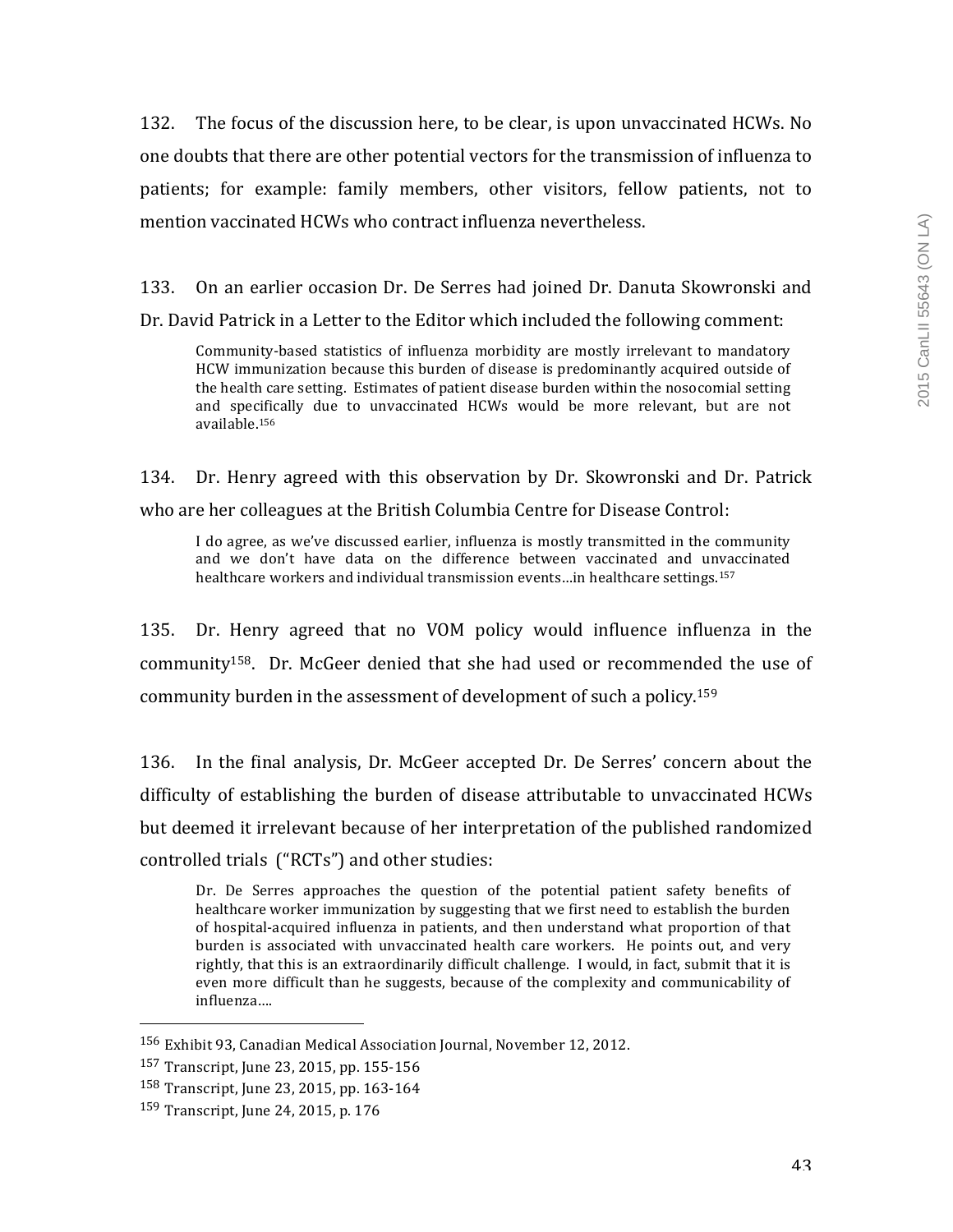The fact that we have been unable to measure the specific burden of influenza caused by transmission from healthcare workers is no longer relevant—there is now compelling evidence from the strongest type of studies (5 randomized controlled trials) that vaccination of healthcare workers reduces patient mortality and morbidity.<sup>160</sup>

137. What Dr. McGeer's Report refers to as "now compelling evidence from the strongest type of studies (5 randomized controlled trials)" is completely rejected by the Union's experts. Indeed, accepting the assessment of its experts, ONA asserts that: without the RCTs<sup>161</sup> that they depend upon, the OHA/SAH case is "entirely unsubstantiated" and a VOM policy "which relies entirely on it as scientific foundation cannot be seen as reasonable evidence based policy".<sup>162</sup>

138. Dr. De Serres led the attack on the RCTs cited by the OHA/SAH experts and began by challenging the widely varying published estimates of deaths per year in Canada due to influenza.<sup>163</sup> Dr. De Serres cited meta-analyses published by others, conducted his own analyses, and provided a detailed critique of each RCT cited by the OHA/SAH experts.<sup>164</sup> It was his opinion that the long-term care RCTs "suffer from serious methodological problems and provide results that are mathematically impossible under any reasonable hypothesis" $165$  and that the sole RCT conducted in an acute care setting "is a methodological mess with respect to the estimation of

 

….

 $160$  Exhibit 185, Report, A. McGeer, pp.45-46

<sup>&</sup>lt;sup>161</sup> Exhibit 50: Potter *et al*, "Influenza vaccination of health care workers in long-term care hospitals reduces the mortality of elderly patients". I Infect Dis. Ian;175(1): 1-6; Exhibit 81: Carman *et al.* "Effects of influenza vaccination of health-care workers on mortality of elderly people in long-term care: a randomized controlled trial". Lancet. 2000 Jan8;355(9198):93-7; Exhibit 82: Hayward et al, "Effectiveness of an influenza vaccine programme for care home staff to prevent death, morbidity, and health service use among residents: cluster randomized controlled trial". BMJ 2006 Dec 16;333(7581): 1241-6; Exhibit 83: Lemaitre *et al*, "Effect of influenza vaccination of nursing home staff on mortality of residents: a cluster-randomized trial". J Am Geriatr Soc. 2009 Sep;57(9):1580-6; Exhibit 86: Riphagen-Dalhuisen *et al*, "Hospital-based cluster randomized controlled trial to assess effects of a multi-faceted programme on influenza vaccine coverage among hospital healthcare workers and nosocomial influenza in the Netherlands, 2009 to 2011". Euro Surveill. 2013 Jun 27;18(26):20512

<sup>162</sup> ONA Final Argument Overview, paras. 93, 107

<sup>163</sup> Exhibit 66, Report, G. De Serres, p.3, para. 8; Exhibit 70, Reply Report, G. De Serres, Part C

 $164$  Exhibit 66, pp.7-11

<sup>165</sup> Exhibit 70, p.32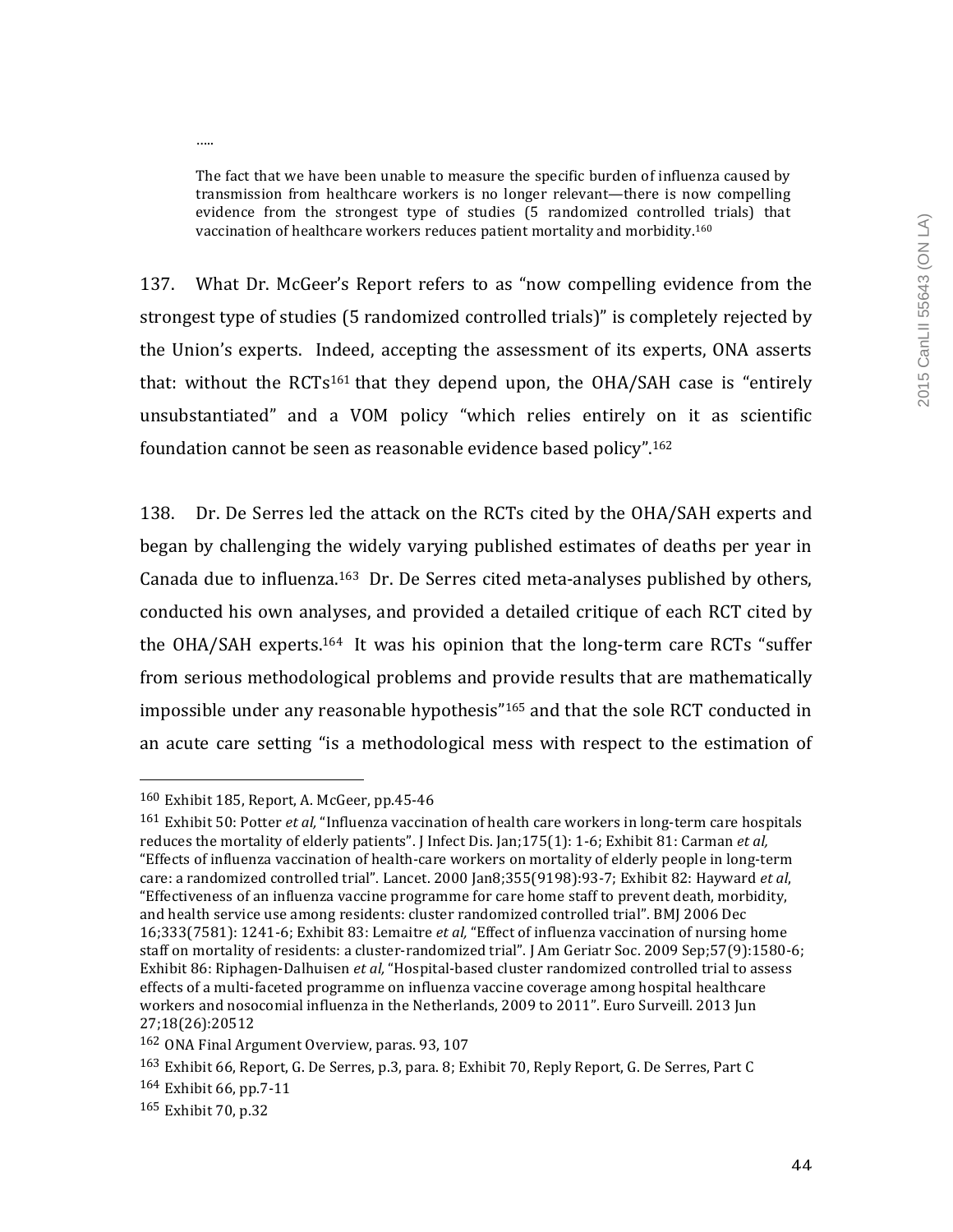benefit to patients".<sup>166</sup> He stated that: "Given the very serious flaws in the 4 RCTs conducted in LTCFs and the single RCT in acute care, I conclude that the scientific basis for the efficacy of increasing HCW vaccination to protect patients against deaths is extremely poor".<sup>167</sup> And, in his original Report, Dr. De Serres had concluded that:

..data about the effectiveness of vaccinating HCWs to protect patients is still of poor quality. A careful review of the RCTs conducted primarily in long term care settings reveals that most of the substantial all-cause mortality reduction after interventions to increase HCW immunization cannot possibly be attributed to the vaccine itself but rather relate to unknown factor(s) associated with implementing the intervention—what is known as methodologic bias....For acute care hospitals, the evidence that a policy mandating vaccination or mask in HCW would be effective to prevent patient influenza cases is also lacking and is at best indirect and also with strong indication of methodologic bias...In LTCF [long term care facilities], HCW provide prolonged and intense personal care to each patient, increasing the risk of influenza transmission. It is therefore likely that the risk of transmission from HCW to patients in acute care hospitals would be lower than in LTCF decreasing the benefit of the intervention if imposed equally in these settings.<sup>168</sup>

139. Dr. De Serres explained in detail why he preferred the conclusions of the Cochrane group<sup>169</sup> following their meta-analyses of the issue as opposed to those of the authors of a U.S. Centre for Disease Control publication.<sup>170 171</sup> The  $2010$ Cochrane review concluded that: "there is no evidence that vaccinating HCWs prevents influenza in elderly residents in LTCFs".<sup>172</sup> The US CDC [Ahmed] review concluded that:

Using GRADE the quality of the evidence for the effect of  $HCP$  [health care provider] vaccination on mortality and influenza cases in patients was *moderate* and *low* respectively. The evidence quality for the effect of HCP vaccination on patient hospitalization was *low*. The overall evidence quality was *moderate*.<sup>173</sup> (italics in original)

<sup>166</sup> Exhibit 70, p.33

<sup>167</sup> Exhibit 70, p.35

 $168$  Exhibit 66, pp.12-13, para. 36

<sup>169</sup> Exhibit 85, Thomas *et al*, "Influenza vaccination for healthcare workers who care for people aged 60 or older living in long-term care institutions", Cochrane Database Syst Rev.2013 Jul 22;7:CD005187; Exhibit 84, Thomas et al, "Influenza vaccination for healthcare workers who work with the elderly: a Cochrane review", Cochrane Database Syst Rev. 2010 Feb 17;(2):CD005187

<sup>&</sup>lt;sup>170</sup> Exhibit 87, Ahmed et al, "Effect of Influenza Vaccination of Healthcare Personnel on Morbidity and Mortality Among Patients: Systematic Review and Grading of Evidence". Clin Infect Dis. 2013 Nov 13 Epub ahead of print

 $171$  Exhibits 66, 70

<sup>172</sup> Exhibit 84, Abstract

<sup>173</sup> Exhibit 87, Conclusions, p.50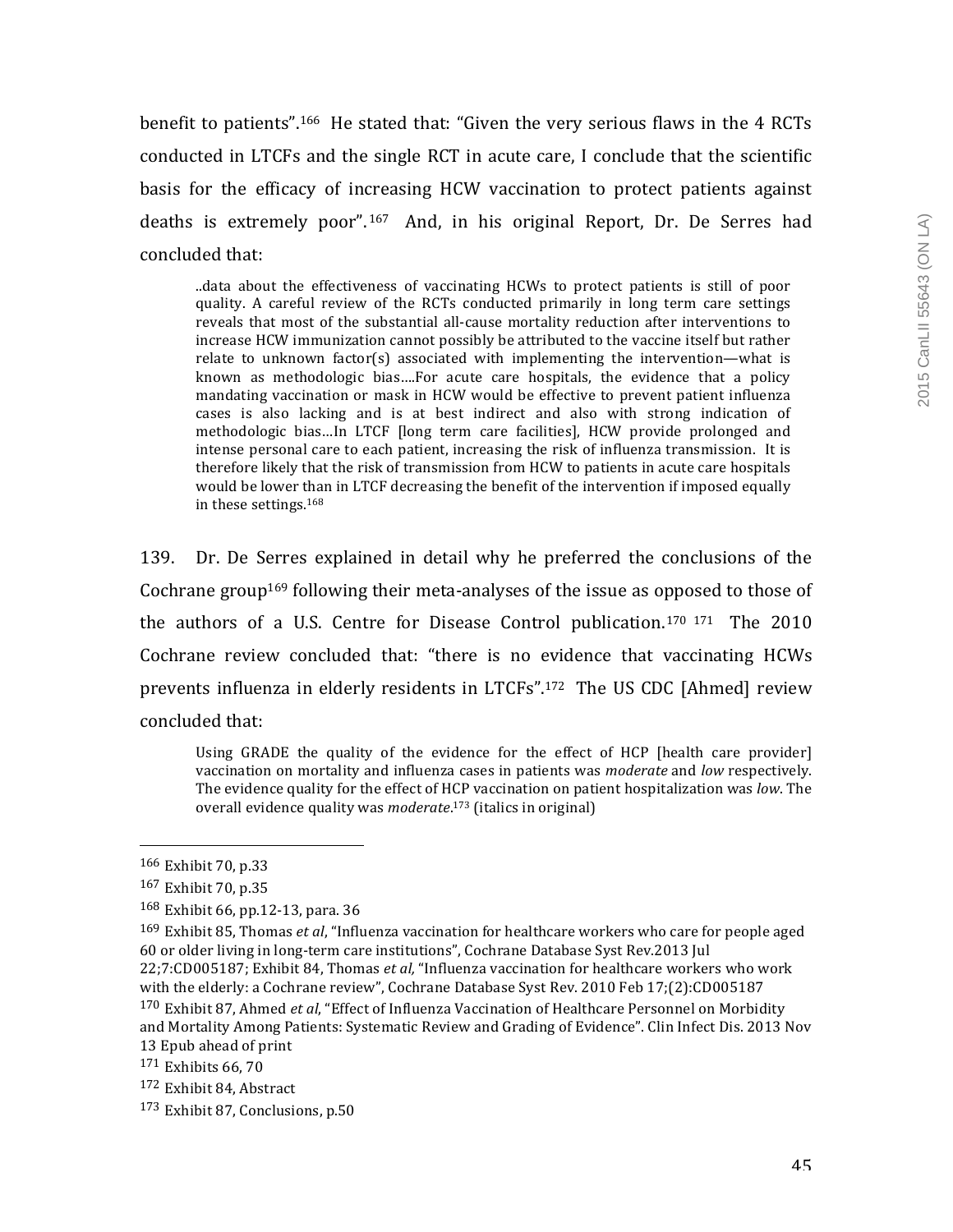140. ONA also points to other critiques of these trials and studies<sup>174</sup> emphasizing the World Health Organization report's assessment that the four long term care RCTs had "very serious" limitations in study design and other "serious" deficiencies concluding that: "Our confidence in the estimate of effect of influenza vaccination of HCW on influenza and related outcomes in elderly living in long term care facilities is low". 

141. Dr. Gardam and Dr. Lemiux also raised concerns including questioning the applicability of long-term care studies to acute care settings.  $175$ 

142. Dr. McGeer had quite a different opinion of the RCTs, one that she had maintained before Arbitrator Diebolt, and that she expressed with renewed vigour given a later commentary and meta-analysis, published after the Diebolt Award was released, that she saw as supportive.<sup>176</sup> Dr. McGeer was cross-examined extensively about the details of these studies and was prepared to concede some of their limitations but did not give ultimate ground. She explained her view that from a data perspective the Ahmed review and the Cochrane review say exactly the same thing.  $177$  She also tackled head on the reasons provided by the Cochrane investigators for their conclusion that the data should not be believed.<sup>178</sup> In her opinion:

<sup>174</sup> See: Exhibit 110, Osterholm *et al* [Center for Infectious Disease Research & Policy, CIDRAP] " The Compelling Need for Game Changing Influenza Vaccines: An Analysis of the Influenza Vaccine Enterprise and Recommendations for the Future", October 2012, cidrap.umn.edu; Exhibit 167, CMAJ 2012; Exhibit 147B, "Weekly epidemiological record", World Health Organization, 23; November 2012. No.47, 2012. 87. 461-476, Table 5b; Exhibit 93, De Serres, Skowronski, Patrick, Letter to the Editor, November 12, 2012, CMAJ

 $175$ Transcript, January 26, 2015, C. Lemieux, pp. 78-81; Transcript, May 21, 2015, M.Gardam, pp. 52, 126-127

 $176$  Ahmed at Exhibit 87; Exhibit 157, Griffin, "Influenza vaccination of healthcare workers: making the grade for action", Editorial Commentary, CID: 2014: 58

 $177$  Transcript, June 24, 2015, p. 124

 $178$  Exhibit 185, Report, A. McGeer, pp.28-35; See also Appendix B to Appendix C of Exhibit 185 where Dr. McGeer also provided extremely detailed commentary on the Cochrane Review some of which is set out in the Diebolt Award.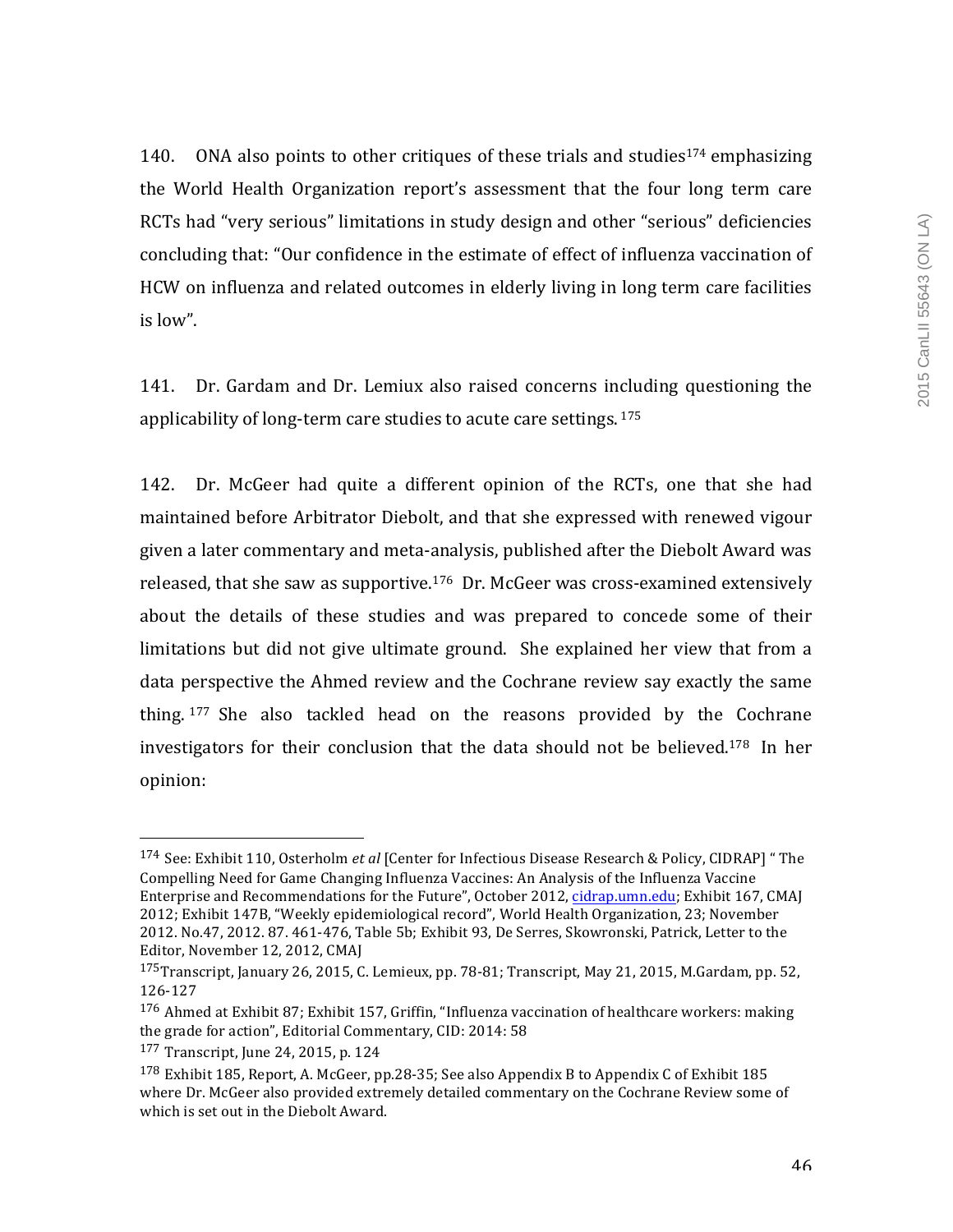In sum, there is no question that influenza vaccination of healthcare workers providing care for residents/patients in long term care protects residents from significant morbidity and mortality. This reduction is achieved by preventing the introduction of influenza into these facilities by staff, and by reducing the risk of transmission of influenza among staff and between staff and patients.

The results of these four trials led many to ask whether the protection of patients would extend to patients in acute care and community care. The relevant differences between these settings and long term care facilities for the elderly are that some patients may not be as compromised as long term care facility residents, and that they may be more likely to have exposure to influenza external to patient care. However, the biologic rationale for healthcare worker immunization does not vary from one healthcare setting to another, and many patients in acute care hospitals and in the community are as vulnerable as those in long term care.

….

Since an infected healthcare worker can transmit influenza to persons he or she comes into contact with, it must be true that preventing influenza in patient care staff reduces the risk that they will transmit influenza to patients. I believe that, because of the potential for other exposures to influenza in patients in the community, the protection afforded by vaccinating health care providers in community and acute care hospital settings is likely less than that provided by vaccinating health care providers in residential long term care. Nonetheless, while the size of the benefit to patients in ambulatory care settings is unknown, I believe that in almost all circumstances there would be some risk reduction.<sup>179</sup>

#### 143. Dr. McGeer did acknowledge an important difference between long-term care

and acute care settings however:

...as you move from a very enclosed setting of long-term care where health care workers may make a very large difference to ambulatory care at the far end where a patient has just taken the subway and might have children at home and has lots of other places they can be exposed to influenza, you clearly alter the balance of what's at risk from health care workers versus what's the risk from other people.

Still within that though, if I'm a health care worker seeing you as a patient in my office, I think most of us would agree that we have some obligation, because of the nature of that relationship, not to be a part of your risk for influenza. And so, you know, even—it may well be true in an ambulatory care setting that protecting the patients from me does not alter their total risk of influenza because they may get it from other places, and so you may not be reducing it or you may be reducing it by a fairly small amount, I think many of us would agree that we still have an obligation because of the power and influence of that relationship to not be a source for our patients.<sup>180</sup>

<sup>179</sup> Exhibit 185, Report, A. McGeer, pp.34-35 180Transcript, June 24, 2015, pp.142-143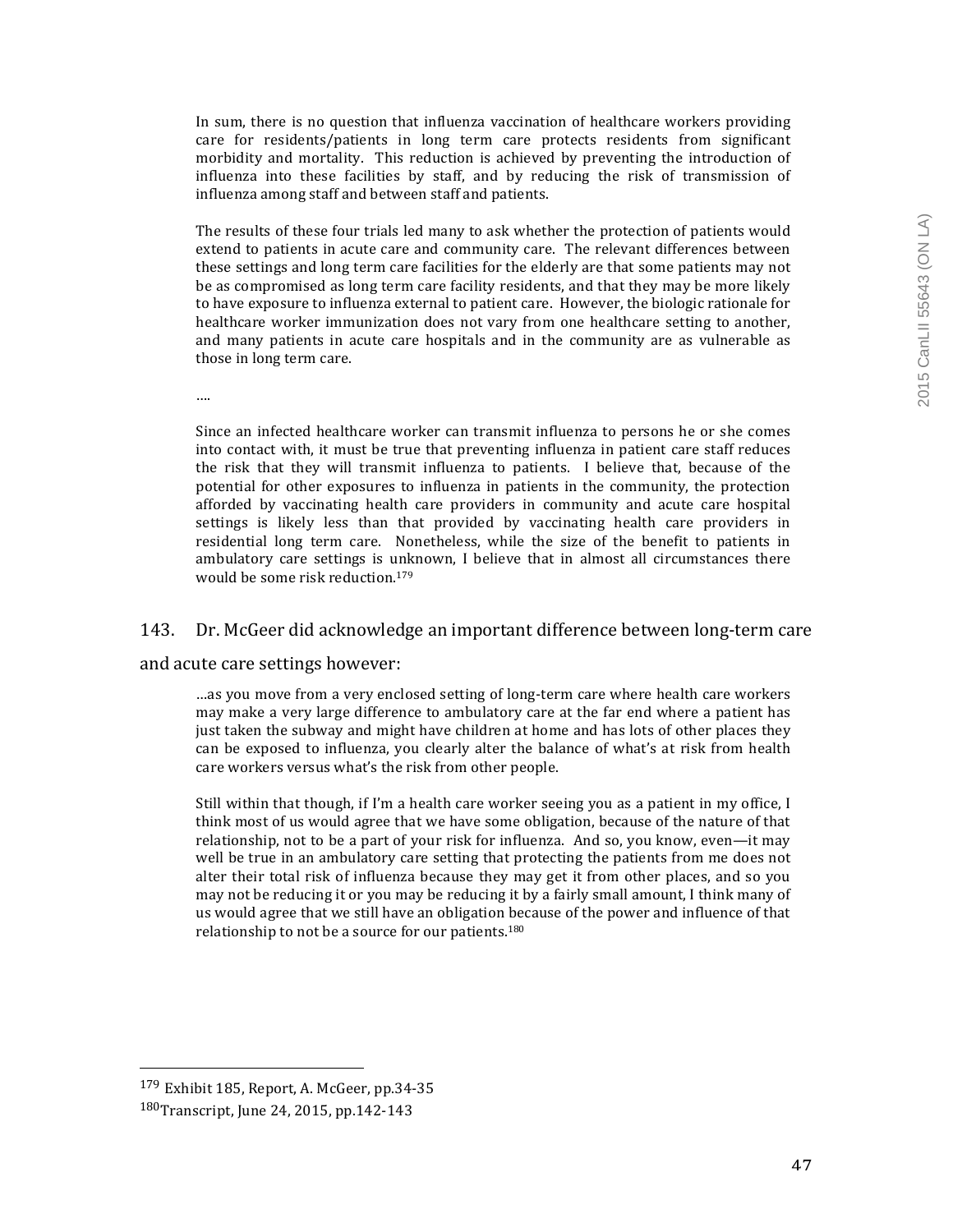144. Dr. McGeer maintained her opinion<sup>181</sup> that the significance of the RCT conclusions should be considered supported by other observational and experimental studies  $182$  in addition to those referred to in the Ahmed metaanalysis.<sup>183</sup> She testified that:

And while a lot of the observational evidence in different settings is not directly related to what happens in health care, it is always important in the interpretation of randomized controlled trials and data to have looked at all of the data and to ask whether there is consistency or variability across different settings and different situations...so the consistency of those findings I think is important in thinking through the evidence and assessing the extent to which the randomized controlled trials should be believed.<sup>184</sup>

145. In her Report Dr. Henry also referred to observational studies as supporting the data she said was derived from the  $RCTs<sup>185</sup>$  but acknowledged that these studies related to long term care and not acute care settings.<sup>186</sup> She was cross-examined at length concerning the studies referenced in this section of her Report<sup>187</sup>, some that dealt with other closed community settings, and agreed that they were "clearly not referring to a healthcare setting".<sup>188</sup>

146. Witness commentary concerning the observational/experimental studies relied upon in the McGeer/Henry Reports is set out in Appendix A to this Award. I conclude from a review of these studies, and the expert witness commentary, that they do not disclose a consistent position. They address a wide range of issues in a

  $181$  Transcript, June 24, 2015, p. 140

<sup>&</sup>lt;sup>182</sup> Exhibit 161, Vanhems *et al*, "Risk of Influenza-like illness in an acute health care setting during community influenza epidemics in  $2004-2005$ ,  $2005-2006$ , and  $2006-2007$ : a prospective study", Arch Internal Med 2011;171(2):151-157; Exhibit 159

<sup>183</sup> Exhibit 87, p. 54, Table 2: Oshitani et al, "Influenza vaccination levels and influenza-like illness in long-term facilities for elderly people in Niigata, Japan during an influenza A(H3N2) epidemic" Infect. Control Hosp Epidemiol 2000; 21:728-30; Enserink *et al*, "Absence of influenza A(H1N1) during seasonal and pandemic seasons in a sentinel nursing home surveillance network in the Netherlands", Am Geriatr Soc: 2011; 59:2301-5; Wendelboe *et al*, "Importance of employee vaccination against influenza in preventing cases in long term care facilities". Infect Control Hosp Epidemiol  $2011$ ; 32:990-7; Exhibit 161, Benet *et al*, "Influenza vaccination of healthcare workers in acute-care hospitals: a case control study of its effect on hospital acquired influenza among patients". BMC Infect Dis 2012; 12:30

 $184$  Transcript, June 24, 2015, p. 135

<sup>185</sup> Exhibit 141, p. 19

<sup>186</sup> Transcript, June 23, 2015, pp. 69-71

<sup>187</sup> Transcript, June 23, 2015, pp. 68-88

<sup>188</sup> Transcript, June 23, 2015, p. 88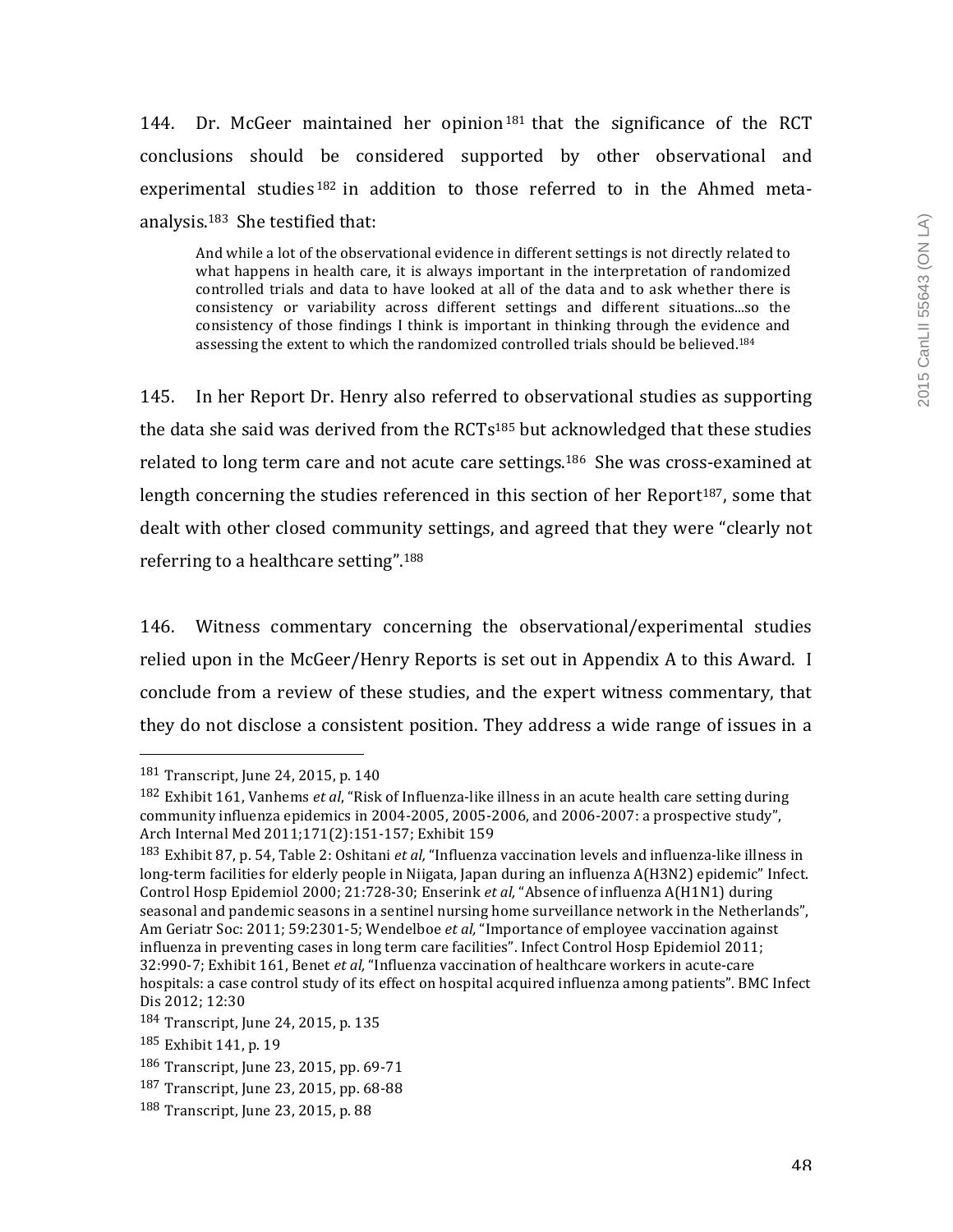wide range of settings. Some are not supportive of the OHA/SAH experts' claim. Some provide weak support at best. Some have nothing to do with the issue in question. Some have acknowledged study design limitations.

## **Asymptomatic Transmission**

147. There was considerable expert disagreement about asymptomatic transmission although there was no dispute about the importance of the issue in assessing the merit of VOM policies.

148. To repeat, according to Dr. McGeer in her Report, the primary purpose of having unvaccinated HCWs wear a mask is to address transmission when they are shedding virus either prior to symptom onset or if they are asymptomatically infected.189

149. As will be seen, there is dispute as to the extent that asymptomatic transmission poses a theoretical risk, a minimal risk, or a real risk commanding a response. The parties do not agree as to the size of the window in which such transmission might occur. They do not agree about the likelihood, frequency, or strength of asymptomatic transmission and whether or not scientific study has progressed to a point where it can say anything meaningful in an evidence-based way about these matters.

150. In their joint Reply Report, Dr. Gardam and Dr. Lemieux explained the central importance of the issue in this way:

A presumption that asymptomatic transmission is a significant factor is of great importance to Drs. McGeer and Henry's arguments. Without the significance of asymptomatic transmission, it is hard to understand how requiring otherwise well, unvaccinated staff to wear a mask during the entire influenza season will provide any significant protection for patients or other healthcare workers.<sup>190</sup>

<sup>189</sup> Exhibit 185, p. 36

<sup>190</sup> Exhibit 21, p. 7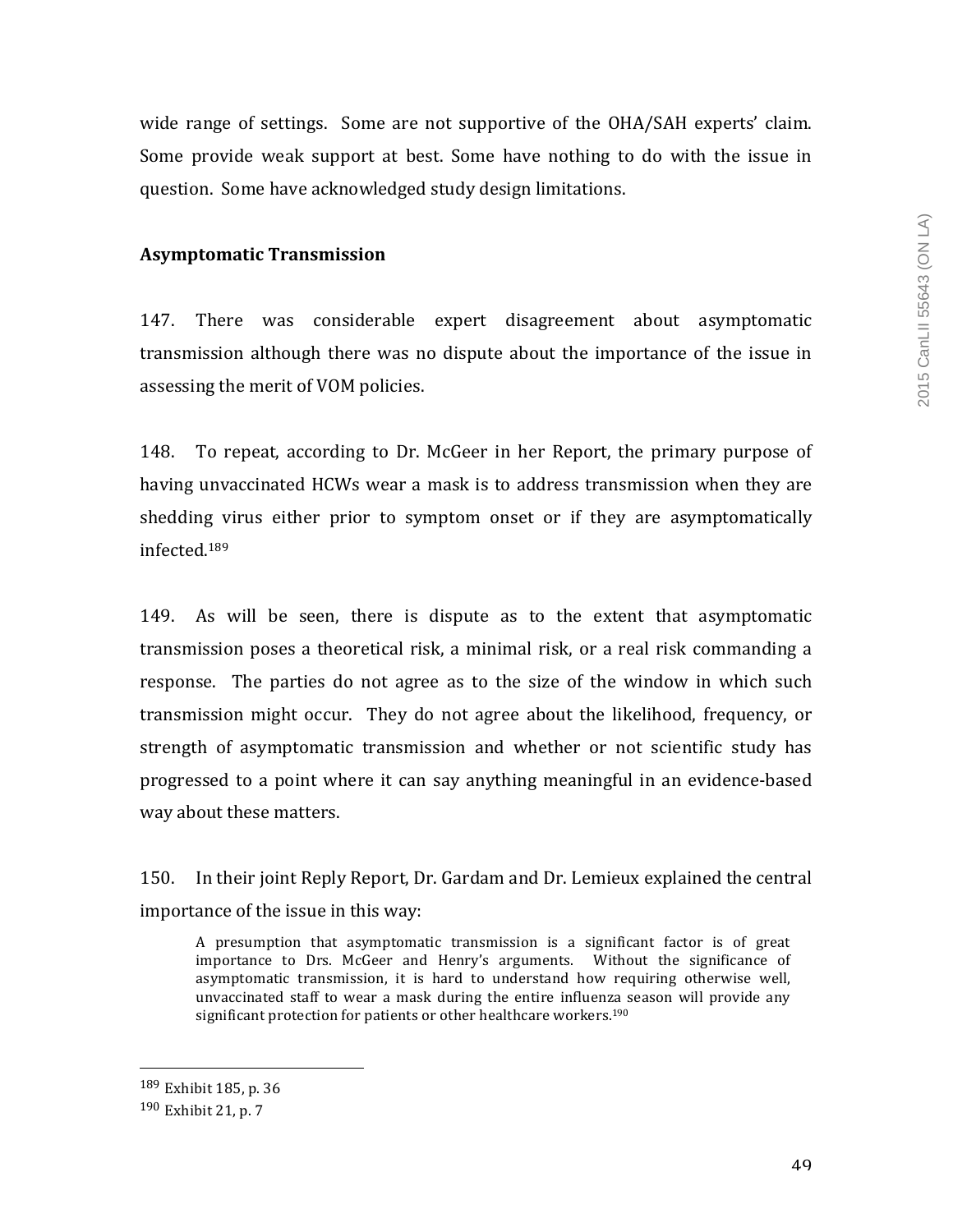151. ONA counsel highlighted the point in her final oral argument after posing a rhetorical question about whether the mask policy made sense:

Because the mask policy is asking people for four to six months of the year to wear it when they're asymptomatic....they  $[OHA/SAH]$  are going to need to have legitimate evidence-based evidence that there is a concern about asymptomatic transmission because, if there  $\sin t$ , then what's the point in wearing a mask? So, their case hinges on this.191

152. The question of asymptomatic transmission is made even more complex by the recognition that vaccinated, as well as unvaccinated, individuals may acquire influenza and that vaccinated persons may be protected from severe illness but still have attenuated illness.<sup>192</sup>

153. Dr. McGeer stated: "We know that people shed influenza in asymptomatic infections and before they develop symptoms....we need to worry about people who are asymptomatic or minimally symptomatic even if we are sending home people who are ill." $193$  On the other hand Dr. McGeer also noted that the science was imperfect:

…there's still things about influenza transmission we just don't understand well…one of this issues is we are, in that model, currently we're getting more asymptomatic than symptomatic infections. It might be related to the dose somehow of what you're getting exposed to. So, it's complicated and we don't understand. We are a very long way I think is the short answer.<sup>194</sup>

154. One exchange of views is set out in the paragraphs immediately following.

155. Dr. De Serres acknowledged that a person may shed virus while asymptomatic $195$  but commented in his Report that:

There is scant evidence to support that such 'virus shedding' of influenza leads to effective transmission of the disease before an infected individual becomes symptomatic, and if it does occur, it is not the predominant concern. The transmission risk is greatest

 191 Transcript, July 7, 2015, p. 74

 $192$  Exhibit 66, p.7, para.19

<sup>193</sup> Transcript, June 24, 2015, pp. 156-157

<sup>194</sup> Transcript, June 24, 2015, p. 101

<sup>195</sup> Transcript, May 20, 2015, p. 120, p. 203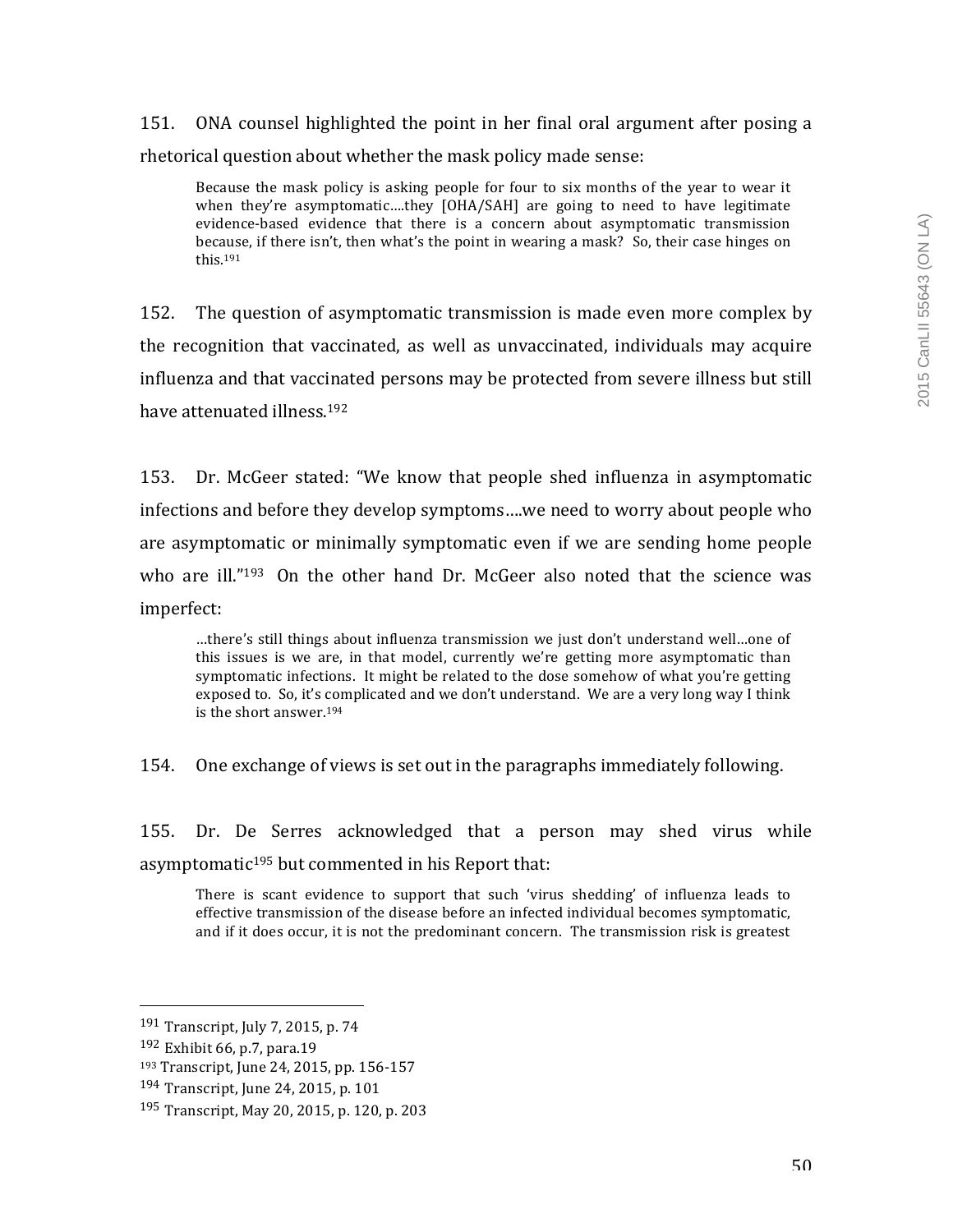when cases with influenza are symptomatic, notably with projectile symptoms such as cough or sneeze...<sup>196</sup>

#### 156. Dr. McGeer responded this way:

While it seems logical, as Dr. De Serres states, to conclude that transmission risk is greatest from individuals who are severely ill and coughing and sneezing, the truth is that we simply do not know much about transmission risk at a population level. For instance, individuals who are severely ill with coughing and sneezing may be much more likely to stay home and to practice respiratory etiquette, so may not actually contribute all that much to population transmission, and individual heterogeneity may mean that some asymptomatic high viral load shedders are very important in transmission.<sup>197</sup>

#### 157. In his rebuttal Dr. De Serres relied upon a literature review stating that:

From the Carrat review<sup>198</sup> we know that individuals with symptoms shed far more virus than individuals who remain free of symptoms (asymptomatic) and that the amount of virus shedding increases with the severity of symptoms

……

[responding to Dr. McGeer's statement that 'the truth is we simply do not know much about transmission risk at a population level']

If one does not know the proportion of influenza transmission caused by the presymptomatic, unvaccinated HCW then I reiterate that it is difficult to establish an ethical or evidence-based rationale to require mask wearing by unvaccinated HCWs every hour of every work day for nearly half the year, every year while remaining symptom free.

## 158. While giving oral testimony about possible asymptomatic transmission,

citing Carrat *et al*<sup>199</sup> Dr. De Serres stated that:

So, really, in this asymptomatic period, the time you're contagious, the amount of virus you have is lower than when you're contagious, and transportation...in terms of contagion, nobody can say exactly, okay, that day we have 25 percent of the transmission, this day we have 20 percent, this day we have 10 percent. We don't have that. But for influenza transportation, number of virus matter...you may say, well, they may transmit while asymptomatic, it's possible. I wouldn't deny that someone may because there are examples of people who did transmit while they were [as]symptomatic but that's generally not the case. The transmission will happen because you had enough virus, you have enough transportation.<sup>200</sup>

 $196$  Exhibit 66, p. 5, para.14

<sup>197</sup> Exhibit 185, p. 47

<sup>&</sup>lt;sup>198</sup> See Exhibit 75: "Time Lines of Infection and Disease in Human Influenza: A Review of Volunteer Challenge Studies", American Journal of Epidemiology (January 29, 2008)

 $199$  Exhibit  $75$ 

<sup>200</sup> Transcript, May 19, 2015, pp. 138-139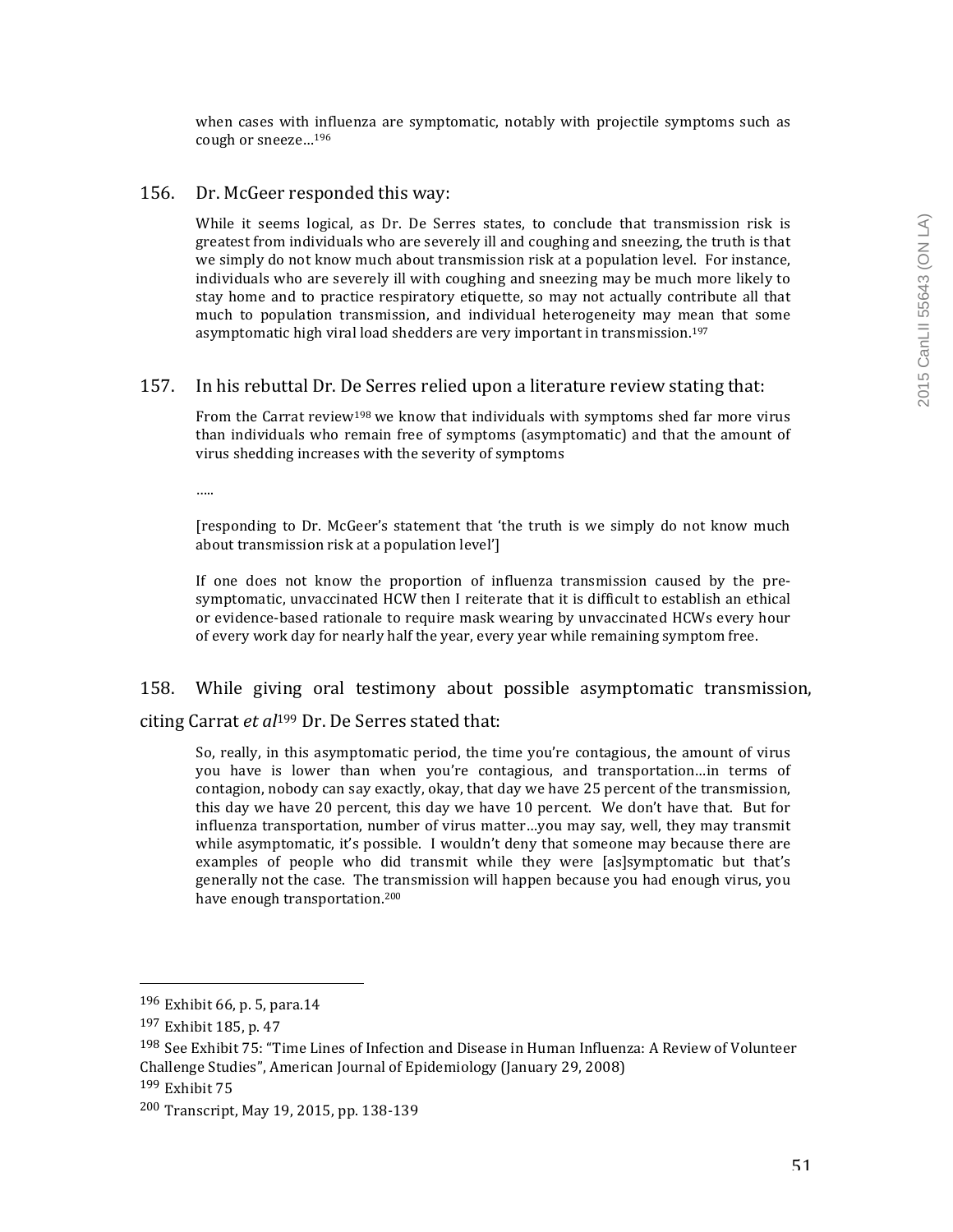159. Dr. Henry stated: "people can release virus into the community that's potentially transmissible to others even before they show symptoms themselves".<sup>201</sup> She also explained that: "it's absolutely clear that the first couple of days after symptoms start is when you're most transmissible to others. But there is evidence to support that it can be transmitted before you show symptoms yourself".<sup>202</sup>

160. In direct examination Dr. Henry stated that the pre-symptomatic period was "clearly not the most infectious period but we do know that it happens".<sup>203</sup> She also agreed in cross-examination that transmission required an element of proximity and a sufficient amount of live replicating virus.<sup>204</sup>

161. At another point, the following series of questions and answers ensued during Dr. Henry's cross-examination:

Q. With respect to transmission while asymptomatic, and I want to deal with your authorities with respect to that, would you agree with me that there is scant evidence to support that virus shedding of influenza actually leads to effective transmission of the disease before somebody becomes symptomatic?

A. I think we talked about that yesterday, that there is some evidence that people shed prior to being symptomatic, and there is some evidence of transmission, that leading to transmission, but I absolutely agree that that is not the highest time when shedding and transmission can occur.

Q. So were you—I put it to you that there's scant evidence, and that was Dr. De Serres' evidence, so—but that there's very little evidence about that, do you agree?

A. There is—as we talked about yesterday, there is not a lot of evidence around these pieces, I agree.

Q. And clearly transmission risk is greatest when you're symptomatic, when you're able to cough or sneeze?

A. Transmission risk is greatest, as we've said, when you're symptomatic, especially in the first day or two of symptom onset.  $205$ 

## 162. Dr. McGeer commented that:

It is true on balance that if I am ill and symptomatic I will be shedding more particles than if I am not. An individual coughs and sneezes create a great many more particles that can travel for long distances. What's not, I think, clear in that discussion is that there's a huge

 $201$  Transcript, June 22, 2015, p. 99; Exhibit 141, pp. 6-7

<sup>202</sup> Transcript, June 22, 2015, p. 155

<sup>203</sup> Transcript, June 22, 2015, p. 100

<sup>204</sup> Transcript, June 23, 2015, p. 91

<sup>205</sup> Transcript, June 23, 2015, pp. 91-92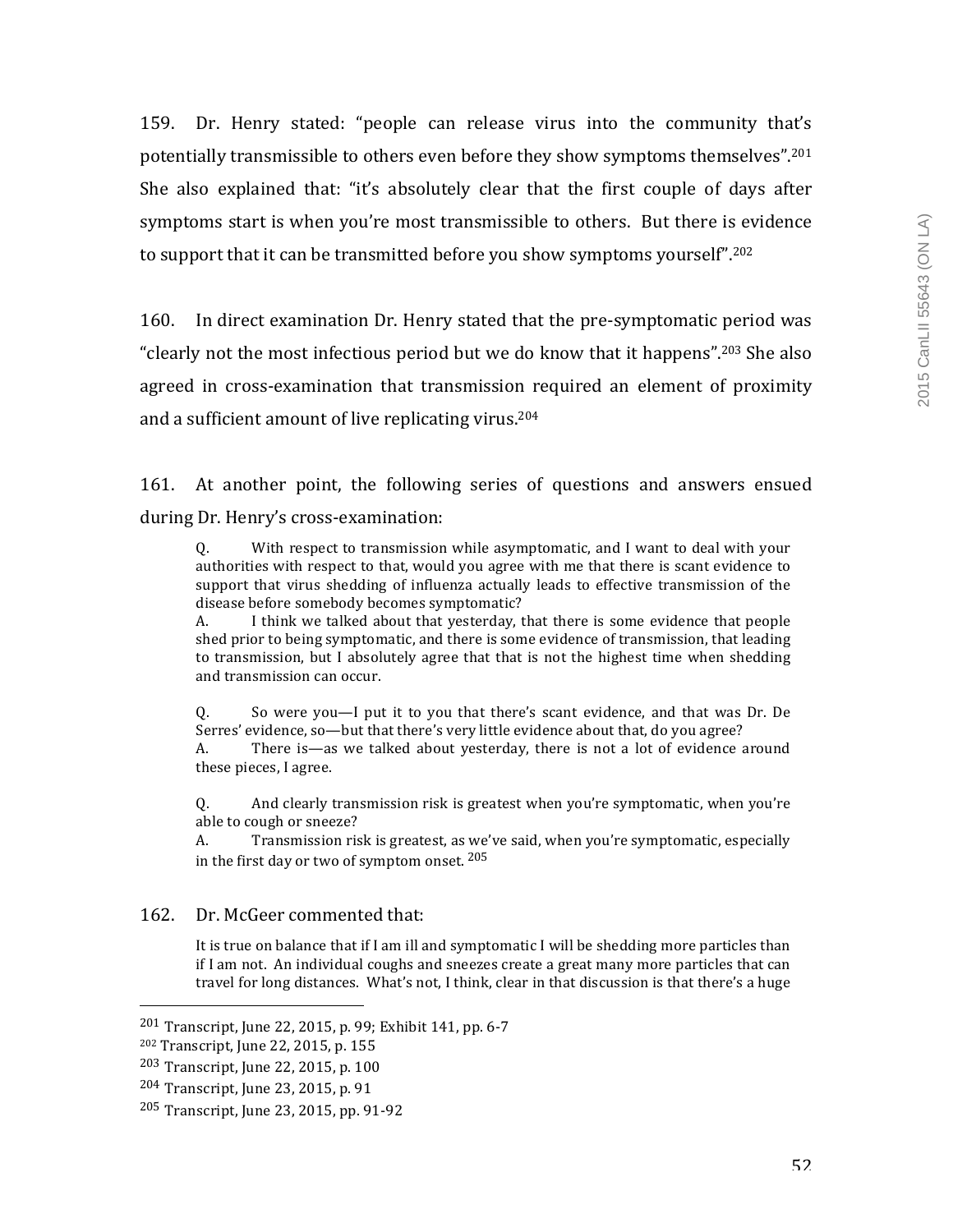intra individual variability in the number of particles that are emitted by any one individual. And that variability is actually significantly greater than my internal variability when  $I$  go from asymptomatic to coughing and sneezing....some people shedding asymptomatic influenza will probably shed much more than other people who are severely symptomatic.<sup>206</sup>

163. Dr. Gardam agreed that: "there is a lead time of when you start to shed virus before you develop some symptoms"<sup>207</sup> but when asked if one produces large droplets when asymptomatic, replied:

Not a lot. You have to be kind of spraying on people. The large droplets are things that are—typically they follow a ballistic trajectory, so if you're speaking or coughing and they land. The airborne ones go out and they float around the room. So if you think of the difference between me talking to you now, inevitably there are a couple of droplets coming out of my mouth and they are landing on the table versus me coughing or me sneezing, it would be orders of magnitude different.  $208$ 

164. In their joint Reply Report Dr. Gardam and Dr. Lemieux disagreed strongly with Dr. McGeer's assessment of the importance of asymptomatic transmission of influenza. Relying upon a meta-analysis of human infection studies by Carrat *et*  $aI<sup>209</sup>$ , they opined that one could not say that asymptomatic transmission never occurs but that it was "unlikely to be of clinical significance". They noted that: "the production of virus and the development of symptoms are closely linked together, and that the vast majority of the time patients have high viral levels, they are also symptomatic". 210

165. Dr. Gardam expressed this view of the asymptomatic justification for VOM when giving evidence:

Well, asymptomatic flu transmission, that was something that didn't really, people didn't talk much about that until these policies started to come in place, and suddenly, frankly, I feel people needed a reason to get you to wear that mask. And the reason was, well, you might be developing the flu, you don't have symptoms yet, but you can still transmit it. Well, first of all, if that's true, given the effectiveness of the vaccine, everybody should wear the mask. Makes no sense to me.<sup>211</sup>

<sup>206</sup> Transcript, June 25, 2015, pp. 38-39

<sup>207</sup> Transcript, May 21, 2015, p. 134

<sup>208</sup> Transcript, May 21, 2015, pp. 244-245

<sup>&</sup>lt;sup>209</sup> Exhibit 21, p. 6; Exhibit 75; Attachment to Exhibit 109

 $210$  Exhibit 21, p. 6

 $211$  Transcript, May 21, 2015, pp. 66-67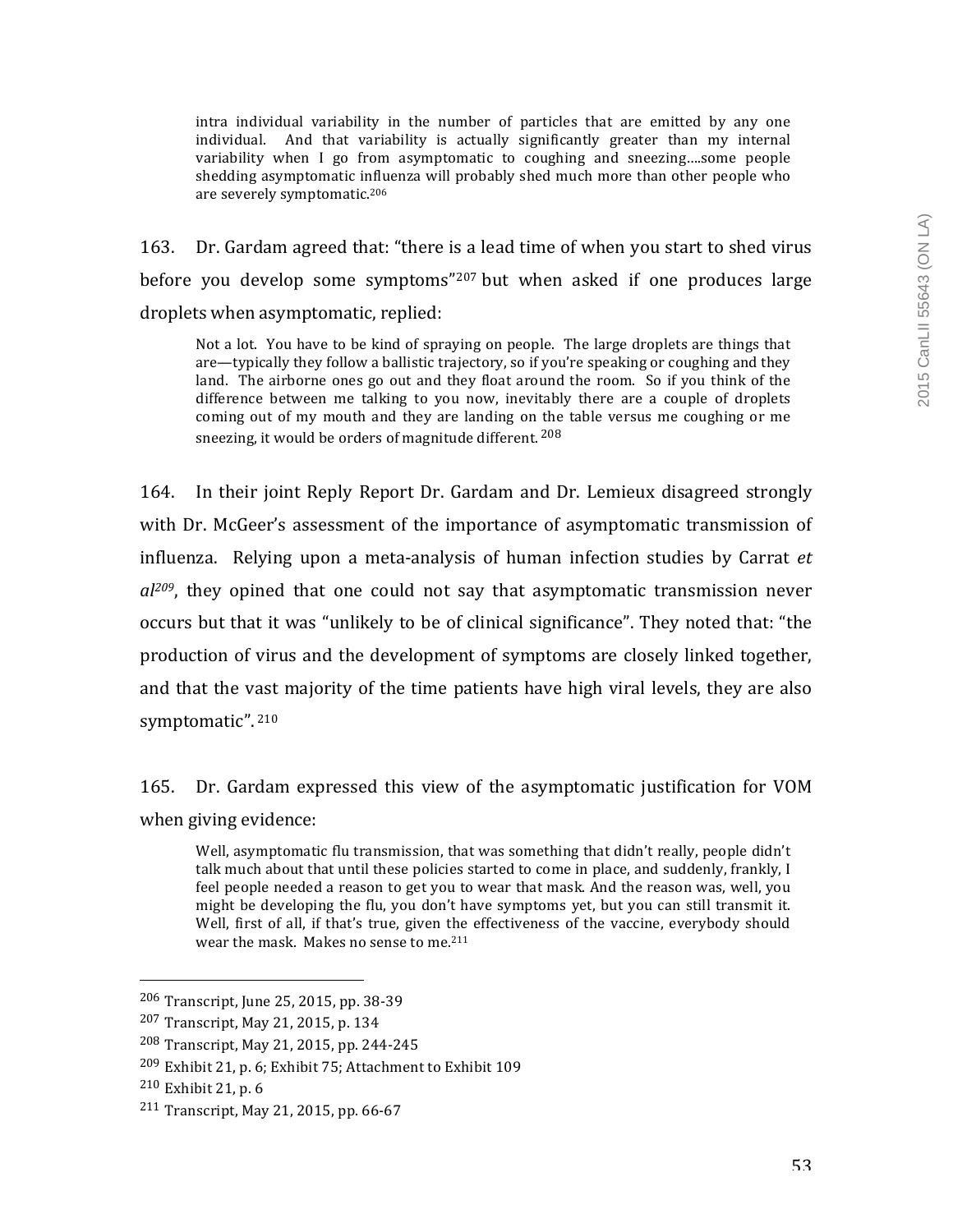#### 166. He went on to say:

…in order to figure this out, you need to know exactly when someone was infected. Essentially, yes, the virus in your nasal secretion starts to go up before you develop symptoms. But the two are actually quite parallel, they go up in parallel. And they go up on a log curve. So for each one to two, to three to four you're going up tenfold. So within a few hours of being infected and starting to have multiplying virus, you start to get some symptoms. So, yes, there's a little window in there where you don't have any symptoms and you've got a small amount of virus, but you have a thousandfold more virus once you have symptoms, and it can stay up there for several days, an that's the time when you're sneezing and coughing and ill. I have to think that that's the time when you're spreading most of your flu...I have to assume that's when you're most infectious. So masking when you're sick makes sense to me, but why are you masking when you're well—that just doesn't make sense to me.<sup>212</sup>

#### 167. In oral testimony Dr. Lemieux gave her opinion that:

In fact, the transmission of influenza is very tightly correlated with symptom onset. There is only a very, very brief period when the virus may be shed or may be created within the human body when you're not symptomatic. It is a very short window of time....During that very short period of time when you're asymptomatic, so even for that short window, which is at most a day, probably less than a day, if you're not symptomatic, it's very hard for virus to get from point "A" to point "B". I mean, it doesn't have legs. It doesn't walk on its own. It's not going to march over from myself to yourself. So it needs a vehicle to be transmitted. And if you're asymptomatic, that ability to take the virus from me and send it to you (sneezing, coughing, respiratory secretions) is not there. So even in that short window of time, the chance of it getting from me to you is pretty tenuous. The third part of that is, the levels of virus during that short period between shedding and symptom onset are much lower. The real peak of when we have lots of virus there ready to move is when we're symptomatic.  $213$ 

168. Dr. Lemieux also stated more succinctly:

And so the crux of saying that everybody has to wear a mask all the time when there is a tiny little period of time when virus may, and I'm stressing may be transmitted, and many reasons why it's less likely to be transmitted, again, seems very flawed to me.<sup>214</sup>

169. In cross-examination, ONA counsel reviewed the authorities relied upon by Dr. McGeer or Dr. Henry as the bases for their opinions on this issue together with some material not referenced by them: Loeb *et al*  $(2012)^{215}$ ; Suess *et al*  $(2011)^{216}$ ;

<sup>&</sup>lt;sup>212</sup> Transcript, May 21, 2015, pp. 67-68; Later on Dr. Gardam made it clear that "I'm not suggesting that there's evidence that it [wearing a surgical mask] works for preventing the asymptomatic spread of the flu": Transcript, May 21, 2015, pp. 98-99

 $213$  Transcript, January 26, 2015, p. 82-83

 $214$  Transcript, January 26, 2015, p.84

 $215$  Exhibit 106: "Longitudinal Study of Influenza Molecular Viral Shedding in Hutterite Communities", J Infect Dis. 2012 )ct 1: 206(7): 1078-84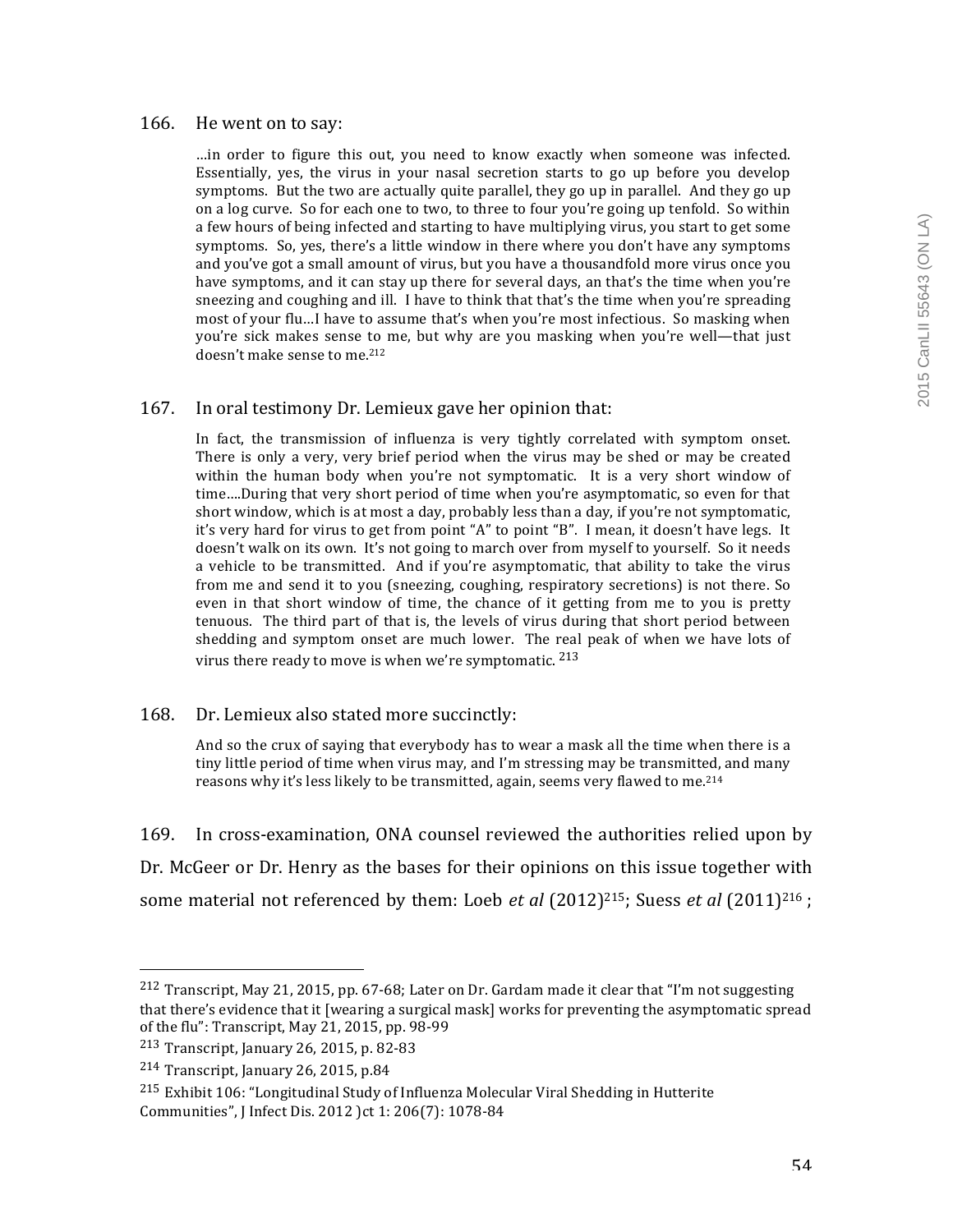Freitas *et al* (2009)<sup>217</sup>; Esbenshade *et al* (2013)<sup>218</sup>; Wilde *et al* (1999)<sup>219</sup>; Elder *et al* (1996)<sup>220</sup>; Sheat (1992)<sup>221</sup>; Gu *et al* (2011)<sup>222</sup>; Carillo-Santisteve *et al* (2010)<sup>223</sup>; Lau *et al* (2010)<sup>224</sup>; Hermes *et al* (2011)<sup>225</sup>; Patrozou and Mermel (2009)<sup>226</sup>.

170. ONA also introduced a Letter to the Editor of the Canadian Medical Association Journal dated November 12, 2012 that was co-authored by Dr. Danuta Skowronski. Dr. Skowronski is the medical lead for influenza and emerging respiratory infections who is part of Dr. Henry's team at the British Columbia Centre for Disease Control. Dr. Henry acknowledged that Dr. Skowronski had more experience with respect to vaccine effectiveness than herself.<sup>227</sup> The letter, coauthored by Dr. De Serres, included the following observation: "The evidence that pre-symptomatic or asymptomatic infections contribute substantially to influenza transmission remains scant."<sup>228</sup>

<u> 1989 - Andrea Santa Andrea Andrea Andrea Andrea Andrea Andrea Andrea Andrea Andrea Andrea Andrea Andrea Andr</u>

<sup>221</sup> Exhibit 225: 'An investigation into an explosive outbreak of influenza-New Plymouth", Communicable Disease New Zealand 1992; 92:18-19

 $^{216}$  Exhibit 107: "Comparison of shedding characteristics of seasonal influenza virus (sub) types and influenza A(H1N1) pdm09; Germany, 2007-2011", PLoS One. 2012; 7(12): e51653

<sup>&</sup>lt;sup>217</sup> Exhibit 158: "Pre-symptomatic transmission of pandemic influenza H1N1 2009: investigation of a family cluster, Brazil", Epidemiol Infect. 2013 Apr: 141(4): 763-6

 $^{218}$  Exhibit 170: "Respiratory virus shedding in a cohort of on-duty healthcare workers undergoing prospective surveillance", Infect Control Hosp Epidemiol 2013; 34(4); 373-378

 $^{219}$  Exhibit 171: " Effectiveness of influenza vaccine in healthcare professionals: a randomized trial", JAMA. 1999 Mar1 0;281 (10): 908-13

 $^{220}$  Exhibit 172: "Incidence and recall of influenza in a cohort of Glasgow healthcare workers during the  $1993-4$  epidemic: results of serum testing and questionnaire", BMJ  $1996:313(7067)$ :  $1241-1242$ 

 $^{222}$  Exhibit 226: "Pandemic (H1N1) 2009 transmission during presymptomatic phase, Japan", Emerg Infect Dis. 2011 Sep; 17(9):1737-9

<sup>&</sup>lt;sup>223</sup> Exhibit 227: "2009 pandemic influenza  $A(H1N1)$  outbreak in a complex of schools in Paris, France, June 2009", Euro Surveill. 2010 Jun 24; 15(25)

 $^{224}$  Exhibit 228: "Viral shedding and clinical illness in naturally acquired influenza virus infections", J Infect Dis. 2010 May 15; 201 (10): 1509-16

 $^{225}$  Exhibit 229: "Lack of evidence for pre-symptomatic transmission of pandemic influenza virus A (H1N1) 2009 in an outbreak among teenagers; Germany, 2009", Influenza and Other Respiratory Viruses 5(6), e199-e503

 $226$  Exhibit 230: "Does Influenza Transmission Occur from Asymptomatic Infection or Prior to Symptom Onset?", Public Health Reports/ March-April 2009/Volume 124: 193-196

<sup>227</sup> Transcript, June 22, 2015, pp. 164-165

 $228$  Exhibit 93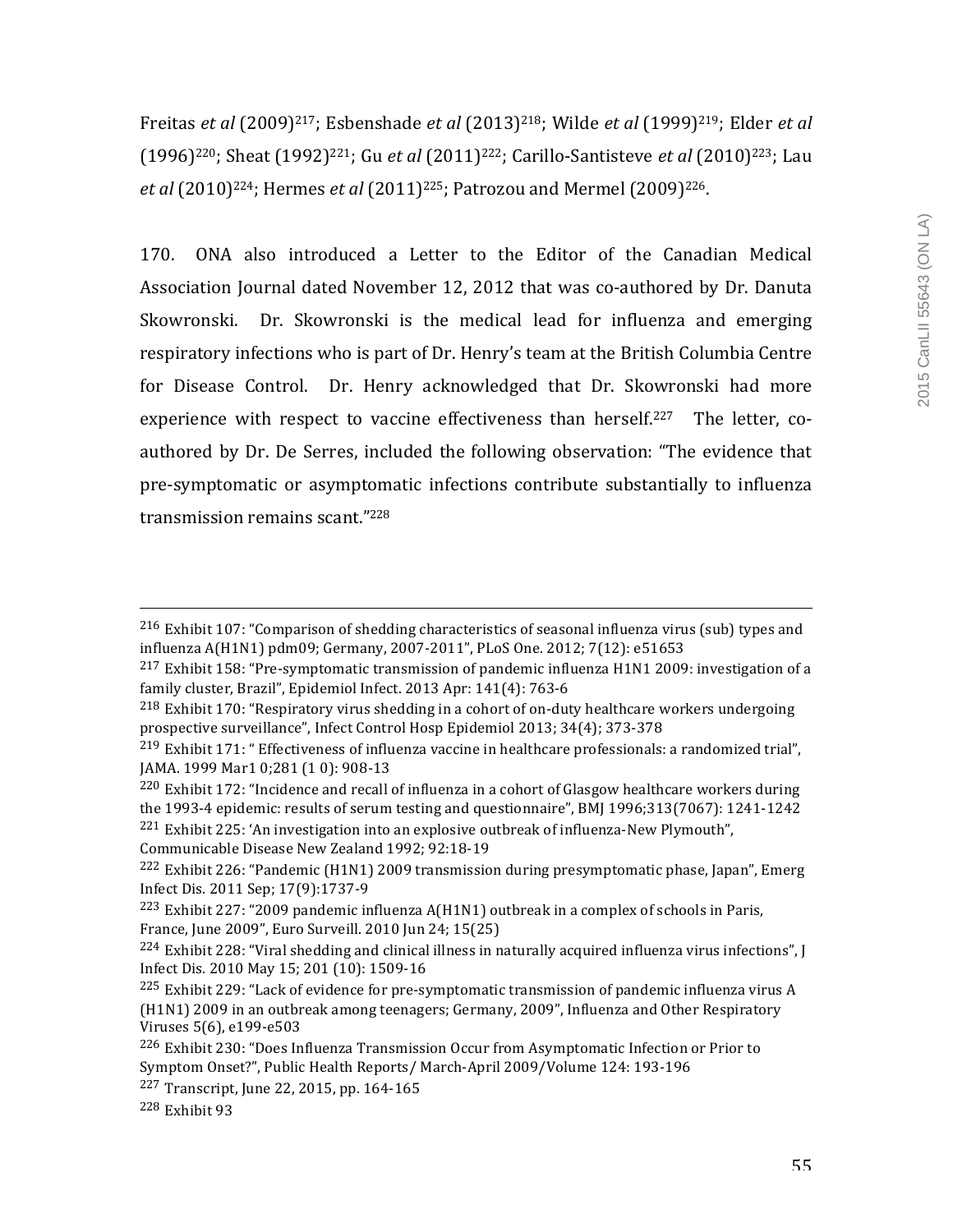171. The medical/scientific literature referred to or relied upon by the OHA/SAH on the asymptomatic question with witness commentary is set out in Appendix B. Once again, these studies/investigations were undertaken in a wide variety of settings most of which had nothing to do with HCWs and some of which involved a very few people. There were design limitations. Some of them expressed serious doubt about, or found no evidence of, asymptomatic transmission. The results were certainly not consistent.

## **Masking**

172. The written submissions filed by the parties stake out polar opposite evaluations of the scientific evidence going to the key question of the use of masks to reduce the risk of transmission. Those positions were remarkably unconditional in their characterization.

173. The OHA and SAH submitted that: "The scientific evidence in this case provides a solid and compelling foundation for the reasonableness of the Policy".<sup>229</sup> ONA submitted that: "Though time consuming, we submit that the totality of evidence suggests there is no evidence in support of the mask policy."<sup>230</sup> "The mask element cannot be supported on any medical evidence as Dr. McGeer ultimately conceded."231

174. It must be noted that the witnesses called by the proponents of these opposing submissions were more nuanced and did not support such unconditional characterizations. While conceding that "there's quite a limited literature" on a key aspect of the issue<sup>232</sup>, Dr. McGeer certainly did not concede that there was "no evidence in support of the mask policy".

 <sup>229</sup> Closing Argument, para. 366

<sup>&</sup>lt;sup>230</sup> Final Argument Overview, paras. 126, 128

<sup>&</sup>lt;sup>231</sup> Final Argument Overview, para. 259

 $232$  Transcript, June 25, 2015, p. 32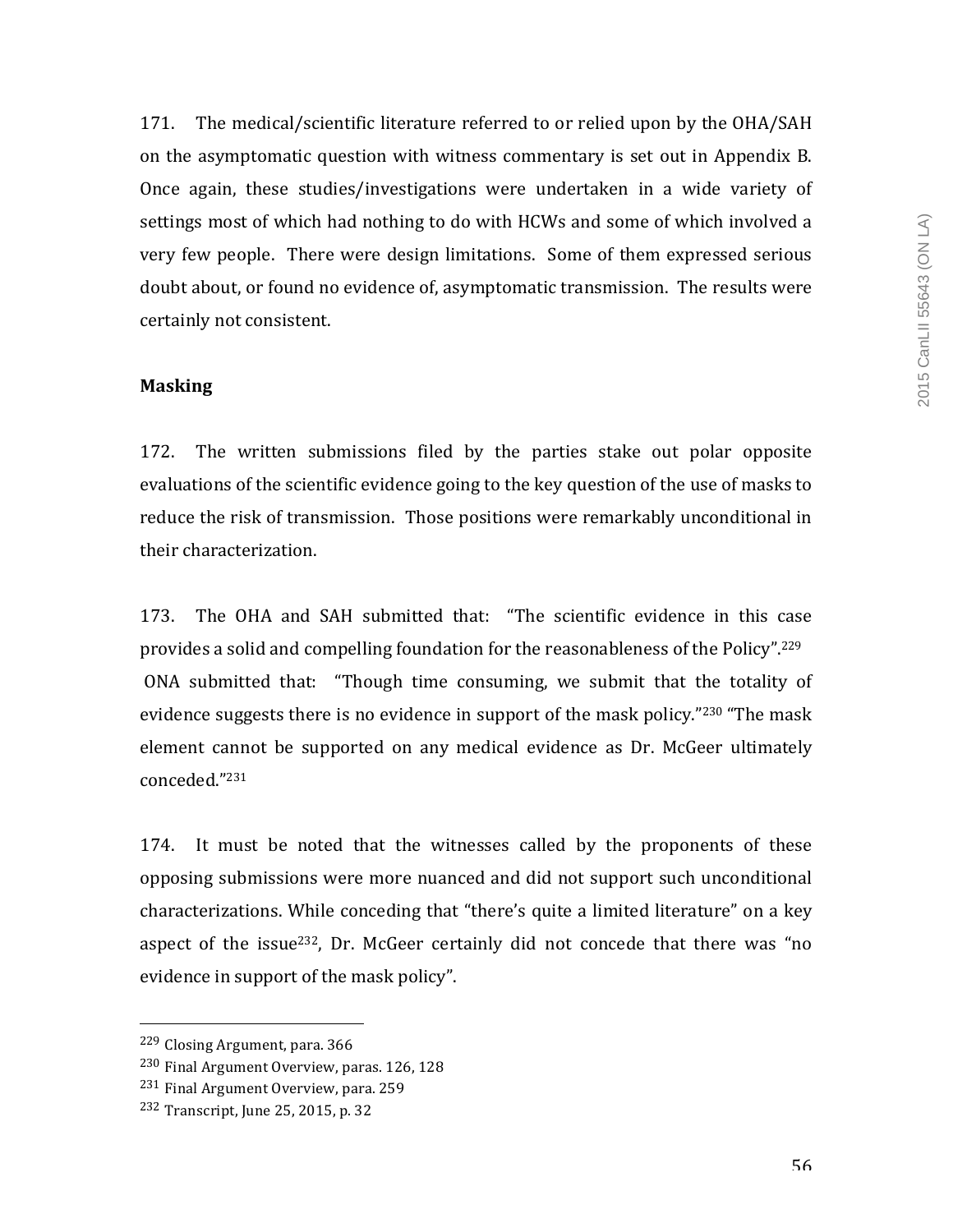## 175. Dr. McGeer explained that:

Essentially all of the systematic studies of mask wearing have not met their primary end points. But in most of them there is some evidence of an effect. So, I think there are a couple of systematic reviews that are also referenced and generally people's conclusion is there is some evidence that wearing a mask will reduce your risk of influenza. It's not great evidence. It's clearly not complete protection, and it's hard to put a number on it, but you can't walk away from this saying there is no evidence that wearing a mask prevents you from influenza.<sup>233</sup>

176. Professor Brosseau agreed that there was qualitative evidence to support the conclusion that masks reduce the transmission of large droplets.  $234$  She acknowledged the 2007 consensus finding of an Expert Panel of which both she and Dr. Gardam were members, that: "Surgical masks worn by an infected person may play a role in the prevention of influenza transmission by reducing the amount of infectious material that is expelled into the environment." $235$ 

## *OHA/SAH evidence*

177. Dr. McGeer and Dr. Henry presented the position of the OHA and the Hospital based upon their understanding of the relevant literature. Neither of them asserted that they had particular expertise with respect to masks or had conducted studies testing masks.<sup>236</sup>

178. On the subject of masks, after conceding that "I'm not a huge fan of the masking piece"<sup>237</sup>, Dr. Henry ultimately concluded as follows:

... as my report says, there's not a lot of evidence to support mask use and that's why it is a secondary measure, where clearly the most important measure is immunization...However, I think there are some studies...that look at the potential for a mask to prevent the emission of droplets and then the potential for a mask to prevent somebody from inhaling droplets....I'd have to go back and look, but I agree, there's very

 233 Transcript, June 24, 2015, p. 152

<sup>&</sup>lt;sup>234</sup> Transcript, June 6, 2015, p. 89; Exhibit 50: cover letter, L. Brosseau Report.

<sup>235</sup> Transcript, June 6, 2015, p.80;

<sup>236</sup> Transcript, June 25, 2015, A. McGeer, p. 234; Transcript, June 22, 2015, B. Henry, p. 163

<sup>237</sup> Transcript, June 23, 2015, p. 111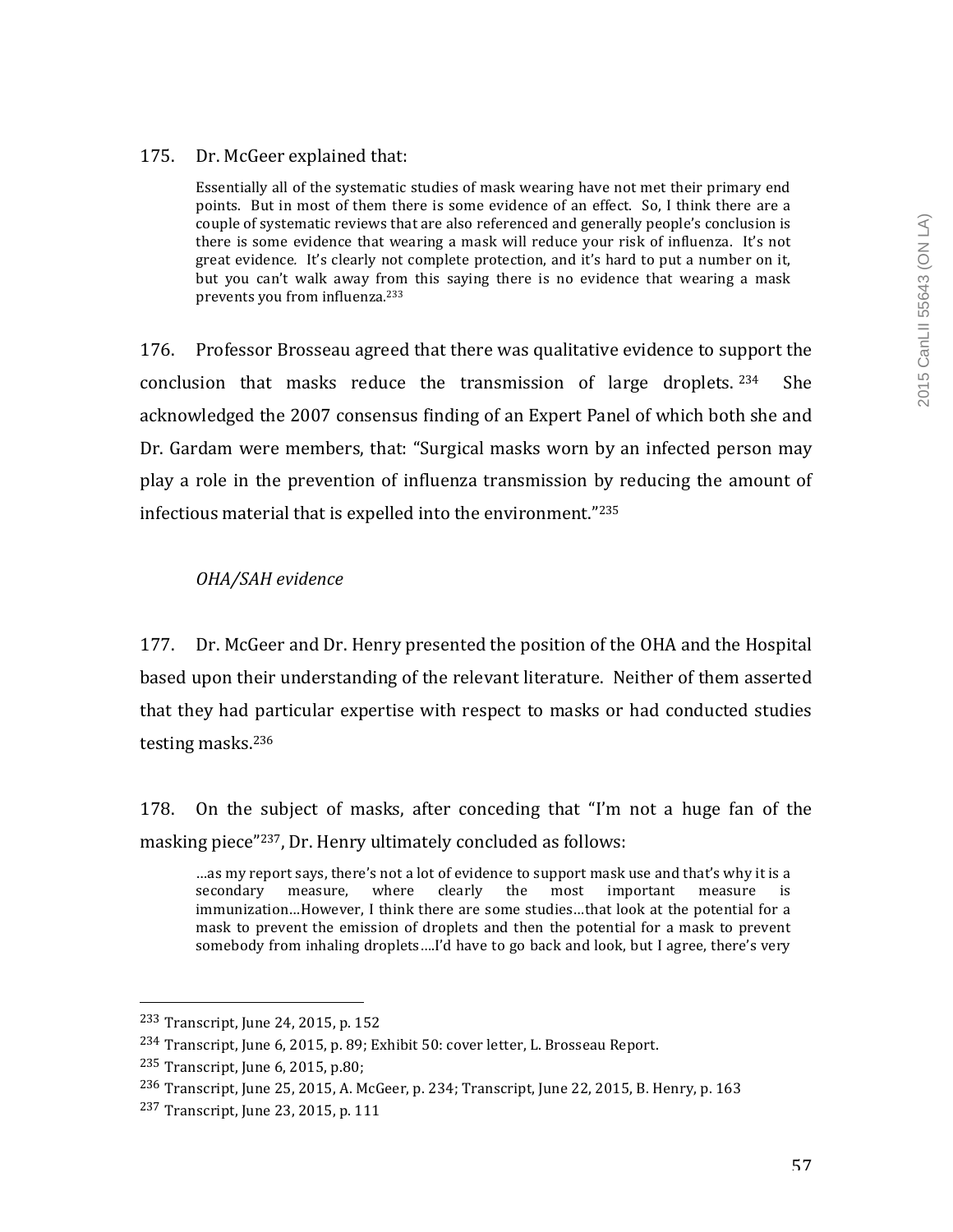scant evidence about the value of masks in preventing the transmission of influenza. The value of masks as source reduction has been proven.<sup>238</sup>

179. Dr. McGeer is of the view that "there is good evidence that wearing a mask limits the release of large droplets"<sup>239</sup> but was not as definitive as Dr. Henry about masks and proof of source control:

...when we talk about vaccine and mask policies the primary purpose of the vaccine mask policy is the protection of another person from somebody who's wearing a mask...when particles are emitted they come out large. When they're breathed in on the other end and they've had three or six feet to dry on the way and that makes a very substantial difference to the size and the distribution of those particles. So the truth of the matter is that none of us are really experts in source control. There's quite a limited literature. Dr. Milton, whose paper we've looked at, is probably one of the people who knows the most about it, having spent a lot of time in the last few years. But I don't think Dr. Brosseau would claim expertise in mask for source control.<sup>240</sup>

180. In final argument the  $OHA/SAH$  counsel put it succinctly this way: "It's [mask evidence] not as fulsome as all of the evidence about vaccination. But to answer your question, there is some evidence, so they fall on their own sword saying no evidence."<sup>241</sup>

181. On the focused question of the utility of masks for the stated Policy purpose of source control and the protection of patients, Dr. McGeer stated in her Report filed pre-hearing that:

There is good evidence that wearing a medical mask reduces the volume of large and small particles that people routinely exhale. There is also experimental evidence from at least two studies that surgical masks, when worn by persons infected with influenza, reduce the concentration of influenza virus expelled into the ambient air. ….

A second potential effect of masks is the protection of the wearer from droplets or aerosols in the air from a patient with influenza...

……

Other clinical studies have suggested that masks, in association with adherence to good hand hygiene, have some impact on transmission of influenza infection. These studies are not definitive. No study has found a statistically significant effect for the primary trial

<sup>238</sup> Transcript, June 23, 2015, pp. 145-146

<sup>239</sup> Transcript, June 24, 2015, p. 148

<sup>&</sup>lt;sup>240</sup> Transcript, June 25, 2015, p. 32

<sup>241</sup> Transcript, July 8, 2015, p.115, p.116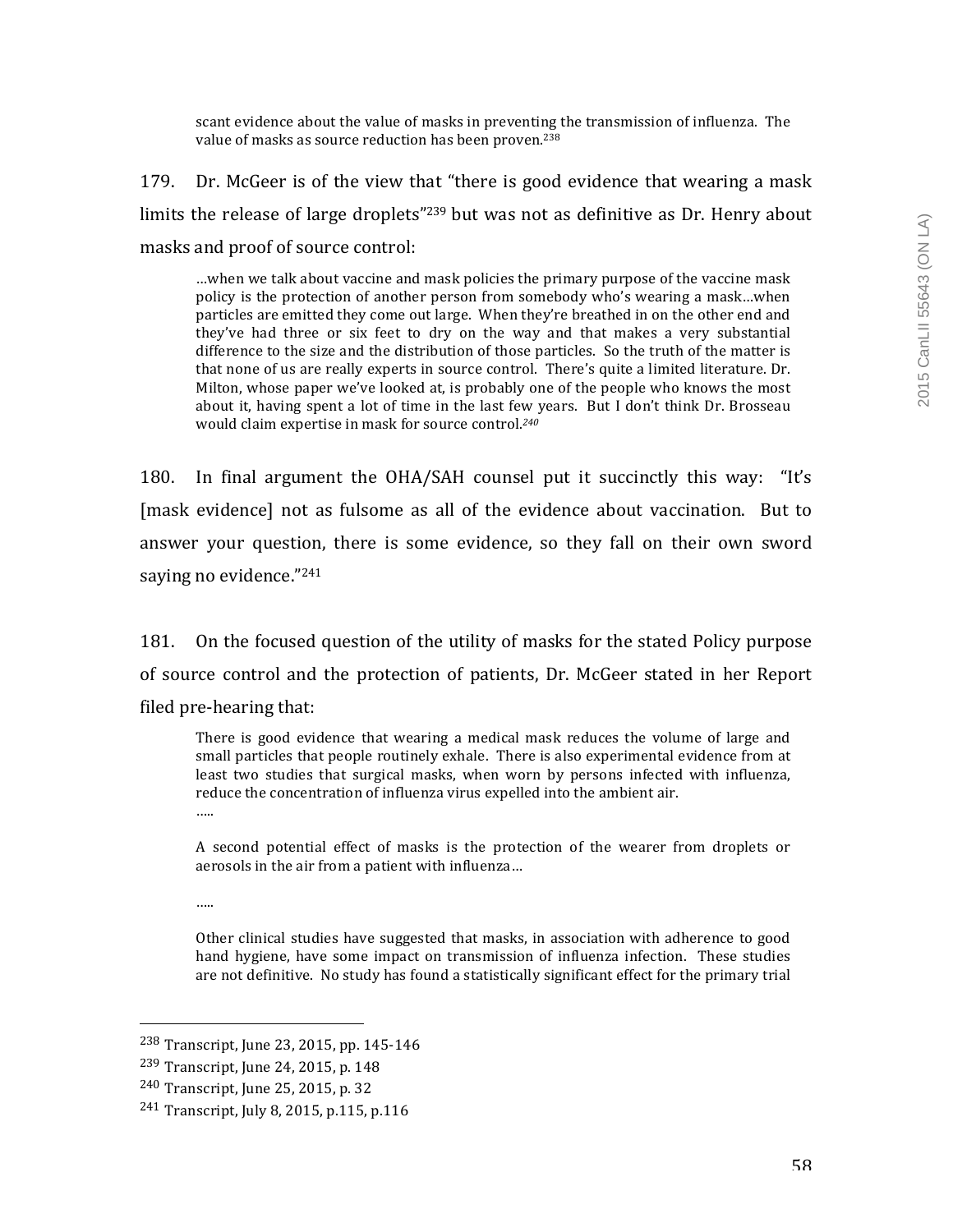question; however, all have limitations, and, most found some indication of effect in secondary analyses.

Two systematic reviews of the protective effect of wearing masks on influenza concluded that there is evidence to support that wearing of masks or respirators during illness protect others, and a limited amount of data to support the use of masks or respirators to prevent becoming infected. (footnotes in original omitted)<sup>242</sup>

182. In support of these opinions, Dr. McGeer cited the following articles: Mansour and Smaldone (2013)<sup>243</sup>; Skaria and Smaldone (2014)<sup>244</sup>; Milton *et al*  $(2013)^{245}$ ; Johnson *et al*  $(2009)^{246}$ ; Canini *et al*  $(2010)^{247}$ ; Makison Booth *et* al (2013)<sup>248</sup>; Loeb *et al* (2009)<sup>249</sup>; MacIntyre *et al* (2011)<sup>250</sup>MacIntyre *et al* (2009)<sup>251</sup>: Cowling *et al* (2009)<sup>252</sup>; Simmerman *et al* (2011)<sup>253</sup>; Suess *et al* (2012)<sup>254</sup>; Larson *et* 

 242 Exhibit 185, pp. 36-37 citing

<sup>&</sup>lt;sup>243</sup> Exhibit 56: "Respiratory source control versus receiver protection: impact of facemask fit", J. Aerosol Med Pulm Drug Deliv. 2013 Jun; 26 (3): 131-7

<sup>&</sup>lt;sup>244</sup> Exhibit 120: "Respiratory source control using surgical masks with nanofiber media", Ann Occup Hyg. 2014 Jul; 58(6): 771-81

 $245$  Exhibit 28: "Influenza virus aerosols in human exhaled breath: particle size, culturability, and effect of surgical masks", PLoS Pathog. 2013 Mar; 9(3): e1003205

 $^{246}$  Exhibit 27: "A quantitative assessment of the efficacy of surgical and N95 masks to filter influenza virus in patients with acute influenza infection", Clin. Infect Dis. 2009 Jul 15; 49(2): 275-7

 $^{247}$  Exhibit 215: "Surgical Mask to prevent influenza transmission in households: a cluster randomized trial", PLoS One. 2010 Nov 17; 5(11): e13998

<sup>&</sup>lt;sup>248</sup> Exhibit 29: "Effectiveness of surgical masks against influenza bioaerosols", I Hosp Infect. 2013 May; 84(1): 22-6

 $^{249}$  Exhibit 30: "Surgical Mask vs. N95 respirator for preventing influenza among healthcare workers: a randomized trial", JAMA. 2009 Nov 4; 302(17): 1865-71

 $^{250}$  Exhibit 216: " A cluster randomized clinical trial comparing fit-tested and non-fit-tested N95 respirators to medical masks to prevent respiratory virus infection in healthcare workers", Influenza Other Respir Viruses. 2011 May; 5(3): 170-9

 $251$  Exhibit 217: "Face mask use and control of respirator virus transmission in households", Emerg Infect Dis. 2009 Feb; 1592): 233-41

 $252$  Exhibit 31: "Facemasks and hand hygiene to prevent influenza transmission in households: a cluster randomized trial", Ann Intern Med.  $2009$  Oct 6; 151 (7): 437-46

 $^{253}$  Exhibit 218: "Findings from a household randomized controlled trial of hand washing and face masks to reduce influenza transmission in in Bangkok, Thailand", Influenza Other Respir Viruses. 2011 Jul; 5(4): 256-67

 $^{254}$  Exhibit 32: "The role of facemasks and hand hygiene in the prevention of influenza transmission in households: results from a cluster randomized trial: Berlin, Germany 2009-2011", BMC Infect Dis. 2012 Jan 26; 12:26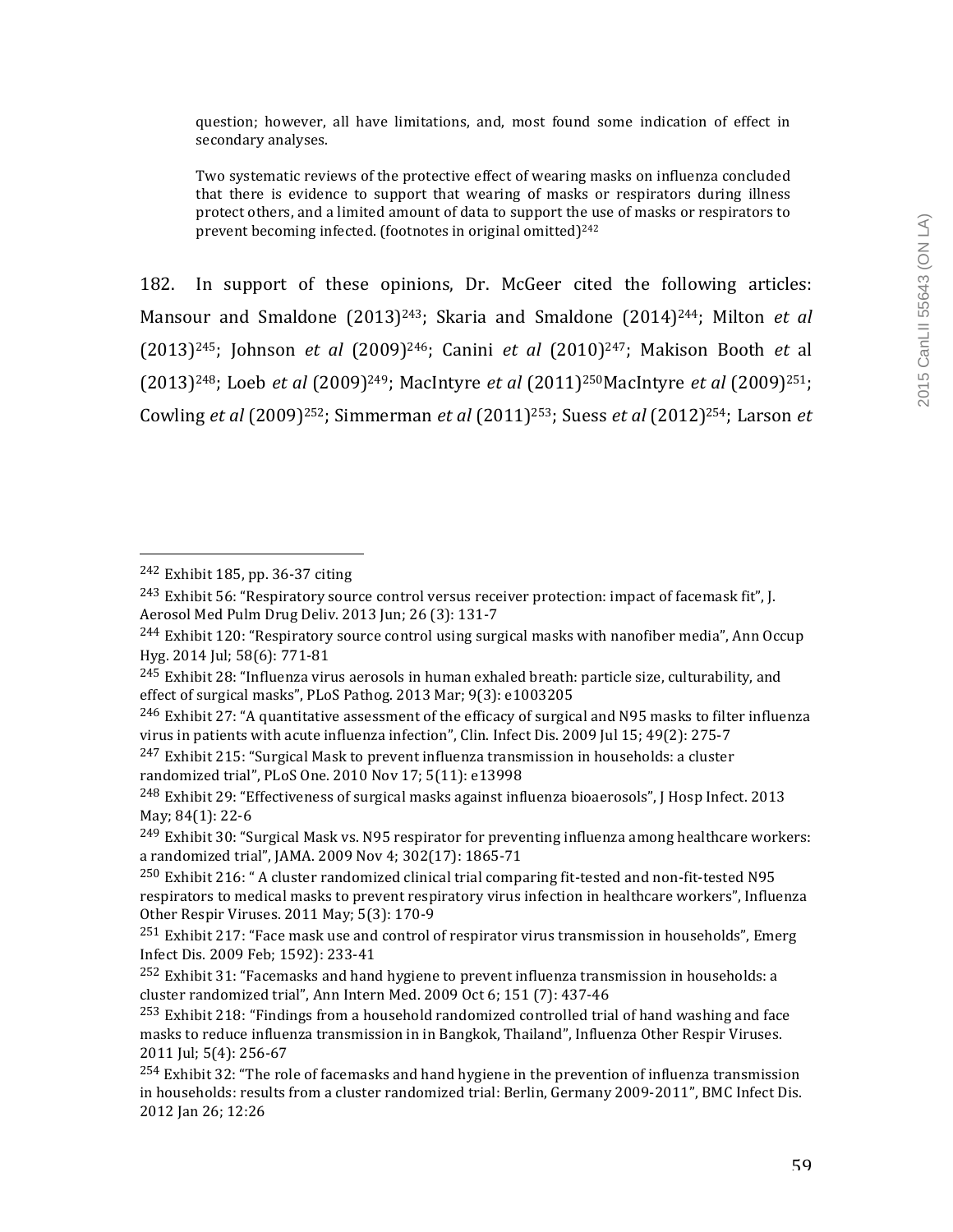*al* (2010)<sup>255</sup>; Aiello *et al* (2010)<sup>256</sup>; Cowling *et al* (2010)<sup>257</sup>; bin-Reza *et al* (2012)<sup>258</sup>; Zhang *et al* (2009).<sup>259</sup>

183. In responding to Dr. Brosseau in her pre-hearing Report she also cited the following additional references: Bridges *et al* (2003)<sup>260</sup>; McLure *et al* (2000)<sup>261</sup>; Bischoff *et al* (2007). 262

184. In her pre-hearing Report Dr. Henry responded to a request that she discuss the evidence that masks protect patients from influenza this way:

There is good evidence that surgical masks reduce the concentration of influenza virus expelled into the ambient air (a 3.4 fold overall reduction in a recent study) when they are worn by someone shedding influenza virus. There is also evidence that surgical masks reduce exposure to influenza in experimental conditions.

….

 

Clinical studies have also suggested that masks, in association with hand hygiene, may have some impact on decreasing transmission of influenza infection. These studies are not definitive as they all had limitations. The household studies are limited by the fact that mask wearing did not start until influenza had been diagnosed and the patient/household was enrolled in the study, such that influenza may have been transmitted prior to enrollment. A study in student residences is limited by the fact that participants wore their mask for only approximately 5 hours per day. Two systematic reviews of the cumulative studies conclude that there is evidence to support that wearing of masks or respirators during illness protects others, and a very limited amount of data to support the use of masks or respirators to prevent becoming infected...

In summary, there is evidence supporting the use of wearing of masks to reduce transmission of influenza from health care workers to patients. It is not conclusive, and

 $255$  Exhibit 219: "Impact of non-pharmaceutical interventions on URIs and influenza in crowded, urban households", Public Health Rep. 2010 Mar-Apr; 125(2): 178-91

<sup>&</sup>lt;sup>256</sup> Exhibit 220: "Mask use, hand hygiene, and seasonal influenza-like illness among young adults: a randomized intervention trial", J Infect Dis. 2010 Feb 15; 201(4): 491-8

 $^{257}$  Exhibit 121: "Face masks to prevent transmission of influenza virus: a systematic review", Epidemiol Infect. 2010 Apr; 138(4): 449-56

 $^{258}$  Exhibit 122: "The use of masks and respirators to prevent transmission of influenza: a systematic review of the scientific evidence", Influenza Other Respi Viruses. 2012 Jul; 6(4): 257-67

<sup>&</sup>lt;sup>259</sup> Exhibit 33: "Protection by face masks against influenza A (H1N1)  $pdm09$  virus on trans-Pacific passenger aircraft, 2009", Emerg Infect Dis. 2013; 19(9). Doi: 10.3201/eid 1909. 121765

 $^{260}$  Exhibit 222: "Transmission of influenza: implications for control in health care settings", Clin Infect Dis. 2003 Oct 15; 37(8): 1094-1101

 $261$  Exhibit 223: "The effect of facial hair and sex on the dispersal of bacteria below a masked subject", Anaesthesia. 2000 Feb:55(2): 173-6

<sup>&</sup>lt;sup>262</sup> Exhibit 224: "Preventing the airborne spread of *Staphylococcus aureus* by persons with the common cold: effect of surgical scrubs, gowns, and masks", Infect Control Hosp Epidemiol. 2007 Oct; 28(10): 1148-54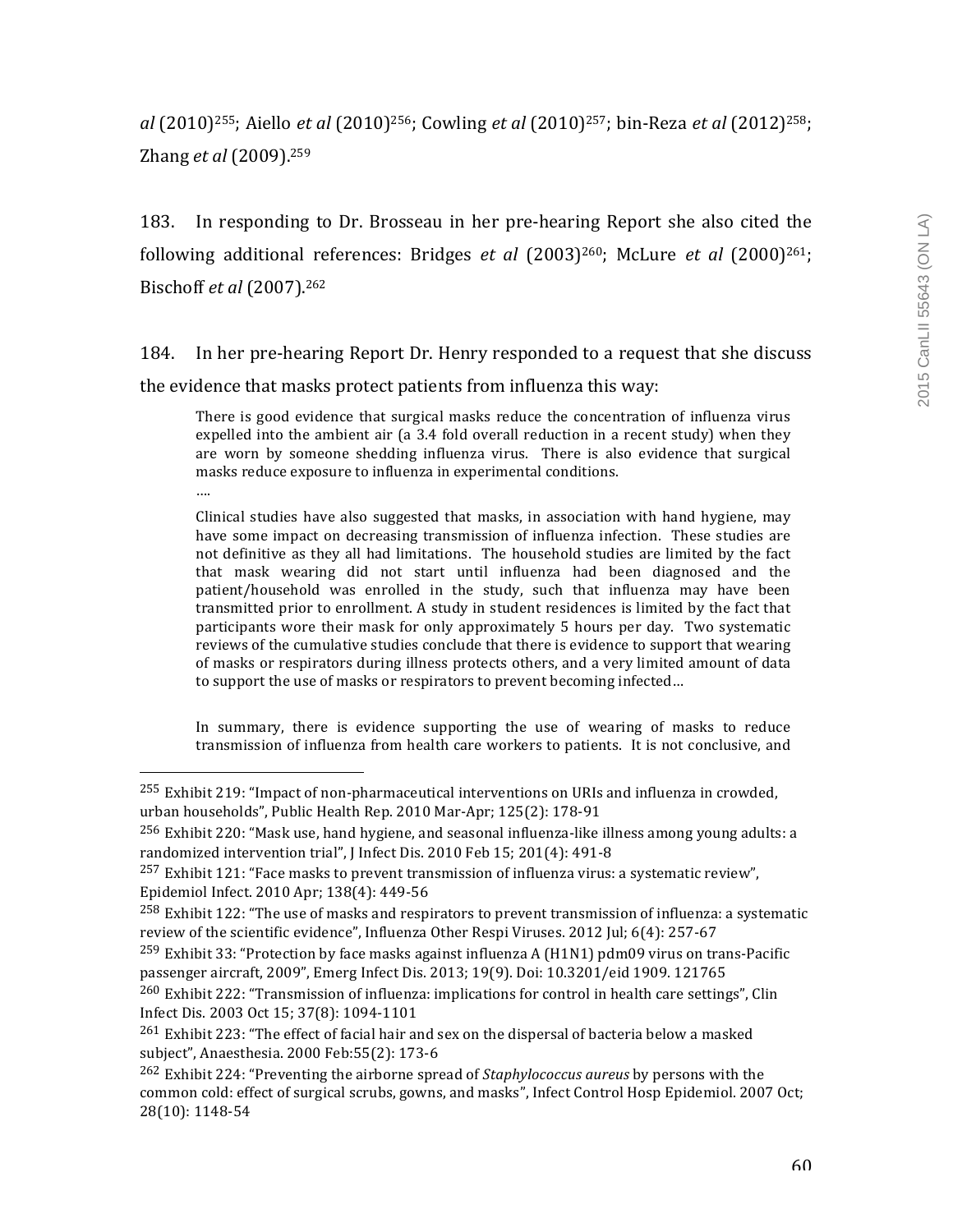not of the quality of evidence that supports influenza vaccination. Based on current evidence, patient safety would be best ensured by requiring healthcare providers to be vaccinated if they provide care during periods of influenza activity. However, if healthcare workers are unvaccinated, wearing masks almost certainly provides some degree of protection to their patients.<sup>263</sup> (footnotes in original omitted)

185. In rendering this opinion Dr. Henry relied upon many of the same authorities cited by Dr. McGeer<sup>264</sup> and also: Harnish et al (2013)<sup>265</sup>.

186. Witness commentary concerning the mask and related literature is set out in Appendix C. It is fair to say, once again, that the findings of the authors vary considerably. Some studies are admittedly irrelevant. None of them present 'best' evidence. At best, there appears to be limited evidence of what to a layperson may seem obvious: a mask may prevent the transmission of large droplets.<sup>266</sup> Two literature reviews refer specifically to "limited data"<sup>267</sup> and to "the limited evidence base supporting the efficacy and effectiveness of face masks to reduce influenza virus transmission".<sup>268</sup>

## *ONA evidence*

187. Citing a journal article<sup>269</sup> of which she was a co-author, Dr. Brosseau opined in her pre-hearing Report that:

There are a very small number of studies examining the efficacy of surgical or medical masks for protecting patients from infection. In all cases, there were no significant differences in surgical wound infection rates with and without surgical masks. In modern surgical settings the most important controls for preventing infections are engineering or administrative in nature—including very high air exchange rates, well-designed air flow patterns that carry particles away from the patient and health care workers, aseptic techniques, hand-washing etc.

<sup>265</sup>"Challenge of N95 filtering facepiece respirators with viable H1N1 influenza aerosols", Infect Control Hosp Epidemiol. 2013 May; 34(5): 494-9

 $263$  Exhibit 141, pp. 6-7

 $264$  See: authorities cited at footnotes 243, 245, 246, 248, 249, 252-254, 256-258

<sup>266</sup> See: Exhibit 27, Johnson.

 $267$  See Exhibit 122, bin Reza, cited also in in Appendix C.

 $268$  See Exhibit 121, Cowling (2010), cited also in Appendix C.

 $^{269}$  Exhibit 55: Oberg T, Brosseau L.M,"Surgical mask filter and fit performance", Am J Infect Control 2008; 36(4): 276-22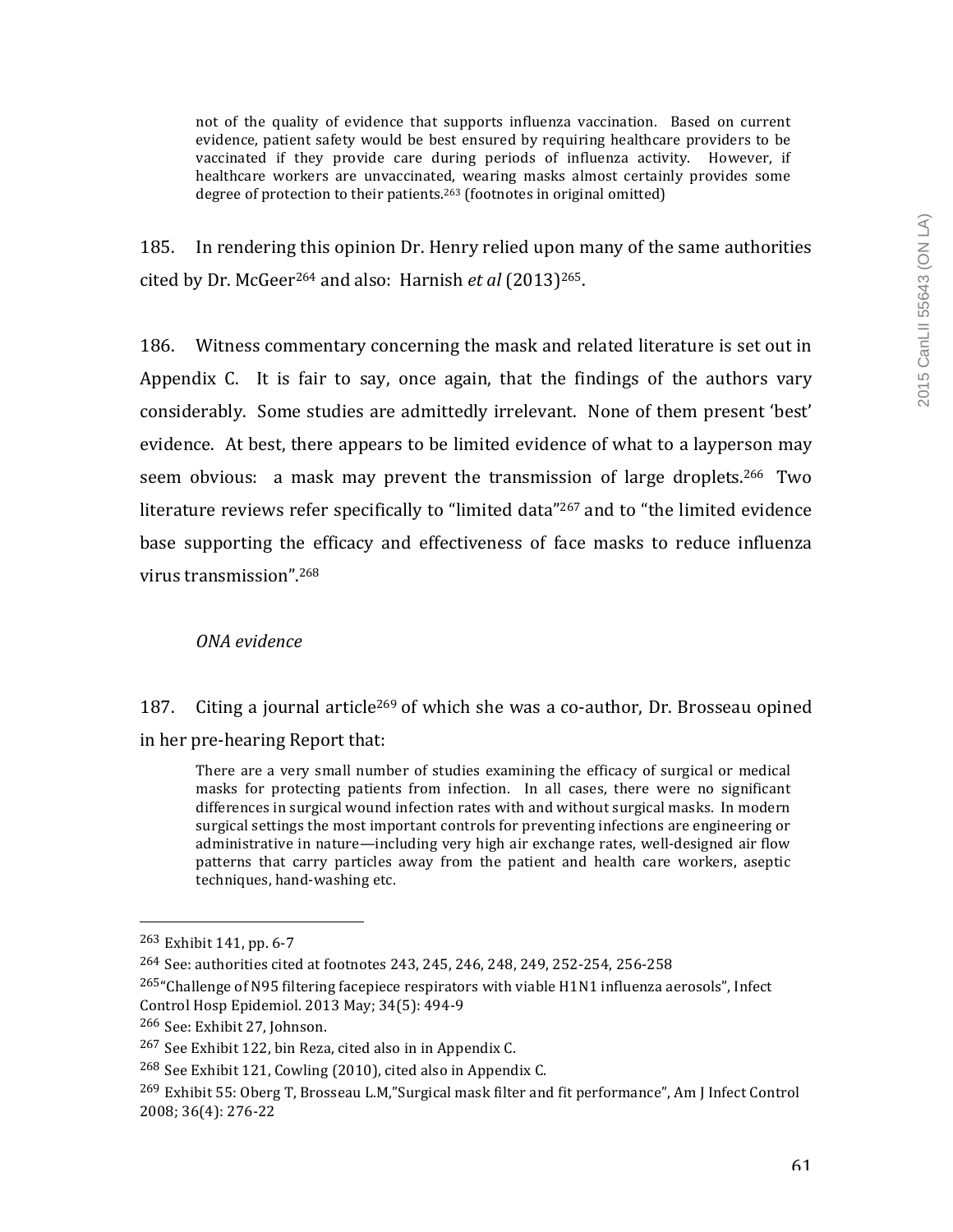Given their poor filter and fit characteristics, surgical masks are not likely to prevent the release of particle emitted by the wearer. Coughing, sneezing and talking produce a wide range of particle sizes, all of which can be infectious. The smaller-sized particles will easily bypass the filter and facepiece of a surgical mask—and are likely to remain airborne for long periods of time. Thus, it is very unlikely that wearing a surgical mask will lower the risk of patient illness from an infectious healthcare worker.<sup>270</sup> (footnote in original omitted)

188. In cross-examination Dr. Brosseau agreed, having been referred to the Johnson<sup>271</sup> study, that: "there is in fact qualitative evidence in support of reduction of transmission of large droplets".<sup>272</sup> Her Reply Report however explained her opinion more fully:

However, large droplets that impact on the face are only one route for the transmission of influenza infections from one person to another. Seasonal influenza viruses cause disease by infecting receptor cells found in the epithelial tissues in the nose, throat and upper airways of the lungs.

To transmit an infection by large droplets, cough or sneeze droplets would need to land directly in the open mouth or nose of a nearby patient. This is a very low probability event, as it is rare that a healthcare worker would sneeze or cough directly into the face of a patient. And in the rare event of such an occurrence, the patient will most likely have their mouth closed and their nostrils—by the nature of their geometry—facing away from the worker.<sup>273</sup>

….

Milton's data<sup>274</sup> also illustrate that surgical masks offer little or no reduction in small infectious aerosols from the wearer.

Surgical masks do not minimize the release of small inhalable particles. (underlining in original)

## 189. Dr. Brosseau had the following comments concerning mask performance

generally:

I have not tested these filters in particular, using what I would consider worst case, best practice kinds of tests. But based on my experience with examining the filtration performance of very similar types of masks that I've published, it is very likely that these masks [the type of masks used at SAH] these fitters will not have very good filter performance, filter efficiency.<sup>275</sup>

 $270$  Exhibit 47, p. 4

 $271$  Exhibit  $27$ 

 $272$  Transcript, June 6, 2015, p. 89

<sup>&</sup>lt;sup>273</sup> Exhibit 50, Response to Comments, first unnumbered page

 $274$  Exhibit 28

<sup>275</sup> Transcript, May 11, 2015, p. 155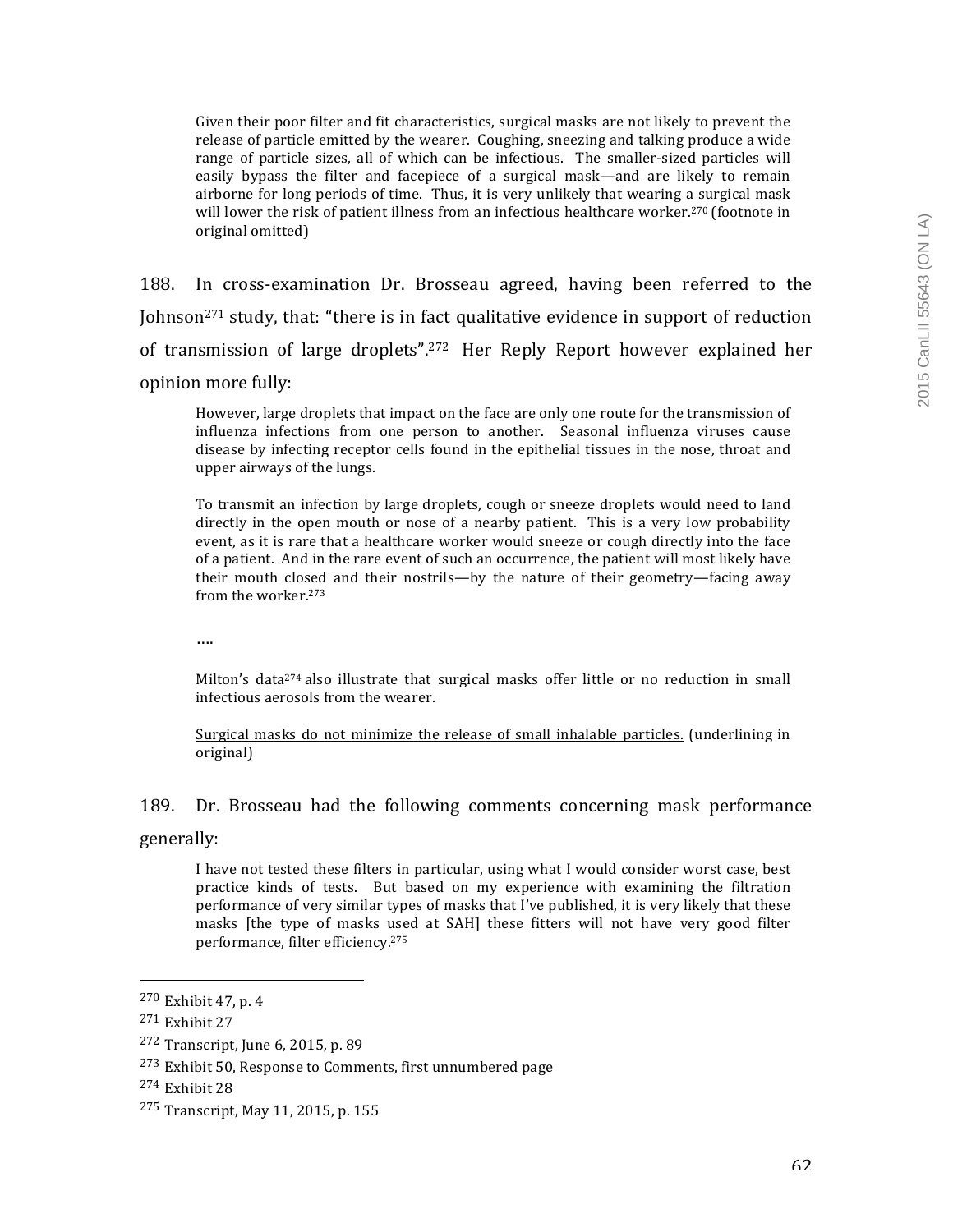## *alleged adverse effects of masking/privacy/enforcement*

190. Dr. Brosseau described a so-called 'grunge factor'. It was her opinion<sup>276</sup> that many people would not be able to wear either a respirator or mask for a full 8 hours " due to buildup of heat and humidity inside the facepiece":

I have not worn a surgical mask in my own personal life. But based on what I know about their fit and filter performance. I would imagine, just as with the respirator, you'll get you know, against your face, you'll get buildup of heat and humidity and, you know eventually it can be uncomfortable. Although the fact that it doesn't fit very well against the face means you'll have a lot of air movement through the internal part of the face. So, eventually, though, these will become what one of my colleagues refers to as the grunge factor. It just isn't something you want on your face any longer, because it's full of moisture, and so eventually you'll need to change it out.<sup>277</sup>

191. Dr. Brosseau's testimony and original Report also referred to an academic study<sup>278</sup> to support her own experience although she acknowledged<sup>279</sup> that she "has no experience with long-term surgical mask wearing and could locate few data":

Based on my experience with half-mask respirators, wearing anything on the face that requires work during both inhalation and exhalation will eventually become uncomfortable. High temperature and relative humidity exhalation air will eventually lead to heat and moisture build-up inside the facepiece. When this type of respirator must be worn for lengthy periods of time, industrial hygienists recommend wearing a respirator with an exhalation valve, which decreases the work required during exhalation and alleviates the buildup of temperature and moisture.

One might postulate that a surgical mask with poor filter performance (and thus low breathing resistance) and poor fit may be comfortable enough to tolerate for lengthy periods of time. The data do not support this hypothesis, however.<sup>280</sup>

192. Dr. Lemieux was asked why she commented that very few people would want to wear a mask for  $6 - 7$  months and replied, referring to her own experience with masks:

First of all, there is the marking, here I am not having my flu shot, so there's a marking aspect of it, that people would be very hesitant to want to be labeled as a non-fluimmunized person.

<sup>276</sup> Transcript, May 21, 2015, pp. 177-178

<sup>277</sup> Transcript, May 21, 2015, p. 177

<sup>278</sup> Exhibit 32, p. 7; Transcript, May 21, 2015, p. 178

 $279$  Exhibit 50, p. 1

<sup>&</sup>lt;sup>280</sup> Exhibit 47, p. 4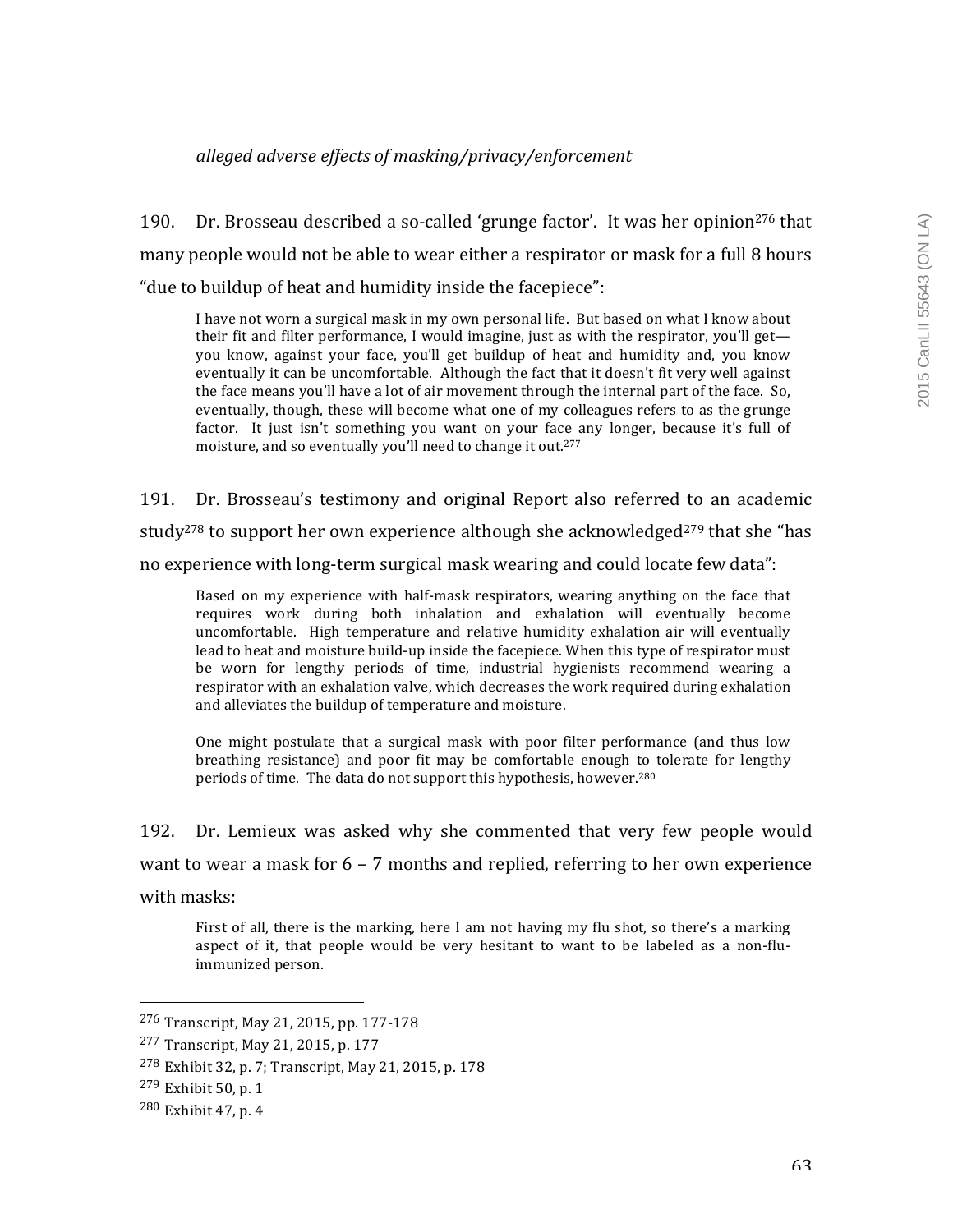But, secondly, masks are not that comfortable. I have worn them. I have worn them for extended periods in the operating room and they really are not comfortable. They pull at your ears, they make it difficult to take full breaths. If you have underlying respiratory problems, such as asthma, obstructive lung disease, it can make you distinctly short of breath to have these masks on. They pinch at your nose, to the point where people will frequently pull them down because they don't like the pressure on their nose. And I've certainly been in that camp where I've been pulling my mask down. And with prolonged wearing, because...they are essentially made of a tissue, paper-type substance, some masks being slightly more plasticized than others, but essentially it is paper, they get wet. And as you breathe, you're breathing out a lot of humidity and they get damp. So when you're wearing them for a number of hours, they get kind of soggy and they get even more heavy, more uncomfortable, and people will instinctively pull them down. They just are not pleasant to wear at all.<sup>281</sup>

193. Ann Cook RN testified by will-say statement<sup>282</sup> alone. She did not receive the influenza vaccination in 2014-2014 due to an allergy for which she provided medical documentation<sup>283</sup>. Her will-say included the following:

 $RN$  Cook also experienced negative physical effects from wearing the mask. She found wearing the mask uncomfortable due to the build-up of heat and humidity from breathing her own trapped breath. She suffers from asthma and found that wearing the mask for many hours regularly made her feel dizzy, light-headed and very tired. In January and April 2014, RN Cook experienced bronchitis for two separate week-long periods. This was the first time she had been ill and taken sick days in 10 years (for one of those bouts as the other happened just prior to extended weekend vacation time) and she attributes her bronchitis in part to the mask-wearing requirement.<sup>284</sup>

#### 194. Dr. McGeer expressed another opinion:

The second issue is the potential issue of discomfort wearing masks. If you don't live in a hospital you may think that wearing a mask is something that we don't do on a regular basis but, in fact, there are lots of people in hospitals who wear masks all the time. In my hospital we do complex sarcoma surgery. There are times when a patient will be asleep under anesthetic for 30 hours continually and a series of teams of nurses and physicians and respiratory therapists will be operating. And all of those people are wearing asks for their entire shift except when they take breaks. And we expect them to be highly functional, able to communicate and we have never worried about that. The truth is that masks are not that uncomfortable to wear and the evidence is that you can communicate effectively in not all circumstances. There are clearly circumstances where you need to make exceptions. That's what medicine is all about. But in the great majority of circumstances they are neither terribly uncomfortable nor a significant impedance to communication.285

 $281$  Transcript, January 26, 2015, p. 64

 $282$  Exhibit  $14$ 

 $283$  Exhibit 14, para. 6

<sup>284</sup> Exhibit 14, para. 10

 $285$  Transcript, June 25, 2015, p. 33; See also: Exhibit 185, Report, A. McGeer, p. 42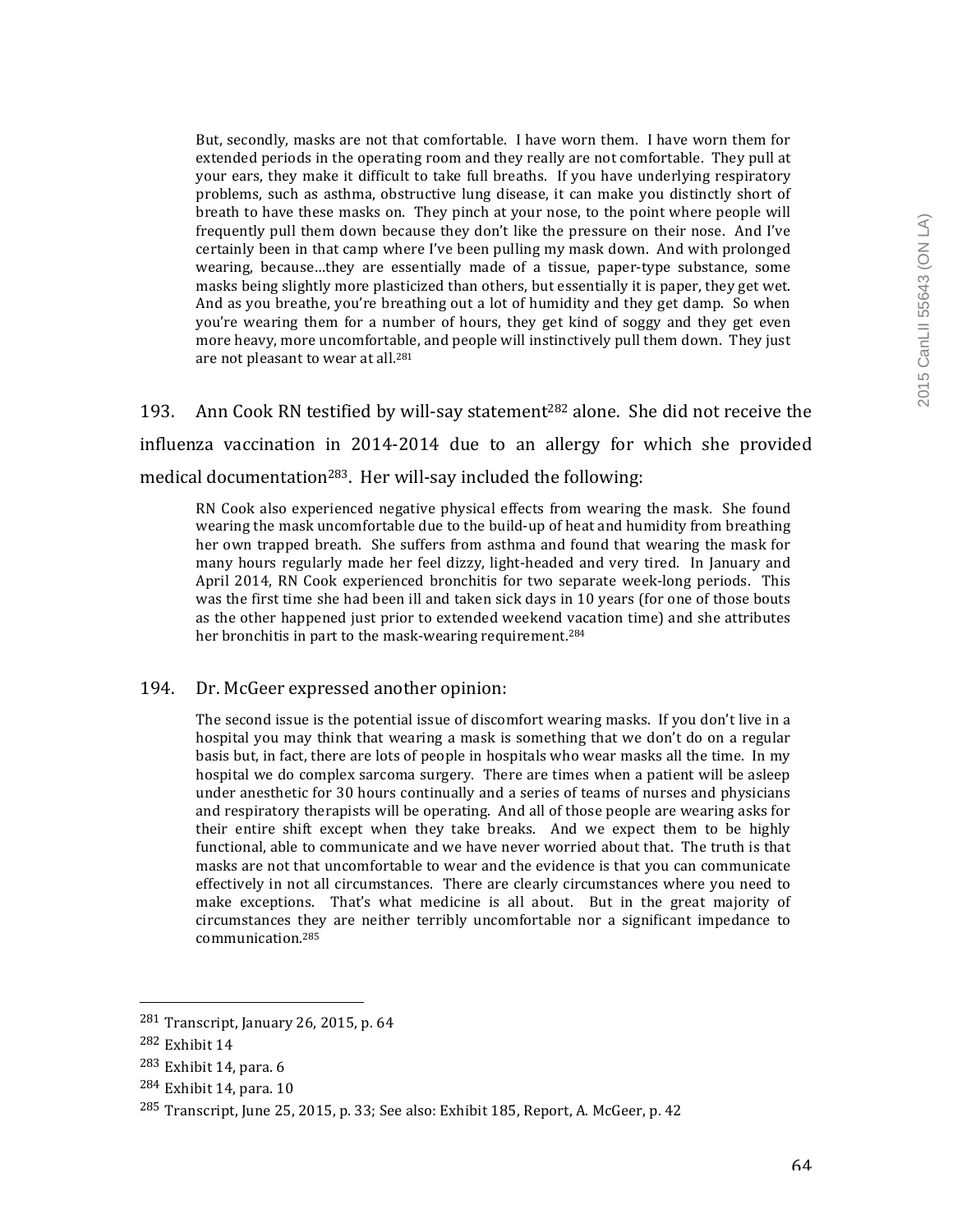195. Glenda Hubley acknowledged in cross-examination that she was "well aware that masks are worn by physicians, surgeons in the operating room, dentists, other healthcare workers in other parts of the hospital" and that she had never refused to work because she had to wear a mask in the operating room.<sup>286</sup>

196. Attached to Ms. Hubley's will-say<sup>287</sup> was a copy of a "Seasonal Influenza Vaccination Disclosure Form" that included provision for "consent to the release of my influenza immunization status to my manager (or designate) for the purpose of outbreak planning and management". That provision is contained in the section to be completed by employees who have received their immunization at a location other than the SAH Occupational Health and Safety Service. The same consent is required of employees who choose to decline influenza vaccination. It is preceded by the following statement that employees are required to acknowledge: "I,  $\qquad$ understand that SAH is committed to offering employees the seasonal influenza vaccination because research indicates that employees who are not immunized pose a serious health risk to patients, family and community during influenza season". An "Influenza Vaccination Consent" form is also in place for all employees, physicians, volunteers, students, and 'other' at SAH. It includes the following: "I consent to the release of my influenza immunization/antiviral prophylaxis status to my manager (or designate) for the purposes of overseeing the influenza management policy and outbreak planning."<sup>288</sup>

197. Ms. Manzo agreed in cross-examination that "the use of a sticker...would then identify whether or not I as a healthcare worker have taken the vaccine" and that such a sticker would be visible to all, managers, visitors, and patients.<sup>289</sup>

 

<sup>288</sup> Exhibit 137

<sup>286</sup> Transcript, October 9, 2014, p. 124

 $287$  Exhibit  $17$ 

 $289$  Transcript, June 9, 2015, pp. 114, 138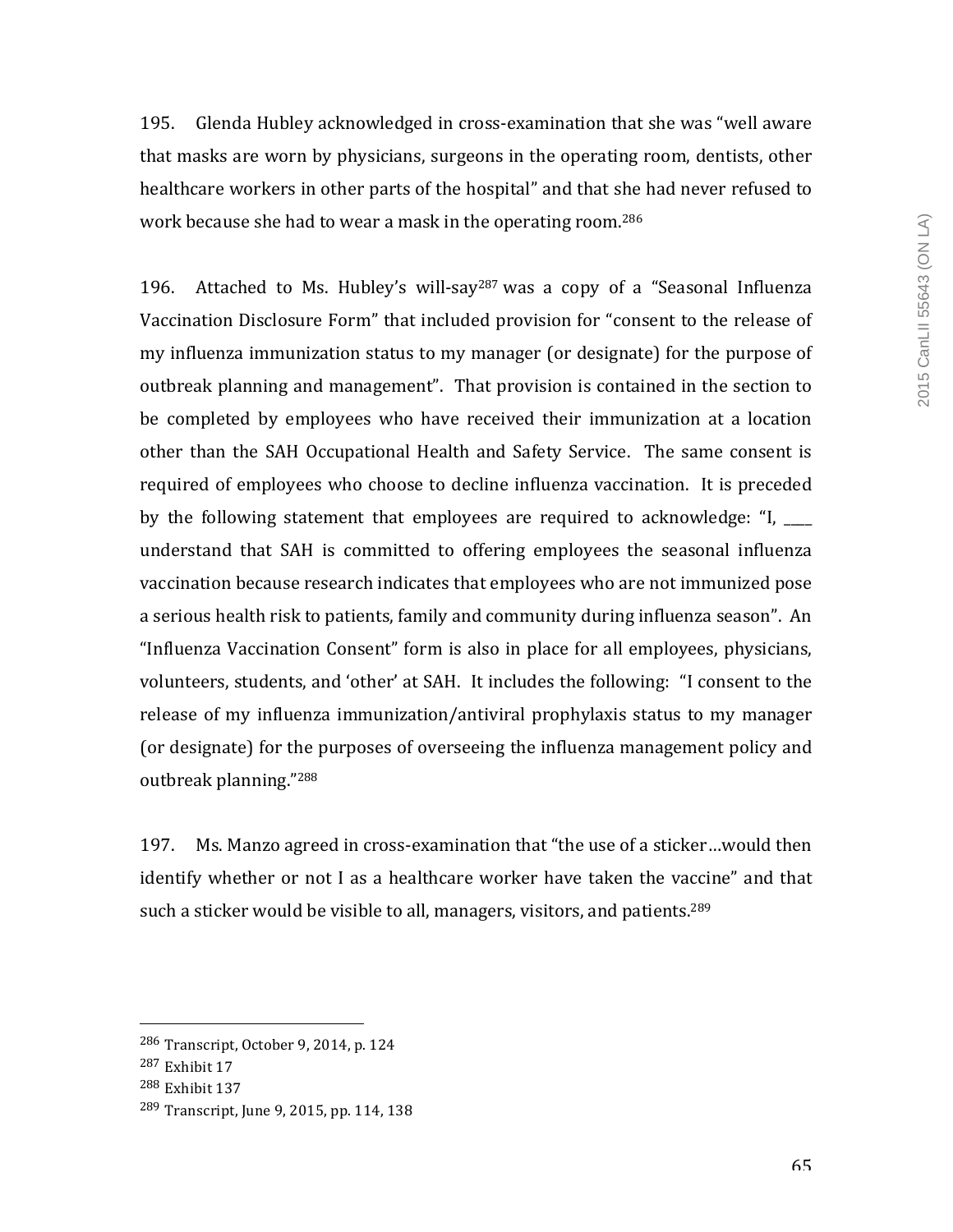198. Pam Poldmaa is a registered nurse who works at SAH in the Program for Assertive Community Treatment ("PACT"). The Program involves adult clients with complex bio-psycho-social needs due to severe and persistent mental illness. PACT nurses were instructed that the Policy made mandatory the wearing of procedure masks during all client contacts including in client homes, the nurse's car, in the PACT office waiting room, and during all outings in public places in the community.

199. Ms. Poldmaa testified about the negative impact of mask wearing upon the therapeutic nurse-patient relationship when dealing with paranoid suspicious people with a lot of fixed delusions.<sup>290</sup> She also described a particular safety concern that had arisen; she removed her mask when concerned that a patient might hurt her.<sup>291</sup> Ms. Poldmaa confirmed that she was subsequently advised that she was not required to wear a mask in public areas. She also stated that she told her manager that: "I felt I was being publicly put on display for choosing not to get the flu shot. I told her I felt I was being bullied into it and harassed." $292$ 

200. As previously noted, Ann Cook RN testified by way of will-say.<sup>293</sup> She stated that her role, as ONTrac Patient Blood Management Coordinator, consists primarily of assessing patients' health to determine readiness for surgery and providing health teaching about their blood transfusion options. She said that oral communication was extremely important and that the majority of her clients are elderly and many have difficulty hearing. She explained that she had experienced significant difficulty in effectively carrying out her nursing duties.

201. ONA also filed an academic study that included the following conclusion:

The findings of this study are important in weighing up the benefits and risks of protective facemasks within doctor patient consultations and daily clinical practice. Facemasks offer limited protection in preventing infection and aerosol transmission through mucous membranes (ie. conjunctivae). Meanwhile, a negative impact on the

 $290$  Transcript, October 9, 2014, p. 15;

<sup>&</sup>lt;sup>291</sup> Transcript, October 9, 2014, pp. 17-18

<sup>292</sup> Transcript, October 9, 2014, p. 14

 $293$  Exhibit  $14$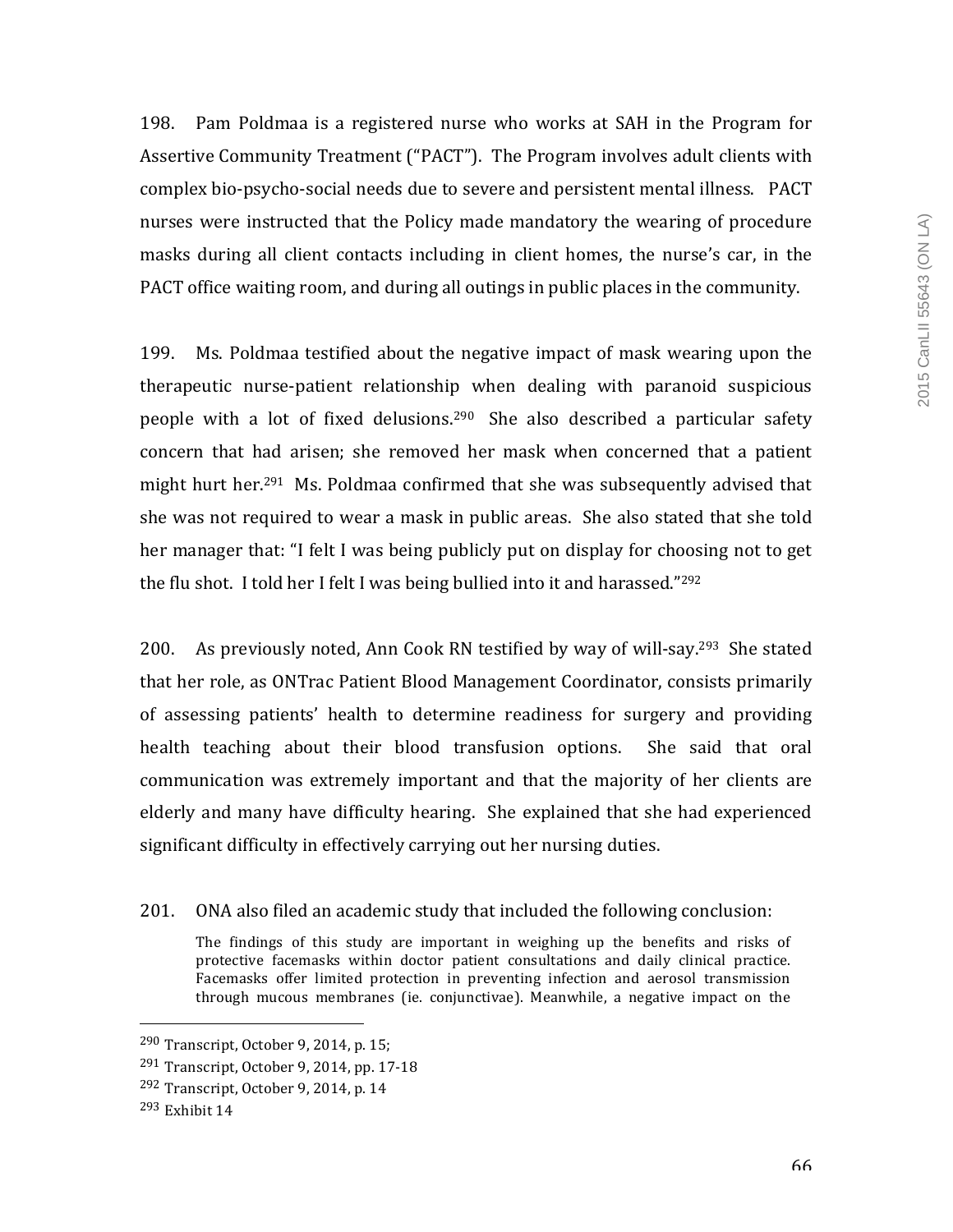patient's perceived empathy and relational continuity can reduce potential therapeutic effects...For countries in which wearing facemasks is uncommon care must be taken in conveying infection risk advice to healthcare professionals and caution in adopting guidelines regarding universal mask use  $(e.g.$  flu epidemics) particularly for medical physicians or other healthcare professionals where optimization of the therapeutic relationship is essential.<sup>294</sup>

### 202. Ms. Cook also asserted that she:

Further experienced daily breaches of her privacy in her personal health information. Patients regularly asked her why she was wearing a mask, to which she replied that it was hospital policy because she was not able to have a required immunization shot. Many patients did not believe this explanation and believed RN Cook and others in the clinic also wearing masks were working while ill and therefore posing a risk to patients. One patient directly accused RN Cook of making him sick while working while ill...<sup>295</sup>

203. ONA also led evidence that it said supported the conclusion that the Policy was not consistently enforced. Ms. Marcello testified that she had seen employees wearing masks dangling underneath their chins<sup>296</sup> and with masks modified with the bottoms cut off so that they do not fit securely  $297$  to the knowledge of supervisors<sup>298</sup>. She said that she has raised concerns regarding masks being worn improperly with several different supervisors.<sup>299</sup> Mr. Johns did not take steps to see if the Policy was being complied with after hearing that evidence.<sup>300</sup> Ms. Manzo acknowledged in cross-examination that she had observed incidents where masks weren't being used properly. The responsibility for enforcing the Policy rests with managers. Audits have not been conducted nor auditors trained to monitor the use of masks.<sup>301</sup>

 $^{294}$  Exhibit 221, Wong *et al*, "Effect of facemasks on empathy and relational continuity: a randomized controlled trial in primary care", BMC Family Practice 2013, 14:200

 $295$  Exhibit 14, para. 8

 $296$  Transcript, October 2, 2014, p. 79

 $297$  Transcript, October 2, 2014, p. 81

<sup>&</sup>lt;sup>298</sup> Transcript, October 2, 2014, pp. 82, 118

<sup>&</sup>lt;sup>299</sup> Transcript, October 2, 2014, p. 119

<sup>300</sup> Transcript, June 29, 2015, p. 117

<sup>301</sup> Transcript, June 9, 2015, pp. 192-195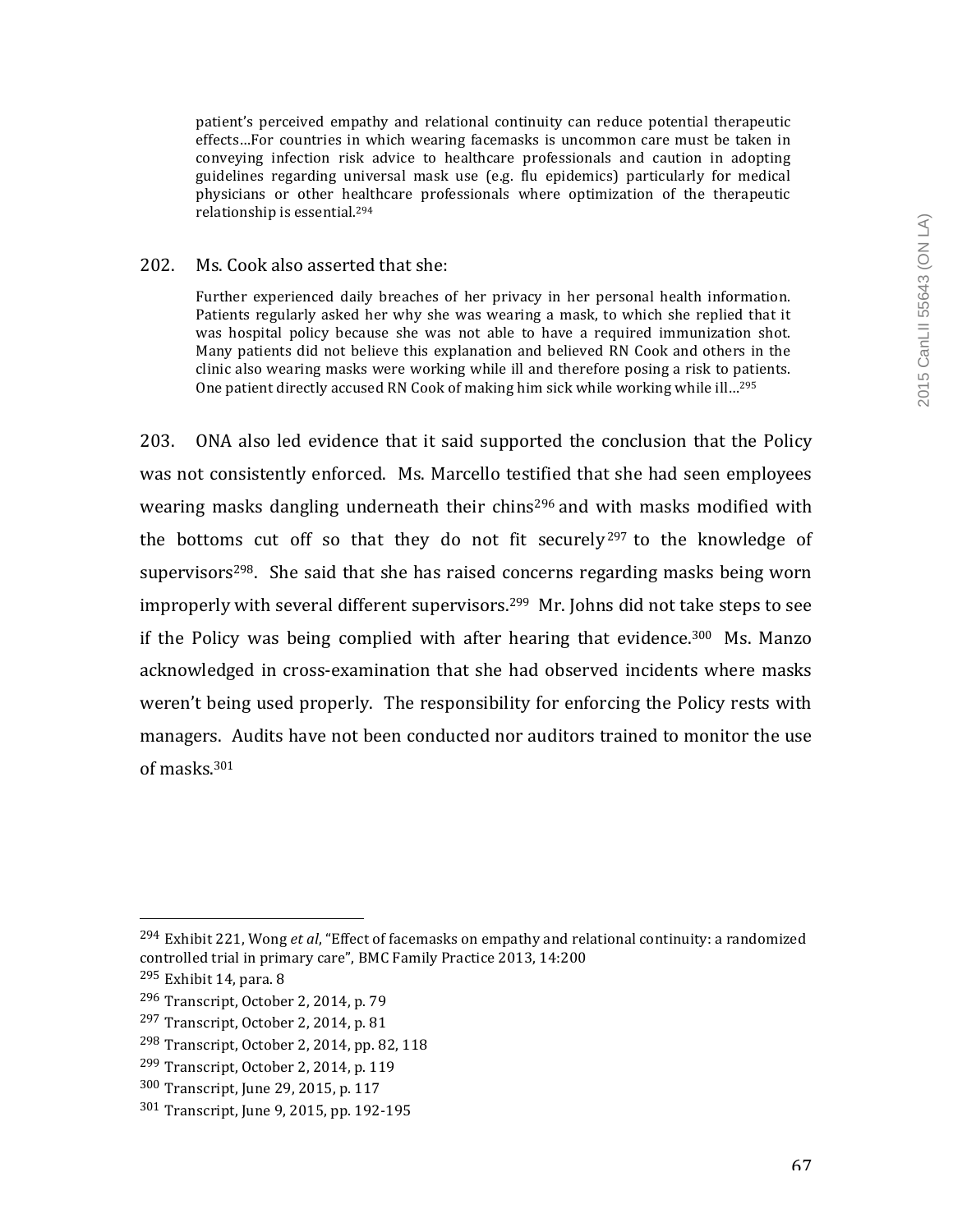## **2014-2015 Mismatch Year**

204. In the  $2014$ -2015 flu season there was a significant mismatch between the influenza vaccine and the dominant circulating virus in Canada, that is,  $A(H3N2).$ <sup>302</sup> Dr. Henry described the mismatch as "probably the biggest difference between the vaccine strain and the circulating strain that we [have] had in a long time".<sup>303</sup> ONA submits that the basic failure of the vaccine in that year left virtually all HCWs equally exposed to the flu whether or not they had been vaccinated. Therefore, the continued application of the VOM Policy only to unvaccinated HCWs made no sense.

#### 205. Dr. McGeer acknowledged that:

before the season, we knew that the H3N2 strain had drifted from what was in the vaccine and that drift was substantial...we didn't know before the season which influenza strain was going to be associated with infections, right, You can't tell that. It could still have been an H1N1 or B season and there was no way to be certain.<sup>304</sup>

206. For his part, Dr. De Serres testified that he advised the Ministry of Health in Quebec in the spring of 2014 that a "bad season", "most likely" a H3N2 season that would severely hit elderly people was anticipated. The components of the vaccine however had not been changed from the previous season. In the result the vaccine did not protect against H3N2; that is, there was "no protection". The bulk of influenza in the  $2014$ -2015 season was H3N2 in Canada.<sup>305</sup> Dr. McGeer confirmed that: "what Dr. De Serres said was a surprise, was that that the degree of mismatch translated into our estimates in Canada of no protection".<sup>306</sup> Dr. Lemieux referred to

<sup>302</sup> Exhibit 62: Skowronski *et al*, " Interim Estimates of 2014/15 Vaccine Effectiveness Against Influenza A(H3N2) from Canada's Sentinal Physician Surveillance Network", Euro Surveillance (January 2015); Exhibit 63: McNeil *et al*, "Interim Estimates of 2014/15 Influenza Vaccine Effectiveness in Preventing Laboratory-Confirmed Influenza-Related Hospitalization from the Surveillance Network of the Canadian Immunization Research Network", Euro Surveillance (January 2015)

<sup>303</sup> Transcript, June 22, 2015, p. 62

<sup>304</sup> Transcript, June 24, 2015, p. 104; See also: Transcript, June 26, 2015, pp.112-113

<sup>305</sup> Transcript, May 19, 2015, pp. 56-61

 $306$  Transcript, June 26, 2015, p. 112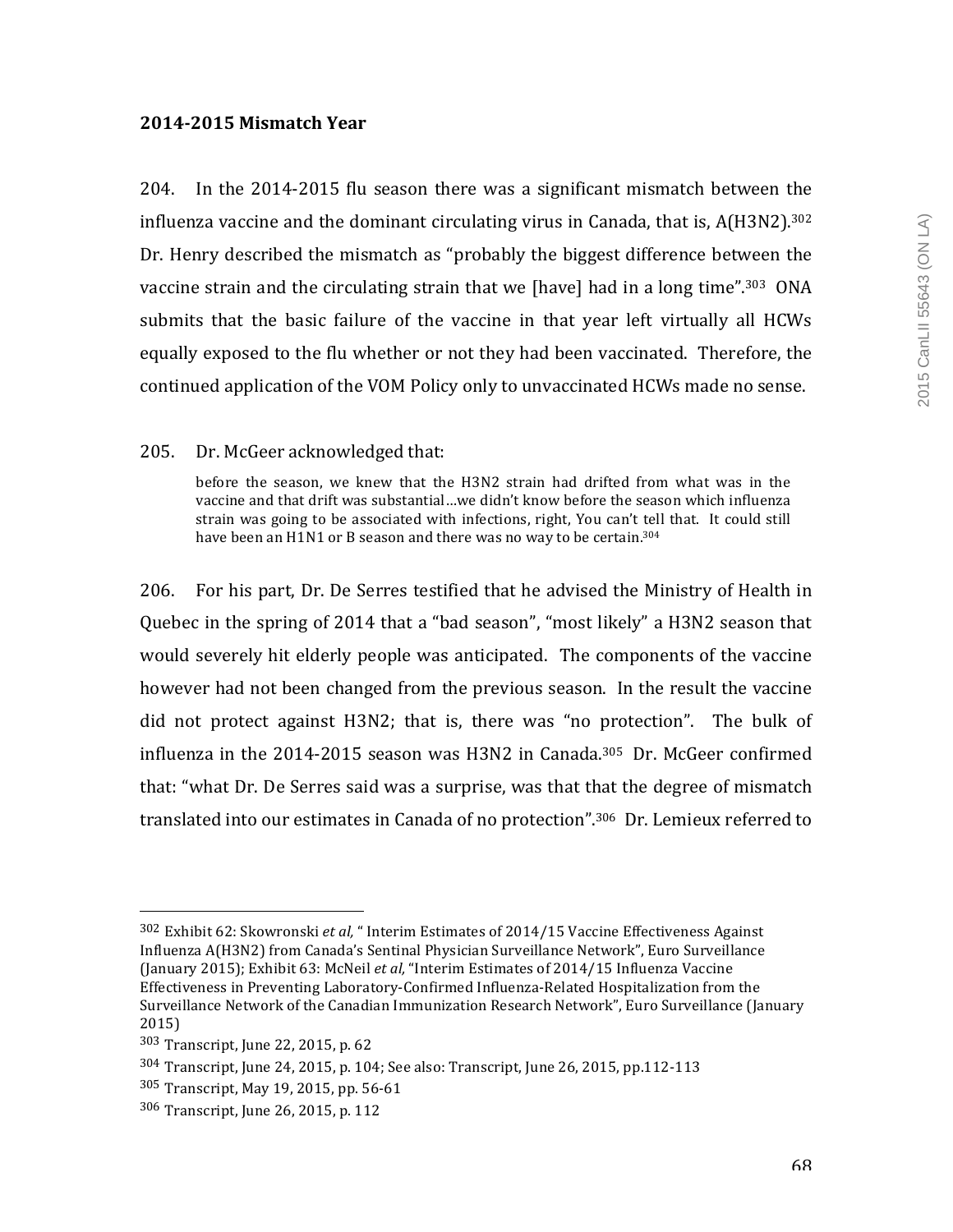a sentinel surveillance report that indicated a vaccine effectiveness rate of 12-14% for people aged 18 to over 50 [the presumed age range of most  $HCWs$ ].<sup>307</sup>

207. Dr. Henry agreed that, as early as November 2014, her colleague Dr. Skowronski had publicly indicated concern about a significant mismatch for the H3N2 strain, but stated that the vaccine also had the B strain and the H1N1 strain that were well matched. She agreed that the H3N2 strain causes the most morbidity and mortality in older people. She acknowledged that there was no change to the mask requirement in British Columbia nevertheless; that is, vaccinated as well as unvaccinated persons were not required to mask. She agreed that, against the dominating  $A(H3N2)$  virus, one nurse who had the vaccine would be no more protected than the nurse standing beside her who did not have the vaccine against that strain.  $308$ 

#### 208. In addressing this mismatch season Dr. McGeer commented as follows:

So, when you knew that degree of mismatch was coming, you still didn't know what the degree of protection was going to be during the season and most people were—I think usually vaccine efficacy with mismatch drops to 40 or 50 percent. People looked at this and said this looks worse than usual. And so when the U.S. estimate of 20 percent came out at the beginning of January, that was within the range of what people thought it was going to be, okay. It's got an upper confidence limit of 35 percent, It's a bad mismatch but it's not no efficacy at all.

And the Canadian data being no efficacy at all was I think a substantial surprise to everybody, probably not by the time the results came out...when your influenza vaccine fails to protect well against the big infecting strain, it's a really bad season, a lot of hospitalizations, a lot of deaths, a lot of outbreaks in hospitals and nursing homes. And so I think people were worried about what that number was but we really—we didn't know until the first week of February that our estimates for Canada were zero.<sup>309</sup>

209. Dr. McGeer was asked the following question in cross-examination: "And at your hospital then, knowing that there was a significant mismatch, did you ask that

 $307$  Transcript, January 26, 2015, p. 55; Exhibit 22

<sup>308</sup> Transcript, June 22, 2015, pp.249-254; Transcript, June 23, 2015, p. 188

<sup>309</sup> Transcript, June 24, 2015, p. 107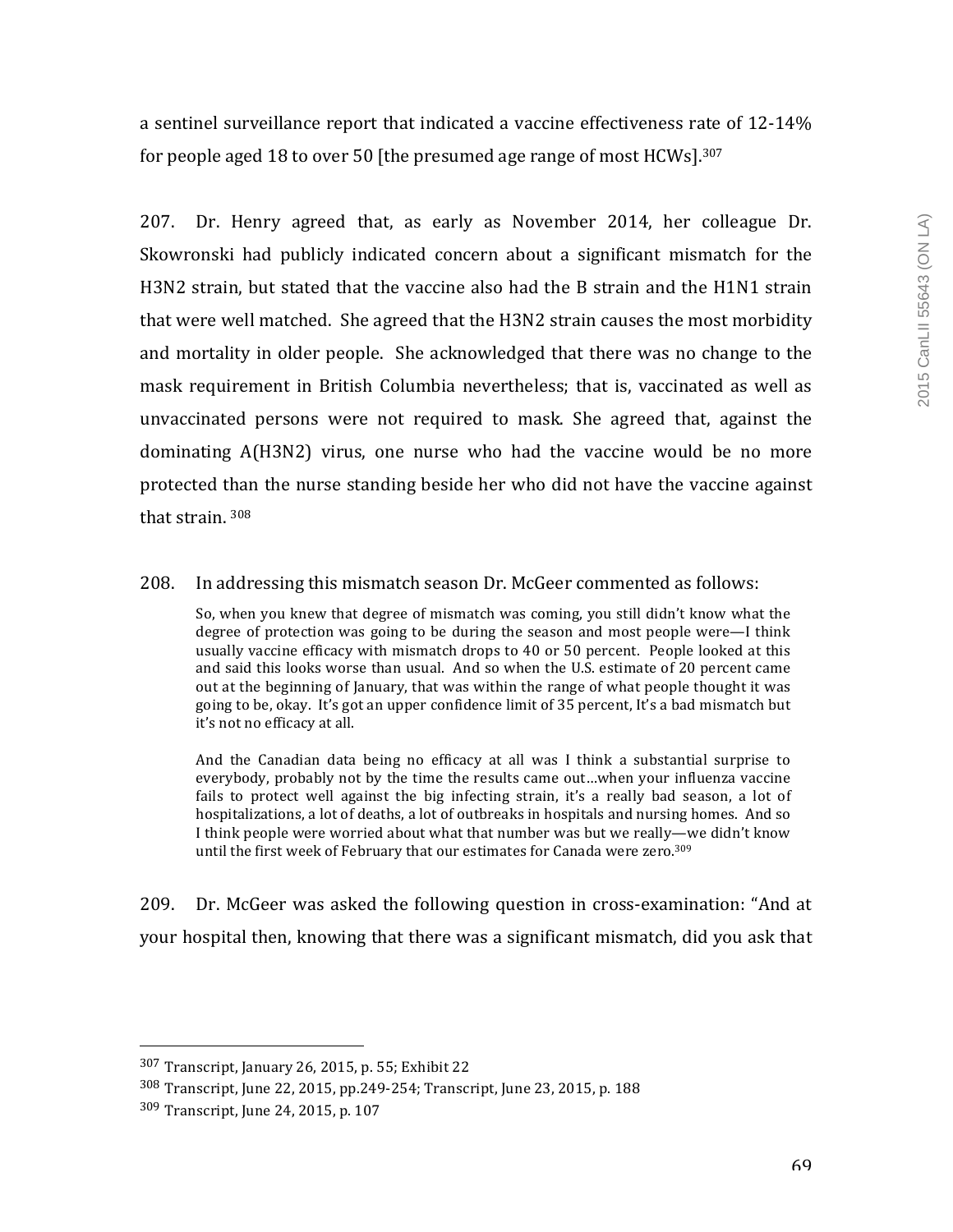all the employees wear masks, not just unvaccinated ones?". Her reply was: "We did not, no."310

## **Why Not Mask Everyone?**

210. ONA in evidence and in argument submitted repeatedly that the illogicality of the VOM policy was demonstrated by the failure of the Hospital to require the wearing of masks by everyone. The Union submitted that the failure of the Hospital to alter the application of the Policy when the extent of the 2014-2015 vaccine mismatch became known made this point stronger still.<sup>311</sup>

211. As early as July 11, 2013 the Chief of Staff at SAH is recorded as saying:

If the intent is to prevent the spread of influenza virus then everyone should wear a mask; if the intent is to persuade everyone get the vaccine then the policy is reasonable. If you really don't want to pass the flu around everyone should wear a mask considering the vaccine is only  $65%$  effective.<sup>312</sup>

212. Dr. Gardam expressed his point of view succinctly:

The concept to me of asking people to wear a mask while doing work for the entire year because they didn't get the flu shot, when the CDC over the last 10 years has said the effectiveness is 40 percent, doesn't make sense to me. So if you get the flu shot, even though the majority of you are not protected, because that's the nature of our mediocre vaccine, you're okay, you don't need to wear a mask. But, if you didn't get it, you have to wear a mask the whole season...Given the effectiveness of the vaccine, that doesn't make sense to me. I mean, this year it was almost absurd, where you had a stated effectiveness of negative 8 percent in the Euro surveillance that came out, but you still don't have to wear a mask if you got your flu shot...That didn't make sense to me at all.<sup>313</sup>

213. Dr. Gardam also commented on the mismatch year in this way referring to the Toronto Academic Health Science Network ("TAHSN") implemented VOM policy:

As we started to hear that the vaccine wasn't working this year, everything was to be forwarded to Alison [Dr. McGeer] to make comments upon. That's what I reacted to, is that there were opportunities to say stop the bus, let's think about what we're doing. Once we had a good sense, which we had back in December, that this was not going to be a good year for the flu shot. I would have loved to have seen a reassessment of the policy

 310 Transcript, June 26, 2015, p. 113

<sup>311</sup> ONA Final Argument Overview, paras. 130-135, 144

 $312$  Exhibit 4, Tab 6, p. 3

<sup>313</sup> Transcript, May 21, 2015, p. 66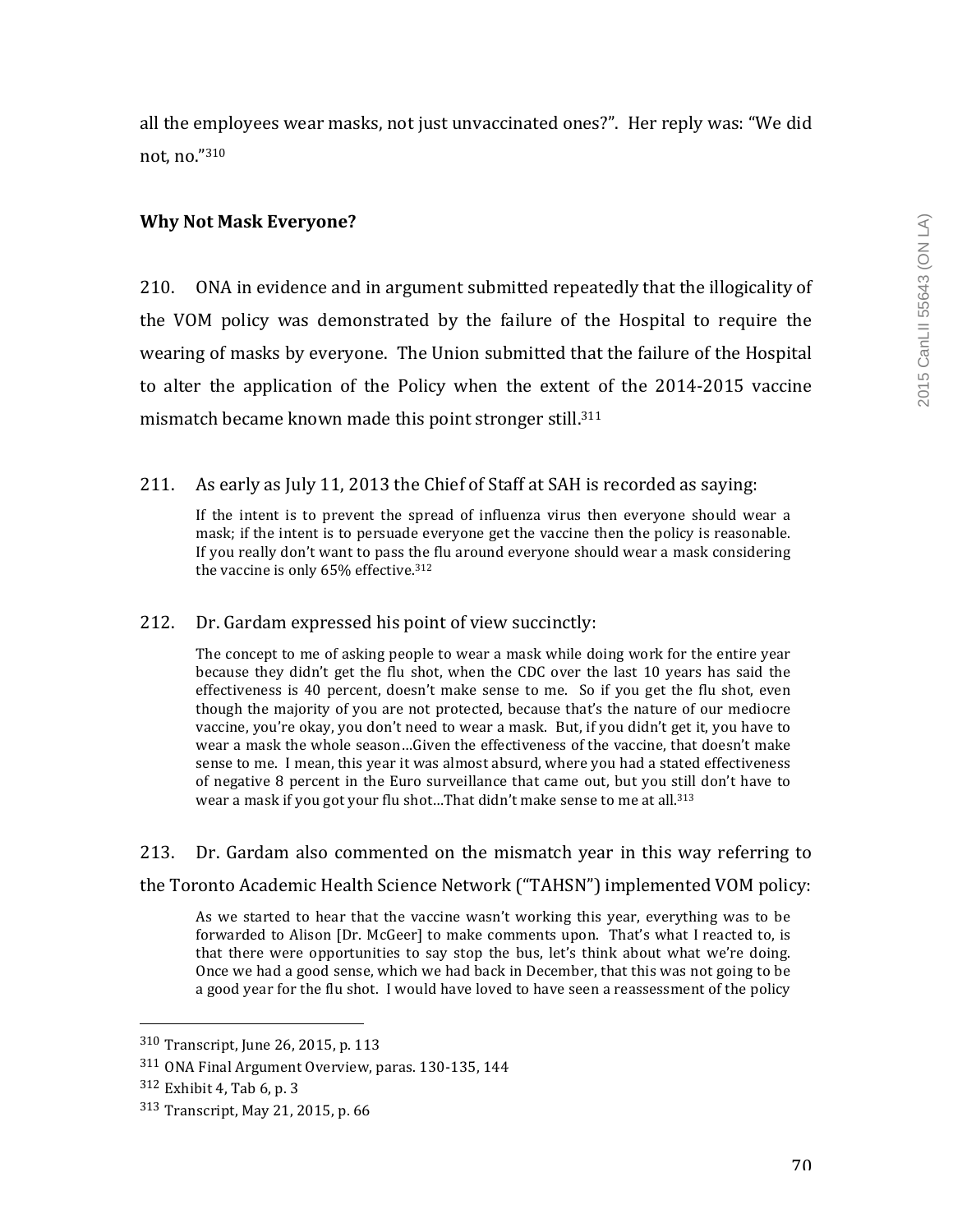at that point, but obviously people had gone too far down that road to be able to back up…

….

And some of the cognitive dissonance concepts of the idea you got a flu shot in a year when it didn't work, but you don't wear a mask—I can't understand that.<sup>314</sup>

#### 214. Dr. De Serres put it this way in his reply Report:

Notwithstanding that most of these unvaccinated HCWs will not be infected with influenza through the winter, the mask-wearing alternative is represented as a necessity to ensure patient safety. If, however, one is to buy the argument that unvaccinated HCWs should endure the ask in order to protect patients, one is compelled to extend that concern to the other multitude of equally dangerous viruses for which there is no vaccine (RSV, metapneumovirus etc.) as well as to the substantial proportion of HCWs who will remain susceptible to influenza despite having been immunized with influenza vaccine acknowledged by most experts to be suboptimal.<sup>315</sup>

215. Dr. De Serres said the following in his testimony after noting that vaccinated persons will shed virus if they get influenza. He was asked in that context if a VOM policy made sense that did not require the masking of everyone and responded:

The short answer is it makes absolutely no sense. Well, you know it is meant to coerce health care workers. This year in British Columbia they were aware in January that the vaccine wasn't protecting. Was there anything about taking off the mask from unvaccinated individuals or what would be logical to force vaccinated health care workers to be masked? No, absolutely not. Only unvaccinated health care workers had to wear a mask. Why? Not because the others were better protected. Their risk was equivalent to unvaccinated health care workers. It was maintained to shame them, to impose a burden on them, not because it was about protecting patients. It's a way to try to get around, you know, having absolutely to get the vaccine, no option. We give you an option but, in fact, it's an option that is illogical. If we are logical, if we are talking about patient care, patient safety, even if you're vaccinated..if the mask you think is protecting, everybody should wear it because, you know,  $40$  to  $50$  percent of those who are vaccinated are as much at risk to acquire and shed virus as those who unvaccinated. So, for me, it is illogical, if it is done in good faith, but I think it's meant primarily to be coercive, to force vaccination.<sup>316</sup>

216. Dr. Lemieux expressed the same opinion. $317$ 

217. Dr. McGeer responded to the question of 'why not mask all HCWs' at some length:

<sup>314</sup> Transcript, May 21, 2015, pp. 238-239

<sup>315</sup> Exhibit 70, pp. 9-10

<sup>316</sup> Transcript, May 19, 2015, p. 146

 $317$  Transcript, January 26, 2015, p. 66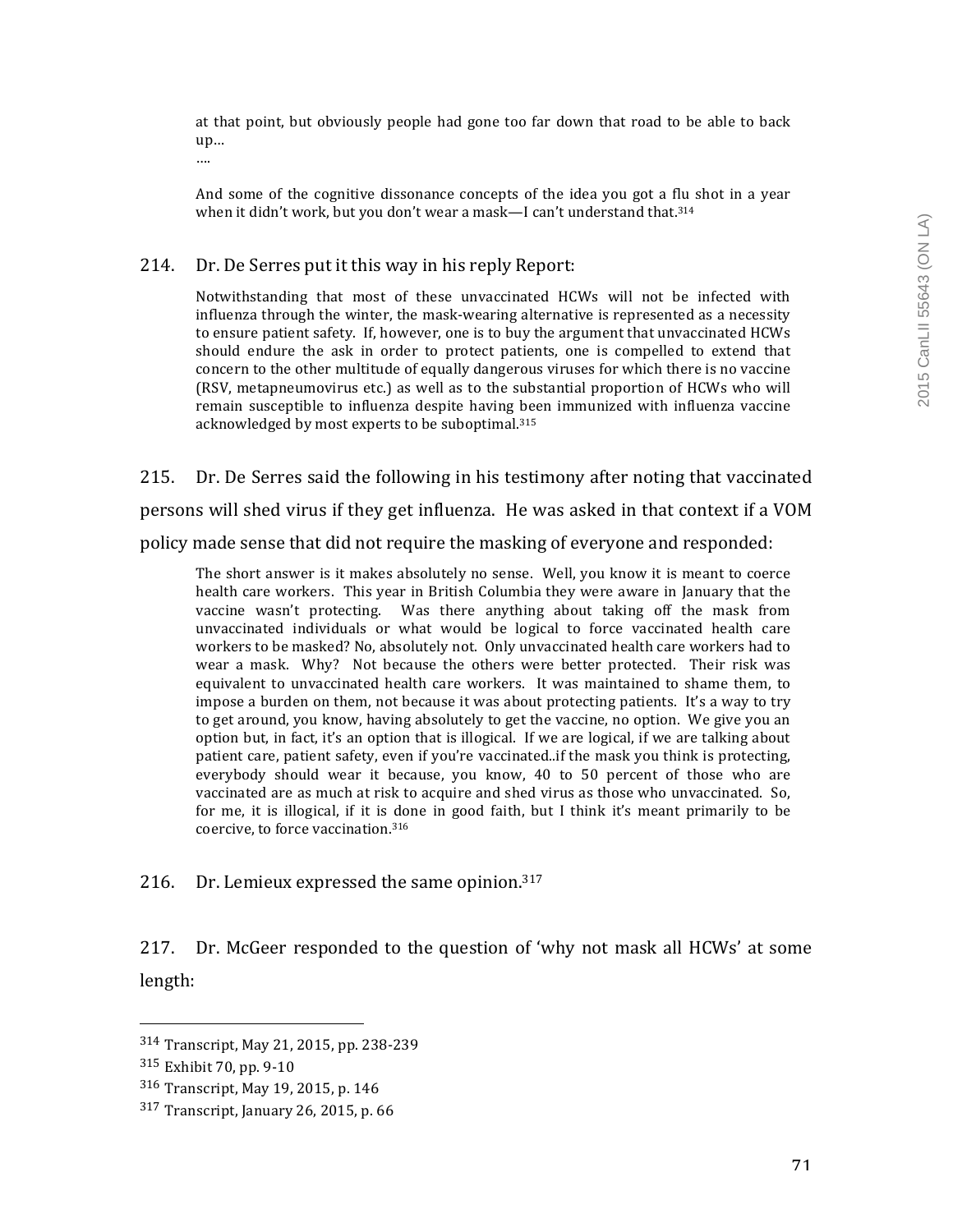Again, this gets back to policies and understanding seasons, and it's also partly about what the point of a policy is. So, this policy is about prevention of influenza. That's not to say, speaking of other respiratory viruses, that's not to say that other respiratory viruses aren't important. But when you're making changes in practice, you can't necessarily go for everything. You're making changes that are of specific benefit based on specific evidence. And the truth is that other respiratory viruses have a much lower burden. We don't have as good estimates. It's a little harder to justify policies about other respiratory viruses compared to influenza.

So, if we're talking about policies to protect patients from influenza in a year with a good match between the vaccine and the virus, you will get protective efficacies in young, healthy adults that are...somewhere between 70 and 80 percent.

In addition, you'll get less severe disease and, therefore, maybe less transmission when there is break-through disease. So, then in vaccinated health care workers there is not much benefit to be had from an influenza perspective in wearing a mask because you've already got 80 percent of your protection from just the vaccine...

In a mismatch year, in a year like this year, there may very well be an argument for masking everybody. To my mind, we need more evidence in order to do that because the evidence for masking is not nearly as good as the evidence for vaccine, but I think it's actually something that we will talk about and start to think about and start to ask whether it might be a benefit. In a year in which protective efficacy is 40 or 50 percent, that is really difficult at the moment...

And then do masks do the same thing as vaccination? And from that perspective, I think it's important to recognize that the mask as an alternative does not carry anything like the same evidence that if we mask everybody, that patient mortality would go down? The answer to that is no. We do not have that evidence. The masking alternative is honestly a somewhat desperate attempt to find the solution to the problem that we want to respect health care workers' choices about vaccination.<sup>318</sup>

- 218. During her cross-examination<sup>319</sup> Dr. Henry acknowledged that:
	- unvaccinated persons are asked to wear a mask because they could be asymptomatically shedding virus
	- asymptomatic shedding is less than when one has symptoms; "the major risk is when you're symptomatic"
	- in the 2014-2015 mismatch influenza season, "the risk of being infected and therefore shedding asymptomatically would be the same" between two workers, one vaccinated and one unvaccinated but only the unvaccinated worker was required to wear a mask.
- 219. Dr. Henry answered the 'why not mask everyone' question this way:

 

….

<sup>318</sup> Transcript, June 24, 2015, pp. 109-112

<sup>319</sup> Transcript, June 23, 2015, pp. 99-101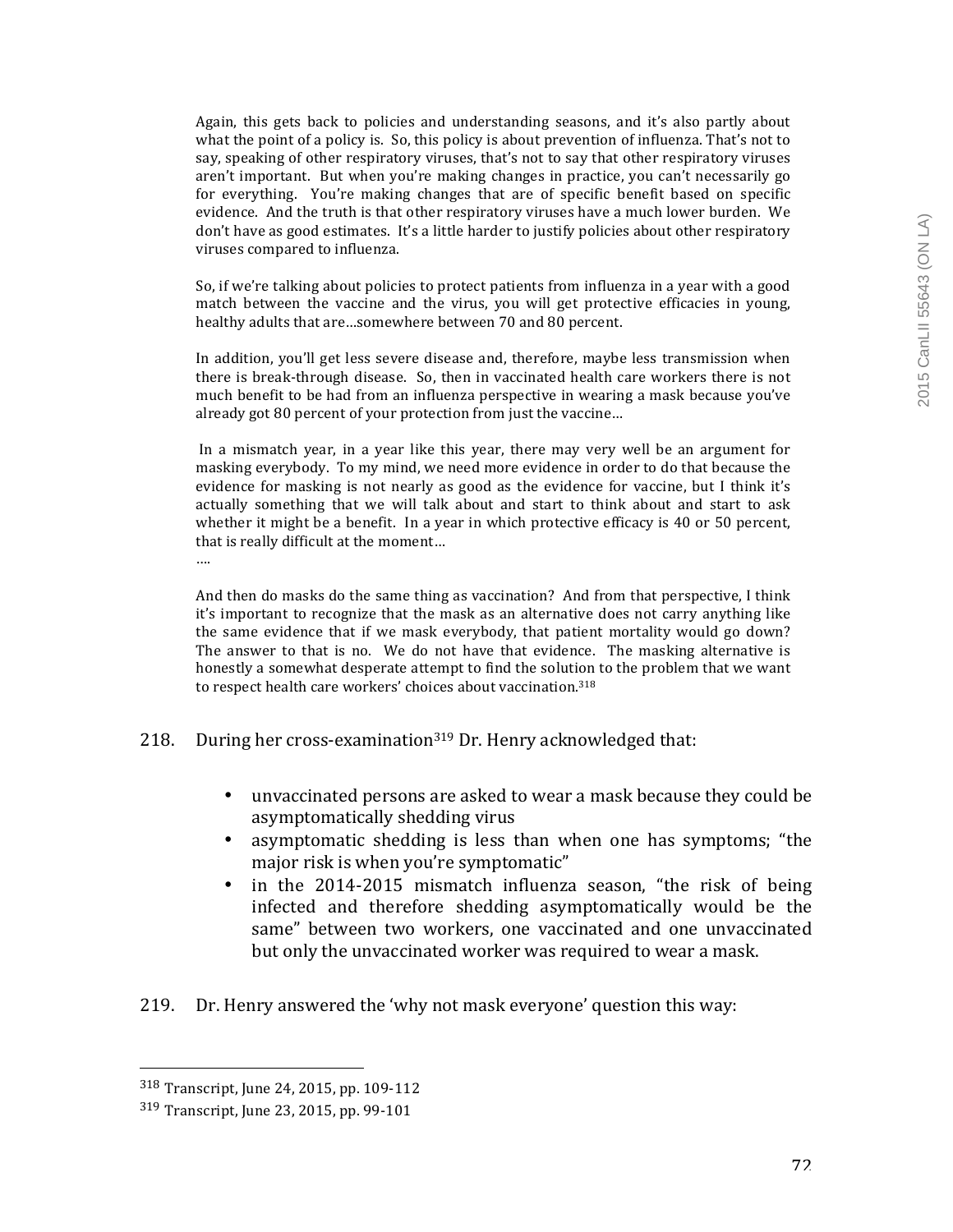It is [influenza vaccination] by far, not perfect and it needs to be improved, but it reduces our risk from a hundred percent where we have no protection to somewhat lower. And there's nothing that I've found that shows there's an incremental benefit of adding a mask to that reduced risk.....there's no data that shows me that if we do our best to reduce that incremental risk, the risk of influenza, that adding a mask to that will provide any benefit. But if we don't have any protection then there might be some benefit when we know our risk is greater.

When we look at individual strains circulating and what's happening, I think we need it to be consistent with the fact that there was nothing that gave us support that providing a mask to everybody all the time was going to give us any additional benefit over putting in place the other measures that we have for the policy. It's a tough one. You know, it varies by season.<sup>320</sup>

…..

It is a challenging issue and we've wrestled with it. I'm not a huge fan of the masking piece. I think it was felt to be a reasonable alternative where there was a need to do—to feel that we were doing the best we can to try and reduce risk.

I tried to be quite clear in my report that the evidence to support masking is not as great and it is certainly not as good a measure. $321$ 

220. In final argument, referring to the mismatch year, the OHA/SAH counsel stressed that the mask is used as an alternative for those who choose not to vaccinate, that the Policy and its reasonableness can't be based on one-year assessments, that it was not "even by midstream absolutely clear that the vaccine against one strain was not going to provide any protection", and that "it's also not clear when it's providing protection against other strains". $322$ 

#### **Broader Policy Requirements and Recommendations**

221. The OHA/SAH also looks to positions taken by other institutions and bodies to support its selection of a VOM policy. I now turn to review some of them and others as well.

<sup>320</sup> Transcript, June 23, 2015, p. 108

<sup>321</sup> Transcript, June 23, 2015, p. 111

<sup>322</sup> Transcript, July 8, 2015, pp. 120-122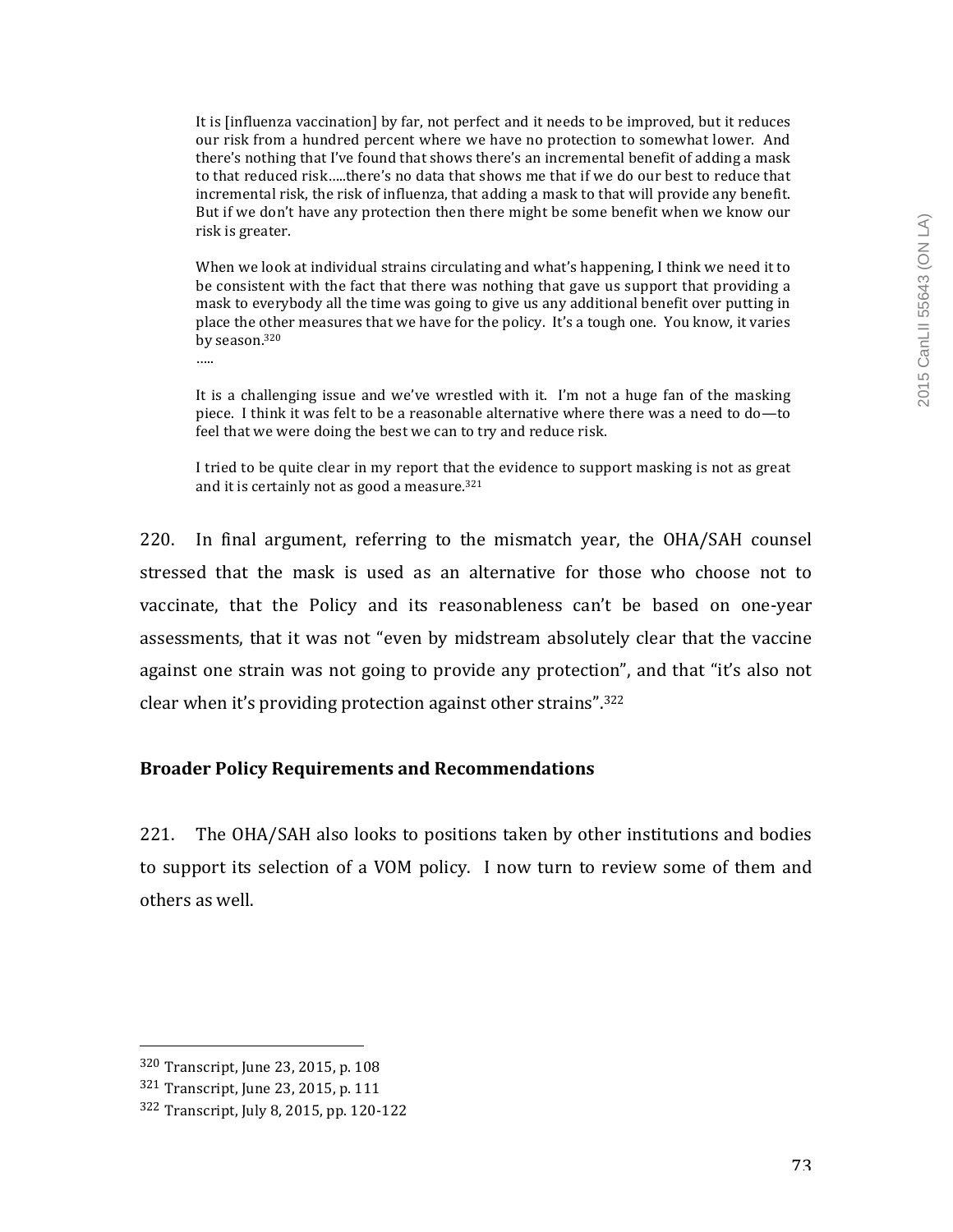# *Statutory/regulatory requirements*

222. By statute a medical officer of health has authority to settle requirements in an order "to decrease or eliminate the risk to health presented by the communicable disease".<sup>323</sup> What is noteworthy is what is missing. Neither mandatory influenza vaccination nor mask requirement orders have been made applicable for HCWs. There is however a requirement for proof of measles vaccination as a condition of employment.324

223. Subsection 6(1)(h) of the General Regulation under the *Ambulance Act* provides:

 $6.$  (1) An emergency medical attendant and paramedic employed, or engaged as a volunteer, in a land ambulance service shall, ….

(h) hold a valid certificate signed by a physician that states that the person is immunized against diseases listed in Table 1 to the document entitled "Ambulance Service Communicable Disease Standards", published by the Ministry, as that document may be amended from time to time, or that such immunization is contra-indicated.<sup>325</sup>

224. At one time there was a specific requirement in Ontario that ambulance attendants have influenza vaccination, unless such vaccination was contraindicated. This is no longer the case.  $326$ 

225. The Ontario government has not designated influenza as a disease against which children must be vaccinated in order to attend school.<sup>327</sup> Measles, mumps, tetanus and other diseases are designated.

<sup>&</sup>lt;sup>323</sup> *Health Protection and Promotion Act, R.S.O.* 1990, c. H.7, ss. 22(2)

<sup>&</sup>lt;sup>324</sup> *Public Hospitals Act,* O. Reg. 965, ss. 4(2); Measles Surveillance Protocol for Ontario Hospitals, revised May 2014

<sup>&</sup>lt;sup>325</sup> Ambulance Act, O. Reg. 257/00, ss. 6(1) (h), Ambulance Service Communicable Disease Standards, Table 1, Part A

<sup>&</sup>lt;sup>326</sup> North Bay General Hospital, November 23, 2003 (Goodfellow)

<sup>&</sup>lt;sup>327</sup> Immunization of School Pupils Act, R.S.O 1990, c. I.1, s. 1, s. 3; O. Reg. 261/13 "Designated Diseases"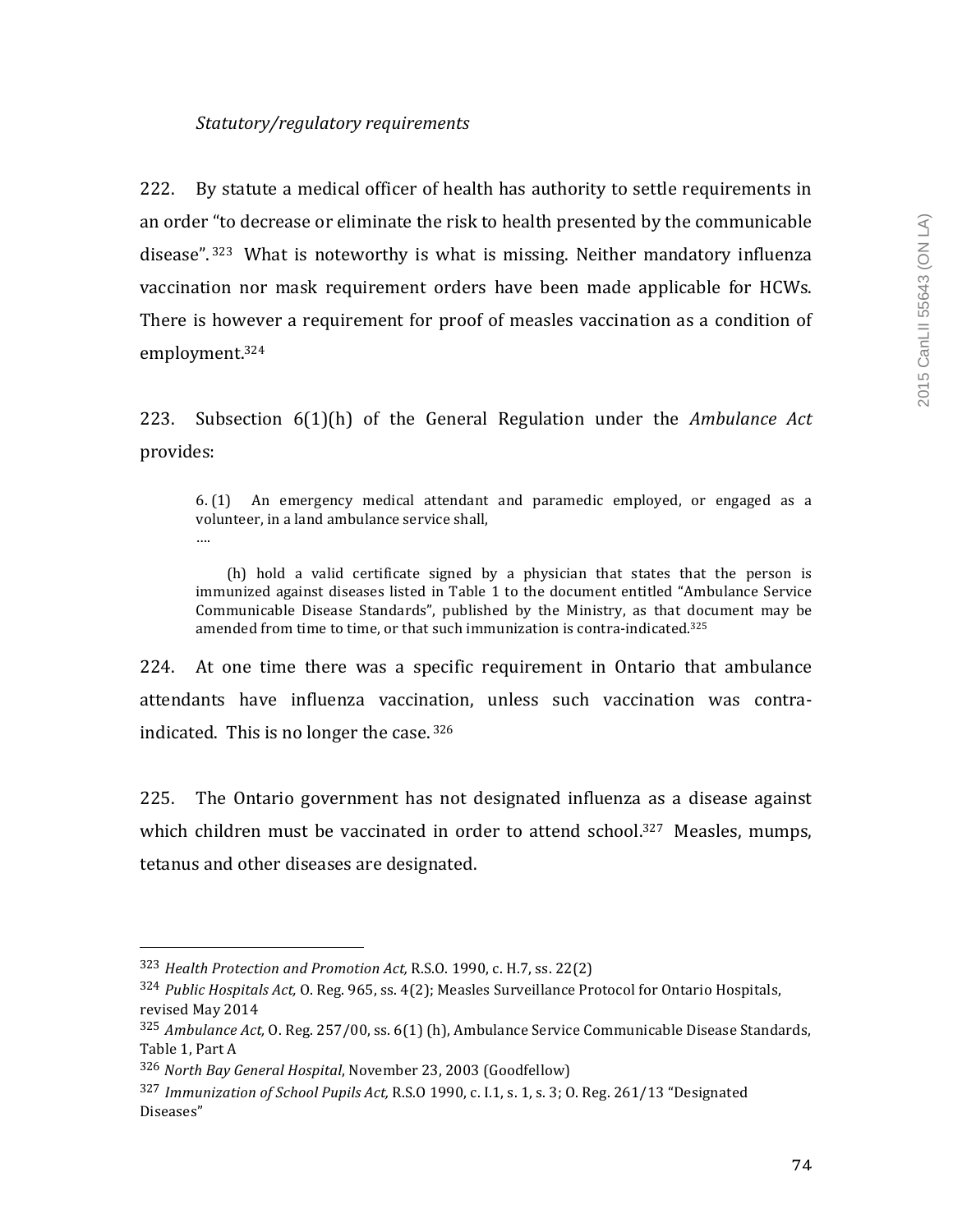226. The College of Nurses ("CNO") has not required that nurses secure influenza vaccination as a professional standard to be met nor have other provincial bodies with regulatory powers over healthcare professionals. The CNO 'Practice Guideline Influenza Vaccinations' (June 2009) states that: "The College does not establish the requirements for immunization of health care workers. These requirements are established by individual workplaces and by legislation."328

## *Other guides, reports, studies, recommendations*

227. Dr. Brosseau was a member of the Council of Canadian Academies Expert Panel on Influenza and Personal Protective Respiratory Equipment. The Panel conducted "An Assessment of the Evidence" in 2007. Its consensus report included the following:

Surgical masks worn by infected persons may play a role in the prevention of influenza by reducing the amount of infectious material that is released into the environment...Their biggest limitation is that they do not provide an effective seal to the face, thereby allowing inhalable particles access to the respiratory tract. In addition, the efficiency of the filters of surgical masks in blocking penetration of tracheobronchial or alveolar-sized particles is highly variable and their efficiency in blocking nasopharyngealsized particles is unknown.<sup>329</sup>

228. A 2012 Position Paper issued by AMMI Canada [Association of Medical Microbiology and Infectious Diseases Canada], of which Dr. McGeer was a joint author, took the position that vaccination against influenza is ethically justified as a condition of employment. The paper included no mention or discussion of the need for masking. $330$ 

229. A 2013 prospective cohort study performed during the 2009 influenza A(H1N1) pandemic was aimed to determine whether adults working in acute care hospitals were at higher risk than other working adults for influenza and to assess risk factors for influenza among HCWs. Dr. McGeer was lead author. There were no

 $328$  Attachment to Exhibit 17, Will-Say of Glenda Hubley

<sup>329</sup> Exhibit 123, p. 7; Transcript, June 6, 2015, L. Brosseau, pp. 76-81

 $330$  Exhibit  $40$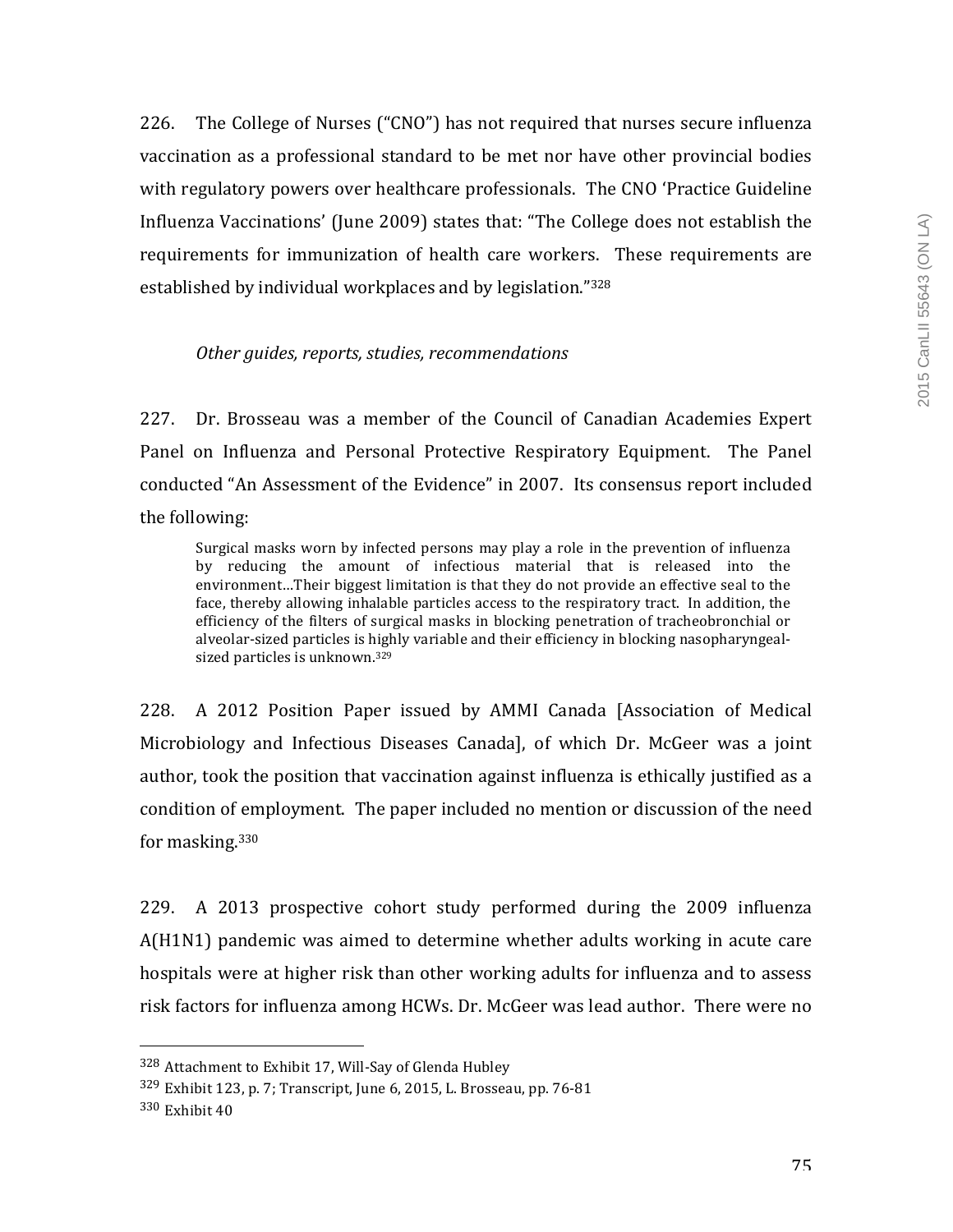# recommendations in the study of risk factors amongst healthcare workers that everyone be masked.<sup>331</sup>. *Inter alia* the study noted that:

The mode of transmission of influenza remains a matter of ongoing debate. Although most experts believe that droplet and aerosol transmission are the most common modes of spread of influenza...Appropriate hand hygiene practice should continue to be recommended to prevent influenza transmission.<sup>332</sup>

Within an HCW group, we were able to identify activities that could help focus prevention. Increasing efforts to improve hand hygiene and the use of protective equipment during aerosol-generating medical procedures would further reduce the risk for influenza among HCWs.<sup>333</sup>

230. A third edition of "Best Practices for Infection Prevention and Control Programs in Ontario" was published in May 2012 by the Provincial Infectious Diseases Advisory Committee ("PIDAC") of the Ontario Agency for Health Protection and Promotion.<sup>334</sup> There is no recommendation for a VOM policy among the numerous recommendations found in this document although PIDAC recommends annual influenza vaccination as a condition of continued employment in, or appointment to, health care organizations. $335$ 

231. A document, Annex F, "Prevention and Control of Influenza during a Pandemic for All Healthcare Settings"<sup>336</sup>, produced by a working group of which Dr. Henry was a member<sup>337</sup>, was produced for the Public Health Agency of Canada. This set of recommendations related to protection in a pandemic when the entire population is naïve to a newly circulating strain of influenza, meaning that everyone would be in the same situation as unvaccinated people in the context of seasonal influenza.<sup>338</sup> Dr. Henry agreed that this document did not recommend personal

<sup>331</sup> Transcript, June 26, 2015, A. McGeer, p. 116

<sup>332</sup> Exhibit 62 at p. 612: Kuster *et al*, "Risk Factors for Influenza among Health Care Workers during 2009 Pandemic, Toronto, Ontario, Canada', Emerging Infectious Diseases. Vol. 19, No.4, April 2013, pp. 608-615

<sup>333</sup> Exhibit 62, p. 614

<sup>334</sup> Exhibit 197

<sup>335</sup> Exhibit 197, p. 32

<sup>336</sup> Exhibit 143

<sup>337</sup> Transcript, June 22, 2015, B. Henry, p. 219ff

<sup>338</sup> Transcript, June 22, 2015, B. Henry, pp. 220-221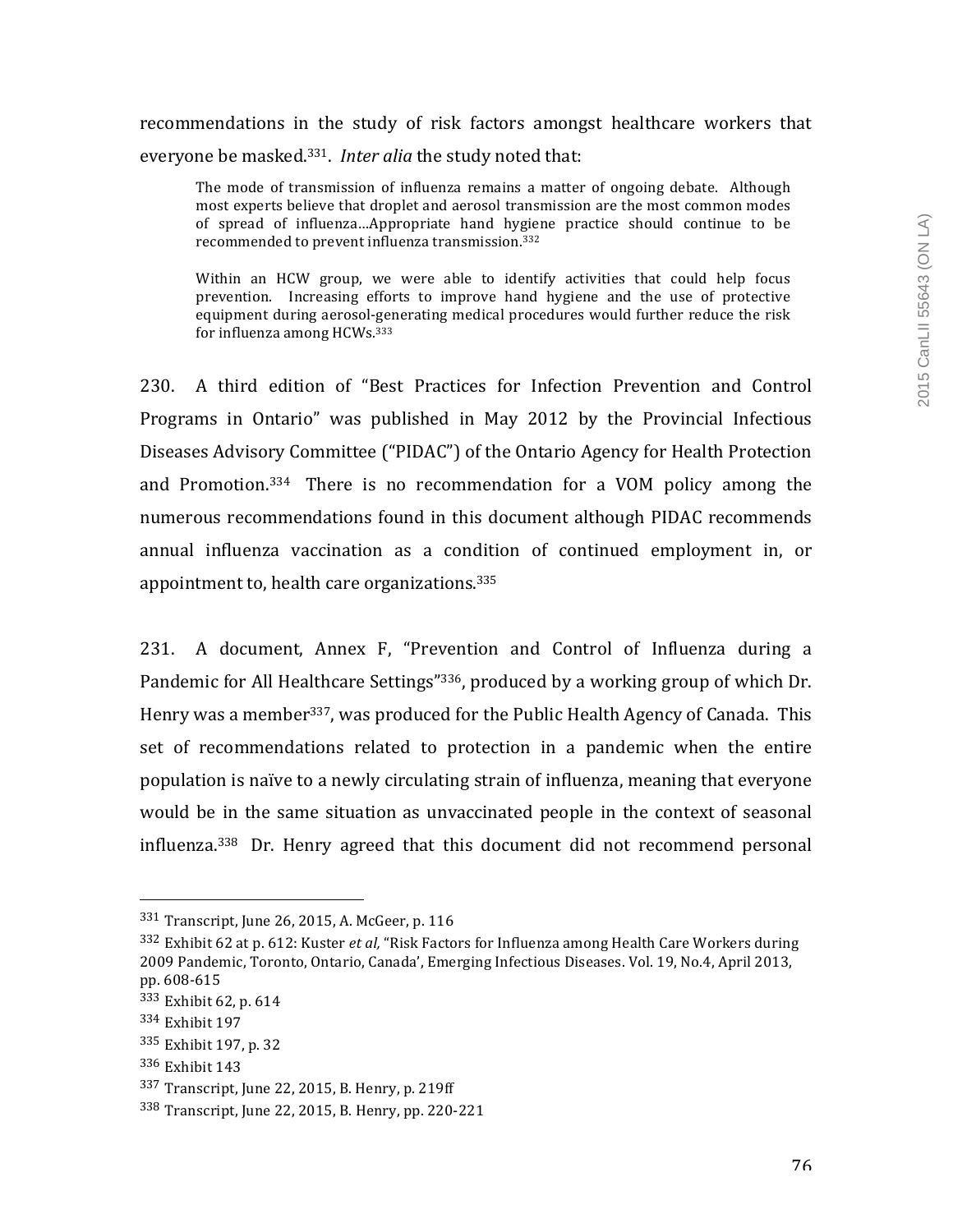protective equipment for HCWs unless they were within two metres of a symptomatic person, permitted asymptomatic visitors without restrictions, indicated that asymptomatic personnel could safely work, and explicitly indicated that masks were *not* required for asymptomatic persons who had been exposed to infected roommates. $339$  There were no recommendations for the use of masks outside of an outbreak situation.

232. A 2009 publication by the CDC (Centers for Disease Control and Prevention), "Interim Guidance for the Use of Masks to Control Influenza Transmission"<sup>340</sup> stated that: "no studies have definitively shown that mask use by either infectious patients or health-care personnel prevents influenza transmission" but recommended that "a surgical or procedure mask should be worn by health-care personnel who are in close contact  $(i.e.$  within  $3$  feet) with a patient who has symptoms of a respiratory infection, particularly if fever is present, as recommended for standard and droplet precautions".

#### *Toronto Academic Health Science Network (TAHSN)*

233. On February 24, 2014, the TAHSN Healthcare Worker Influenza Immunization Working Group released a Report that included recommendations and extensive commentary concerning vaccination and VOM policies.<sup>341</sup>

234. The TAHSN Report describes VOM policies as offering HCWs a choice between obtaining annual influenza vaccine and wearing a mask, a choice said to provide workers with more autonomy with respect to the management of influenza in their practices than would a vaccination-required policy<sup>342</sup>. It states that VOM policies "have been associated with reductions in the number of institutional

<sup>339</sup> Transcript, June 22, 2015, B. Henry, pp. 219-237

 $340$  Exhibit  $11$ 

 $341$  "Healthcare Worker Influenza Immunization", Attached as Appendix C to Exhibit 185, Report, A. McGeer. ("TAHSN Report")

<sup>342</sup> TAHSN Report, p. 16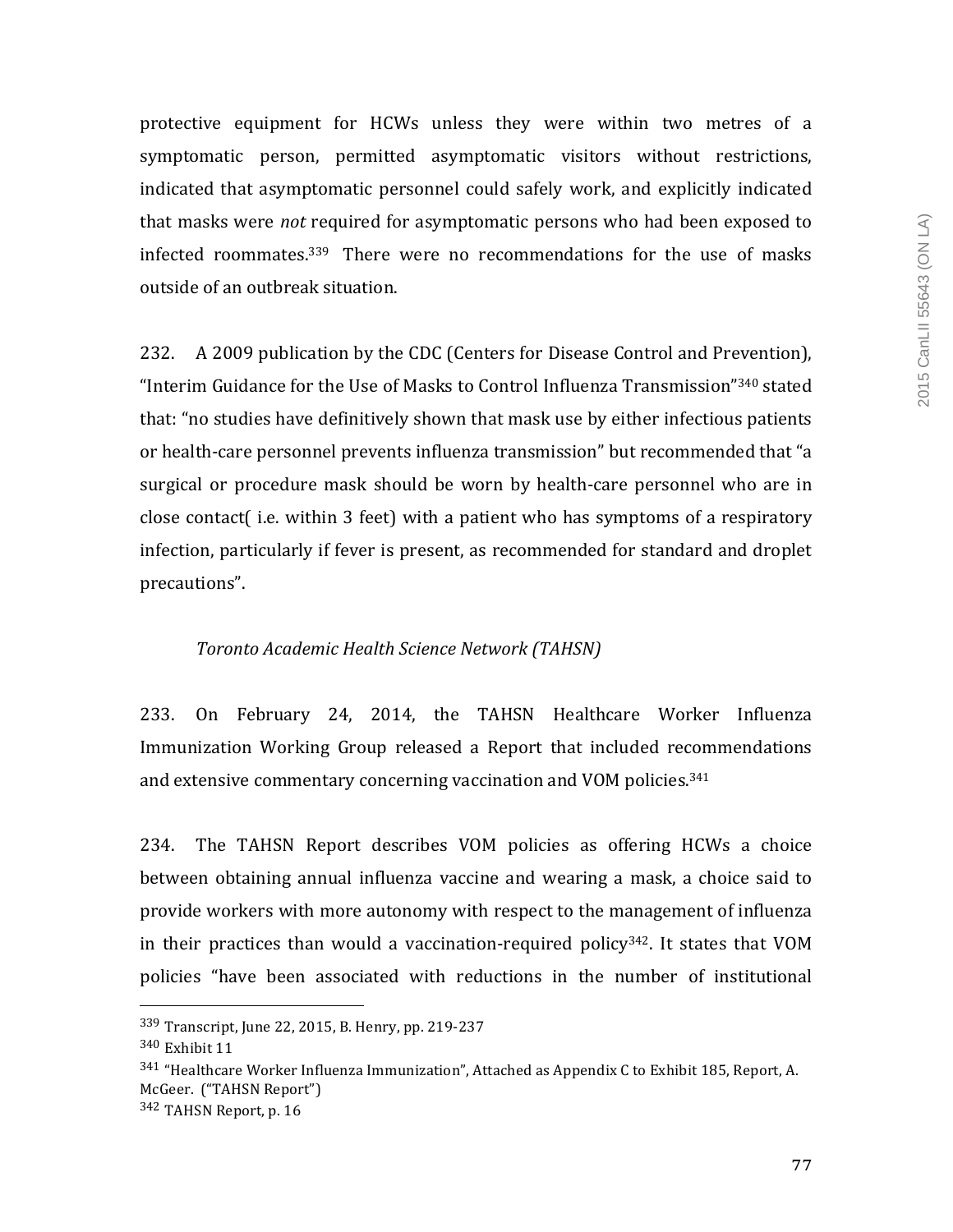outbreaks"<sup>343</sup>. It asserts that VOM policies "articulate conditions of employment very similar to those already in place for Diptheria, Tetanus, Pertussis, MMR, Varicella, and Hepatitis B".<sup>344</sup>

235. On the other hand, the TAHSN Report acknowledges a number of other issues including:

Critics point to mixed evidence of the vaccine's efficacy, since the ethical defensibility of vaccination-required or vaccination-or-mask policies are linked to the vaccine's efficacy. ….

At the level of the individual HCW the main ethical argument against vaccinate-or-mask policies is linked to respect for autonomy. Vaccinate-or-mask policies are generally considered to be a violation of autonomy. Constraints on autonomy are justified only if the benefits (i.e. prevention of serious harm) outweigh the harms, and only if those same benefits cannot be achieved without constraining freedom of choice. It is acknowledged that a vaccinate-or-mask policy is less of an infringement on autonomy than a vaccination-required policy.<sup>345</sup>

236. The Report went on to canvass what it described as Ethical Considerations in Operationalizing an Influenza Vaccination of HCWs Program. These included the following:

**Duty not to harm others** - Generally speaking, HCWs have a moral obligation not to harm others and to contribute to a safe work environment. This implies a duty not to infect someone when one knows this can easily be prevented. While there are limits to what one could reasonably expect of a HCW in order to limit the chance that the worker would infect another, it would be ethically defensible to expect adherence to activities that are of minimal risk or burden to the HCW.

….

**Proportionality** – Restrictions on freedom of staff are ethically defensible to the extent that they are proportionate to the risk they are intended to prevent. Restrictions to individual liberty and measures taken to protect the public from harm should not exceed what is necessary to address the actual level of risk to or critical needs of the community. ….

**Individual liberty** – Restrictions to individual liberty may be necessary to protect the patients and other HCWs from serious harm. Restrictions to individual liberty should: be proportional, necessary, and relevant; employ the least restrictive means; and be applied equitably.

**Privacy** – Individuals have a right to privacy in health care. When operationalizing a vaccination program, attention should be given to impact on disclosure of personal health

<sup>343</sup> TAHSN Report, p. 17

<sup>344</sup> TAHSN Report, p. 17

<sup>345</sup> TAHSN Report, p. 18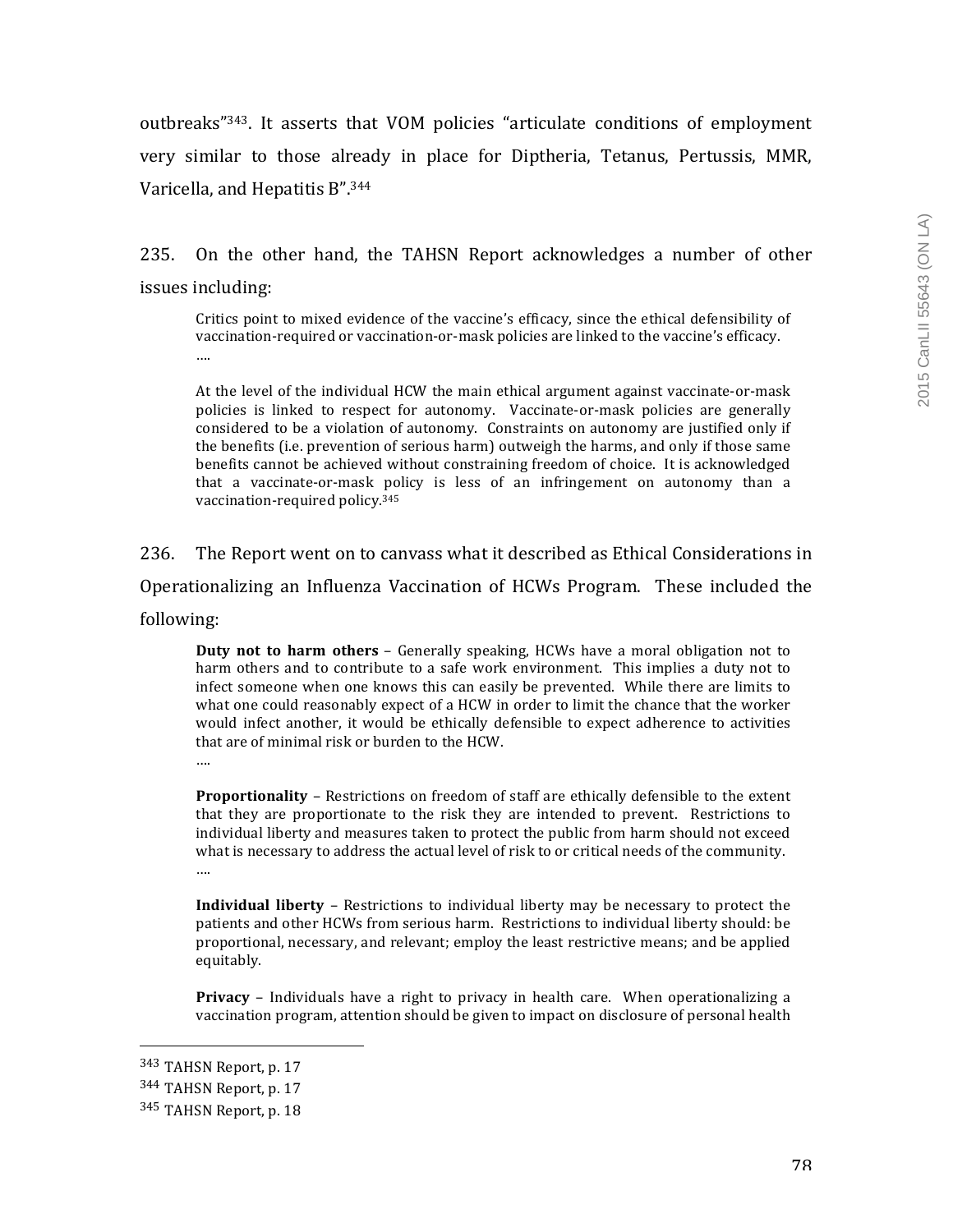information. For example, could there be challenges related to stigmatization against those who choose to wear a mask over vaccination, or families who only want caregivers who have been immunized.<sup>346</sup>

237. The Summary paragraphs on the VOM section of the Report included the following:

It may be helpful to think of the ethical defensibility of influenza vaccination for HCWs programs as sitting along a continuum. Voluntary programs that include strong educational and incentive components would be the preferred first approach. If ineffective, policy could move along to stage of vaccinate-or-mask with careful attention to how to mitigate harms associated with potential pushback...

….

When HCW immunization rates remain low in spite of state-of the-art educational and incentive programs, a vaccinate-or-mask approach would be ethically defensible.<sup>347</sup>

238. The Report went on at some length to consider what it termed Human Resources, Labour Relations and Legal Considerations and commented upon the Diebolt Award. The Report concluded that:

The key requirements in formulating a "vaccination-or-mask" policy are reasonableness and consistency with the collective agreements. There are reasonable grounds to assert that both of those requirements can be met by Ontario hospitals. In order to do so, Ontario hospitals will need to establish key factual aspects, including the fact that the alternative use of a mask also reduces the risk of transmission of influenza to patients and the fact that the alternative use of the mask serves both patient safety and accommodation needs.<sup>348</sup>

239. The TAHSN Report contains numerous footnoted references that are said to support the propositions advanced. However, no references are cited concerning the use of a mask to reduce the risk of transmission of influenza to patients or that the introduction of VOM policies has been associated with reductions in the number of institutional influenza outbreaks. Nor does the Report note that influenza is not designated by Regulation for mandatory immunization unlike the other diseases referenced and said to be comparables.

240. In their joint Report dated December 5, 2014, Dr. Gardam and Dr. Lemieux had the following exceptionally blunt comments about the TAHSN process:

<sup>346</sup> TAHSN Report, p. 18

<sup>347</sup> TAHSN Report, p. 19

<sup>348</sup> TAHSN Report, p. 23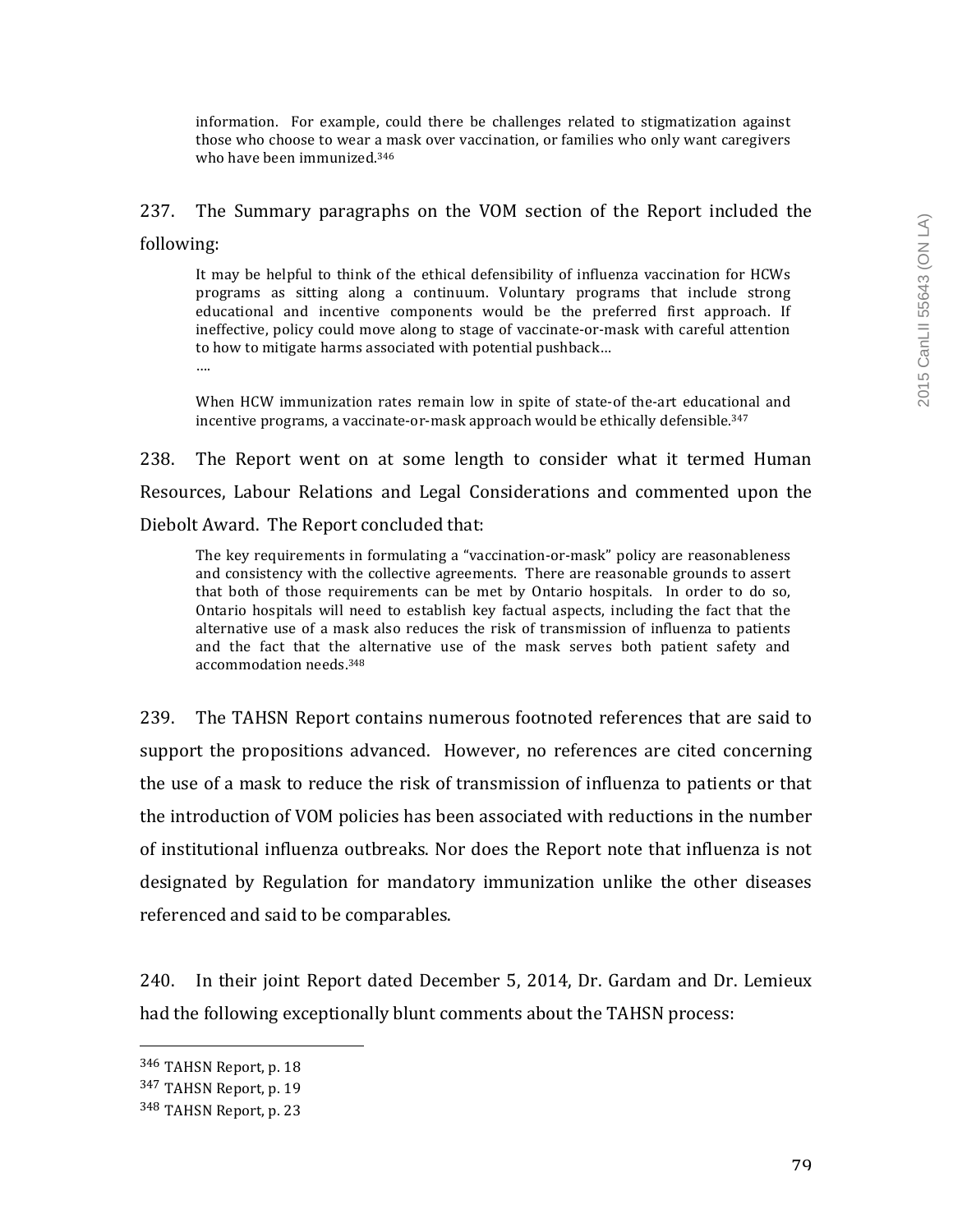...we feel it important to illustrate how the process was in fact highly biased and determined at the outset to block any alternative viewpoints.

Despite UHN being the largest TAHSN member, and the physicians within the UHN infection prevention and control department having expertise regarding influenza immunization (including one of us co-chairing the TAHSN pandemic influenza planning committee which was the forerunner of the staff vaccination committee), neither of us was included in the discussion regarding possible policy options. A UHN senior staff member did sit at the TAHSN table during policy discussions and repeatedly told the committee that there were alternative views and potentially more effective policies that should be considered. Our UHN senior staff member informed us that, despite these attempts, the TAHSN policy was not open for debate. Only two members of the TAHSN committee have infectious disease experience (Drs. McGeer and Kevin Katz, who share the same opinion of the policy) with the majority of the other members being senior administrators. The UHN representative on the committee has told us that, in her opinion, Dr. McGeer was solely relied upon to translate the evidence for the other members of the committee, few of whom had the requisite training to understand or critique the complexities. Any scientific questions that arose were directed exclusively to Dr. McGeer to answer from her authoritative position.<sup>349</sup>

241. Dr. Gardam also spoke about his concerns when he gave oral testimony.  $350$ 

In re-examination he explained:

The process issues are very important to me because this is at the crux of all of this, is that we have a policy in front of us which that that support it say has ample evidence to support it, there really is no downside to that, yet this policy has been created in the organizations that I'm aware of, it's been created behind closed doors. There hasn't been a lot of open discussion about it. There aren't a lot of people that really have a lot of expertise in this area, so it's pretty easy to have discussion without people with expertise. And it's multiplying. And so it went from B.C.. it went to New Brunswick, now it's come to University of Toronto Hospitals, it's now in Saskatchewan. And it really bothers me because each place is saying, Well, these people adopted this policy, there is an inherent assumption that they went through all the process of really sorting that out. Because that's what we tend to do in medicine. Once it's been adopted three or four times, why do we have to go back and look at the original evidence anymore, you've done that....the next time it comes up, I want people to start over. I want them to actually bring in people from different opinions and get them in the room and really hash out what is the best way to protect our patients. Not what is the best way to get people vaccinated, but what is the best way to protect our patients, of which a component will be vaccination.<sup>351</sup>

#### 242. Dr. Gardam referred to his own hospital, UHN:

I think all of that relates to the fact that people didn't hear that there were other alternatives. In my own hospital, I spoke with my senior team for probably 10 minutes and they're like, okay, so there is another opinion. We want to think about this before we jump on board. So we decided for this year we weren't going to go along with the TAHSN

<sup>349</sup> Exhibit 21, p. 2

<sup>350</sup> See for example: Transcript, May 21, 2015, pp. 95, 103-107

 $351$  Transcript, May 21, 2015, pp. 235-236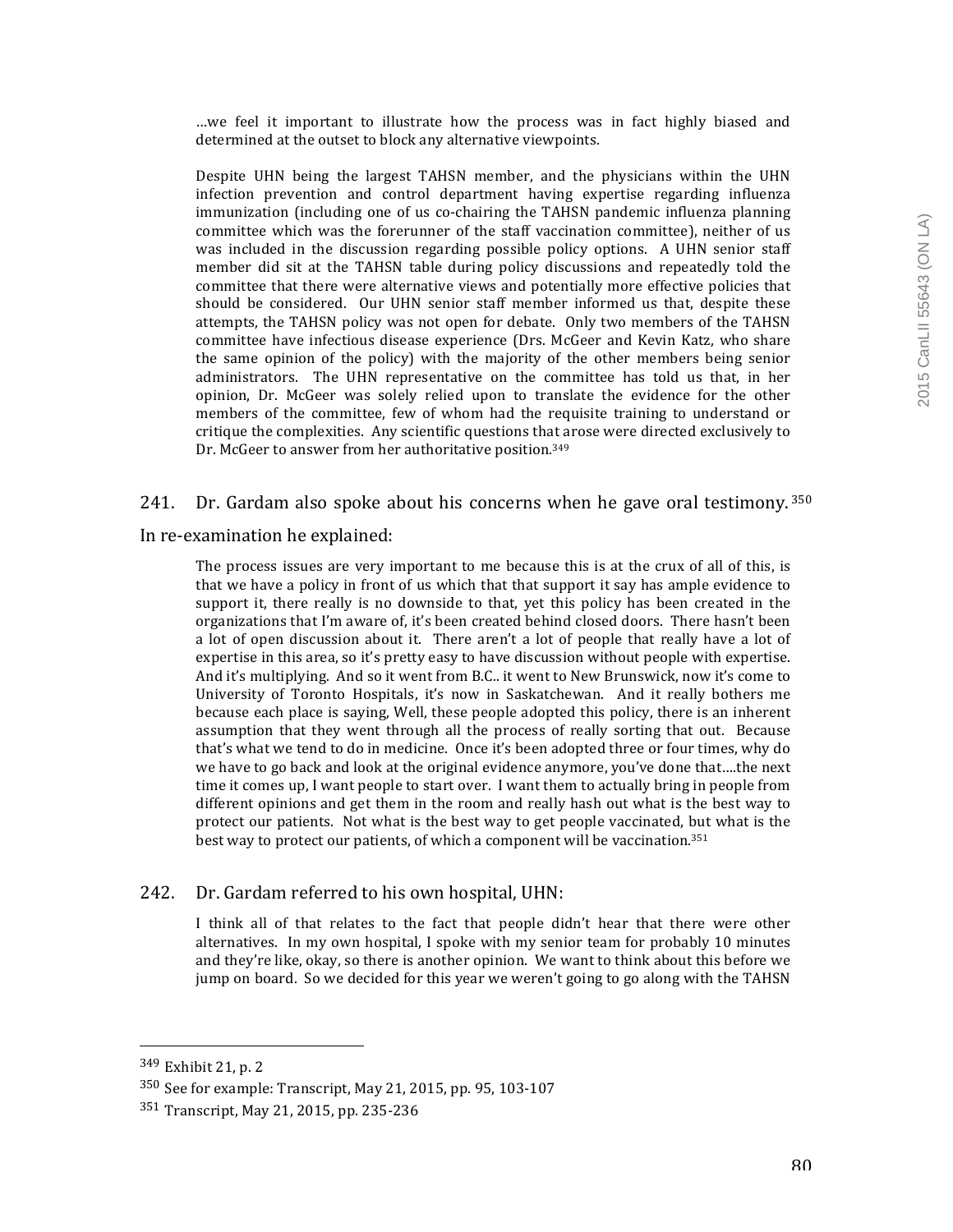report. I can't help but think if people heard alternative opinions that they may not have been quite so quick to jump on this.<sup>352</sup>

## **Legal Submissions**

243. The following outline of the parties' very lengthy submissions  $353$  is necessarily very sharply abbreviated. It does not include most of the numerous authorities that were cited in their complementary written arguments. $354$ 

*ONA*

244. The Union submits that the Hospital has failed to meet its evidentiary burden to establish that the Policy is rationally connected to a legitimate purpose. It called no mask expert. The Policy does not meet accepted *KVP* requirements in that:

- It is inconsistent with the collective agreement.
- It is based on irrational considerations.
- It involves an infringement of employees' rights to privacy and personal autonomy.
- Less intrusive rules would suffice; the Policy is not proportionate.
- The Policy was not consistently enforced.
- 245. ONA argues that:
	- The Policy undermines the negotiated right of employees to choose whether or not to be vaccinated by, in effect, coercing an election to vaccinate.
	- The mask evidence asserted by the Hospital's experts disappears under close review.
	- If the legitimate purpose of masking is to prevent transmission of influenza, then logically it should require everyone to mask. Moreover, the Hospital failed to apply its VOM Policy to vaccinated employees in 2014-2015 although it knew that the vaccine in that year was ineffective against the dominant influenza strain.
	- The Policy is not applicable in all areas of the Hospital and to visitors.

<sup>352</sup> Transcript, May 21, 2015, pp. 239-240

 $353$  Transcript, July 7, 2015 (ONA); Transcript, July 8, 2015 (OHA/SAH)

 $354$  Final Argument Overview (ONA); Closing Argument of the OHA and SAH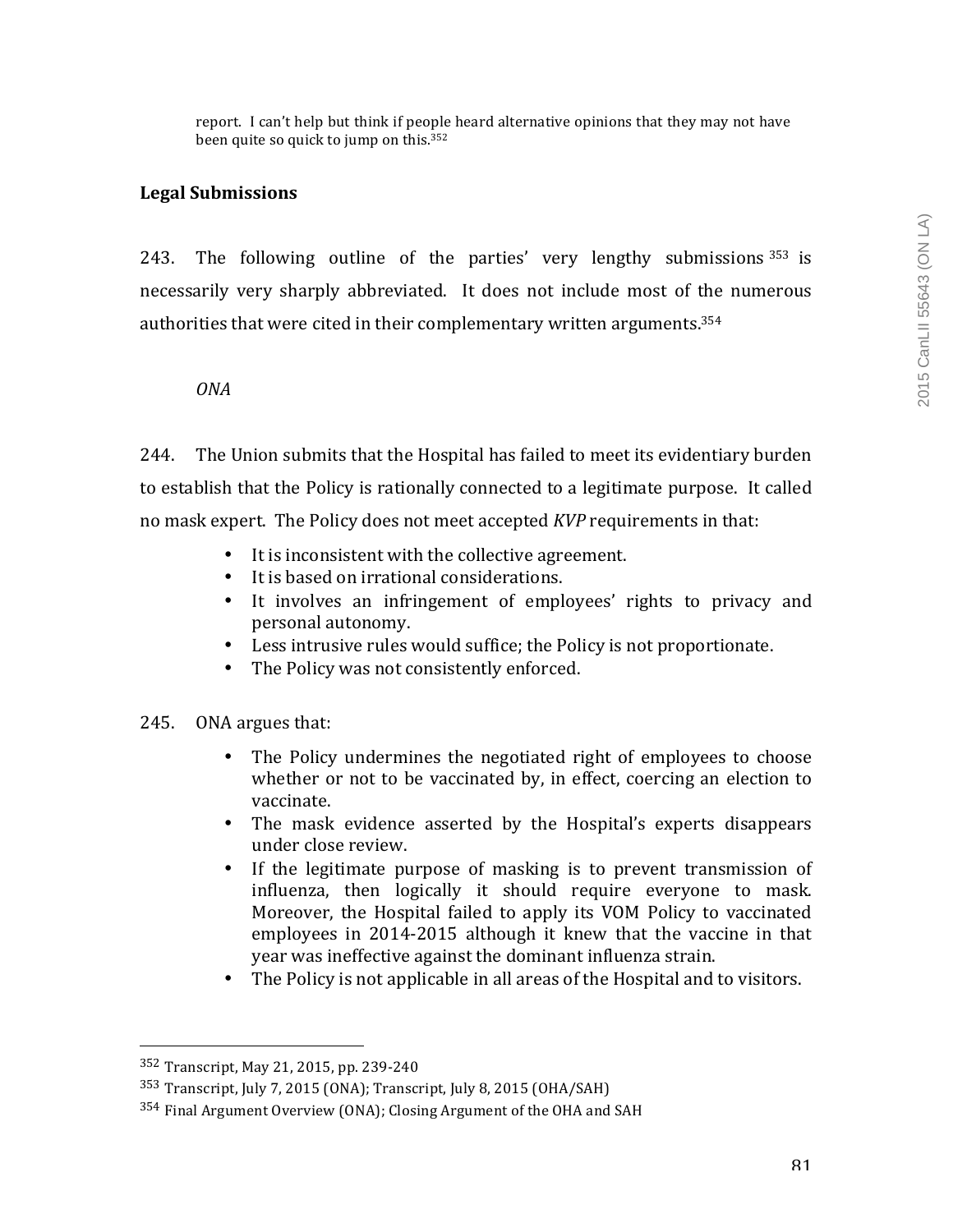- The process followed at SAH goes directly to the reasonableness of the Policy: the VOM policy was effectively determined at the outset by CEO Gagnon when he directed adoption of "the most aggressive stance we could take which will stand the test of arbitration"; the Hospital failed to consult its IPAC consultants and bypassed the IPAC department; the Chief of Medical Staff, the Chief Nursing Executive, and Medical Officer of Health expressed concerns; Mr. Gagnon's selection of a 70% required vaccination rate to forestall implementation was arbitrary.
- The Hospital's existing infection prevention and control policies were adequate.
- By placing a sticker on a public badge, by mandating the wearing of a mask if not vaccinated, by postings that advise patients and visitors that a mask can be equated to non-vaccination, the Hospital is infringing upon employees' right to privacy of their medical information.
- The consent form required is not sufficient to cover this public disclosure. It coerces consent in the sense that the negative consequence of mask wearing is the alternative.
- There are less intrusive measures that could be taken including non coercive measures to encourage vaccination, front line engagement tactics to have staff own the issue, policy development based on 'best evidence' of influenza transmission; a review of sick leave policies to encourage employees not to come to work if sick.

246. The Union refers to *Irving* and relies upon *Peace Country* Health 355 submitting that it provides the appropriate analytical framework for applying *KVP* where an employee's right to privacy and personal autonomy is involved. It suggests that an employer's valid business objectives and good intentions are insufficient justification to intrude upon employees' medical privacy: Federated Cooperatives Ltd.<sup>356</sup> An employer must provide sufficient objective evidence to establish a link between the policy and the employer's justification for the policy: for example, see: West Lincoln Memorial Hospital <sup>357</sup>; Casino Niagara<sup>358</sup>.

 355 (2007), 89 C.L.A.S. 107 (Sims)

 $356$  (2010), 194 L.A.C. (4<sup>th</sup>) 326 (Ponak) at para. 30

 $357$  (2004), 126 L.A.C. (4<sup>th</sup>) 52 (Luborsky) at paras. 16-17

 $358$  (2005), 142 L.A.C. (4<sup>th</sup>) 78 (Knopf) at para. 12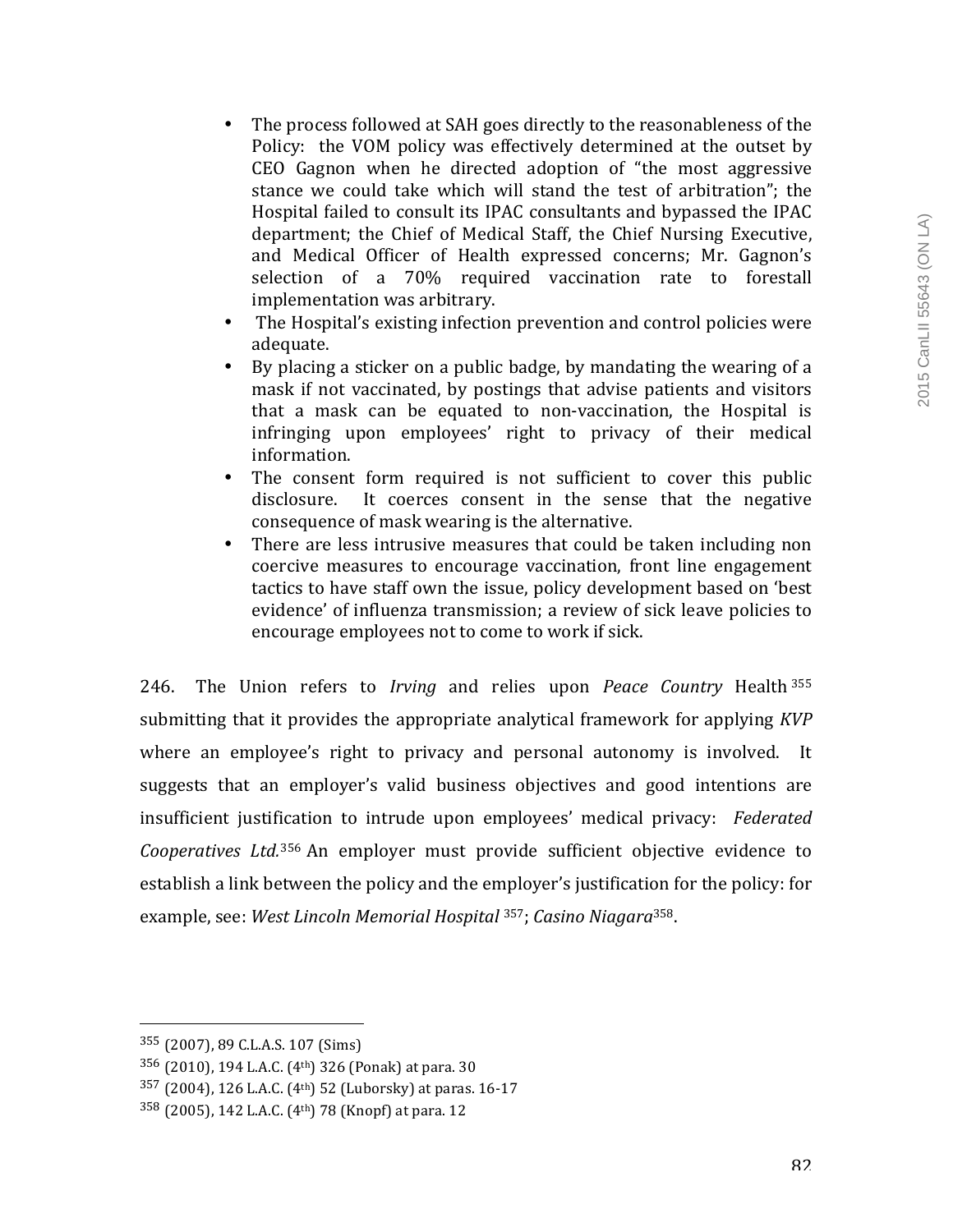247. ONA points as well to *Meiorin<sup>359</sup>* in support of its submission that it is not sufficient for an employer to claim a safety interest to support a workplace policy or practice. The Union submits that, although fitness tests for firefighters had a valid purpose in promoting safety, it was held that the research upon which the tests were based was incomplete, "impressionistic" and did not take into account human rights issues in establishing the required standard. The policy was struck down.

248. ONA refers to several leading authorities with respect to employee privacy rights: Monarch Fine Foods Co. Ltd. 360; Alberta (Information and Privacy *Commissioner*)<sup>361</sup>; *St. Joseph's Health Centre*<sup>362</sup>. It also points to the provisions of a number of statutes: *Personal Health Information Protection Act, 2004*<sup>363</sup> ("*PHIPA*"); *Freedom of Information and Protection of Privacy Act, s. 2<sup>364</sup> ("<i>FIPPA"*); *Occupational Health and Safety Act, ss.* 28(3), 63(2)<sup>365</sup>; *Health Care Consent Act, s, 2, 10, 11*<sup>366</sup>. As stated, the Union's theory concerning these issues is grounded on the submission that the medical vaccination status of employees is publically communicated both by the very fact of mask wearing and by the sticker on the badges they must wear. A Hospital posting advises patients and visitors of the VOM Policy and makes this clear. The argument is that a VOM policy that imposes consequences upon a refusal to vaccinate amounts, in effect, to coerced consent. Coerced consent is not proper consent.

249. The Union also submits that Dr. McGeer's evidence should be regarded as compromised given that she is "a fervent advocate for influenza vaccination"<sup>367</sup>. Dr. Henry was instrumental in the introduction of the VOM policy in British

 

366 S.O. 1996, c. 2, Sch A.

<sup>&</sup>lt;sup>359</sup> British Columbia (Public Service Employee Relations Commission), [1999] 3 S.C.R. 3

<sup>360 (1978), 20</sup> L.A.C. (2d) 419 (M.Picher)

<sup>361 2013</sup> SCC 62

<sup>362 (2005), 76</sup> O.R. (3d) 22 (Ont. Div. Ct.)

<sup>363</sup> S.O. 2004, c.3, Sch. A

<sup>364</sup> R.S.O. 1990, c. 31

<sup>365</sup> R.S.O. 1990, c. O.1

<sup>367</sup> Final Argument Overview, para. 84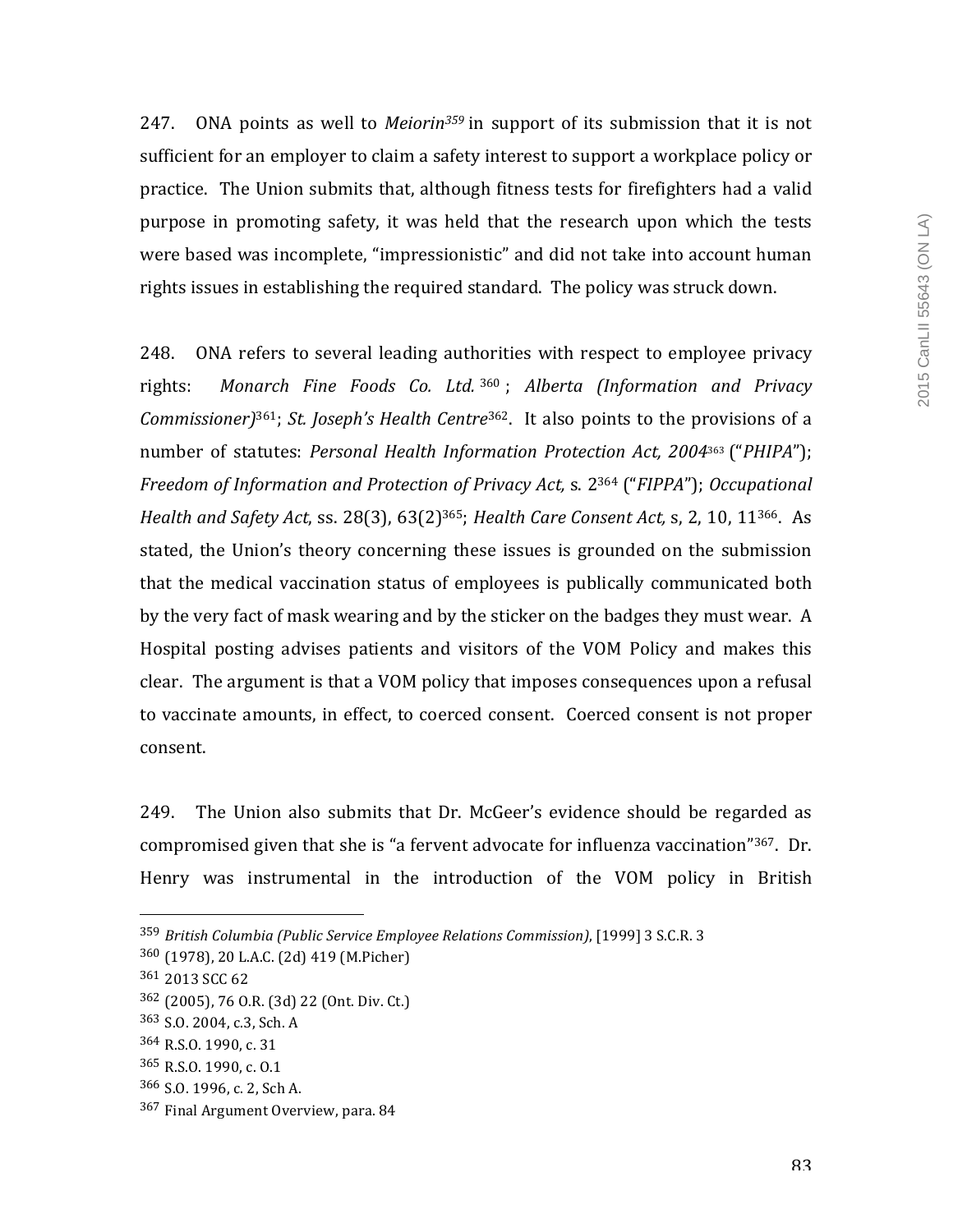Columbia.<sup>368</sup> It argues that an adverse inference should be drawn against the Hospital given that the following potential witnesses were not called: Joanne Messier-Mann, Chief Nursing Executive; Dr. Heather O'Brien, Chief of Staff; Dr. Kim Barker, Medical Officer of Health, Algoma; Kim Lemay, Director of Human Resources; Jack Willet, Manager and Influenza Planning Committee member.<sup>369</sup>

## *OHA/SAH*

250. The OHA and the Hospital submit that the Policy relates to an important patient safety issue. They argue that the Diebolt Award is indistinguishable, good law, and should be followed. Arbitrator Diebolt has already determined that VOM policies meet the *KVP* test for reasonableness.

251. Insofar as *KVP* and *Irving* are concerned the OHA/SAH submit that the Policy meets accepted tests for reasonableness and that it appropriately balances the Hospital's interest with employee privacy interests. As previously found by Arbitrator Diebolt, influenza can be a serious, even fatal, disease and masking has a patient safety purpose. They submit that: "the scientific evidence in this case provides a solid and compelling foundation for the reasonableness of the Policy".<sup>370</sup> The ONA Central Collective Agreement recognizes a joint obligation to protect patient and employee health and safety. Implementation of the Policy was the exercise of a legitimate management right codified in the Local Collective Agreement. 

252. Reasonableness should be assessed using the *Dunsmuir* approach for judicial review. Placing particular reliance upon comments by Arbitrator Hope quoted in *Canada Safeway Ltd.*<sup>371</sup>, the OHA/SAH submit that: "the Arbitrator's focus is to

<sup>&</sup>lt;sup>368</sup> Final Argument Overview, Appendix C, p. 61; Transcript, June 22, 2015, pp. 184, 188

<sup>369</sup> Final Argument Overview, para. 89

<sup>370</sup> OHA/SAH Closing Argument, para. 366

<sup>371 [1998]</sup> B.C.C.A.A.A. No. 378 (Kelleher)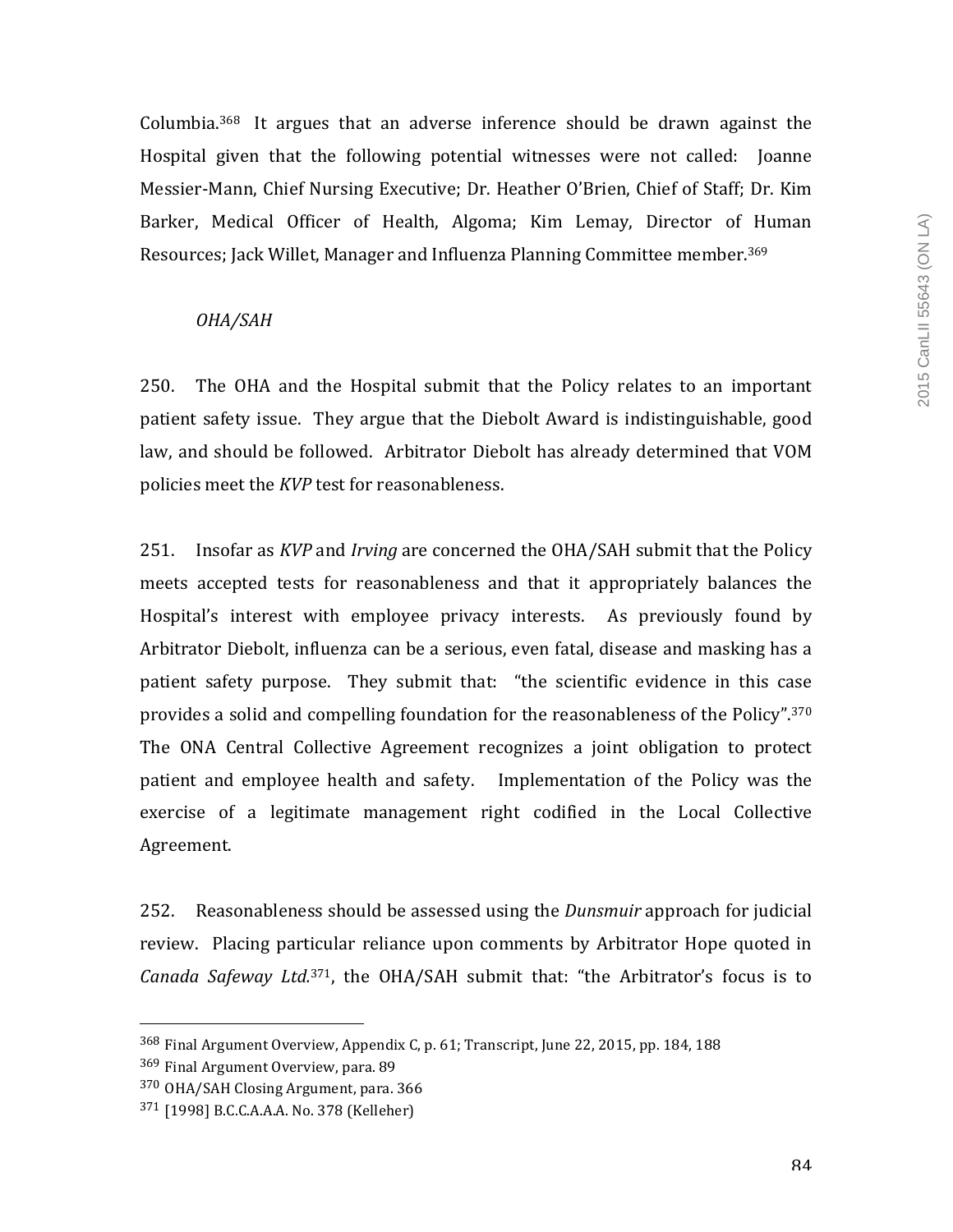determine whether the Policy falls within a range of acceptable and rational solutions; it is not to assess whether the same policy would have been implemented by ONA".<sup>372</sup> The statutory framework also supports the conclusion that steps should be taken to eliminate "undue risks" and "minimize hazards inherent in the hospital environment". 373

253. There is no evidence to provide a factual foundation for the allegation that there was no informed consent to vaccination, let alone to disclosure of immunization status. There are exclusion provisions in both *PHIPA*<sup>374</sup> and *FIPPA*<sup>375</sup> that preclude operation of those statutes. As a matter of fact, the sticker identifier shows only the SAH logo and the fiscal year and provides no information about immunization status.<sup>376</sup> Managers were given only a list of vaccinated employees who had consented to release of personal health information.<sup>377</sup> There is no evidence that informed consent was not given by any affected nurse.

## **Discussion**

#### *Experts*

254. The relevant legal principles governing the admissibility of expert opinion evidence were well stated by the OHA/SAH<sup>378</sup> and are not disputed. The expert evidence adduced in this case was central to both positions. It would have been impossible to try the case properly without it. Each side however questions the weight that should be accorded the evidence provided by the other's experts.

<sup>372</sup> OHA/SAH Closing Argument, para. 353

<sup>373</sup> OHA/SAH Closing Argument, para. 379; *Public Hospitals Act*: *Hospital Management,* RRO 1990, Reg. 965, ss.  $4(1)$   $(d)$   $(v)$ 

 $374$  ss. 4(4)

 $375$  ss. 65(6)(3)

 $376$  Transcript, C. Johns, June 29, 2015, p. 156

<sup>377</sup> Transcript, C. Manzo, June 9, 2015, pp. 186-187

<sup>378</sup> OHA/SAH Closing Argument, paras. 88-97; *R. v. Mohan,* [1994] 2 SCR 9; White Burgess Langille *Inman v. Abbott and Haliburton Co.,* 2015 SCC 23 (CanLII).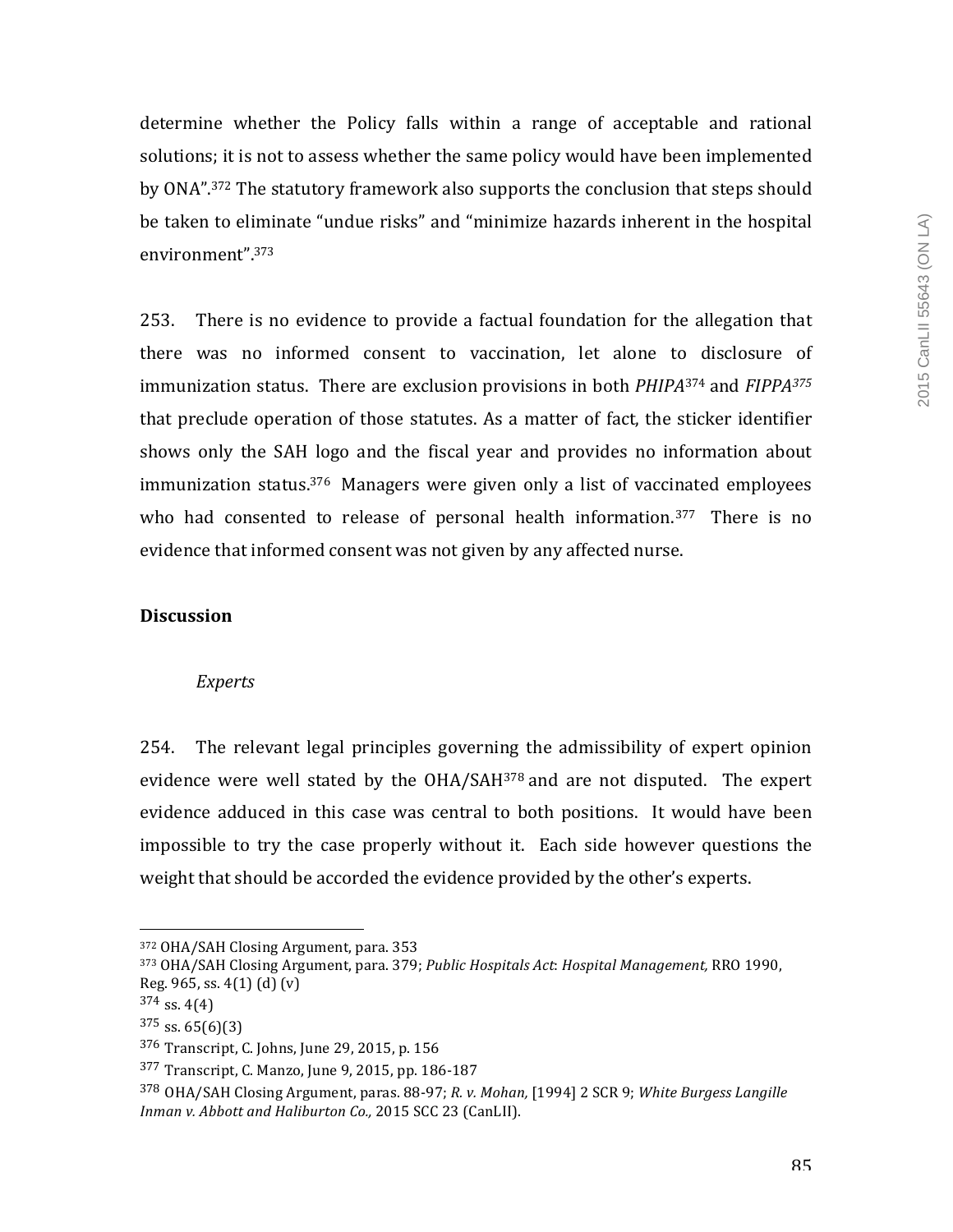255. The OHA/SAH suggest that the manner in which ONA secured its expert evidence was problematic.<sup>379</sup> It also challenges Dr. Brosseau's expertise if it is said to relate to the use of a mask to reduce influenza transmission from a HCW to a patient in an acute care hospital. It says that Dr. De Serres, Dr. Gardam, and Dr. Lemieux purported to opine on the very issue in this proceeding: whether the Policy is reasonable. Their description of the Policy as coercive and punitive constitutes the expression of personal views that mark their evidence as not "totally objective". Dr. De Serres has acknowledged that he has no expertise with respect to the use of a procedure/surgical mask. Dr. Gardam has not engaged in scientific research regarding the use of a mask in the prevention of HCW influenza transmission nor has Dr. Lemieux. Dr. Lemieux is tendered both as a fact and expert witness that the OHA/SAH also says is problematic.<sup>380</sup>

256. ONA notes that the OHA/SAH called no mask expert evidence at all. Dr. McGeer is a known advocate of mandatory influenza immunization and Dr. Henry was instrumental in the introduction of the VOM policy into British Columbia. Their objectivity is suspect. ONA says that: "Dr. McGeer has a history of making inflammatory and hyperbolic statements about the dangers of influenza and the risk caused by unvaccinated HCWs, specifically accusing them of having a 'license to kill'". <sup>381</sup>

257. I am satisfied that the evidence of all of these witnesses should be accepted as proper expert opinion evidence, albeit recognizing some inevitable limitations and ignoring some of the comments that might be seen as conclusory having regard to the issues in this case. The OHA/SAH raised concerns about "counsel-prepared" will-says and other objections at preliminary stages but I am satisfied that there has

<sup>379</sup> Transcript, July 8, 2015: "The use of a will-say for claimed expert opinion evidence... is highly problematic...It's not an answer to that, too, to say that the will-say statement was provided to the witness for review and comment. The fact remains it was prepared by an advocate."

<sup>380</sup> OHA/SAH Closing Argument, paras. 98-135; Transcript, July 8, 2015, p.54

 $381$  Final Argument Overview, Appendix C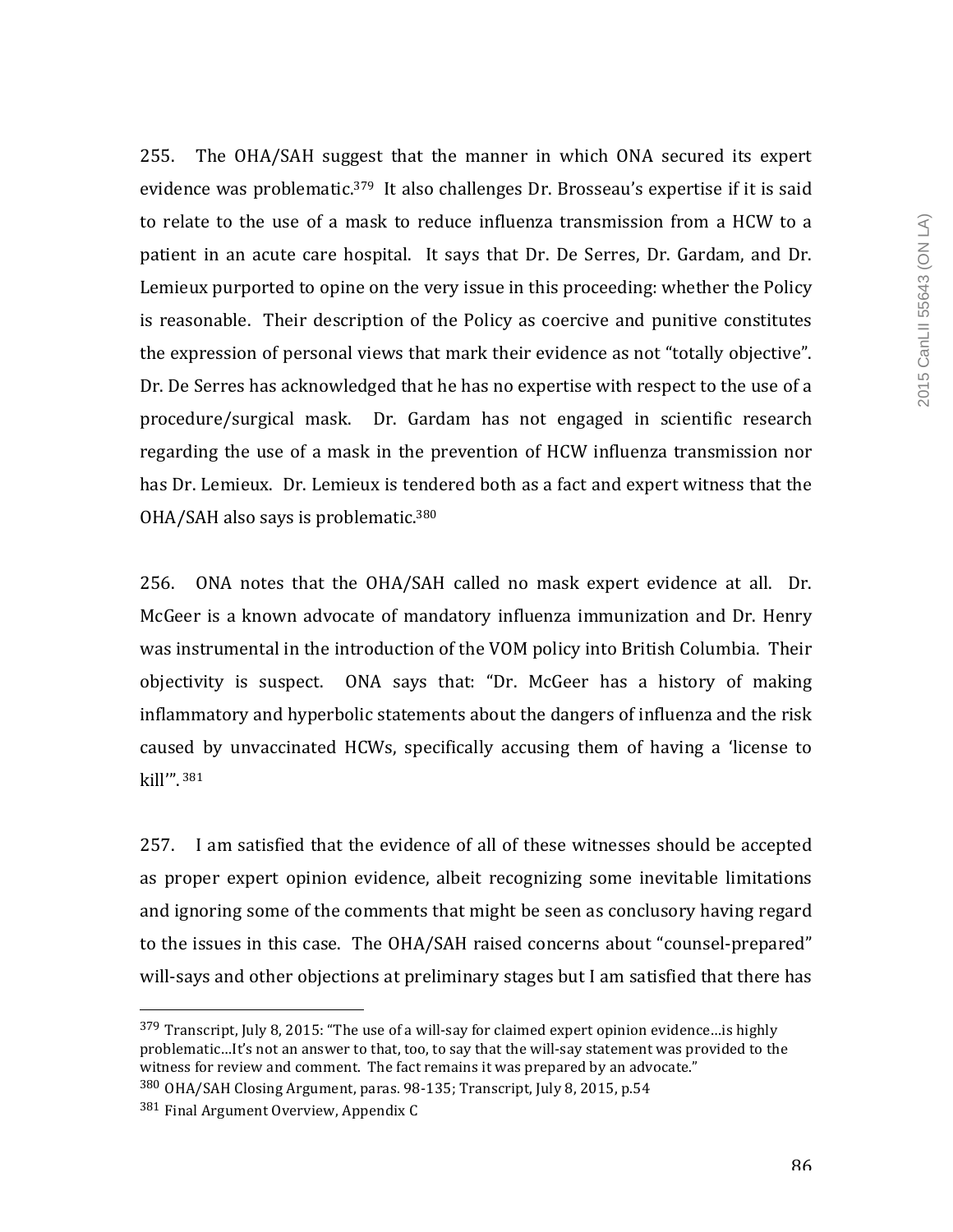been adequate compliance with the requirements of *Moore v. Getahun* 2015 ONCA 55, a judgment that issued subsequently to the preparation of this material. I also accept that ONA counsel faced practical difficulties when seeking the assistance of local expert witnesses that explains how their relationship unfolded. Dr. Gardam explained at some length why it was necessary that he testify under subpoena.<sup>382</sup>

258. The only witness for whom specialized mask expertise is claimed is Dr. Brosseau. I accept that the focus of her research has been industrial hygiene with focus on fit and filter, principally concerning respirators. I do not rely upon her opinion, to the extent that it was specifically expressed without corroboration, about the transmission of influenza from a HCW to a patient. I accept that she is as competent, and likely more competent, than the other experts to speak to such mask literature as exists.

259. I have no doubt about Dr. De Serres's expertise as a leading Canadian epidemiologist nor about that of Dr. McGeer. They have both conducted extensive research concerning influenza and related subjects. Dr. Henry, Dr. Gardam, and Dr. Lemieux are all actively engaged in the infectious diseases field and have major responsibilities in major health care institutions. They bring years of practical experience concerning influenza and other respiratory diseases and demonstrated deep knowledge of the currently available research and literature. 383 They collectively provided assistance in understanding the relevant research and literature in the only practical way possible; that is, by providing their informed opinions and by explaining the conclusions identified in their respective Reports by reference to that scientific material. The curricula vitae of these experts are truly remarkable.

<sup>382</sup> Transcript, May 21, 2015, pp.102-103

<sup>383</sup> OHA/SAH's description of Dr. Henry's expertise, having "engaged in a very substantial review of the relevant scientific literature regarding influenza, its transmission and the prevention of its transmission particularly given her significant practical experience" [OHA/SAH Closing Argument, para. 143; Transcript, July 8, 2015, p.69] is entirely apt and would apply in my view also to Dr. Gardam and Dr. Lemieux. OHA/SAH counsel agreed that Dr. Gardam has "considerable experience and expertise in infectious diseases". See: Transcript, July 8, 2015, p.61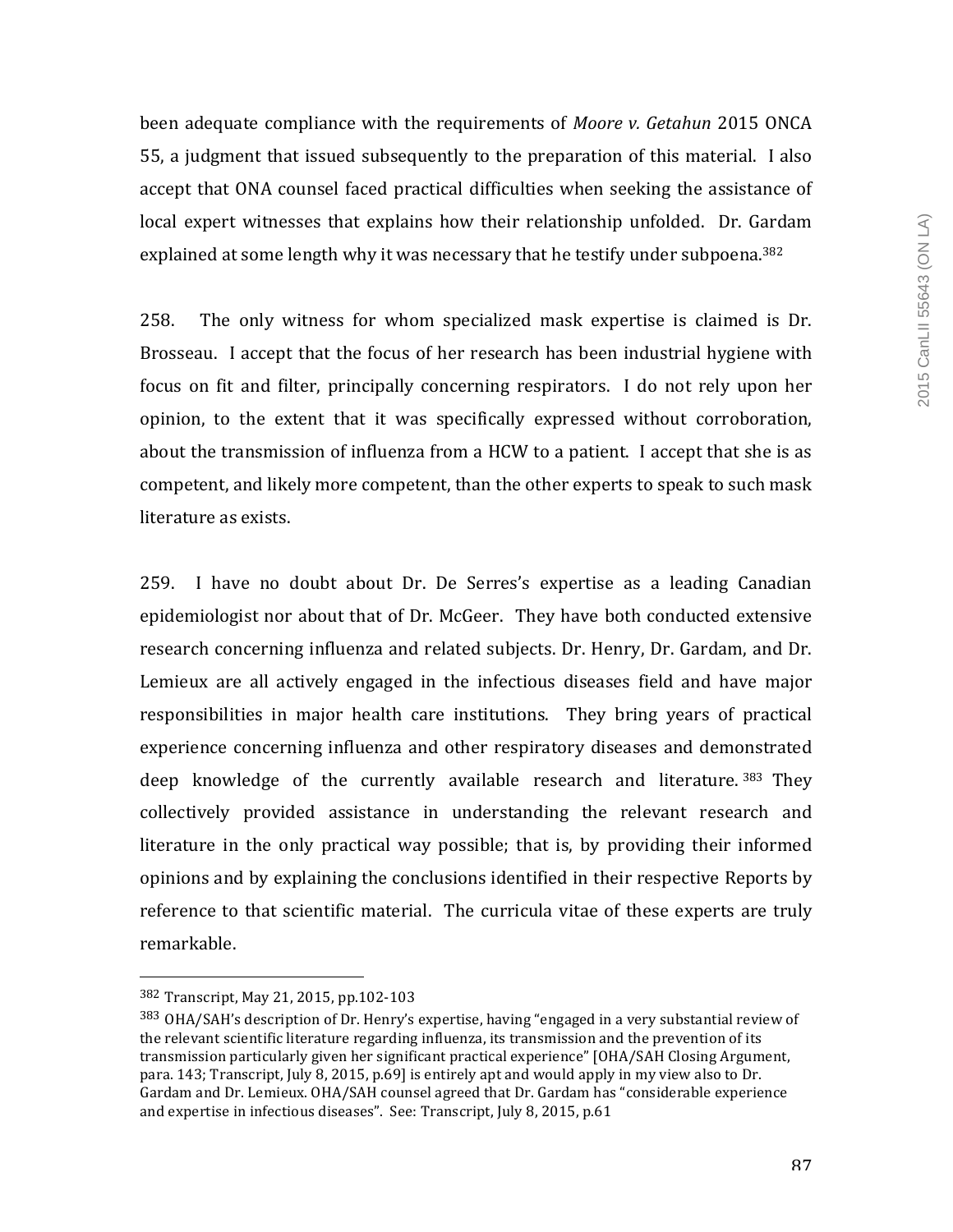260. As previously noted much earlier in this Award, Arbitrator Diebolt was also favoured with expert testimony. However, given the parallel expertise of Dr. De Serres, Dr. Gardam, and Dr. Lemieux, I am not able to reach the same conclusion as he did that the evidence of Dr. McGeer and Dr. Henry on transmission issues should be preferred as having what he called "special relevance".<sup>384</sup>

## Experts and arbitrators: deference or choice

261. As noted at the outset of this Award, these grievances raise the issue of a labour arbitrator's engagement with expert evidence when assessing the reasonableness of workplace policies that establish terms and conditions of work for employees who are delivering patient care. The OHA/SAH, relying on *Dunsmuir* and other judicial review authorities, submit that some form of *Dunsmuir-like* deference should apply in assessing the expert evidence tendered in support of the VOM policy.

262. I disagree. *Dunsmuir* principles of deference should not be imported into first level rights adjudication. The analogy to *Dunsmuir* is misplaced. The nature and degree of that misplacement can be examined through the three concepts of deference, expertise, and reasonableness.

263. First, the OHA/SAH's position conflates *decision-making deference* with the question of what *weight* should be attached to an expert's evidence. These are very different projects.

264. The concept of and rationale for deference that apply in administrative law have no application to and are not transferrable to understanding an adjudicator's engagement with expert opinion evidence. In administrative law, the notion of

<sup>384</sup> Diebolt Award, para. 185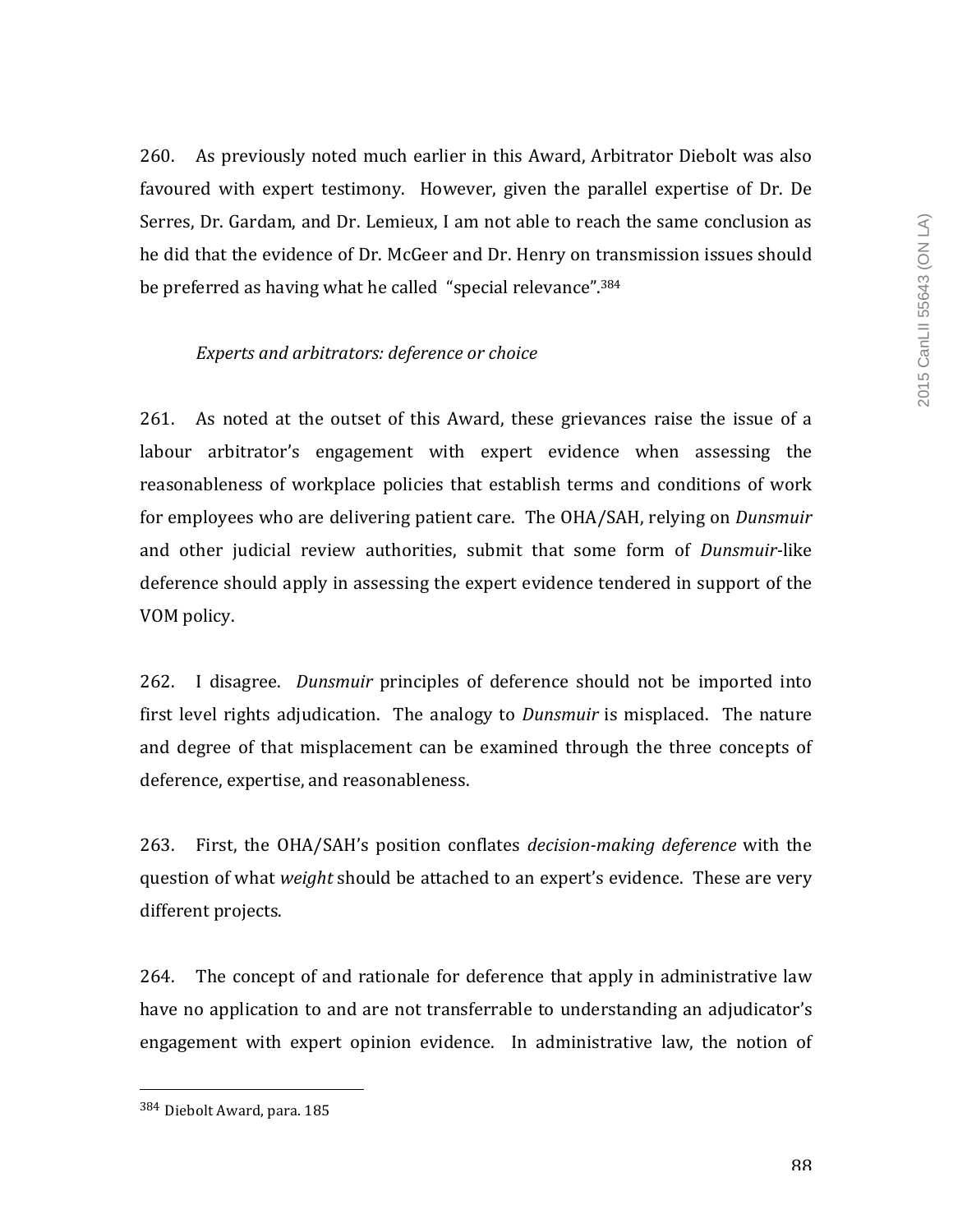*deference* is integral to the very rationale for creating a rights-enforcement system composed of expert tribunals supervised by courts on judicial review. While administrative tribunals have particular contextual, subject matter, and/or technical expertise, what is crucial is that those tribunals and the supervising courts are both legal decision-makers that are engaged in the *same singular project of rights adjudication within a given legislative framework.* There, the concept of deference is grounded in principles of adjudicative economy and efficiency that recognize the rationale for creating expert tribunals while ensuring compliance with the constitutional requirement for judicial oversight. And in that context, deference is applied with considerable nuance and contextual sensitivity as the vast and subtle jurisprudence of administrative law well demonstrates.

265. The OHA/SAH's adoption of the notion of deference wrongly suggests that a labour arbitrator should defer to the choices or conclusions that a *witness* makes within their particular realm of expertise. The analogy is flawed because arbitrators and witnesses have different realms of expertise and are engaged in distinct 'decision-making' projects. A witness may make choices and reach conclusions within their area of expertise but the parameters, expertise and duties that inform those choices are different from the parameters, expertise and duties that are engaged by a legal claim that arbitrators must resolve in the course of rights adjudication. It is not a question of one decision maker (arbitrators) deferring to another (expert witnesses) because their mandates are completely distinct. To exercise that form of deference would be an abdication of a labour arbitrator's mandate and obligation to the parties.

266. Instead, it is better to understand the arbitrator's orientation towards expert evidence by remembering why expert opinion evidence is admissible as an exception to the exclusionary rule against opinion evidence and what role it plays in adjudication. Expert witnesses are permitted to provide opinion evidence because their specialized knowledge may be required to assist the adjudicator to reach true inferences from facts stated by witnesses.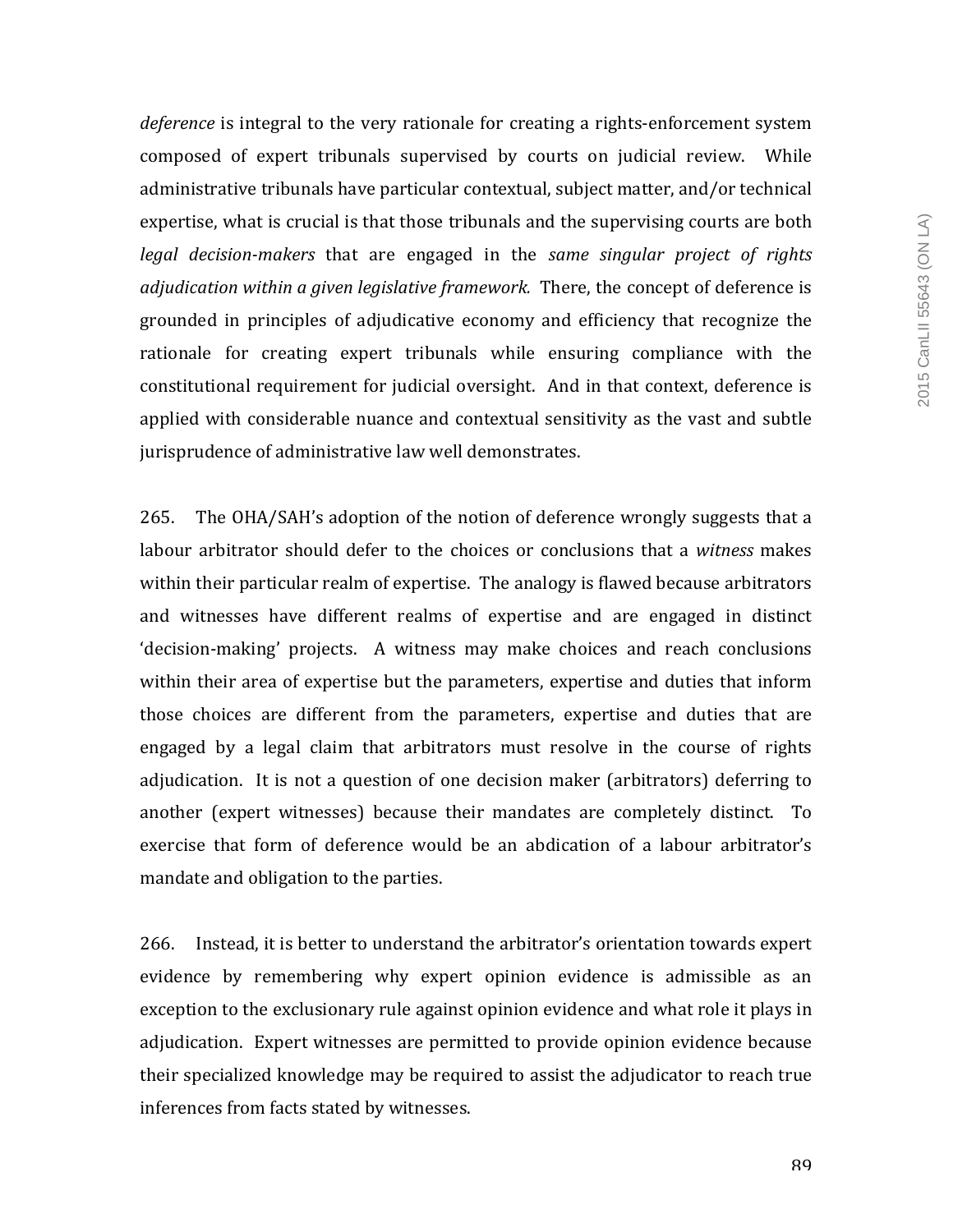267. Since its 1994 ruling in *R. v. Mohan*, and most recently in *White Burgess Langille Inman*, the Supreme Court of Canada has cautioned against the danger that in the face of expert evidence "the trier of fact will inappropriately defer to the expert's opinion rather than carefully evaluate it".  $385$  Instead, the Court has reiterated that "[t]he trier of fact must be able to use its 'informed judgment', not simply decide on the basis of an 'act of faith' in the expert's opinion".  $386$  In all cases, the role of the expert witness is to provide "fair, objective and non-partisan opinion evidence" that assists adjudicators in assessing all the evidence before them and drawing true inferences.<sup>387</sup>

268. But, the expert witness is not to substitute for the adjudicator's independent assessment of the legal issue to be decided. Accordingly, rather than "deference", the real questions are what *weight* should an arbitrator give to particular expert opinion evidence and does that expert opinion evidence assist in drawing inferences. As set out above, the parties agreed that it is necessary to assess and choose between the conflicting scientific evidence. That assessment and such choice are not questions of "deference" but an exercise of an arbitrator's normal judgment with respect to the weight, relevance and credibility of competing evidence.

269. Secondly, the OHA/SAH's adoption of the reasonableness test from *Dunsmuir* again risks confusing the question of deference and the limited scope of the expert witness' expertise and risks diluting the well-established *KVP* test.

270. The OHA/SAH's position suggests that as long as the VOM Policy is based on " some" expert evidence and "falls within a range of possible, acceptable outcomes" it will be compliant with a reasonable exercise of management rights. However, the articulation of what is "reasonable" in *Dunsmuir* is not a free-floating

<sup>385</sup> *White Burgess Langille Inman*, 2015 SCC 23, at para. 17

<sup>386</sup> White Burgess, at para. 18

<sup>387</sup> *White Burgess*, at paras. 2, 10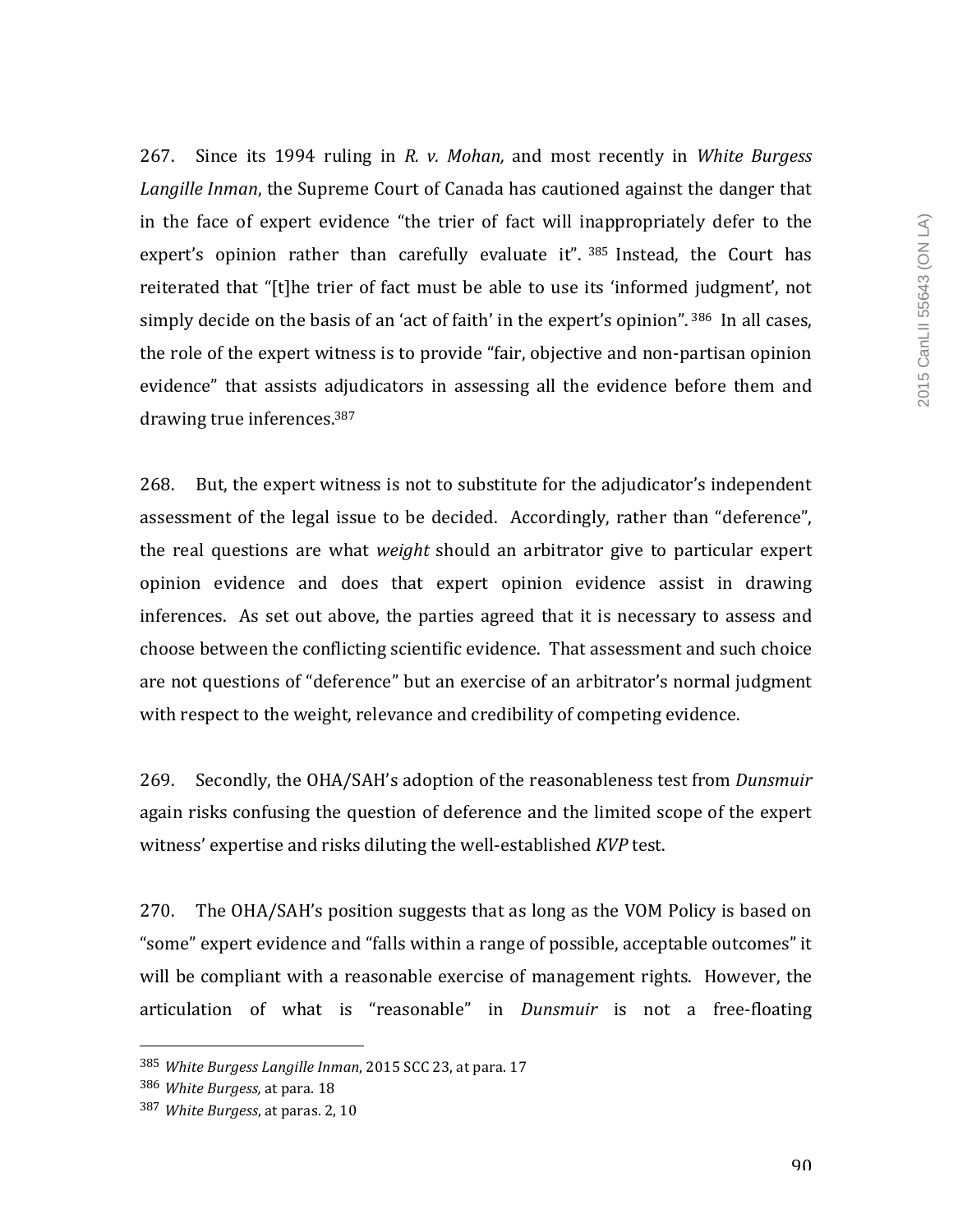"reasonableness" test. It specifically describes what *degree of deference* is appropriate when taking into account the distinct roles played by an administrative tribunal of first instance and a reviewing court within a vertical process of rights adjudication and review. Also, the question of whether an expert witness' opinion is "reasonable" equally presents the wrong frame. It must be stressed that an expert witness' expertise has a different focus and is incomplete for the purposes of determining the legal rights at issue in a grievance. For example, an expert witness' opinion may be "reasonable" *in a colloquial sense* in view of the parameters that inform the specific scientific project to which the expertise relates. But this does not translate into a *legal conclusion of reasonableness*. It is important to use these terms with precision and to be very clear about the point in the decision-making process to which they relate.

271. At the end of the day, the well-established *KVP* test that identifies what is a reasonable exercise of management rights is the legal test that applies. As the Supreme Court of Canada stated in *Irving*, assessing what is reasonable requires a particular balancing of interests that is attuned to the labour relations context:

Determining reasonableness requires labour arbitrators to apply their labour relations expertise, consider all of the surrounding circumstances, and determine whether the employer's policy strikes a reasonable balance. Assessing the reasonableness of an employer's policy can include assessing such things as the nature of the employer's interests, any less intrusive means available to address the employer's concerns, and the policy's impact on employees.<sup>388</sup>

#### *KVP reasonableness*

 

272. ONA and the OHA/SAH both present *Irving's* explication of *KVP* reasonableness, just cited, as providing the appropriate foundation for the analysis that is required.  $389$ 

 $388$  [2013] 2 S.C.R. 458, at para. 27; specifically acknowledging a submission of the Alberta Federation of Labour

<sup>389</sup> OHA/SAH Closing Argument, paras. 311-312; ONA Final Argument Overview, para. 3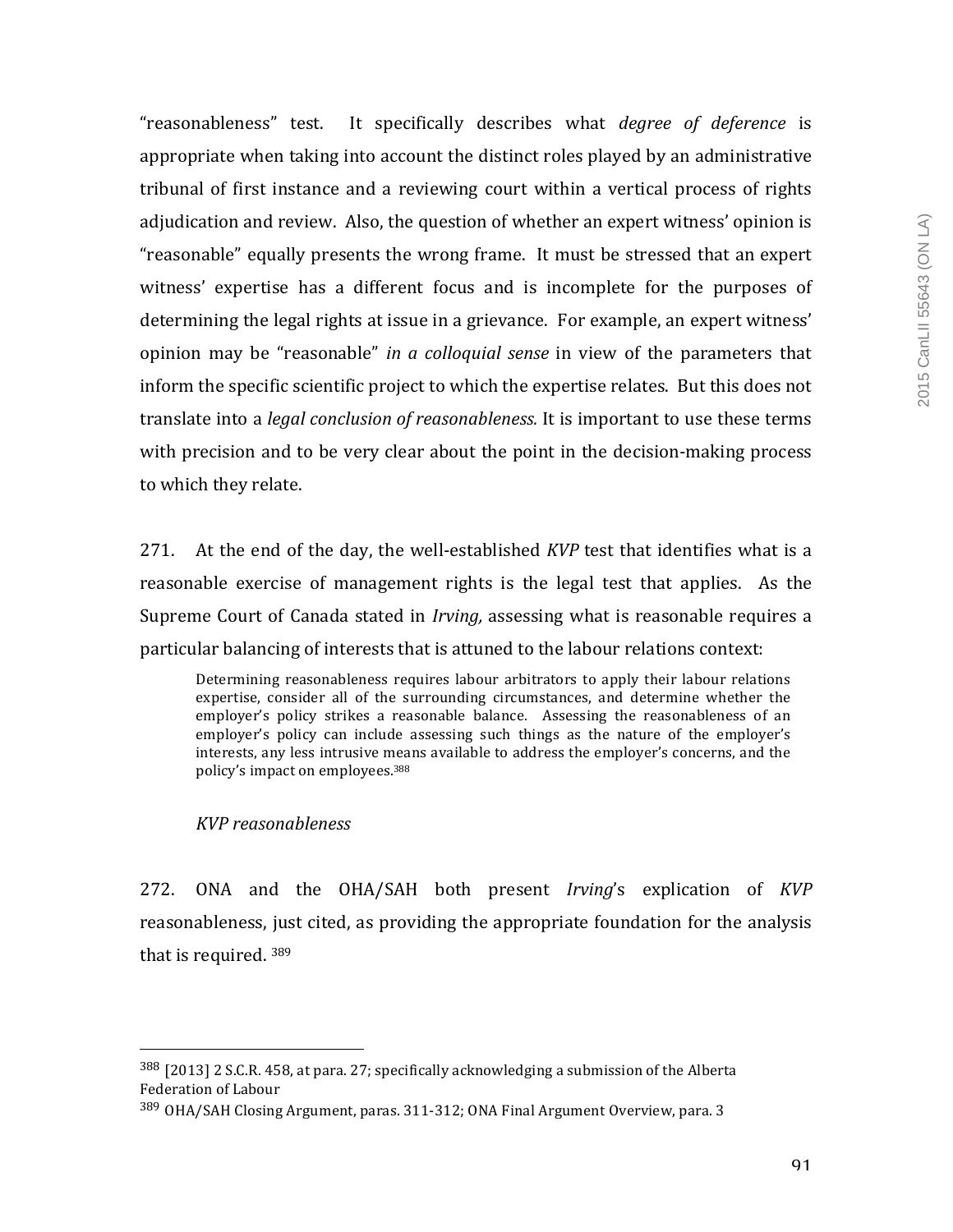## 273. Arbitrator Diebolt provided the following succinct descriptions that I readily

adopt:

The Policy, in my view, is a case of a unilaterally imposed set of rules. Therefore, it is necessary to establish that it is a legitimate exercise of the Employer's residual management rights recognized and retained in Article 4. That means the Policy must meet the tests set out in *KVP*. Further, because it contains elements that touch on privacy rights, it must meet the privacy tests articulated in *CEP*, Local 30 v. Irving Pulp & Paper Ltd., 2013 SCC 34. If those tests are met the Policy will be a valid exercise of the Employer's management rights.<sup>390</sup>

….

In any event, where privacy interests are affected by a unilateral policy implemented as an exercise of management rights, the most recent articulation of the relevant tests is set out by the Supreme Court of Canada in *Irving*, which addressed a policy of random alcohol breath testing in a dangerous work environment. The majority cited *KVP* with approval, noting both arbitrators and appellate courts have applied its reasonableness test. It wrote in part:

[24] The scope of management's unilateral rule-making authority under a collective agreement is persuasively set out in *Re Lumber & Sawmill Workers' Union, Local 2537, and KVP Co.* (1965), 16 L.A.C. 73 (Robinson). The heart of the "KVP" test, which is generally applied by arbitrators, is that any rule or policy unilaterally imposed by an employer and not subsequently agreed to by the Union, must be consistent with the collective agreement and be reasonable (Donald J.M. Brown and David Beatty, *Canadian Labour Arbitration*  (4th ed. (loose-leaf), vol. 1, at topic  $4:1520$ .

More specifically, the majority reviewed with approval a number of past arbitral approaches to policies affecting employee privacy. It noted arbitrators have engaged in a "balancing of interests" approach. In the arbitration awards under review, the board weighed the employer's interest in random alcohol testing as a workplace safety measure against the harm to the privacy interests of employees. The board asked whether the benefit to the employer from random testing in the dangerous workplace was proportional to the harm to employee privacy. The majority of the Court also noted past decisions in which arbitrators had asked whether less intrusive measures had been exhausted.391

274. Arbitrators have also made clear, as the OHA/SAH submits<sup>392</sup>, that the test for reasonableness is an objective one and does not depend upon the subjective views of the employer, the union or any employee or group of employees.<sup>393</sup>

<sup>390</sup> Diebolt Award, para. 155

<sup>391</sup> Diebolt Award, paras. 161-162

<sup>392</sup> OHA/SAH Closing Argument, para. 349

 $393$  York University (2012), 221 L.A.C. (4<sup>th</sup>) 48 (Surdykowski) at para. 32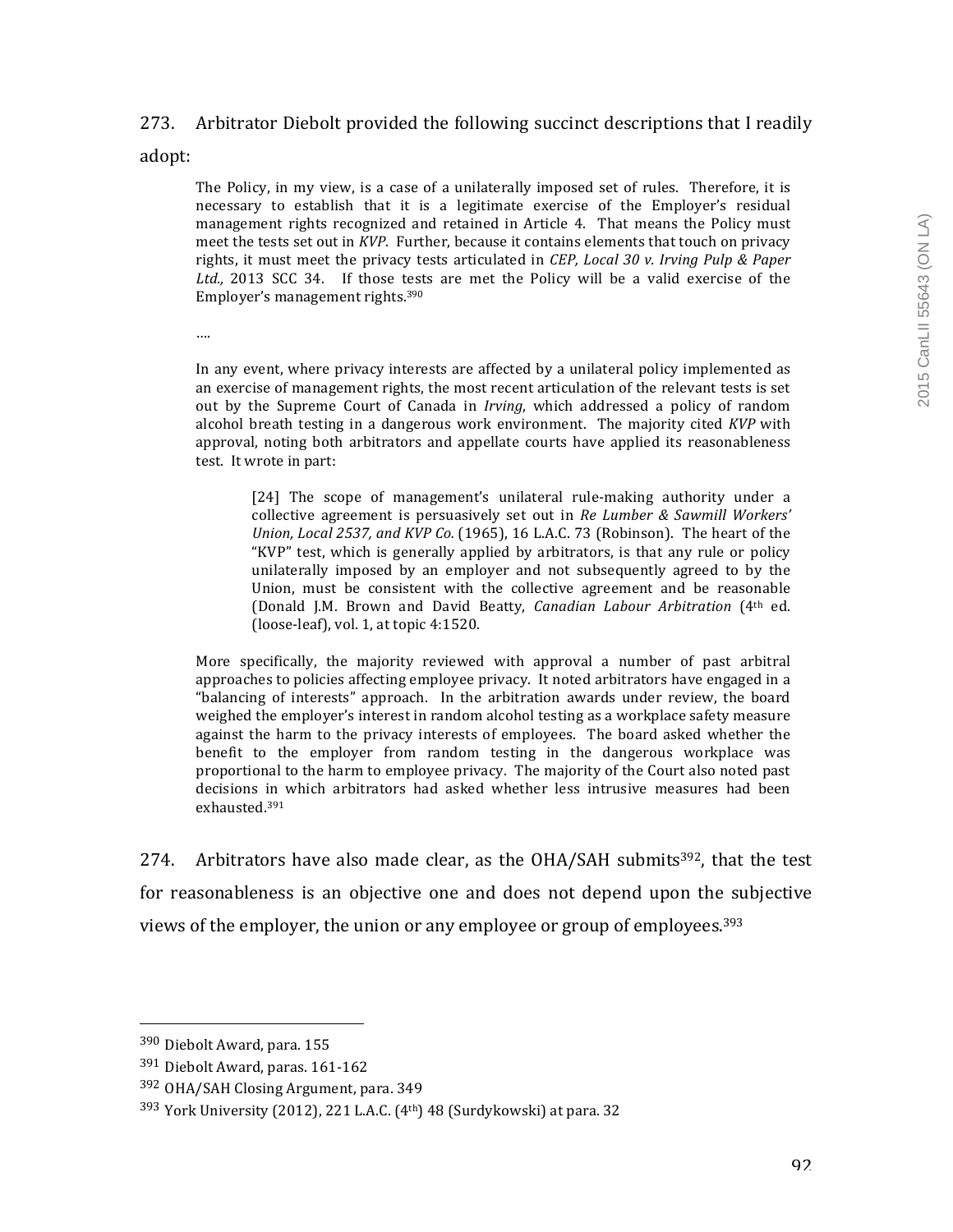- 1) It must not be inconsistent with the collective agreement.
- 2) It must not be unreasonable.
- 3) It must be clear and unequivocal.
- 4) It must be brought to the attention of the employee affected before the company can act on it.
- 5) The employee concerned must have been notified that a breach of such rule could result in his discharge if the rule is used as a foundation for discharge.
- 6) Such a rule should have been consistently enforced by the company from the time it was introduced.<sup>394</sup>

276. In the instant case, requirements  $#3$  and  $#4$  have been clearly met and  $#5$  is not relevant. As far as  $#6$  is concerned, I am satisfied that the limited evidence led alleging inconsistent enforcement is not nearly sufficient to support a finding of breach given the size of this Hospital and bargaining unit. I propose therefore to say no more about it.

277. The primary dispute between the parties concerned the reasonableness of the Policy. The Union raised challenges on a variety of grounds each of which will be addressed with abbreviated reference to the evidence adduced.

278. Before doing so, I identify certain non-controversial propositions disclosed in the evidence. No one doubts the obligation of the Hospital to take all reasonable precautions to protect the health and safety of patients. No one doubts that influenza is a serious disease that may lead to serious, even fatal, consequences for certain otherwise compromised patients. With varying levels of assent given the developing science, none of the experts appear to question the first sentence of the published Policy: "Influenza immunization is the single most effective way of

<sup>394</sup> *KVP Co.* (1965), 16 L.A.C. 73 (Robinson) at para. 34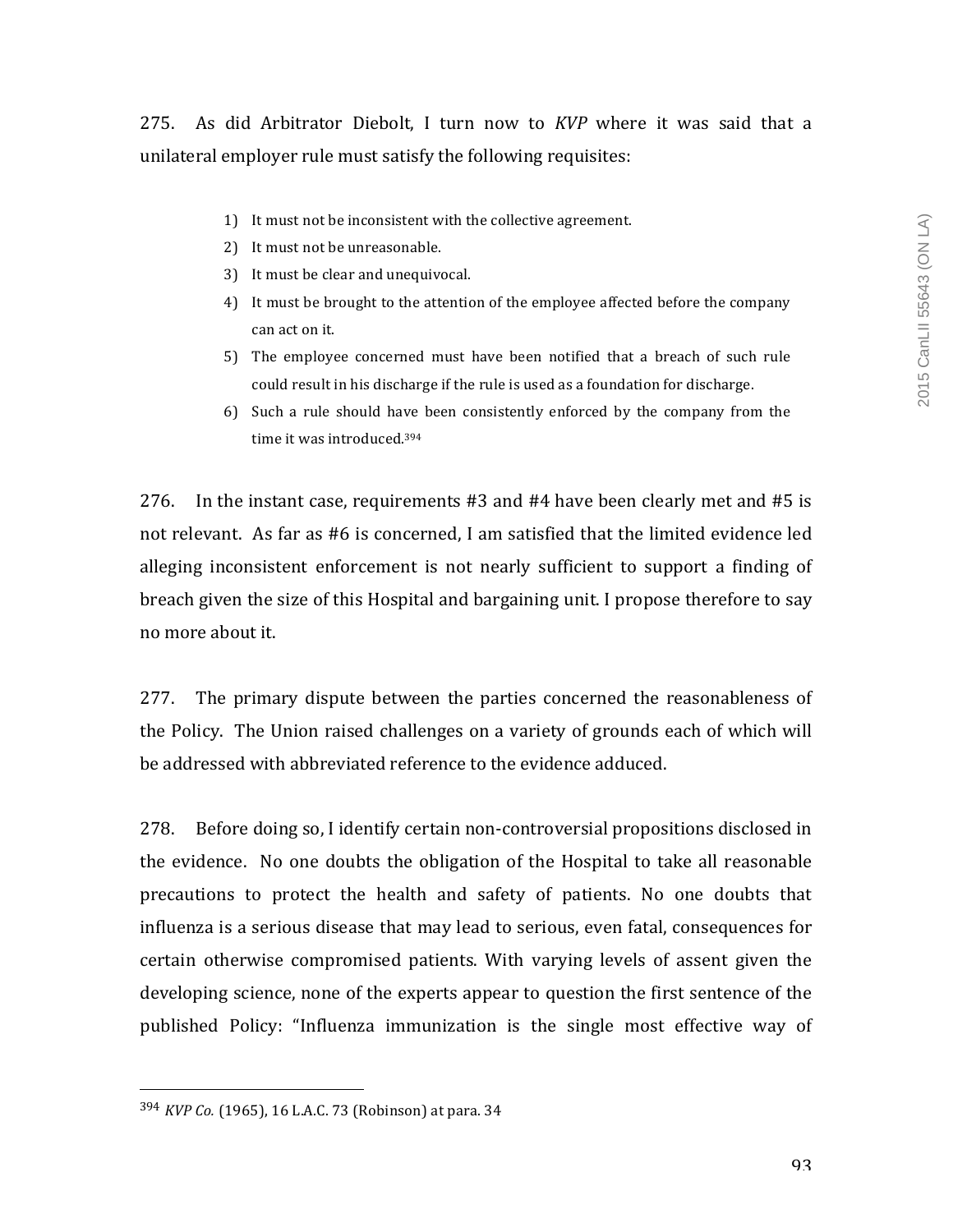preventing the spread and acquisition of influenza."<sup>395</sup> All of the experts accept that, depending upon the number of years considered, the overall vaccine effectiveness rate is about  $60\%$ ; they agree that many vaccinated HCWs will also contract influenza albeit in attenuated form in some cases. They agree that the 2014-2015 influenza season was an exceptionally poor year for vaccine match with the strain of the disease then prevailing in Canada. The parties agree that the validity of a general VOM policy should not stand or fall on the basis of the experience of a single year.

## **Purpose** of the Policy

279. As set out above, ONA asserts that the improper purpose of the Policy is to promote an increase in influenza immunization rates without an independent patient safety offset that would otherwise justify a mask-wearing requirement. To be clear, the Union does not contest the legitimacy of efforts properly made to encourage voluntary acceptance of vaccination by HCWs. Further, these grievances do not address outbreak situations specifically addressed by the Collective Agreement.

280. On the issue of driving an increase in vaccination rates, Arbitrator Diebolt had the following to say:

Pausing here, in my view, the facts that: (1) influenza can be a serious, even fatal, disease;  $(2)$  that immunization reduces the probability of contracting the disease, and  $(3)$  that immunization of health care workers reduces transmission of influenza to patients all militate strongly in favour of a conclusion that an immunization program that increases the rate of healthcare immunization is a reasonable policy. ….

In sum, it is clear that a vaccination or masking policy will increase immunization rates. That said, it would be troubling if the only purpose or effect of the Policy's masking component were to motivate health care workers to immunize. In that **event, masking would only be a coercive tool.** On all the evidence, however, I am persuaded that masking has a patient safety purpose and effect and also an 

 $395$  Exhibit 3, Tab B, 4, p. 1.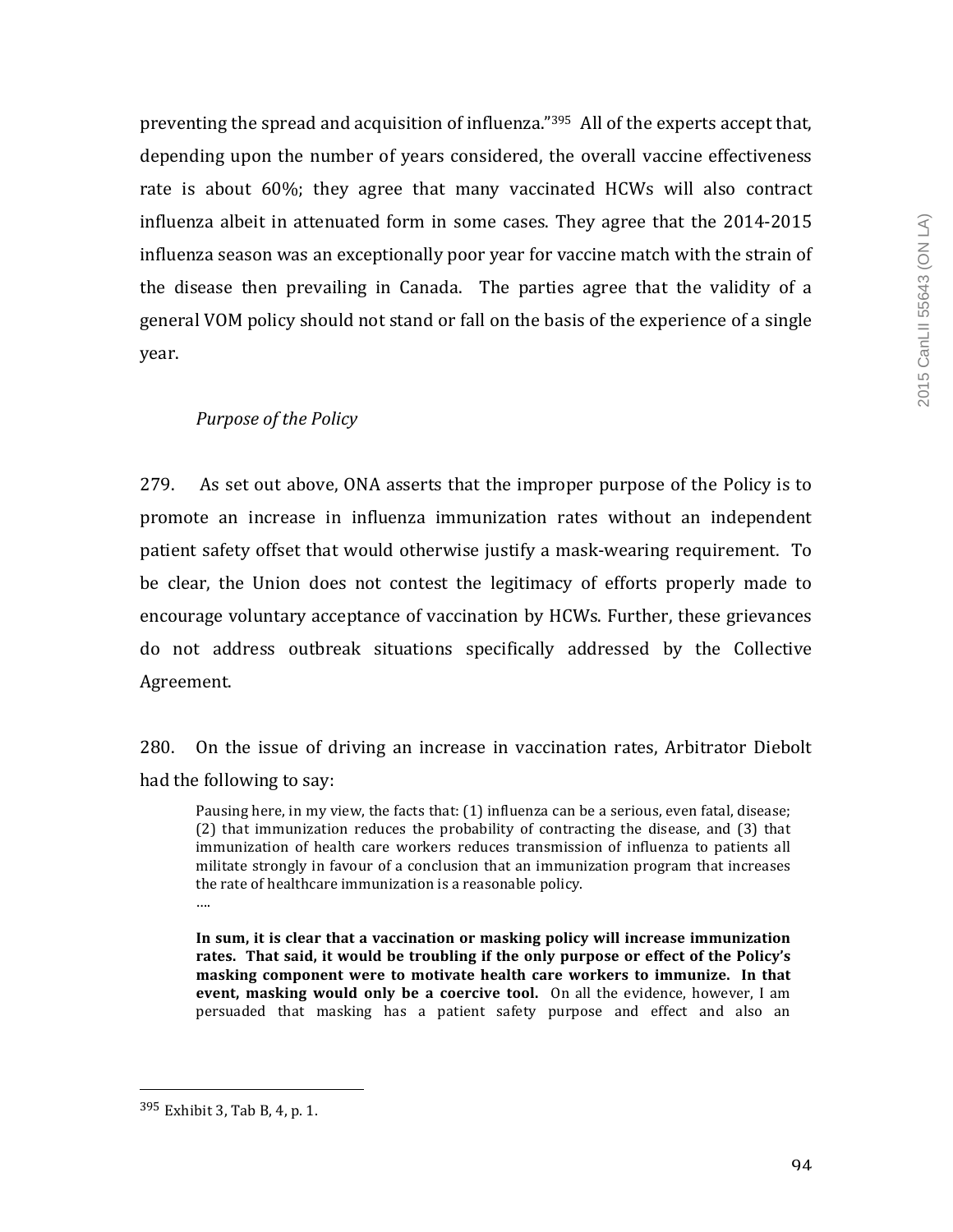accommodative purpose for health care workers who conscientiously object to immunization.<sup>396</sup> (bold added)

281. I will come to the final part of Arbitrator Diebolt's second paragraph in due course but turn first to his first three sentences identified in bold.

282. The genesis of the VOM Policy at SAH cannot seriously be doubted on a documentary record that is extensive, detailed and supported by the uncontradicted oral evidence of several witnesses.

283. I credit without hesitation the statement in Mr. Gagnon's will-say that earlier "critical incidents have shaped his beliefs and actions, and those of SAH with regard to safety"<sup>397</sup>. His will-say was compelling. However, I also find that Mr. Gagnon had decided, by as early as January 2013, that a VOM policy would be introduced at SAH. Only VOM detail and a date for implementation remained. The bedrock VOM requirement had been determined. Notwithstanding questions raised at various times by the Chief of Staff, the Chief Nursing Executive, and the Algoma Medical Officer of Health, VOM was pursued without waver until the Policy was made effective on January 1, 2014. UHN experts retained "to provide expert advice to Infection Prevention and Control at SAH on specific infection control issues" were not consulted.

284. On the face of the record, I have little to no doubt that the dominant, likely sole, motivation for the introduction of the Policy at SAH was to drive up immunization rates. The concern was the risk to patient safety of influenza transmission. The response to that concern was to take all possible steps to increase vaccination rates at the Hospital. VOM was adopted as the vehicle to achieve that objective. What little doubt I have about this conclusion is allayed by what happened at the Hospital in the Fall of 2013. The record is plain that Mr.

<sup>396</sup> Diebolt Award, para. 188

 $397$  Exhibit 246, para.3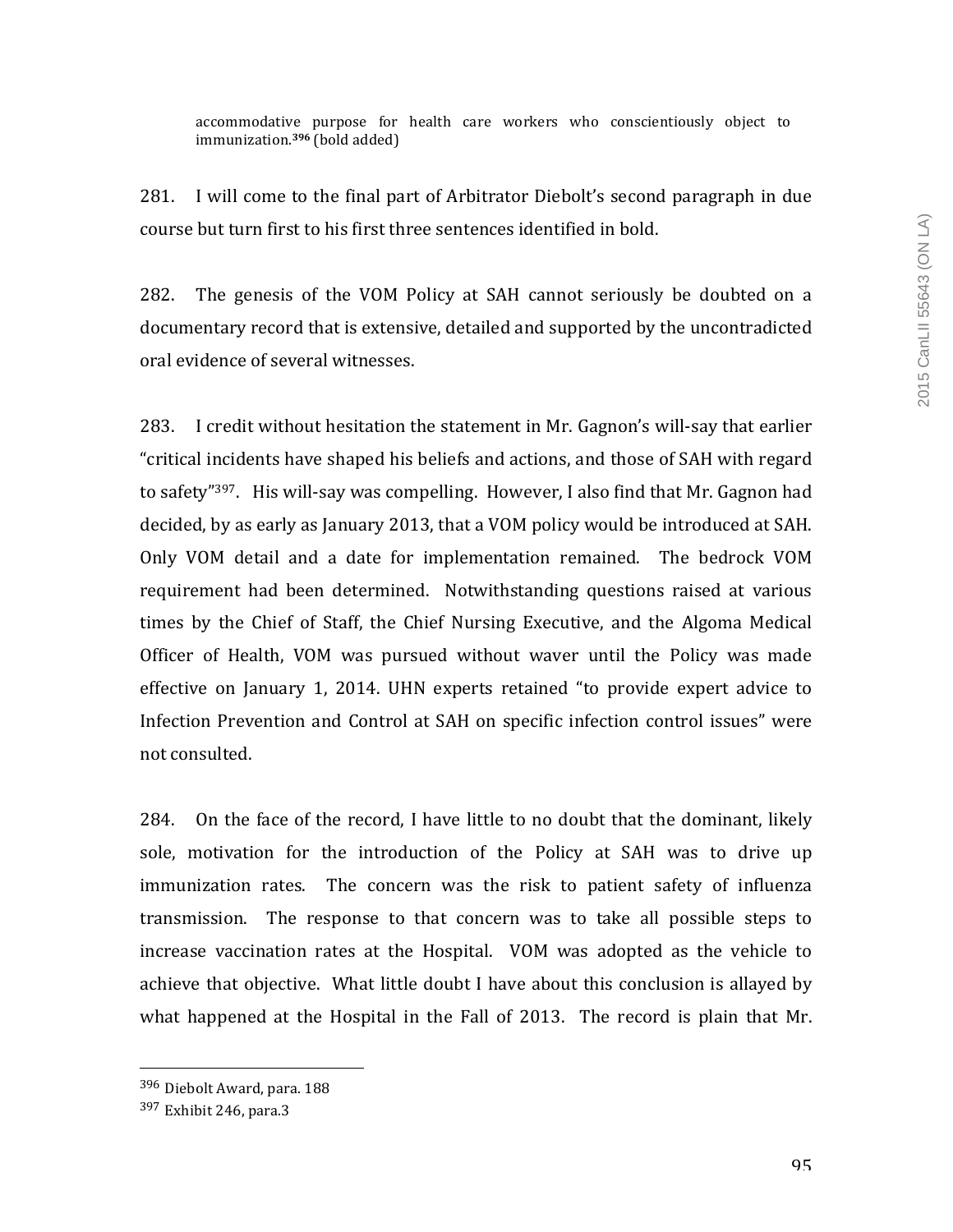Gagnon determined that the Policy would be introduced if the target  $70\%$ immunization rate had not been reached by December 31, 2013. He also announced that the Policy would continue in 2014-2015 if an 80% target were not met by the end of March 2014. What is equally noteworthy is what is missing from the record. There is no discussion of any kind about the positive efficacy of masks throughout 2013 on the detailed record of events at SAH.

285. The motivation for VOM at SAH is entirely consistent with what has been acknowledged elsewhere. In her Report Dr. McGeer states that larger and more complex organizations have difficulty in achieving and sustaining superior rates of vaccination and that: "Programs which require that healthcare workers who choose not to be (or cannot be) vaccinated wear a mask when in patient care areas during the influenza season are associated with increases in vaccination rates." $398$  In the TAHSN Report, the recommendation is to use voluntary programs as a "preferred first approach" and "if ineffective, policy could move along to [the] stage of vaccinate-or-mask...".  $399$  The TAHSN Report goes on to say: "When HCW immunization rates remain low in spite of state-of-the-art educational and incentive programs, a vaccinate-or-mask approach would be ethically defensible."<sup>400</sup>

286. The OHA/SAH accept at least the general tenor of this description. It is conceded that low influenza vaccination rates were the backdrop that "animated the implementation of the Policy at SAH $^{\prime\prime}$ 401. In final argument counsel, while disputing the relevance of the 70% vaccination rate for purposes of assessing reasonableness, stated that the Policy:

was animated by the same considerations which occurred in BC Health [Diebolt Award], concerns on low influenza vaccination rates of healthcare workers in healthcare facilities. That backdrop animated the development of the policy at Sault Area Hospital as well.<sup>402</sup>

<sup>398</sup> Exhibit 185, p. 40

<sup>399</sup> TAHSN Report, Exhibit 185, Appendix C, p. 19

 $400$  TAHSN Report, Exhibit 185, Appendix C, p. 19

<sup>401</sup> OHA/SAH Closing Argument, para. 37

 $402$  Transcript, July 8, 2015, p.28; See also: p. 39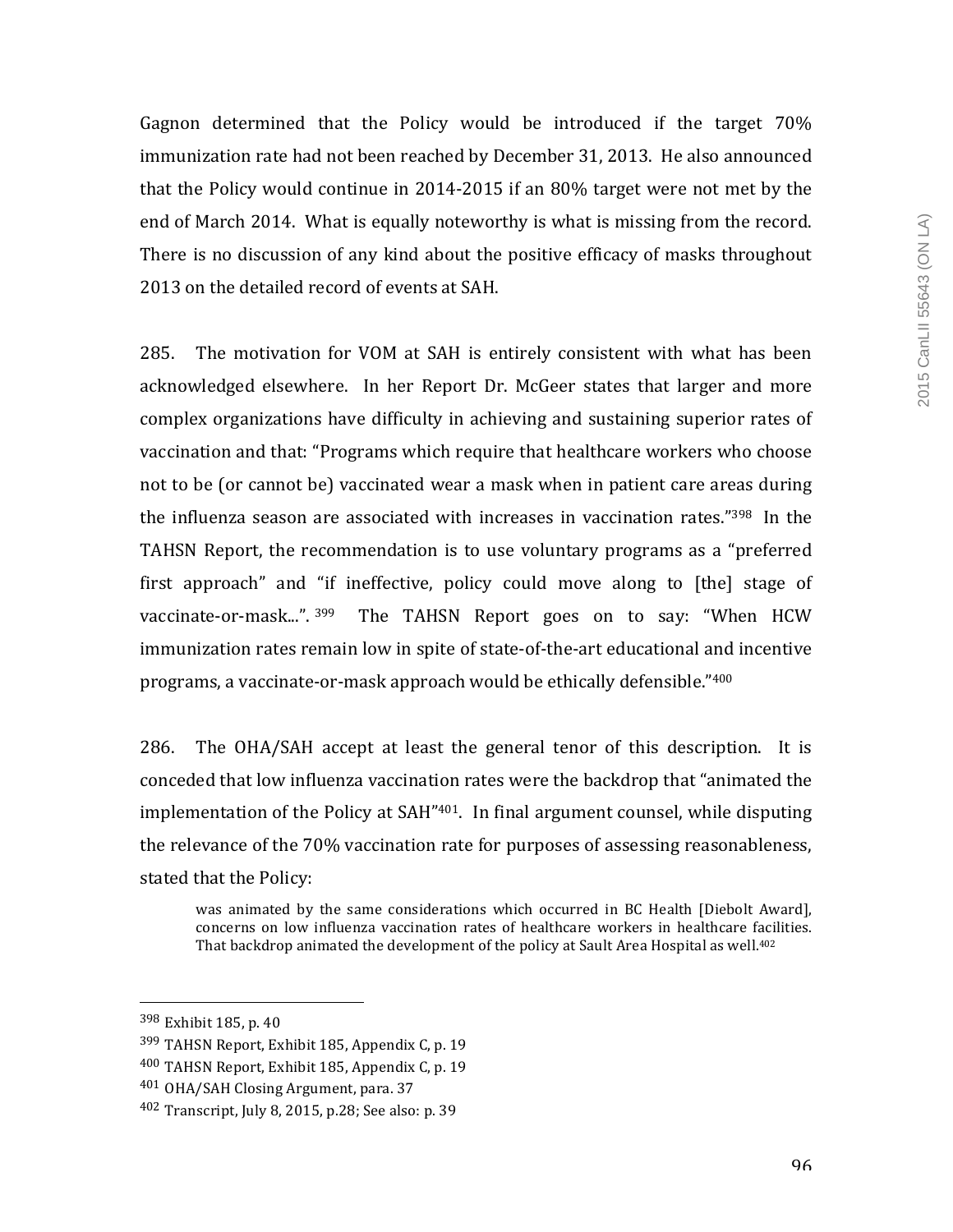287. However, Dr. McGeer and Dr. Henry defended VOM policies on another basis. As previously stated, they assert that the primary purpose of VOM policies is to prevent transmission from unvaccinated HCWs to their patients prior to symptom onset, or, in cases of asymptomatic infection.

288. Review of this stated purpose requires an assessment of the evidence said to support it, to which I now turn. I have endeavoured earlier in this Award and in the Appendices to set out a summary of that evidence at least in outline form; there is no point in repetition.

## *Risk posed by unvaccinated HCWs*

289. There was vigorous disagreement about the scientific merit, and relevance to acute care hospitals, of the findings of several RCTs conducted in long term care facilities. These RCTs are said to confirm that influenza vaccination of HCWs will produce substantial all-cause mortality reduction. Dr. McGeer and Dr. Henry also rely upon several observational and experimental studies in other settings. Dr. McGeer maintains that: "since an infected healthcare worker can transmit influenza to persons he or she comes into contact with, it must be true that preventing influenza in patient care staff reduces the risk that they will transmit influenza to patients".403

290. While the latter statement seems axiomatic, Dr. McGeer and Dr. Henry concede that there are differences between the very enclosed setting of long-term care and ambulatory or hospital care. These differences alter the balance of what is at risk from a HCW as opposed to from other people.<sup>404</sup> While the OHA/SAH experts opine that these observational and experimental studies provide support for the RCT findings, they appear to me in some cases to be quite remote and of extremely

<sup>403</sup> See above, at para. 142

 $404$  Transcript, June 24, 2015, A. McGeer, p. 142; See above, at para. 143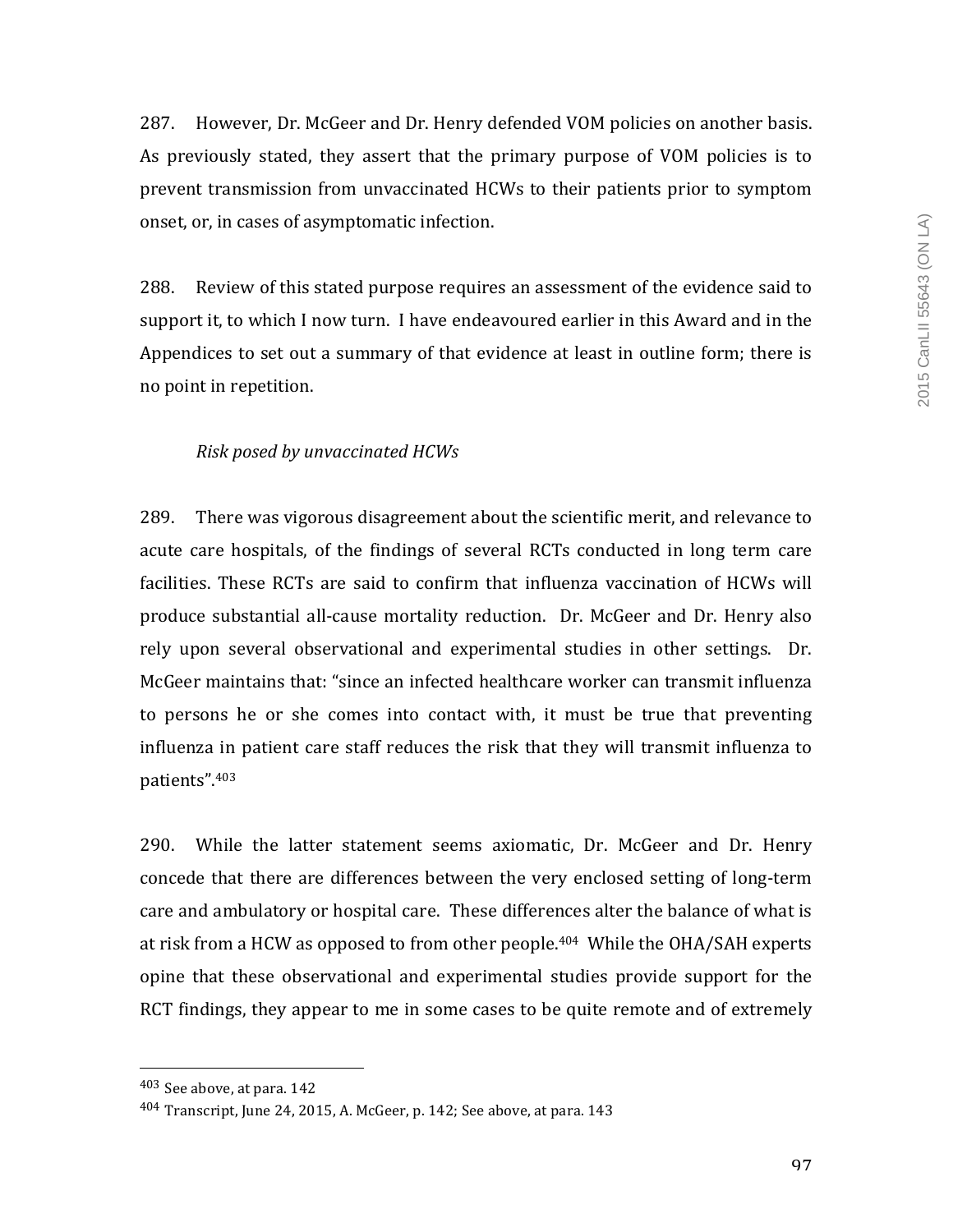limited assistance. Other experts in the field have challenged their relevance and judged some of them harshly.

291. The RCTs have also been the object of detailed criticism from other reviewers and investigators as earlier related. Dr. McGeer and Dr. De Serres, to say the least, engaged in vigorous debate as to the merit and relevance of these RCTs. I do not propose to describe, let alone make any finding concerning the quite arcane aspects of their disagreement about Dr. De Serres' calculations as to the suggested numbers needed to vaccinate in order to prevent one death in Canadian acute care facilities, his application of the epidemiological dilution principle, and his explanation of why he supports the Cochrane Review's<sup>405</sup> highly critical assessment of the RCTs. I accept Dr. McGeer's observation that determining the proportion of hospital acquired influenza that is associated with HCWs is an extraordinarily difficult challenge given the complexity and communicability of influenza.

292. However, broad controversy concerning the merit of the subject RCTs arose in the scientific community well before the commencement of this litigation and has not dissipated since the release of the Diebolt Award notwithstanding the Ahmed review. Indeed the experts have continued to debate Ahmed itself.

293. On the evidence heard in this proceeding, I am not able to conclude that Dr. McGeer's opinion--that the specific burden of influenza caused by transmission from HCWs is no longer relevant given the RCT findings--should necessarily prevail to the extent that that issue is important to the outcome of this arbitration.

# *Asymptomatic transmission*

294. The experts do not agree about this issue either although they do agree that the scientific evidence in support of the claim, that asymptomatic transmission is

<sup>&</sup>lt;sup>405</sup> Exhibit 85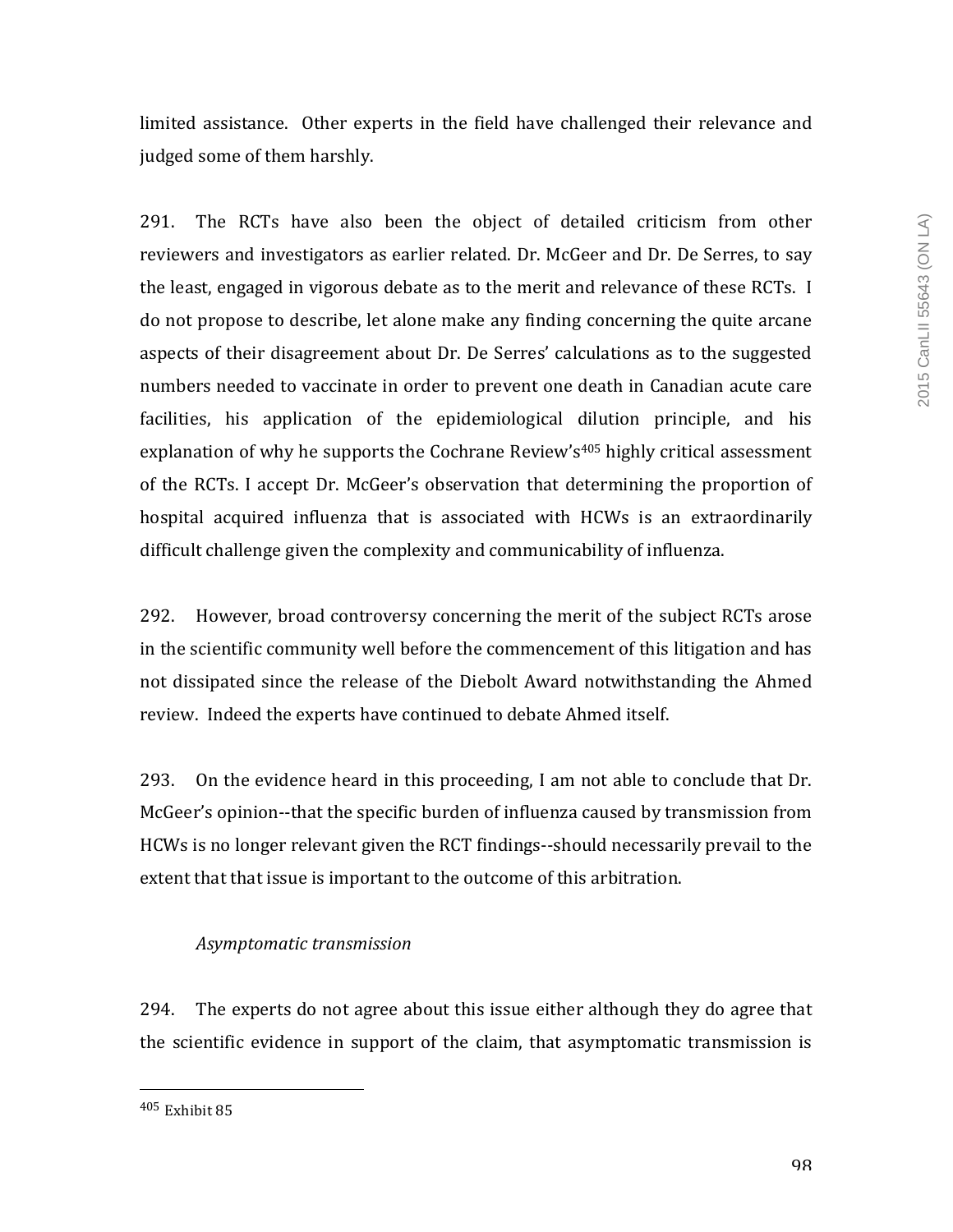important, is limited. Dr. McGeer concedes that: "the truth is we simply do not know much about transmission risk at a population  $level$ ".<sup>406</sup> Dr. Henry states that there is "some evidence that people shed prior to being symptomatic and some evidence of transmission" but "there is not a lot of evidence around these pieces". 407 Dr. De Serres says that there is "scant evidence". 408 Dr. Skowronski, whose expertise is acknowledged by Dr. Henry who is her colleague, co-authored a letter to the Canadian Medical Association Journal stating that: "The evidence that presymptomatic or asymptomatic infections contribute substantially to influenza transmission remains scant."409

295. The experts also commented upon the degree of risk attendant upon presymptomatic or asymptomatic virus shedding. Dr. Henry and Dr. McGeer concede that symptomatic patients will shed more particles but Dr. McGeer speculates that individual heterogeneity may mean that some asymptomatic high viral shedders are very important in transmission. On the other hand, Dr. De Serres, Dr. Gardam, and Dr. Lemieux all point to the Carrat meta-analysis to support their opinion that asymptomatic transmission is unlikely to be of clinical significance. Dr. Lemieux described the period of asymptomatic time to be a "very short window" of less than a day. Dr. Gardam said that an asymptomatic individual does not produce a lot of large droplets.

296. The several authorities relied upon by the OHA/SAH experts for their opinions on this subject, or to which they were referred, are identified previously in this Award. It is apparent that some of these studies were not about asymptomatic infection or were not cited in support of the proposition that influenza can lead to asymptomatic infection. Others concluded that viral shedding without apparent

<sup>406</sup> See above at para. 156

 $407$  See above at para. 161

<sup>408</sup> See above at para. 155

 $409$  See above at para. 170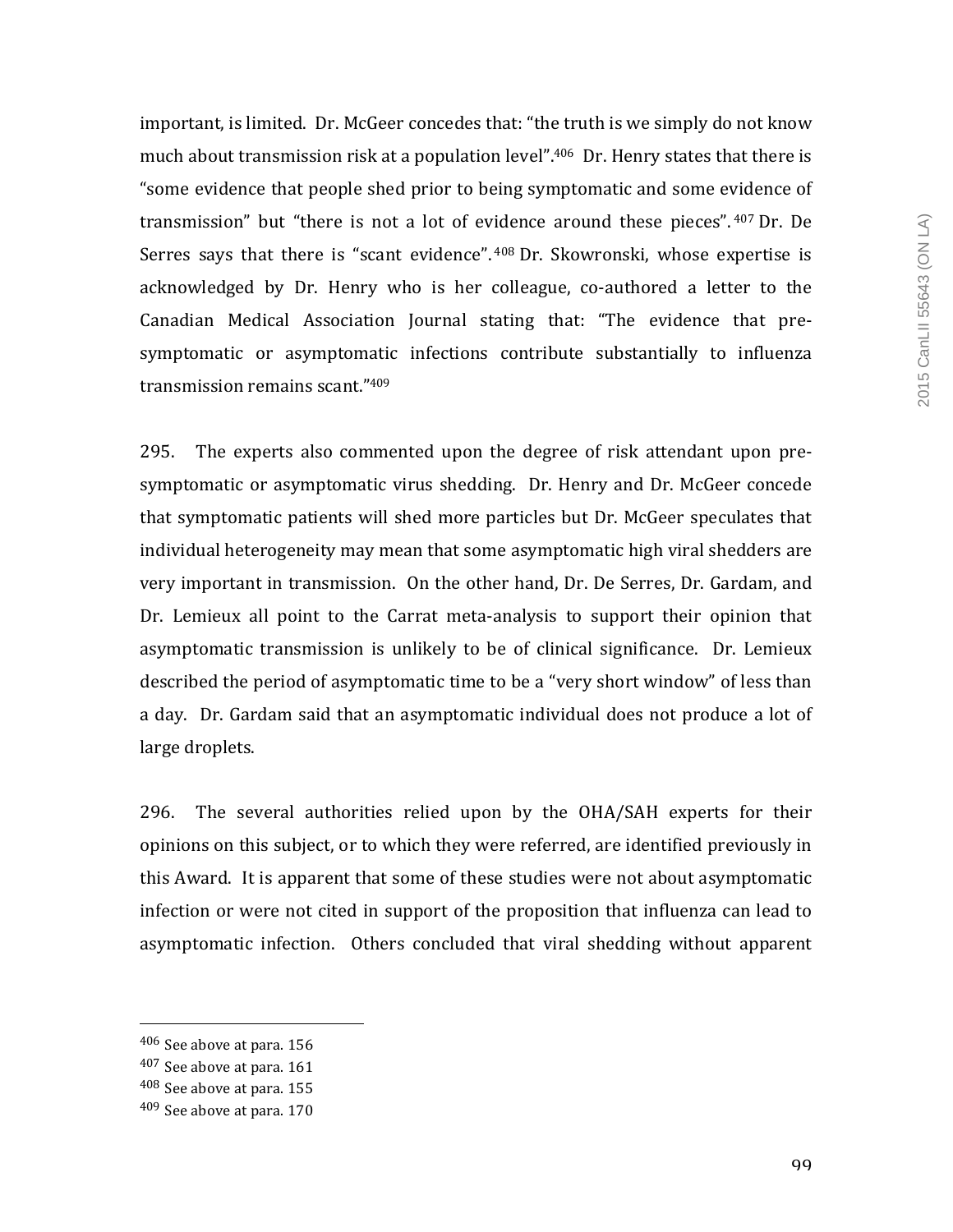symptoms was infrequent. There were household studies and others involving a very small number of people.

297. Based upon my review of this material noted above and canvassed in more detail in Appendix B, and bearing in mind the concessions made about the quality of this evidence by Dr. McGeer and Dr. Henry, it appears to me that conclusions stated in the Patrozou review remain accurate:

Although asymptomatic individuals may shed influenza virus, studies have not determined if such people effectively transmit influenza...Based on the available literature, we found that there is scant, if any, evidence that asymptomatic or presymptomatic individuals play an important role in transmission.  $410$ 

*Use of masks to reduce transmission risk*

298. The experts also agree that there is limited evidence on the significant point of the utility of masks in reducing transmission risk.

299. Although she referred to "good evidence" in her Report, Dr. McGeer gave oral testimony that: "It's not great evidence...it's hard to put a number on it, but you can't walk away from this saying there is no evidence that wearing a mask prevents you from influenza". She also said: "So the truth of the matter is that none of us are really experts in source control. There's quite a limited literature." 411

300. Dr. Henry is "not a huge fan of the masking piece" and agreed that: "there's very scant evidence about the value of masks in preventing the transmission of influenza". It is her view however that, although the evidence is "not conclusive", "if healthcare workers are unvaccinated, wearing masks almost certainly provides some degree of protection to their patients".<sup>412</sup>

<sup>410</sup> Exhibit 230, Synopsis.

<sup>411</sup> See above at para. 179

<sup>&</sup>lt;sup>412</sup> See above at paras. 178 and 184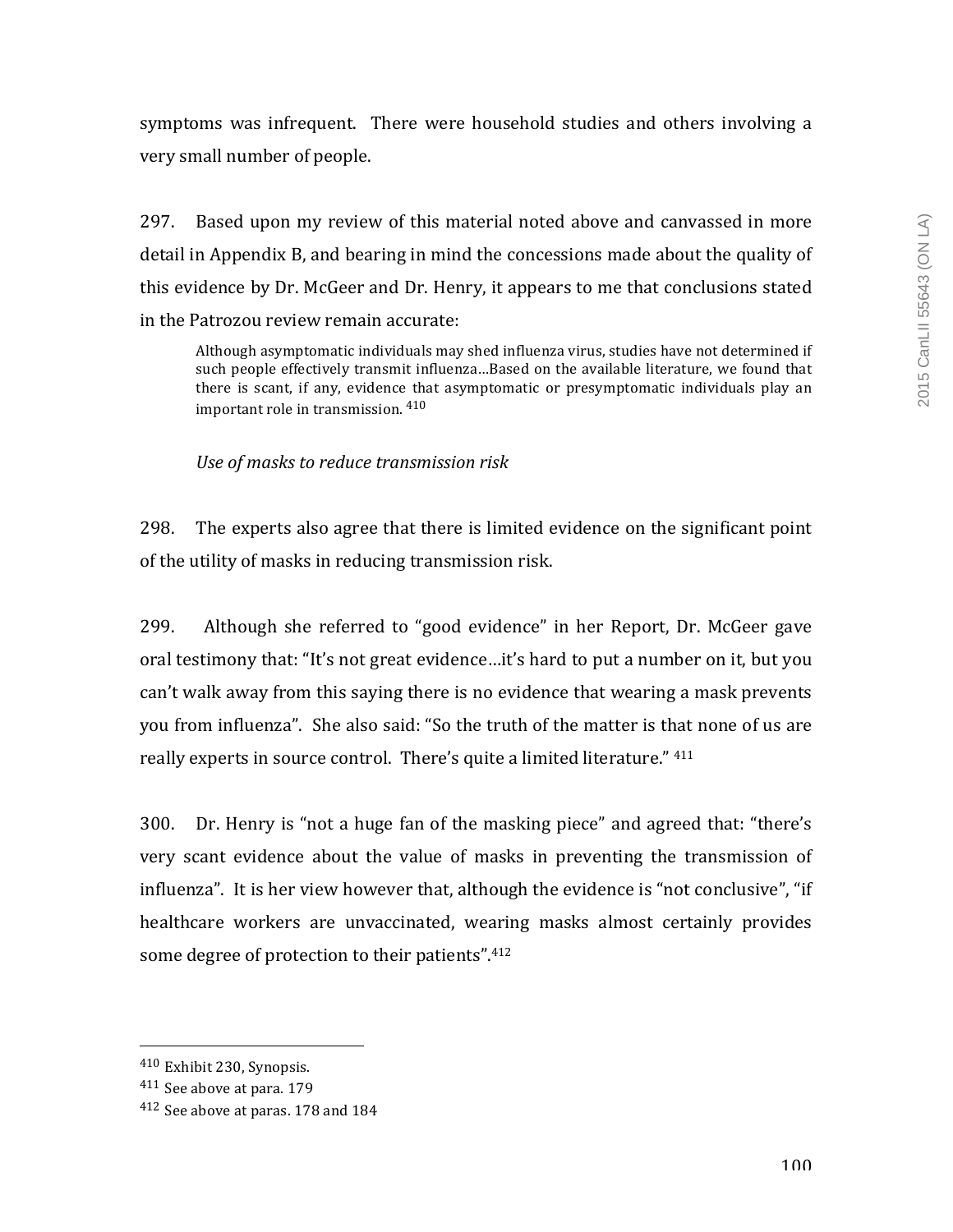301. Dr. Brosseau observed that "there are a very small number of studies examining the efficacy of surgical or medical masks for protecting patients from infection" although she conceded in cross-examination that "there is in fact qualitative evidence in support of reduction of transmission of large droplets", that she describes as a "very low probability event". She said that in her experience the masks used at SAH<sup>413</sup> would very likely not have very good filter performance or efficiency.414

302. The literature relied upon by Dr. McGeer and Dr. Henry, and the comments of the various experts thereon, have also been previously identified and are referenced in Appendix C. There is no point in repeating what has earlier been recorded about the testimony they gave. I conclude that the most that could be said is that there is agreement that a mask is likely to prevent the transmission of large droplets at close range. I accept on the evidence of all of the experts, as did Arbitrator Diebolt<sup>415</sup>, that masking will act as a barrier and provide some patient protection when an infected person, coughing or sneezing, transmits large droplets to another person. Having said that, sick HCWs are not supposed to be at work although, of course, we know that this occurs.<sup>416</sup> I accept that the real life prospect of infected HCWs sneezing or coughing close to, or directly into, the face of patients is slim not to say that it could never occur.

303. Having considered that material and the witness commentary, I conclude as did the authors of the bin-Reza systematic review:

There are limited data on the use of masks and respirators to reduce transmission of influenza... None of the studies established a conclusive relationship between mask/respirator use and protection against influenza infection.<sup>417</sup>

<sup>&</sup>lt;sup>413</sup> Samples of the masks used at SAH were introduced into evidence: Exhibits 9, 10

 $414$  See above at paras. 188-189

<sup>&</sup>lt;sup>415</sup> Diebolt Award, para.189

<sup>&</sup>lt;sup>416</sup> As previously noted, the Policy actually contemplates that some infected employees must work (i.e. absence of worker poses a risk to patient safety): Exhibit 3, Tab A, 4, 2.4

 $417$  Exhibit 122. This was a "systematic review of the scientific evidence" published in 2011. The comment continues to be apt. It acknowledges that: "Some evidence suggests that mask use is best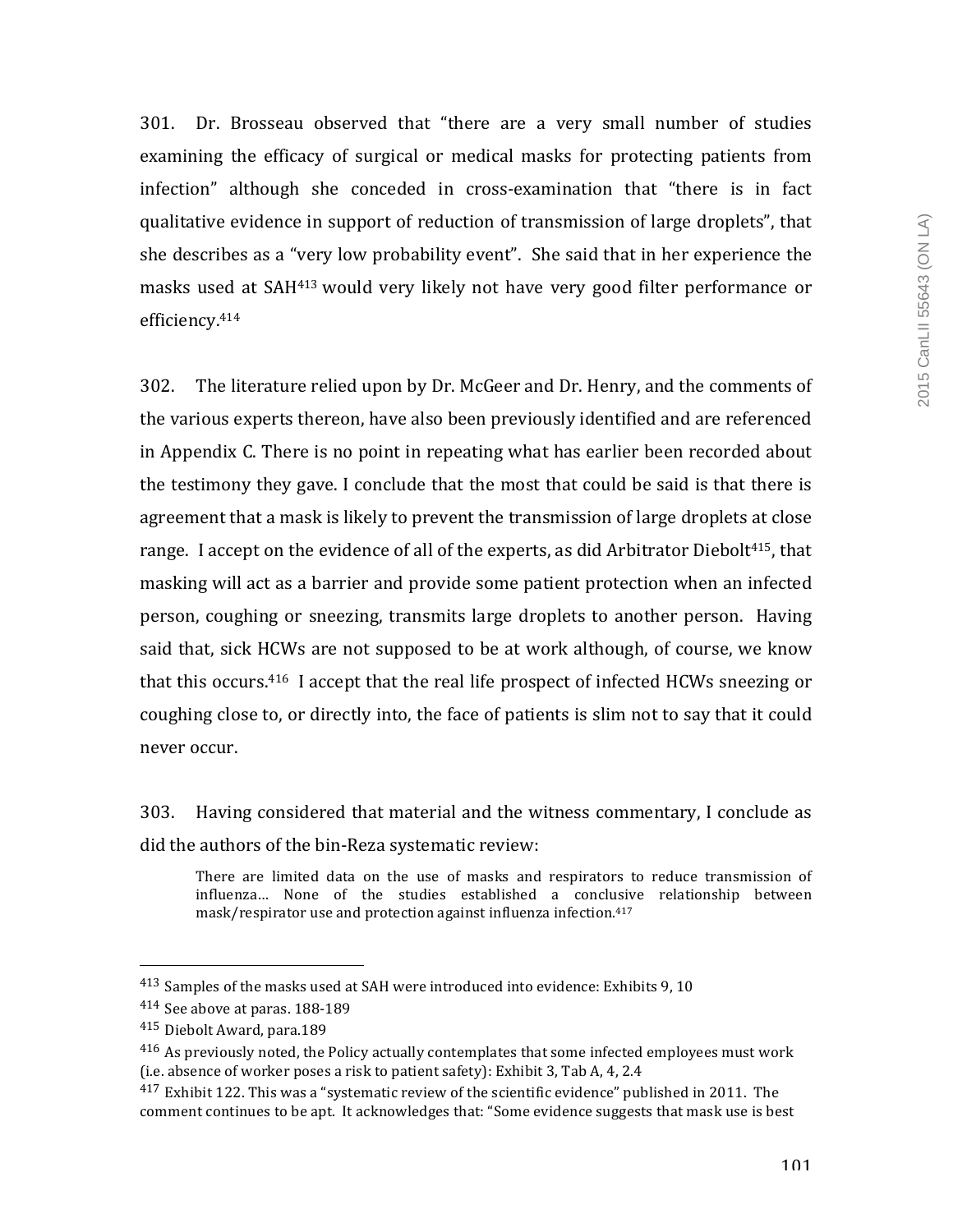## *Mask-wearing issues*

304. Once again, the evidence on the impact on HCWs of long-term mask wearing has been previously reviewed above.

305. While I accept Dr. McGeer's explanation that surgical/procedure masks are worn routinely in hospitals in a variety of circumstances, the direct evidence particularly of RN Cook, that masks are unpleasant if worn for extended periods, persuades me. Her evidence, supported by the personal experiences of Dr. Lemieux and Dr. Gardam, seems to me to be irrefutable. It has a clear ring of practical truth.

306. Insofar as ONA's evidence concerning the difficulty of performing some nursing duties while wearing masks is concerned, I agree with the approach taken by Arbitrator Diebolt. If the Policy were sustained, I accept that such difficulties could and would be accommodated. If they were not, such issues could be made the subject of separate focused grievances. I do not believe that the general validity of the Policy should be tested by exceptional situations.

## *Why not mask everyone?*

307. As previously explained, ONA submits that the illogicality of the VOM Policy at SAH is disclosed by the absence of a requirement to mask everyone. The Union does not of course agree that the Policy would be acceptable should the Hospital have done so.

308. Dr. De Serres, Dr. Gardam, and Dr. Lemieux provided sharp commentary on this issue in their pre-hearing material and in their testimony. It is argued that, with a vaccine efficacy rate of 60% on average, there are many vaccinated HCWs who

<u> 1989 - Andrea Santa Andrea Andrea Andrea Andrea Andrea Andrea Andrea Andrea Andrea Andrea Andrea Andrea Andr</u>

undertaken as a package of personal protection especially hand hygiene." See Appendix C, paras. 404-408 below.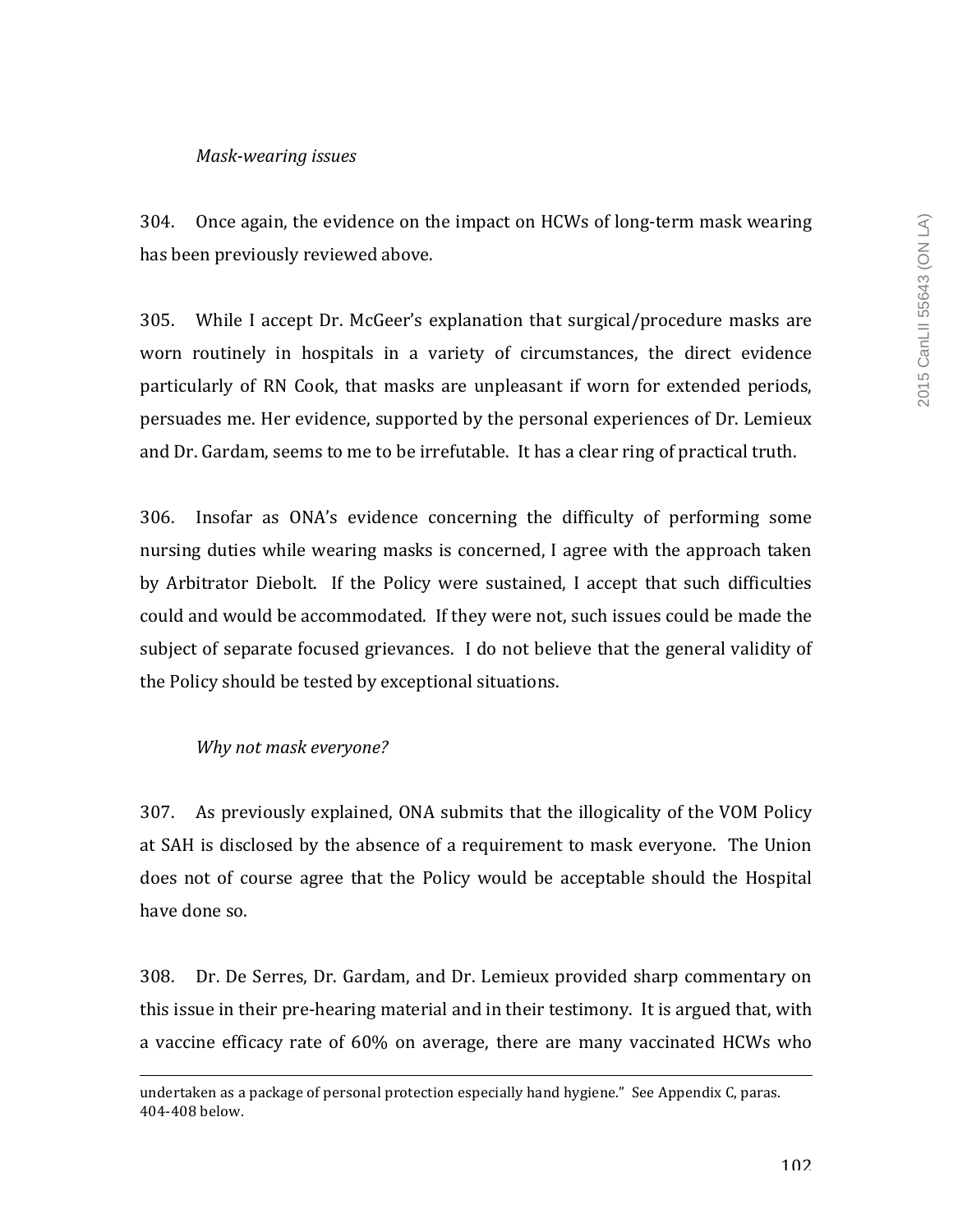stand in the same shoes as their unvaccinated colleagues insofar as risk of influenza is concerned. In a mismatch year, the number of equivalently situated persons only rises, potentially to the  $2014$ -2015 extreme outcome. If hospital authorities were convinced about the utility of masks for the purpose alleged, why not mask everyone?

309. Dr. Henry and Dr. McGeer were asked this question and, with respect, I found their answers, set out in full above<sup>418</sup>, to be less than convincing. Their more terse comments however seemed right to me. Dr. McGeer said: "The masking alternative [to vaccination] is honestly a somewhat desperate attempt to find the solution to the problem that we want to respect health care workers' choices about vaccination." Dr. Henry stated: "It's a challenging issue and we've wrestled with it. I'm not a huge fan of the masking piece. I think it was felt to be a reasonable alternative where there was a need to do—to feel that we were doing the best we can to try and reduce risk." Neither explained to my satisfaction, or to my understanding, why masking should not be required generally if the risk of HCW transmission is as serious as they maintain and if masks actually serve as an effective intervention. In my view their explanations do not adequately answer the contrary point of view expressed by Dr. Gardam, Dr. Lemieux, and Dr. De Serres.<sup>419</sup>

310. For the same reason, ONA also raises the issue of why the Policy does not apply to visitors and to HCW/patient interaction in other areas of the Hospital, for example, cafeterias.

## *Conclusion re reasonableness*

311. Having considered all of the evidence led in this proceeding to the best of my ability, I reach a different conclusion than did Arbitrator Diebolt on the broad issue of reasonableness.

 $418$  See above para. 217 (A. McGeer); para. 219 (B. Henry)

 $419$  See above at paras. 212-216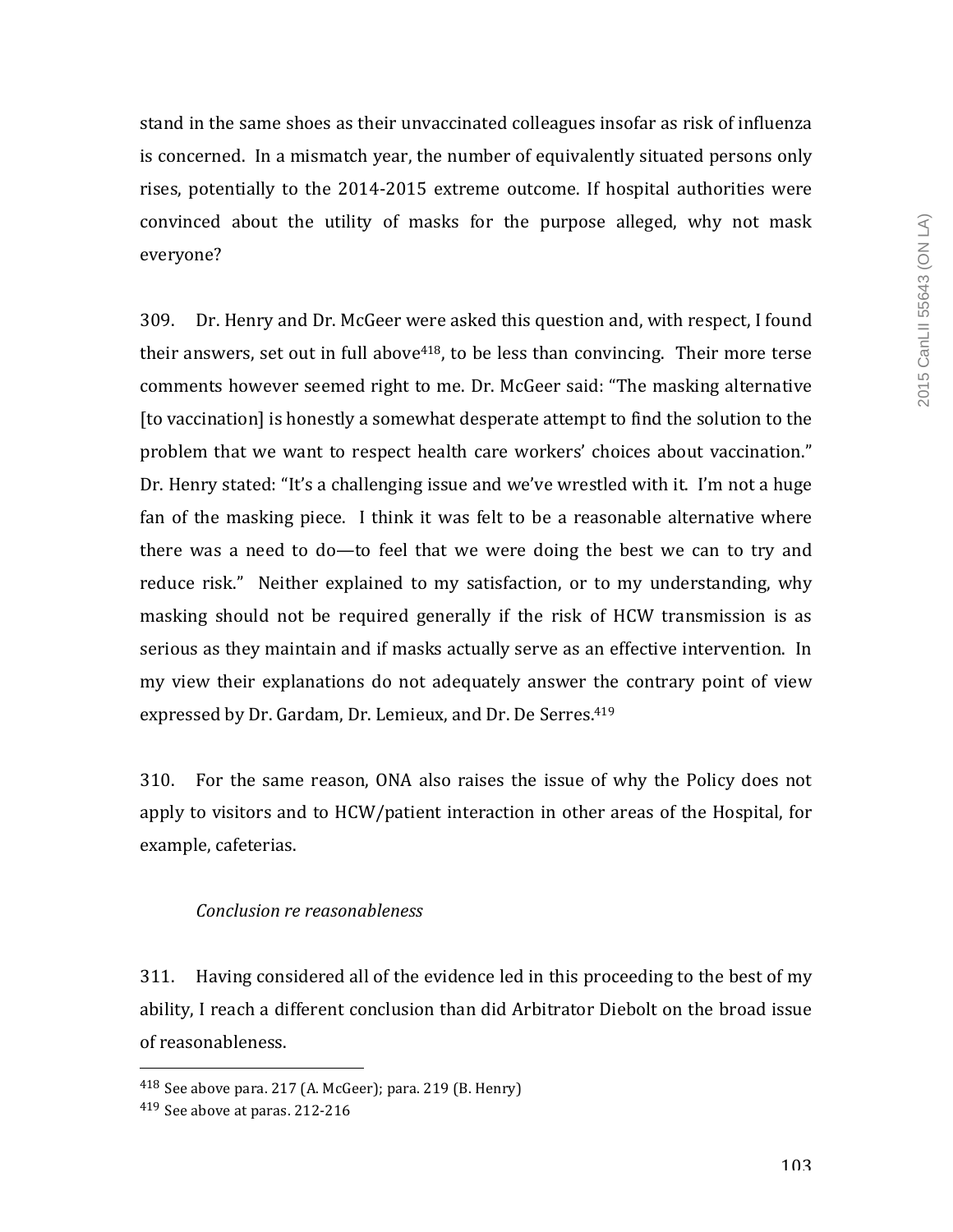$312.$  In short, I am not satisfied that the patient safety purpose and effect of masking has been established as it was before Arbitrator Diebolt. In that circumstance, I am left to conclude that the VOM requirement reduces to "coercive tool", a situation that Arbitrator Diebolt said "would be troubling" if made out.

313. I find the Policy at SAH to be unreasonable for the following reasons.

#### *purpose*

 

314. The VOM Policy was introduced at SAH for the purpose of driving up immunization rates. The Hospital pursued a VOM policy despite concerns raised by senior medical staff including the Chief of Staff and the Chief Nursing Executive. The Hospital failed to consult with infectious prevention and control experts on retainer. CEO Gagnon announced that the Policy would be implemented should an immunization rate of 70% not be achieved. There is no evidence of any medical or scientific rationale for such a condition or for the 70% target rate selected.

315. In short, the laudable goal of preventing hospital-acquired influenza by enhancing vaccination rates was advanced by adoption of a VOM policy, what I see as a colourable means of accomplishing a legitimate objective. From the beginning masks were cast as a "consequence" for failure to vaccinate. <sup>420</sup> They were not advanced at SAH as useful instruments for patient safety in and of themselves.

<sup>&</sup>lt;sup>420</sup> See: CEO Gagnon's reference to "consequences" as early as January 30, 2013, Exhibit 3, Tab D,15; See: Transcript, June 22, 2015. Dr. Henry commented in her direct examination that U.S. studies show that voluntary efforts to increase vaccination rates are of limited value. The only studies that show increased HCW immunization rates over a long time have included "consequences if people don't get immunized", vaccinate or wear a mask during influenza season; See also Exhibit 199, Dr. McGeer, "Why Vaccination Matters", mask requirement referred to as "consequence" for refusal to vaccinate, U.S. hospitals, pp.51-53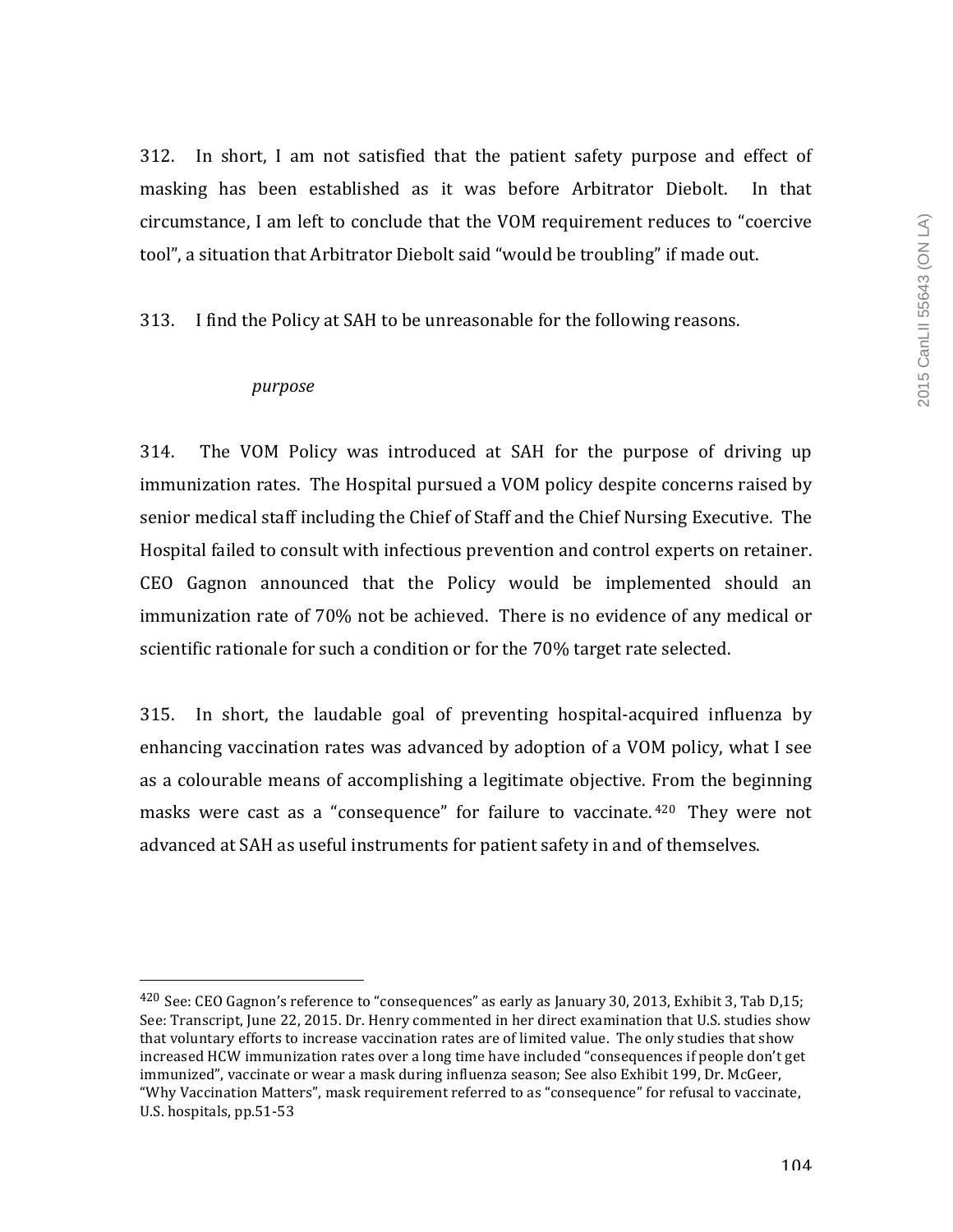## *quality and weight of evidence*

316. Arbitrator Diebolt preferred the employers' evidence before him on the question of whether the immunization of HCWs reduces transmission of the disease to patients. He did so for four reasons: (i) the union experts overlooked a considerable body of evidence beyond the RCTs, (ii) laboratory and ethical issues pose a barrier to the conduct of RCTs in acute care facilities and, therefore, it is sensible to have regard to other forms of evidence, (iii) because an infected HCW can transmit influenza to others it must be true that preventing influenza in HCWs reduce the risk of transmission to patients, (iv) "given the areas of expertise of McGeer and Henry their evidence on the transmission issues have special relevance". 421

317. For reasons previously provided, I am unable to prefer the quality of the expert opinion advanced by the OHA/SAH employer to that of ONA on the basis of comparative expertise concerning the key issues in dispute. Fair recognition of the collective research and practical expertise of Dr. De Serres, Dr. Gardam, Dr. Lemieux, and Dr. Brosseau implies not the slightest disrespect to that of Dr. McGeer and Dr. Henry. 

318. The testimony of the ONA experts supported the union expert evidence set out in some detail in the Diebolt Award. What is extremely clear is that the evidence underpinning an assessment of the burden of disease caused by unvaccinated HCWs has come under heavy criticism from several reputable sources apart from the experts who appeared in this case. Arbitrator Diebolt found that union witnesses overlooked transmission evidence beyond RCTs. The ONA experts did not overlook such evidence. In my opinion the extremely limited, not to say absolute lack of, assistance of such evidence was demonstrated. While I do not find it necessary to

 421 Diebolt Award, paras. 179-182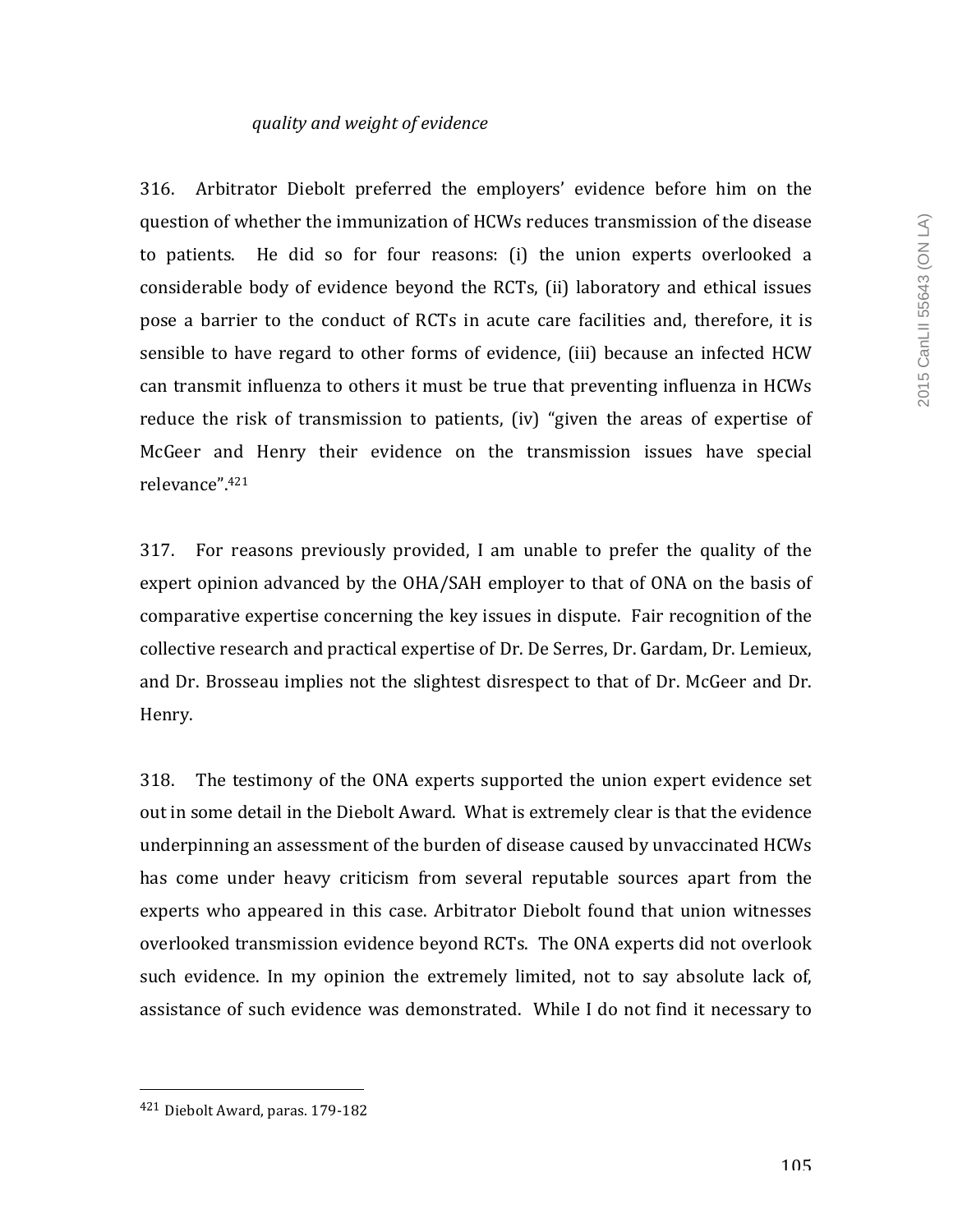delve into the intricacies of the debate on this issue and to choose between the proponents, I am not able to prefer the views of Dr. McGeer and Dr. Henry.

319. The union position before Arbitrator Diebolt was that: "there is real doubt and little if any reliable evidence to show that silent shedders transmit influenza or that masking would inhibit such transmission."<sup>422</sup> After weighing the competing evidence before him, Arbitrator Diebolt concluded otherwise. On what appears to be a greater depth of evidence review conducted in this proceeding, I take the opposite point of view. In my opinion ONA has established, on its own evidence and through the admissions of the OHA/SAH experts in cross-examination, that there is scant scientific evidence concerning asymptomatic transmission, and, also, scant scientific evidence of the use of masks in reducing the transmission of influenza virus to patients.

 $320.$  A question arose about what should follow if the evidence on masks was weak: 'Is *any* evidence sufficient to sustain the policy or where is the line drawn?'<sup>423</sup> To paraphrase the answer of the Hospital: 'something has to be found if HCWs fail to vaccinate, some evidence of source control protection is sufficient'. To quote directly:

You should be comforted that Arbitrator Diebolt had the same issue. And he said, it's not as fulsome, it's not as complete, there's not as many years studying this, there's some evidence. He found the qualitative evidence was there. In terms of the spectrum, I'm not sure whether it has to be some or any, but the point being it is absolutely not on to say there is no evidence...this is an acute care hospital with a number one obligation of patient safety—and I'll use the word that Dr. McGeer used—struggling, therefore with the fact that they have to recognize there's a collectively bargained provision in 18.07 that acknowledges a right to refuse, it's not required to vaccinate...But they are, therefore, having to recognize we have to find something, if you choose not to vaccinate, that provides we're comforted with some protection as source control…even if you said it's, to my view, not as strong as Arbitrator Diebolt says, that you still have to find there is some evidence and they're seeking some solution of protection.<sup>424</sup>

<sup>422</sup> Diebolt Award, para.190

<sup>423</sup> Transcript, July 8, 2015, p.126

 $424$  Transcript, July 8, 2015, pp.127-128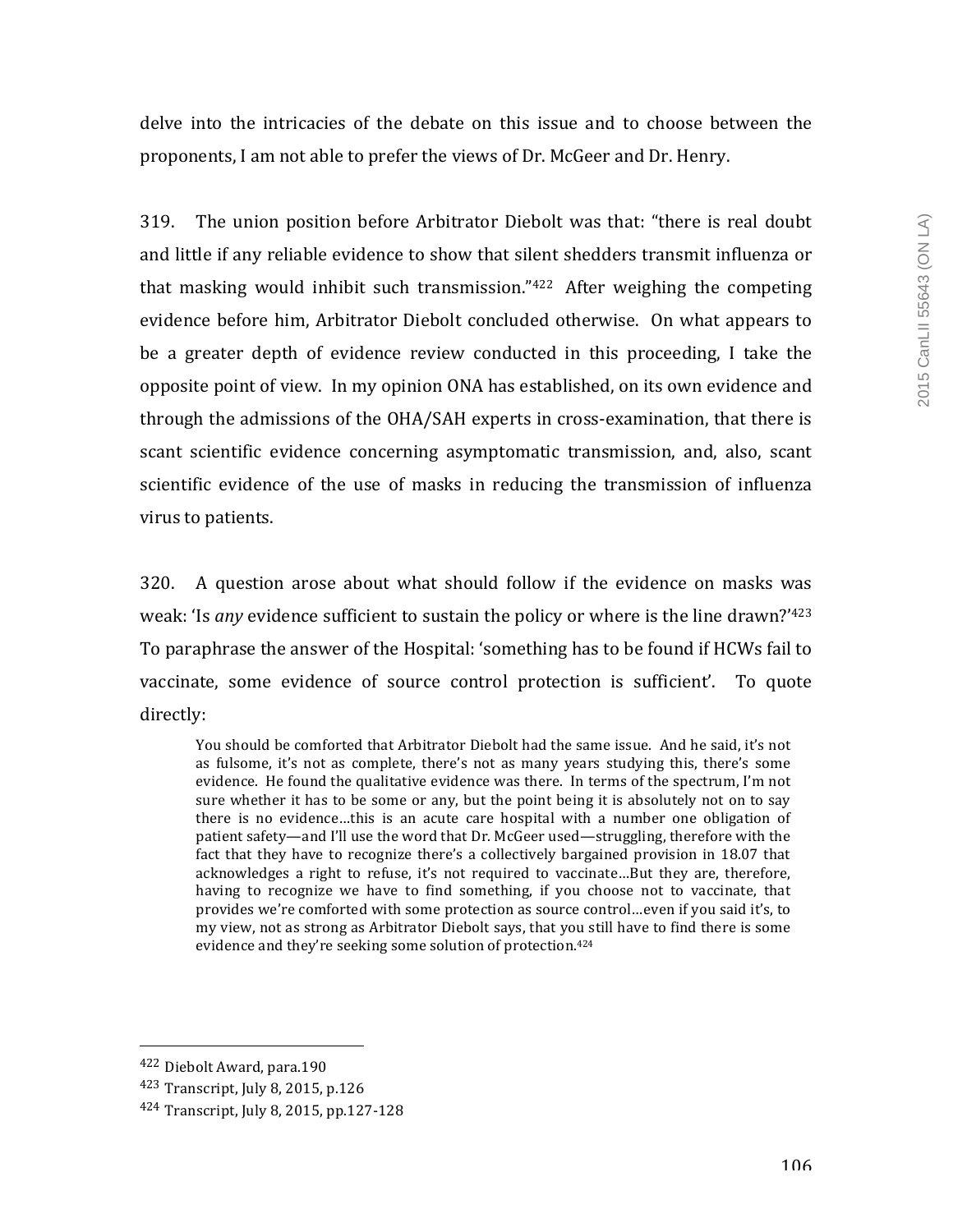321. The word "some" of course is an adjective that may convey a wide range of meaning depending upon the context of its use. "Some" might mean 'very little' or 'quite a lot'. I am not able to conclude that "some" evidence, evidence as scant as appeared here, is sufficient to bear the weight of a Policy such as this one.

322. The assertion that a mask requirement serves a valuable or essential purpose, albeit that there is only "some" evidence, is also weakened by actual employer practice. If the mask evidence were as supportive as claimed, it would suggest that vaccinated HCWs should also wear masks given the limited efficacy of the vaccine even in relatively 'good' years. The SAH Chief of Medical Staff raised this question at the outset. The Hospital's failure to consider re-evaluating the Policy's application when the extent of the  $2014-2015$  vaccine mismatch became known raises the same issue. The OHA/SAH expert responses to these questions set out in full above<sup>425</sup> were short of satisfying.<sup>426</sup>

## *the 'ask'*

323. Wearing a mask for an entire working shift, virtually everywhere, no matter the patient presenting circumstances, is most unpleasant. While I readily accept that the wearing of a mask for good reason may reasonably be expected of HCWs, an *Irving* "balancing of interests" is required. The Policy makes a significant 'ask' of unvaccinated employees; that is to wear an unpleasant mask for up to six months at a time. As noted, the evidence said to support the reason for the 'ask'—evidence concerning asymptomatic transmission and mask effectiveness--may be described at best as "some" and more accurately as "scant". I conclude that many of the articles footnoted in support of the strong opinions set out in the OHA/SAH expert

  $425$  See above at paras. 217 and 219

<sup>426</sup> The Policy's exceptions for visitors, and certain other HCW/patient areas of the Hospital, were not explained in evidence although the Union had raised these issues. OHA/SAH counsel speculated in an answer to a question in argument that there may have been enforcement considerations. See: Transcript, July 8, 2015. p.137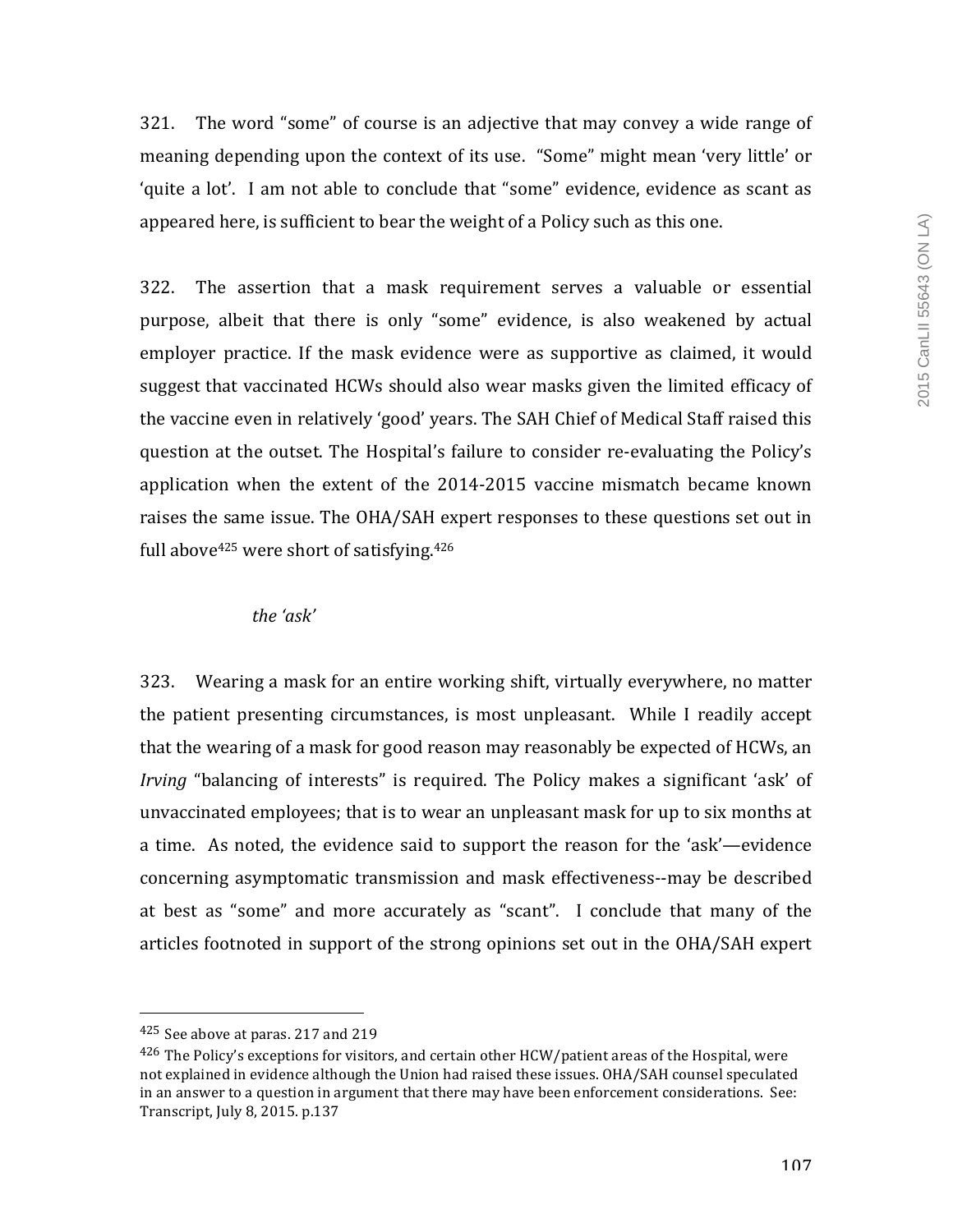Reports provide very limited or no assistance to those views. The required balancing does not favour the Policy.

#### *existing policies*

 $324.$  There has been no showing as to why current Hospital policies are not adequate or could not be amended, if necessary to the extent necessary, to carry out the stated patient safety purpose of the Policy. They already speak to precautions required where there may be transmission of droplets to another person within two metres. There were no influenza outbreaks at the new Hospital site prior to the introduction of the Policy. Ironically, an outbreak, that occurred on three units after VOM implementation, affected 16 patients and staff of whom 75% had previously received influenza vaccination. The current Infection Control Manual that includes a mask component is said to apply to patients and staff although the focus is plainly upon patients with infection.<sup>427</sup>

#### *inconsistency with collective agreement*

325. I have found that the Policy was instituted for the purpose of increasing vaccination rates to a target figure deemed acceptable by the Hospital and that there is insufficient evidence to support its introduction on any other basis. In that circumstance, I conclude that the Union has established that the Policy is inconsistent with the collective agreement and therefore fails item #1 of the *KVP* test as well. The Policy is not a reasonable rule as would otherwise be permissible pursuant to Article B-1 (e) of the ONA/SAH Local Agreement.

326. ONA and the OHA/SAH have negotiated a detailed influenza outbreak protocol that includes recognition of the benefit of influenza vaccine. It also, in Article 18.07, recognizes the right of nurses to refuse any required vaccination. The

<sup>427</sup> Exhibit 2, IPAC Policy II-25, B and C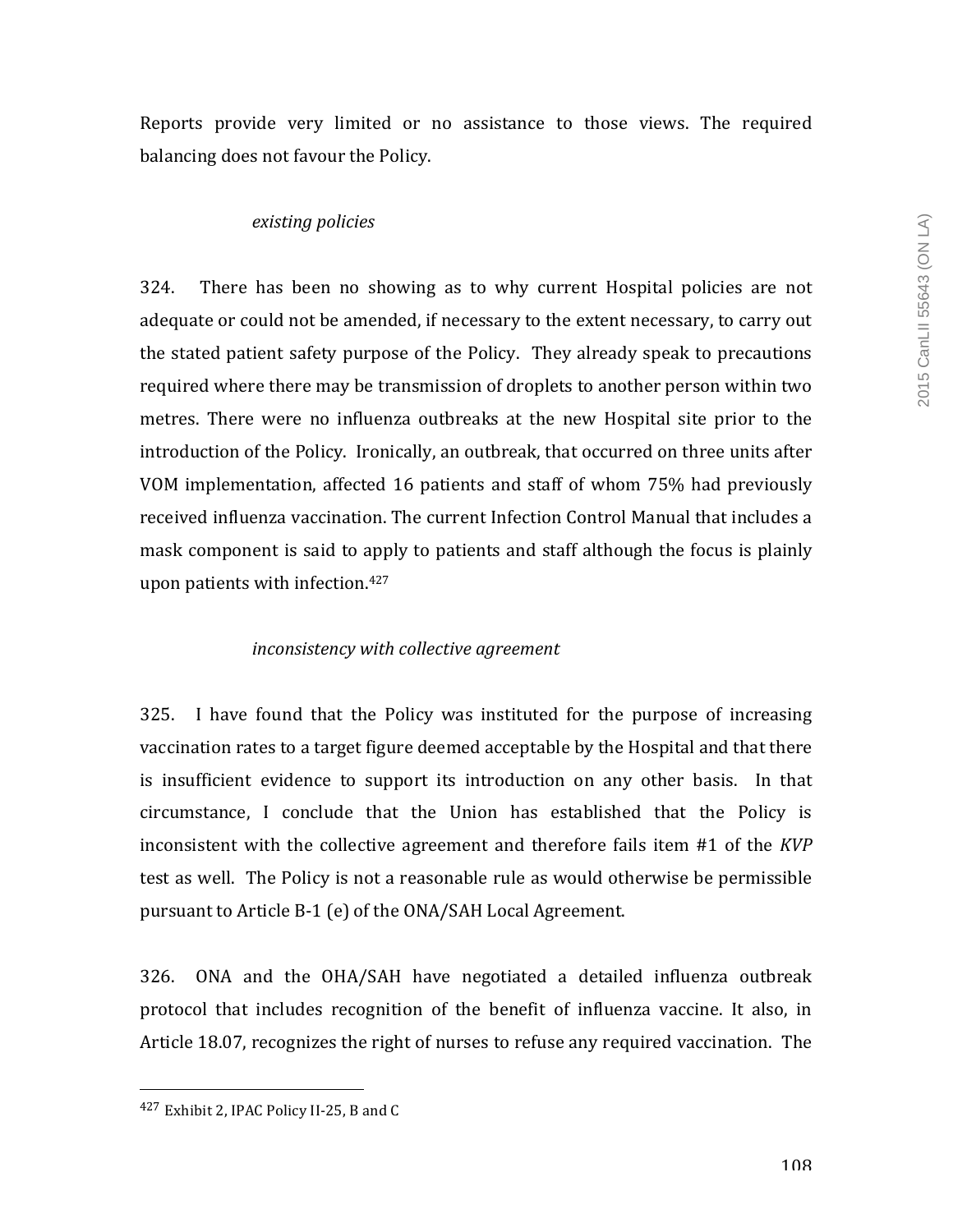imposition of a mask requirement, without sufficient justification relating to the use of masks, is tantamount to an impermissible penalty upon a nurse choosing to exercise that right. In this regard, I note Dr. Henry's recognition that the wearing of a mask could be reasonably regarded as a "consequence" for failure to consent to vaccination.<sup>428</sup> The Policy is inconsistent with Article 18.07 (c) in that it operates to undermine the right of nurses to refuse any required vaccination.

### *accommodative purpose*

327. Rather than finding, as did Arbitrator Diebolt, that a VOM policy provides a legitimate "accommodative purpose for health care workers who conscientiously object to immunization"  $429$ , I conclude that the Policy more closely resembles an unacceptable Hobson's choice. I am not persuaded by Dr. McGeer's speculation that a VOM policy focuses employees' attention and may encourage truly voluntary immunization, nor, am I convinced that the continuance of a minority employee group who choose to mask disproves the effectively coercive aspect of VOM.<sup>430</sup> I note the evidence of RN Poldmaa who told her manager that: "I felt I was being publicly put on display for choosing not to get the flu shot. I told her I felt I was being bullied into it and harassed."431

### *practices elsewhere*

328. I find little comfort in references to practices elsewhere.<sup>432</sup> Dr. Gardam's concerns about the TAHSN process and the recommendations of other bodies are

<sup>&</sup>lt;sup>428</sup> See also Exhibit 199 where Dr. McGeer speaks to "consequences" also. See also references above at Footnote 420.

<sup>429</sup> Diebolt Award, para.188

<sup>430</sup> Transcript, July 8, 2015, pp. 123-124

<sup>431</sup> Transcript, October 9, 2014, p. 14

<sup>&</sup>lt;sup>432</sup> See: Exhibit 185, A. McGeer Report, p. 54; See also: Diebolt Award at paras. 194-196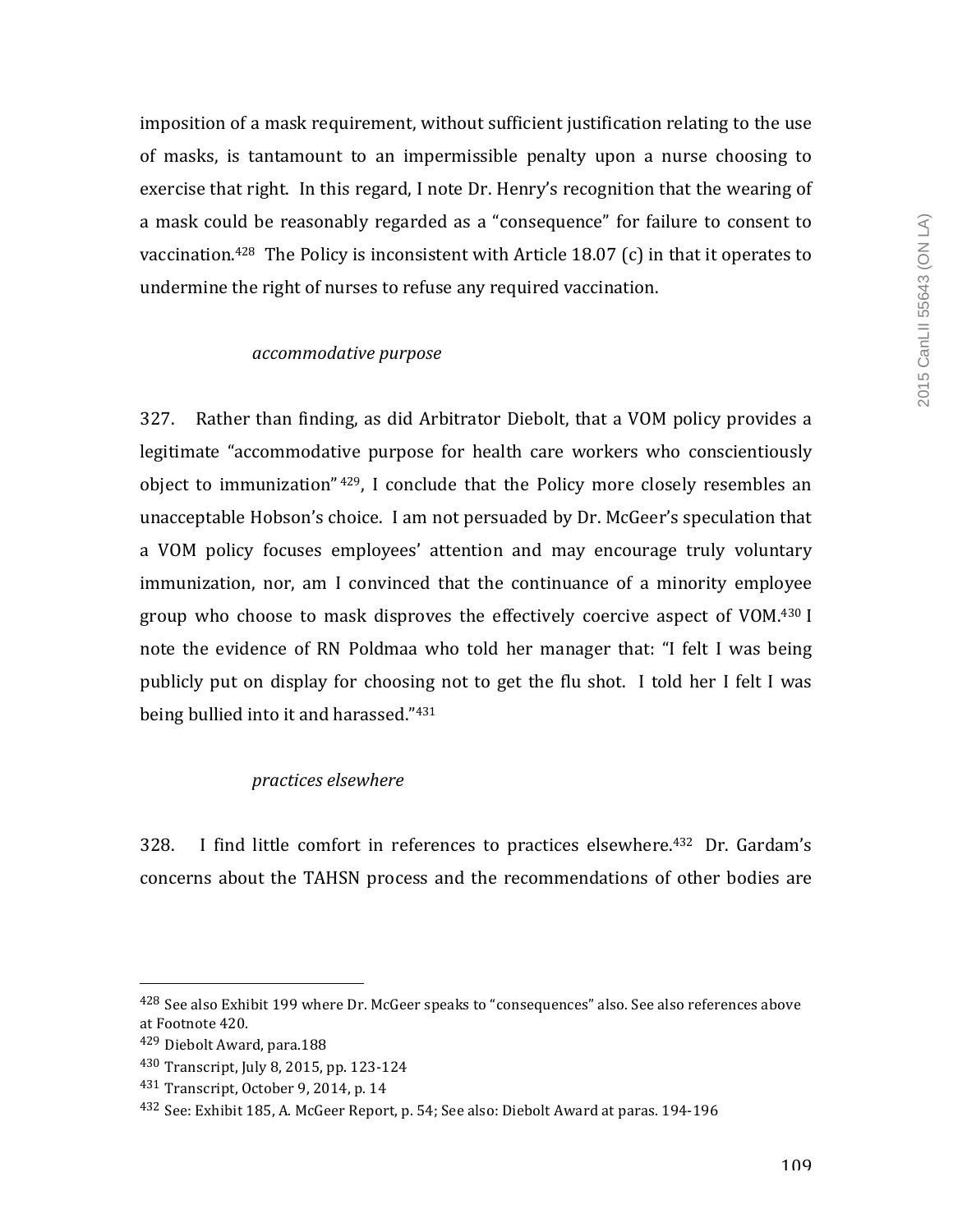concerning<sup>433</sup> although I do not depend upon his extremely critical recitation. What I find more noteworthy is that the provincial authorities have not taken steps in Ontario to designate influenza for mandatory HCW immunization or to require or recommend the consideration or implementation of some form of a province-wide VOM policy. There is a clear statutory basis for the designation of diseases requiring vaccination.

# *Privacy issues*

 

329. In view of my conclusion that the VOM Policy is unreasonable and contravenes *KVP* principles, it is not necessary that ONA objections to the Policy on the ground that it violates employee privacy rights be addressed. For reasons of completeness, if my conclusion concerning the Policy's reasonableness is in error, I make the following brief comments.

330. Assuming the validity of the Policy, and assuming the voluntariness of the employees' consent, I would have reached the same conclusion as Arbitrator Diebolt on the narrower privacy issue, albeit under separate provincial legislation.

331. In the face of these identified assumptions, I would have accepted the submission of the OHA/SAH that the information at issue would have been excluded from protection under the *Personal Health Information and Privacy Act* ("PHIPA") by virtue of ss.  $4(4)$  of that Act and would have been similarly excluded from protection by virtue of ss. 65(6) para. 3 of the *Freedom of Information and Protection of Privacy Act* ("FIPPA").

332. Subsection 4(4) of *PHIPA* excludes certain information from the application of the Act as follows:

 $433$  See above, paras 240-241; If Dr. Gardam's assessment is correct, there is a serious public health policy determination process problem concerning this issue.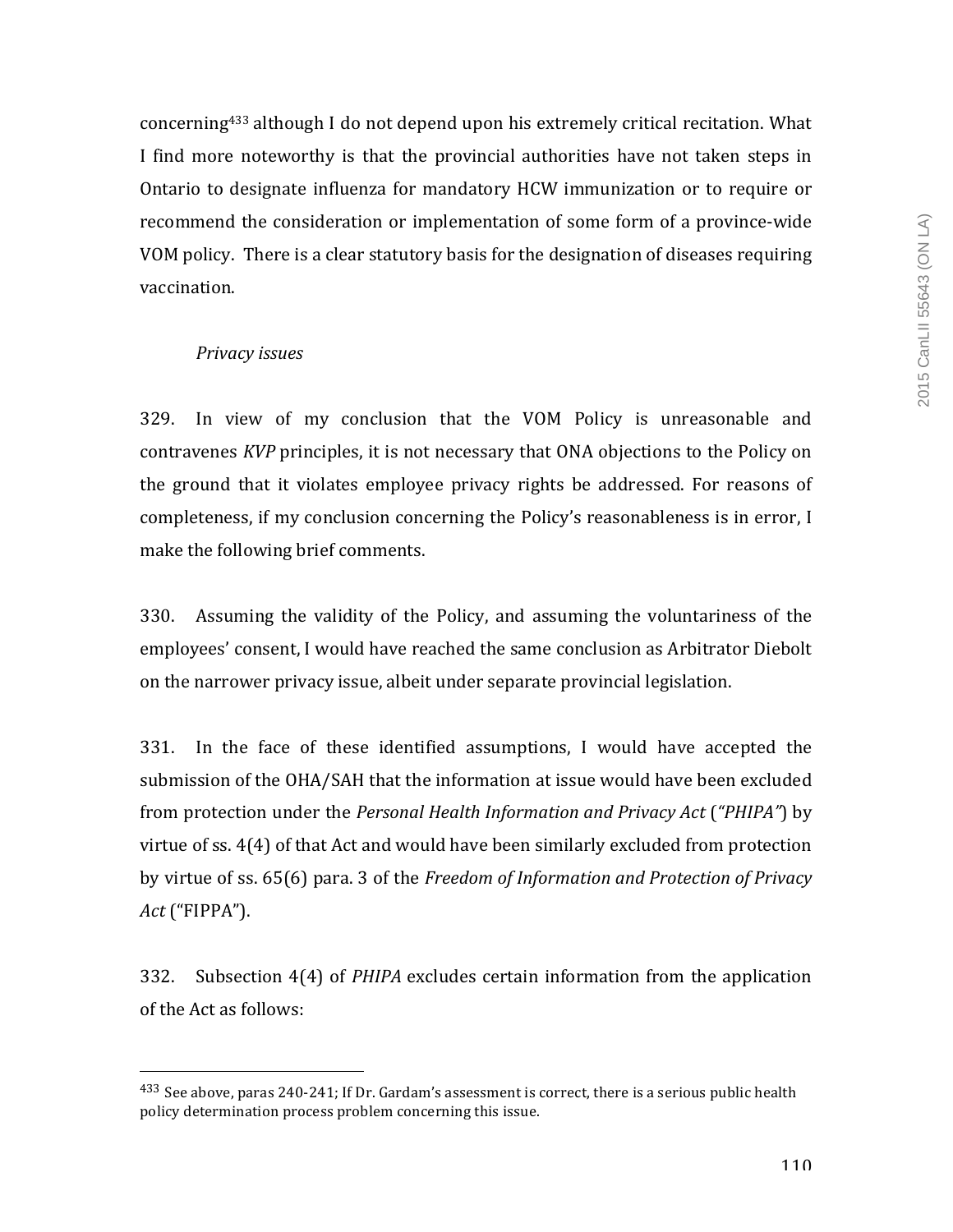4. (4) Personal health information does not include identifying information contained in a record that is in the custody or under the control of a health information custodian if,

(a) the identifying information contained in the record relates primarily to one or more employees or other agents of the custodian; and

(b) the record is maintained primarily for a purpose other than the provision of health care or assistance in providing health care to the employees or other agents.

333. Subsection 65(6) para. 3 of *FIPPA*  similarly excludes certain information from the Act's ambit:

65. (6) Subject to subsection (7), this Act does not apply to records collected, prepared, maintained or used by or on behalf of an institution in relation to any of the following:

….

3. Meetings, consultations, discussions or communications about labour relations or employment-related matters in which the institution has an interest.

334. While not binding, a decision of an analyst from the Office of the Information and Privacy Commissioner of Ontario is instructive on these points.<sup>434</sup> The decision deals with a nurse's complaint about a VOM policy at North York General Hospital in which individuals who received the influenza vaccine had identifying stickers on their badges or a lanyard of a different colour. The nurse argued that this improperly made her persona health information public knowledge. Broadly stated, under the VOM Policy, vaccination information is collected about employees and is maintained for a purpose other than the provision of health care to those employees. As a result, it is excluded under ss. 4(4) of *PHIPA*. The information is also collected, maintained and used by the SAH for the purpose of implementing a VOM Policy setting out terms and conditions of work and so relates broadly to labour relations or employment-related matters in which the institution has an interest. As a result, it is also excluded under ss. 65(6) of *FIPPA*.

335. Ultimately, though, these observations on the privacy legislation are *obiter* and do not affect the determination of these grievances because I have ruled that the VOM Policy as a whole fails to comply with *KVP* principles and so constitutes an unreasonable exercise of management rights. In the course of that determination, I

 $434$  Complaint HC 14-108 re North York General Hospital, March 26, 2015 (Rioux)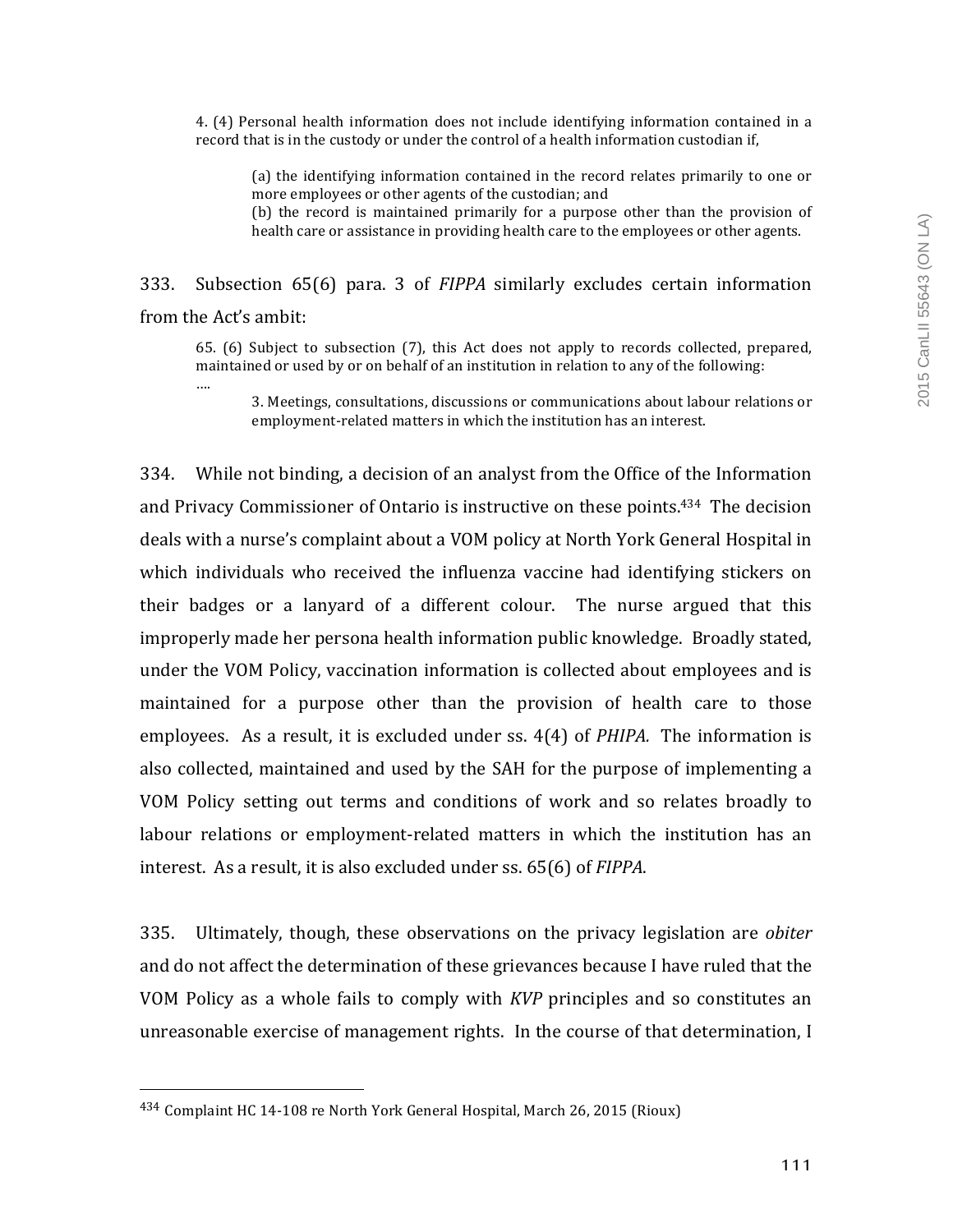have also ruled that I am not convinced that the VOM Policy encourages truly voluntary immunization and/or disclosure of immunization status.

### **Final Comments**

336. I return now to the issue raised at the outset of this Award.

 $337.$  Let there be no doubt that the intentions and opinions of CEO Gagnon, Dr. McGeer, and Dr. Henry are entitled to great respect. However, the VOM Policy—a mandated regimen for how patient care is to be delivered—is at the same time a unilaterally imposed term and condition of employment and it is properly and squarely within an arbitrator's jurisdiction to assess it as such. While this has not been an easy case because of the volume of expert evidence and the quality of the competing expertise, the only forum in which it can be required that labour relations considerations be addressed is before an arbitrator.

338. To review the labour relations implications of the VOM Policy does not disregard or discount the medical expertise. It simply recognizes that the medical expertise has a different focus that is incomplete for the purposes of the legal question at issue. While important in assessing what is reasonable, the medical expertise is not controlling in and of itself because it does not engage the labour/human rights/privacy expertise that balances employee rights with scientific information.<sup>435</sup>

339. It is surely the case that there are better ways of resolving complex policy issues such as this, in which many stakeholders have an interest, but this does not in any way displace or discredit the legitimate role of labour arbitration. It is very likely that the science will evolve and opinions about the prevention and control of influenza disease may coalesce into more of a consensus than has been achieved to

 $435$  The TAHSN Report acknowledges certain of these interests as noted above. See: Exhibit 185, Appendix C.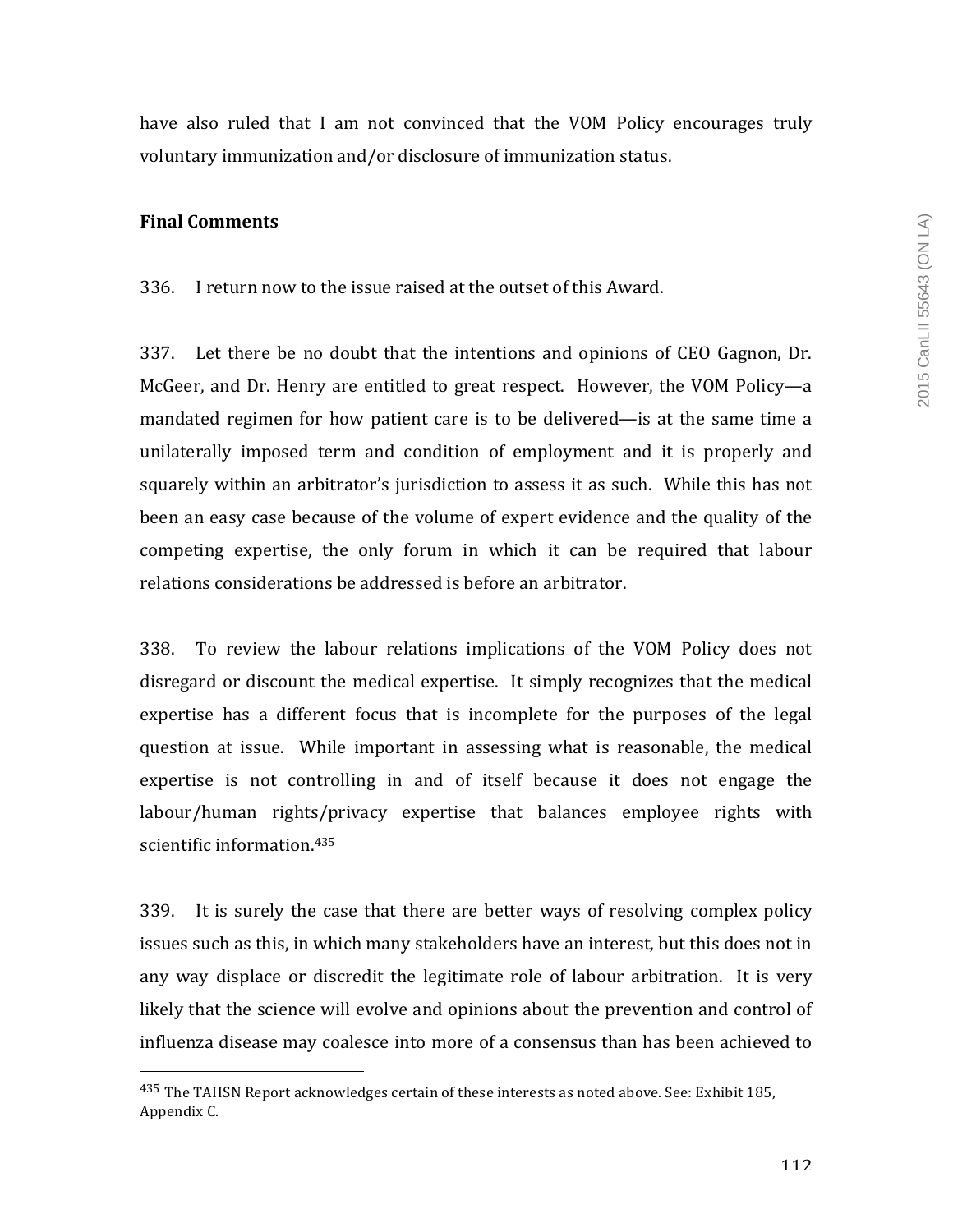date. But, there are lines to be drawn in the meantime. Where their working lives are directly affected, the interests of employees require consideration, and, typically, their unions have recourse to rights arbitration to test judgments that have been made. 

340. *Irving* balancing demands nuance and it is not sufficient to claim that scant, weak, "some", or imperfect data is better than nothing. While the precautionary principle ("reasonable efforts to reduce risk need not wait for scientific certainty" $436$ ) surely applies in truly exceptional circumstances, one could not live in a society where only 'zero risk' was tolerated. It cannot be right that a labour arbitrator should effectively abdicate by simply applying *Dunsmuir-type* deference to expert opinion planted in shallow soil.

 $341.$  It is also important to stress once again what this arbitration case was not about. The Award does not address the merits of influenza vaccination--a matter about which the experts agree and about which ONA and the OHA have reached specific agreement in the Central Collective Agreement. Nothing in this Award is intended to dissuade anyone from the benefit of annual influenza immunization whatever may be the vaccination efficacy rate in any particular year.

## **Decision**

 

342. On the evidence before me, I find the VOM provisions of the SAH Policy to be unreasonable. Accordingly, for all of the foregoing reasons, I declare SAH to be in breach of Article  $B-1$  (e) of the ONA/SAH Local Agreement and Article 18.07 (c) of the ONA Central Agreement.

 $436$  Cited in Diebolt Award, para. 196; See also: Transcript, January 26, 2015, pp.84-86 where Dr. Lemieux provides an extended explanation as to why the principle does not apply to influenza in her opinion where it would concerning SARS, Ebola, MERS and the like.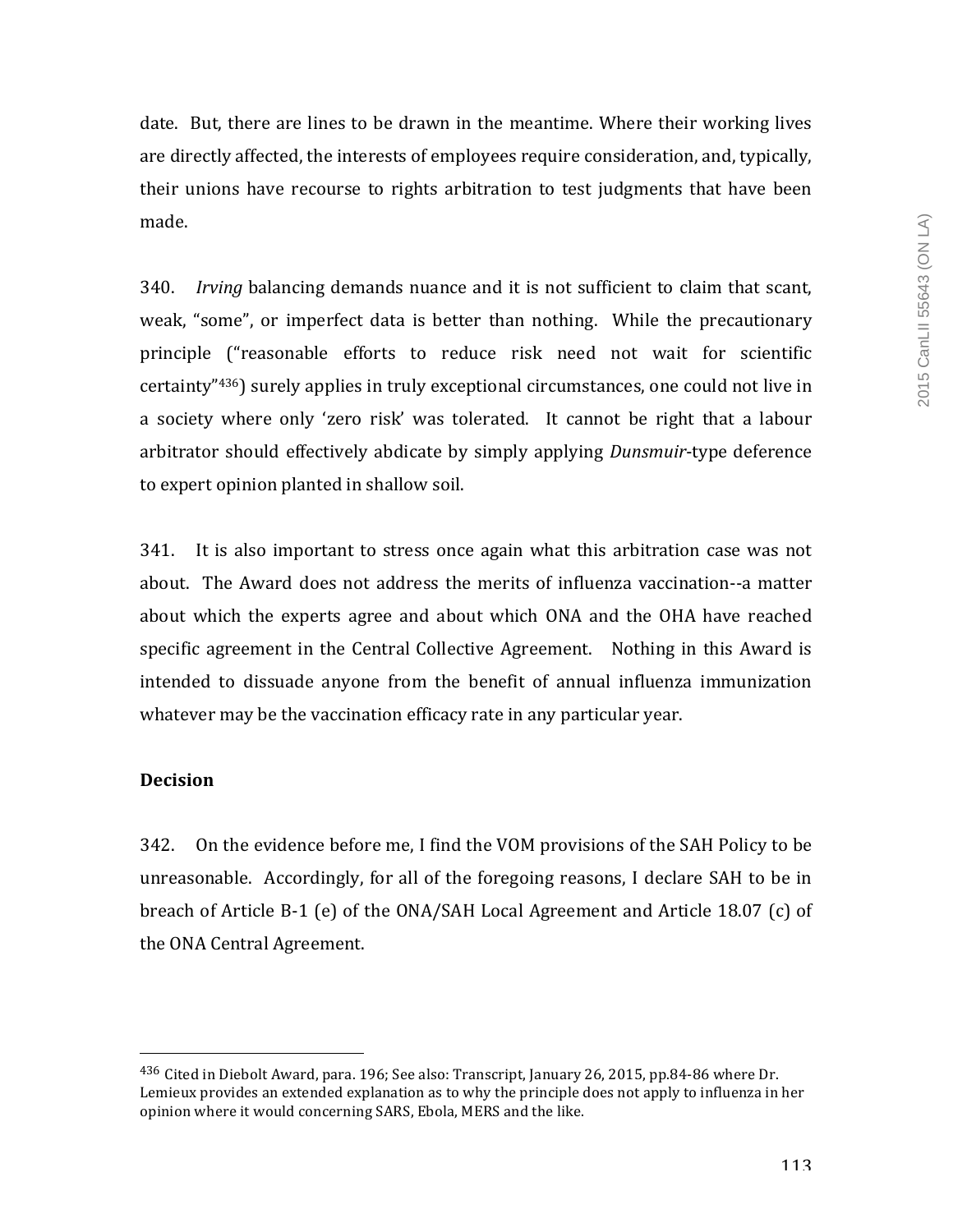343. Any question concerning the need, if any, for additional relief is remitted to the parties for their consideration. I remain seized of remedial issues.

Dated at Toronto, this 8<sup>th</sup> day of September, 2015

 $\frac{H_{\text{C}}}{J_{\text{ames Hayes}}}$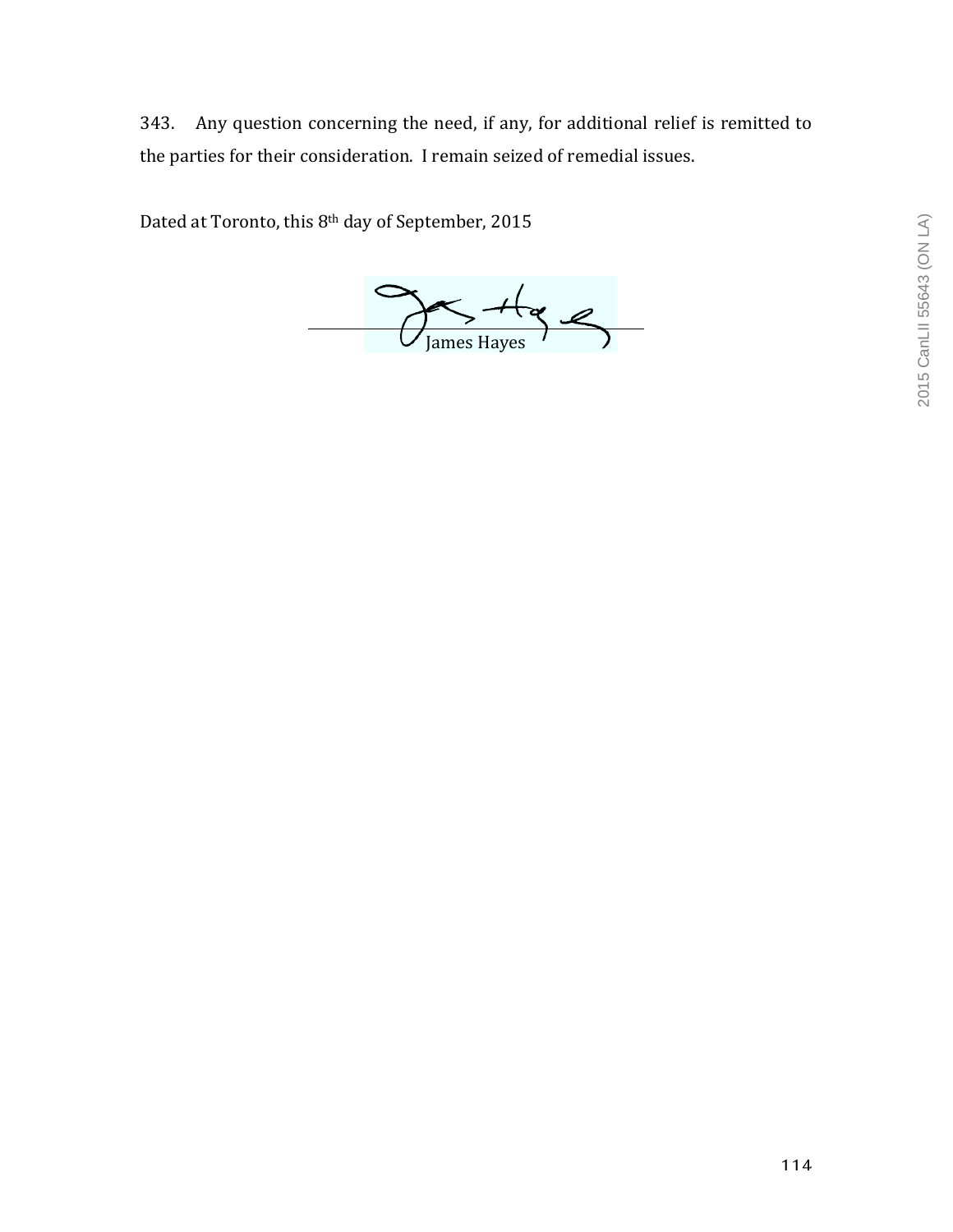### **APPENDIX A**

*Literature cited in relation to HCW disease burden issue: witness commentary concerning observational/experimental studies*

*Kuster*<sup>437</sup>

344. Dr. McGeer was a co-author. She acknowledged that one of the results of the study was that: "We did not identify an increase in the risk of influenza among workers in acute care hospitals compared to office space workers during the 2009 pandemic".  $438$  She agreed that there were no recommendations in this study of risk factors amongst healthcare workers that everybody be masked.<sup>439</sup>

345. Referring to Kuster, Dr, Henry said: "There is one study that was done that finds a little bit of evidence that we as health care workers might be more at risk because of our contacts within the health care setting than people who aren't health care workers".<sup>440</sup>

346. Dr. De Serres explained that the study demonstrated that: "obviously there was concern that people would be at much greater risk because of their exposure at work and, in fact, what was found in that paper that the most influential factor was acquiring influenza in your household, not at work."441

 $437$  Exhibit 62

<sup>438</sup> Exhibit 62, p.614; Transcript, June 26, 2015, p.113

<sup>439</sup> Transcript, June 26, 2015, p.115

<sup>440</sup> Transcript, June 22, 2015, p.97

<sup>441</sup> Transcript, May 19, 2015, p.47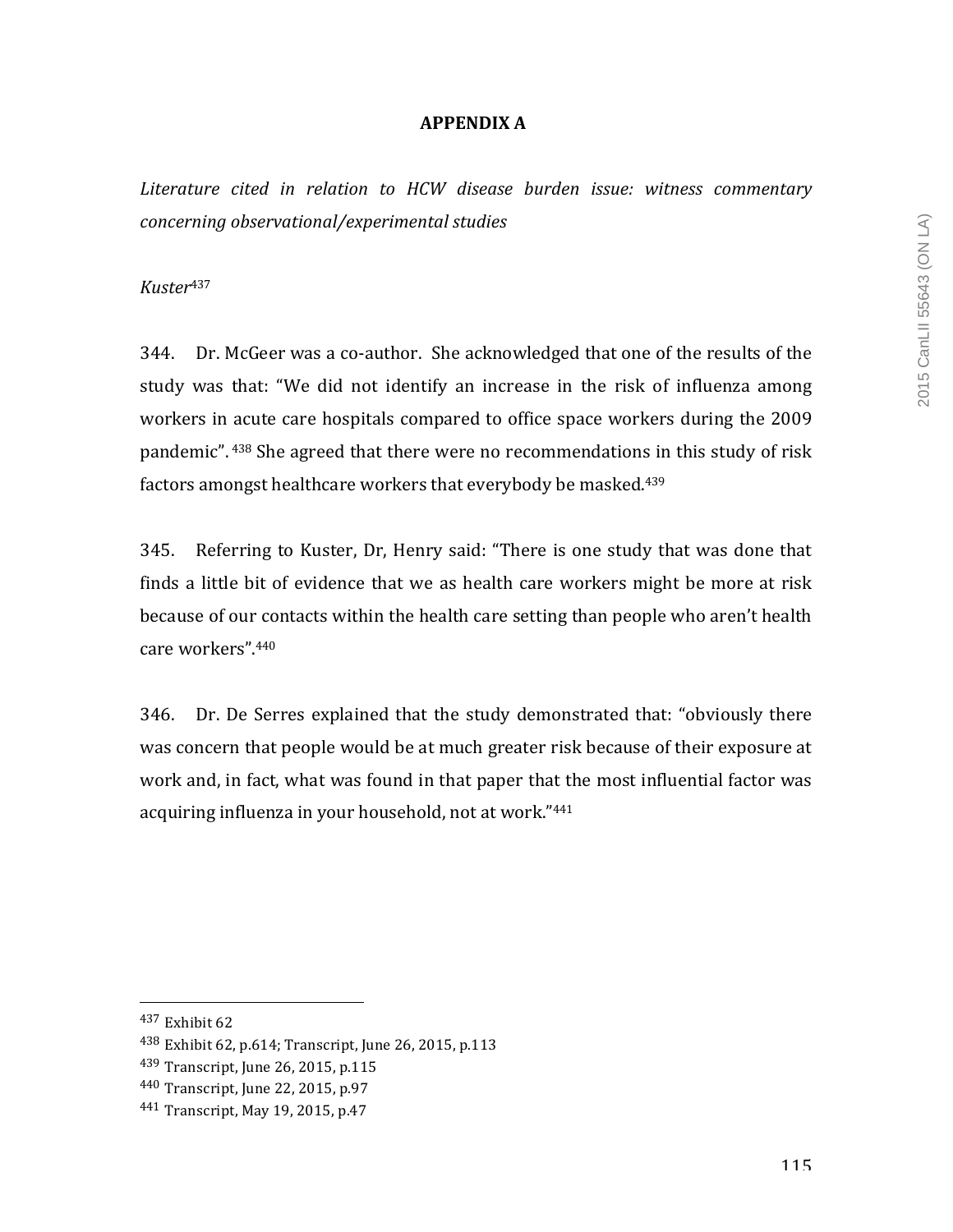# *Vanhems*<sup>442</sup>

347. This prospective study concluded that: "results indicate that the risk of HA-ILI [hospital acquired influenza like illness] increased with the level of exposure to contagious patients and HCWs. Preventive actions, including hygiene measures and vaccination, might reduce HA-ILI and influenza incidence during hospital stays."443

348. There was no mention of masks as a possible preventive action.

## 349. Dr. McGeer commented:

I think you can argue it's not surprising that there's transmission of respiratory viruses in health care, but the truth is that we have not had the demonstration of that before. So, this is a very clear demonstration that we transmit viruses that cause influenza-like illness on acute care medicine floors, and that the presence of a person, whether they are a patient or a health care worker on that floor with influenza-like illness creates a significant risk for other patients on that floor.<sup>444</sup>

*Benet*<sup>445</sup>

350. This observational study looked back at information to see if there was an increased risk of acquiring influenza depending on whether there were other people (HCWs or patients) on the ward with influenza.

351. Dr. McGeer testified that the article demonstrated that: "patients on wards where more than 35 percent of workers were vaccinated were much less likely to develop hospital-acquired influenza than patients on floors where less than 35 percent were vaccinated".446

<sup>442</sup> Exhibit 191

<sup>443</sup> Exhibit 191, p.156

<sup>444</sup> Transcript, June 24, 2015, p.138

<sup>445</sup> Exhibit 161

<sup>446</sup> Transcript, June 24, 2015, p.139; See also; Transcript, June 22, 2015, B. Henry, p. 154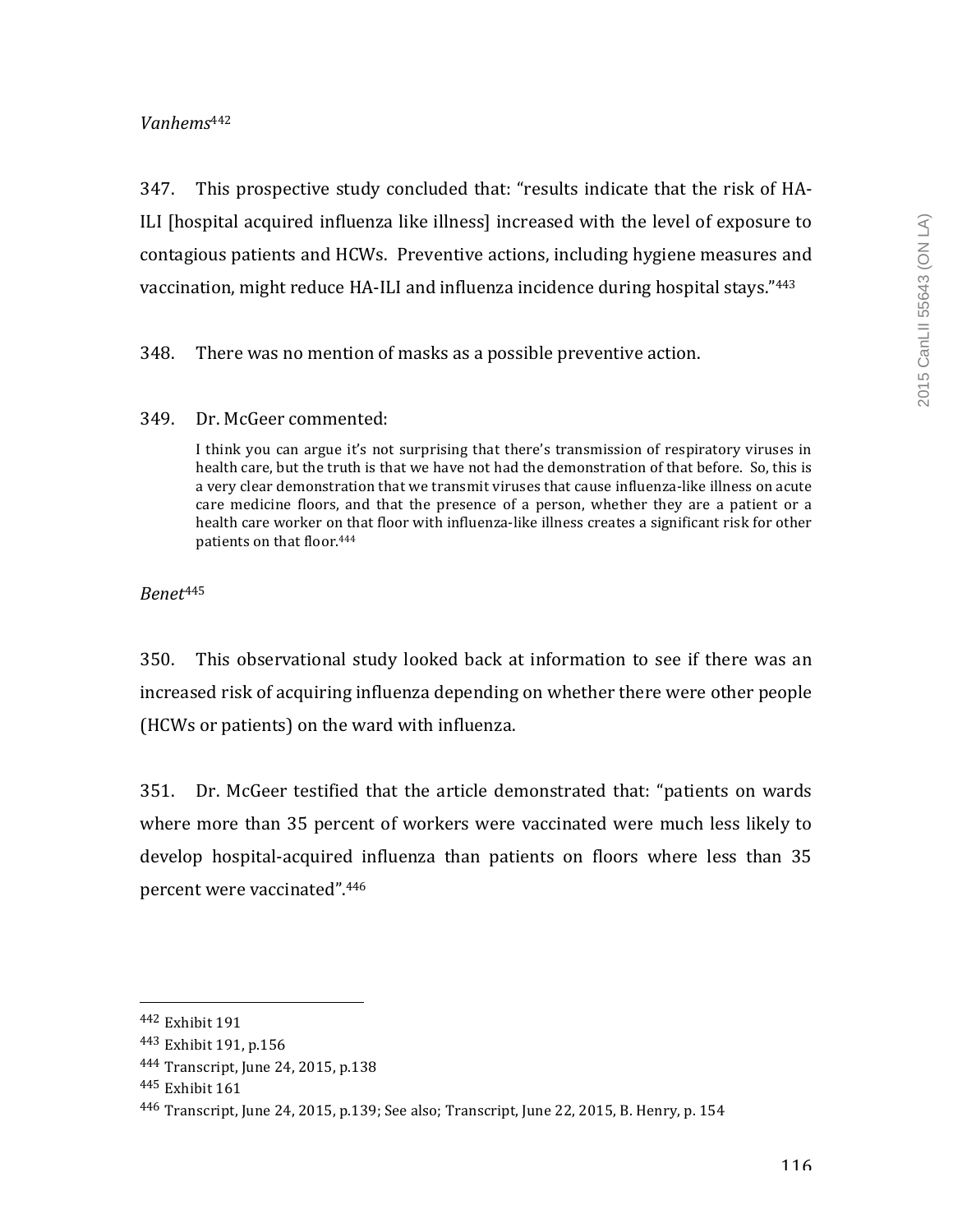352. By way of comparison, it should be noted that the vaccination rate at SAH was well above 35% before implementation of the Policy. 447

### *Loeb*<sup>448</sup>

353. This study involved a relatively closed Hutterite community.

354. Dr. Henry agreed that the Hutterite community is "nothing like an acute care hospital like Sault Area Hospital".<sup>449</sup> She said that it was a "useful sort of test case...it's more like a family unit, so it helps understand what can happen in transmission potentially in a closed setting". 450

355. When it was suggested to Dr. McGeer that Osterhom and others had concerns about drawing conclusions from Hutterite studies, she replied:

I don't think any of us think that you can take data from Hutterite colonies or schoolchildren and apply them directly to acute care hospitals. The fact that you can't apply them directly does not mean that their results don't have some value in thinking about what happens in close contacts in acute care hospitals. $451$ 

*Pollara*<sup>452</sup>

356. Dr. McGeer confirmed that the authors of this observational study said that they were unable to determine whether HCWS or visitors contributed to transmission.453

 $447$  As of December 29, 2013 the composite flu shot percentage for employees, physicians and volunteers was 60%. See: Exhibit 3, Tab E, 46

<sup>448</sup> Exhibit 159

<sup>449</sup> Transcript, June 23, 2015, p.84

<sup>450</sup> Transcript, June 23, 2015, p.85

<sup>451</sup> Transcript, June 26, 2015, pp.216-217

<sup>&</sup>lt;sup>452</sup> Exhibit 236

<sup>453</sup> Transcript, June 26, 2015, p.218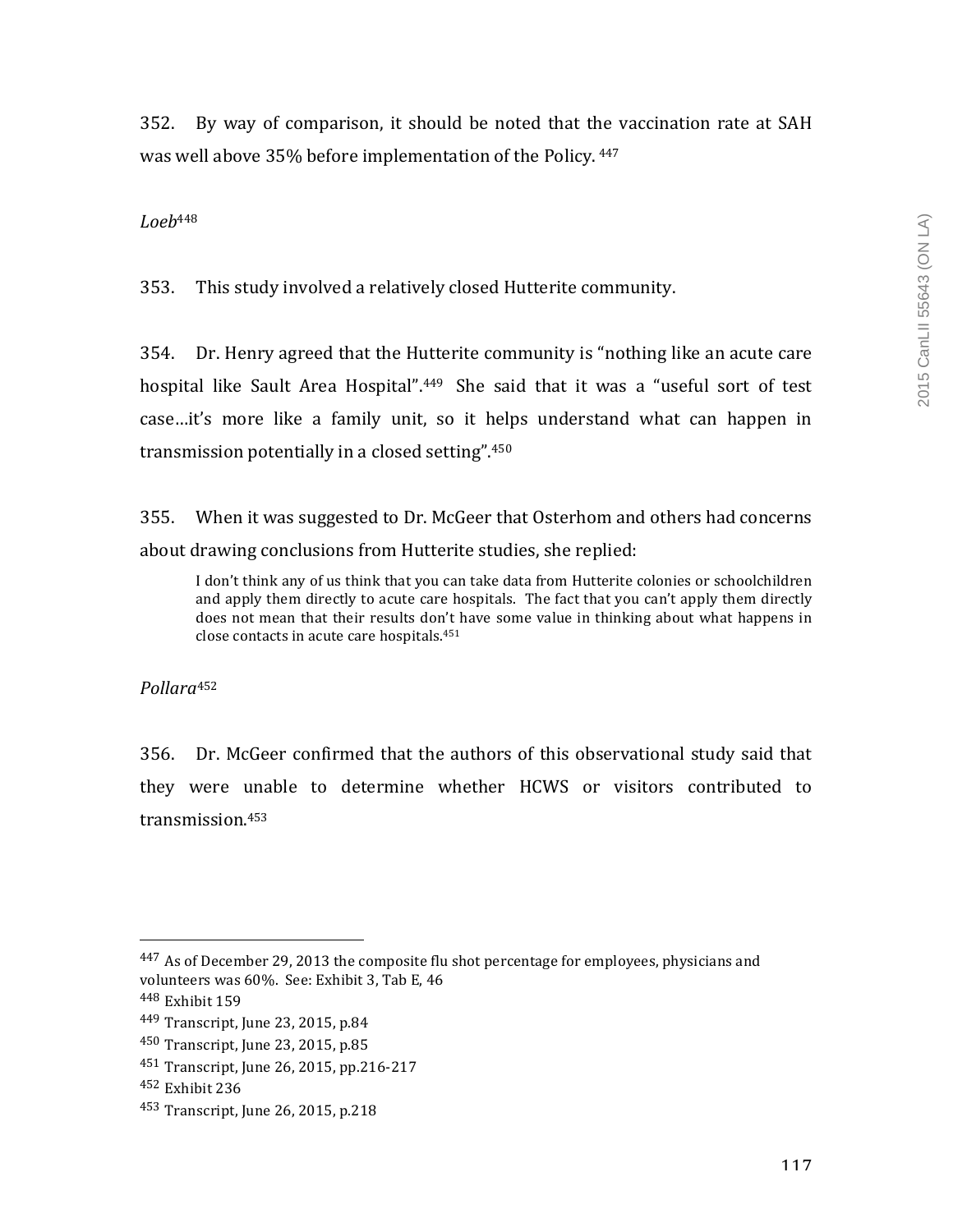# *Patriarca*<sup>454</sup>

357. Dr. McGeer agreed that this study did not deal with staff vaccination. It was included in error.<sup>455</sup>

### *Chan*<sup>456</sup>

358. Dr. McGeer confirmed that this article concerned a single outbreak and that the index patient had symptoms before the HCWs. It was unknown as to whether any of the patients or HCWs had previously received vaccine. The article is "not about the fact that healthcare workers start outbreaks, it is about the fact that when you have influenza outbreaks, both healthcare workers and patients develop illness".457

# *Salgado* (2004)458

359. Dr. McGeer said that: "I'm not sure I would even call it a study. This is a description of change over time in a hospital that introduced an influenza vaccination program for healthcare workers." It was not possible to determine which of the multiple interventions introduced effected any change. "You can only say that there is a temporal association between the increase in vaccination and the decrease in the percentage of hospital-acquired infections in patients."459

<sup>&</sup>lt;sup>454</sup> Exhibit 235: Salgado *et al*, "Preventing nocosomial influenza by improving the vaccine acceptance rate of clinicians", Infection Control and Hospital Epidemiology, Vol. 25, No. 11 (November 2004), pp. 923-928

 $455$  Transcript, June 26, 2015, p.210

<sup>456</sup> Exhibit 237

<sup>457</sup> Transcript, June 26, 2015, pp.220-221

<sup>458</sup> Exhibit 239

<sup>459</sup> Transcript, June 26, 2015, pp.226-227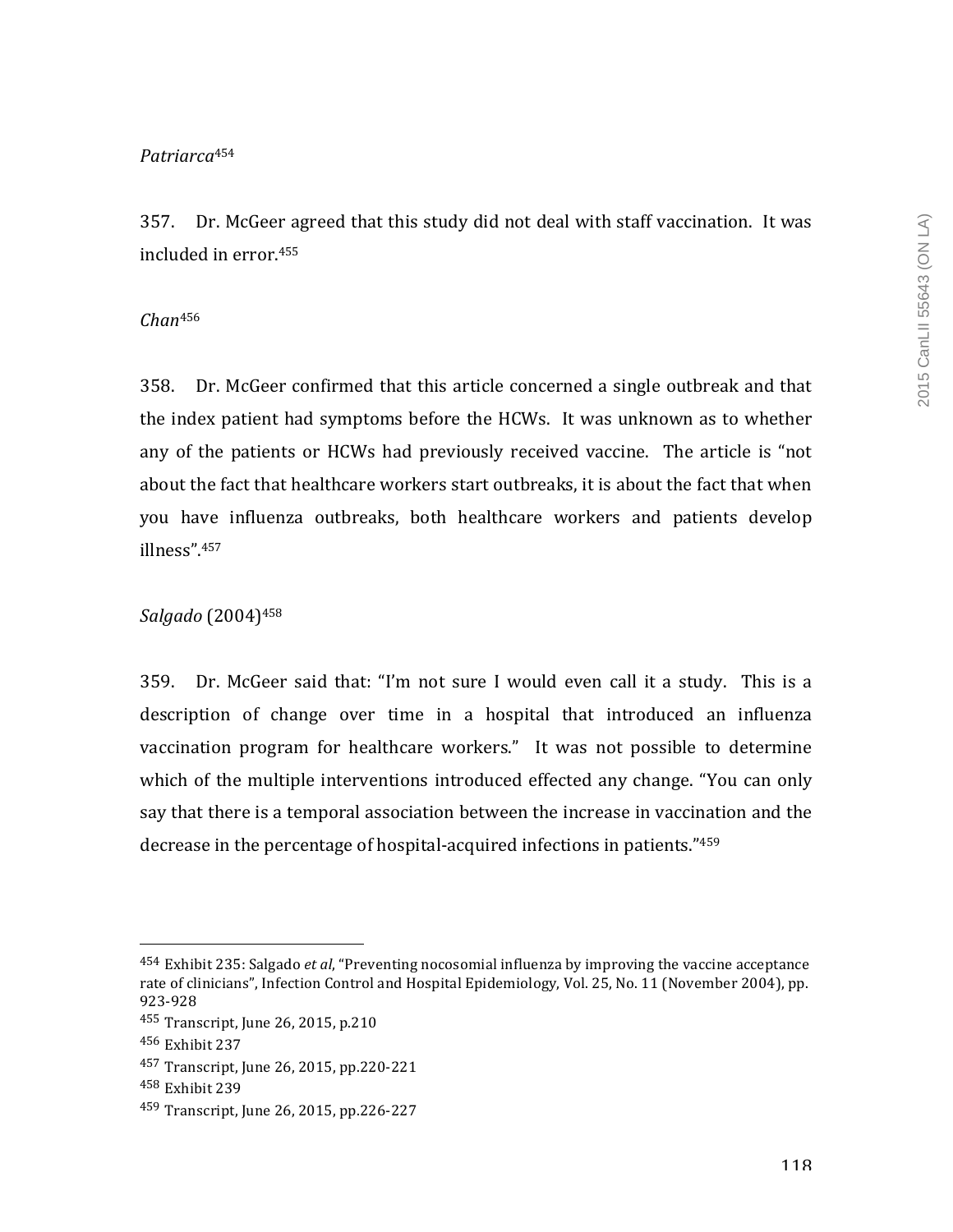### *Van Buynder*<sup>460</sup>

360. Dr. Van Buynder was involved with Dr. Henry in implementing the VOM policy in British Columbia. The study concerned one health care unit and demonstrated that, following the policy, there had been an all-cause reduction in employee sick hours. Dr. Henry acknowledged that the study had limitations. She agreed that it did not control for important cofounders such as health status or health behaviours such as smoking.<sup>461</sup>

### *Salgado* (2002)462

361. Dr. Henry explained that: "this was one of the first papers that came out that actually quantified the fact that influenza does happen in acute hospital settings". The question had been whether, compared to long-term care homes, there was a "need to monitor for influenza in acute care facilities where the patient population is much more transient..."463

#### *Shugarman*<sup>464</sup>

362. Dr. Henry explained that this study demonstrated that vaccination of both patients and HCWs was important in the reduction of transmission.<sup>465</sup> It looked at influenza like illness and not specifically at influenza.<sup>466</sup>

 $460$  Exhibit 142

<sup>461</sup> Transcript, June 22, 2015, pp.262-267

 $462$  Exhibit  $153$ 

<sup>463</sup> Transcript, June 22, 2015, p.101

<sup>464</sup> Exhibit 160

<sup>465</sup> Transcript, June 22, 2015, pp.145-146

<sup>&</sup>lt;sup>466</sup> Transcript, June 23, 2015, p.73; See also: Transcript, June 26, 2015, A. McGeer, p.213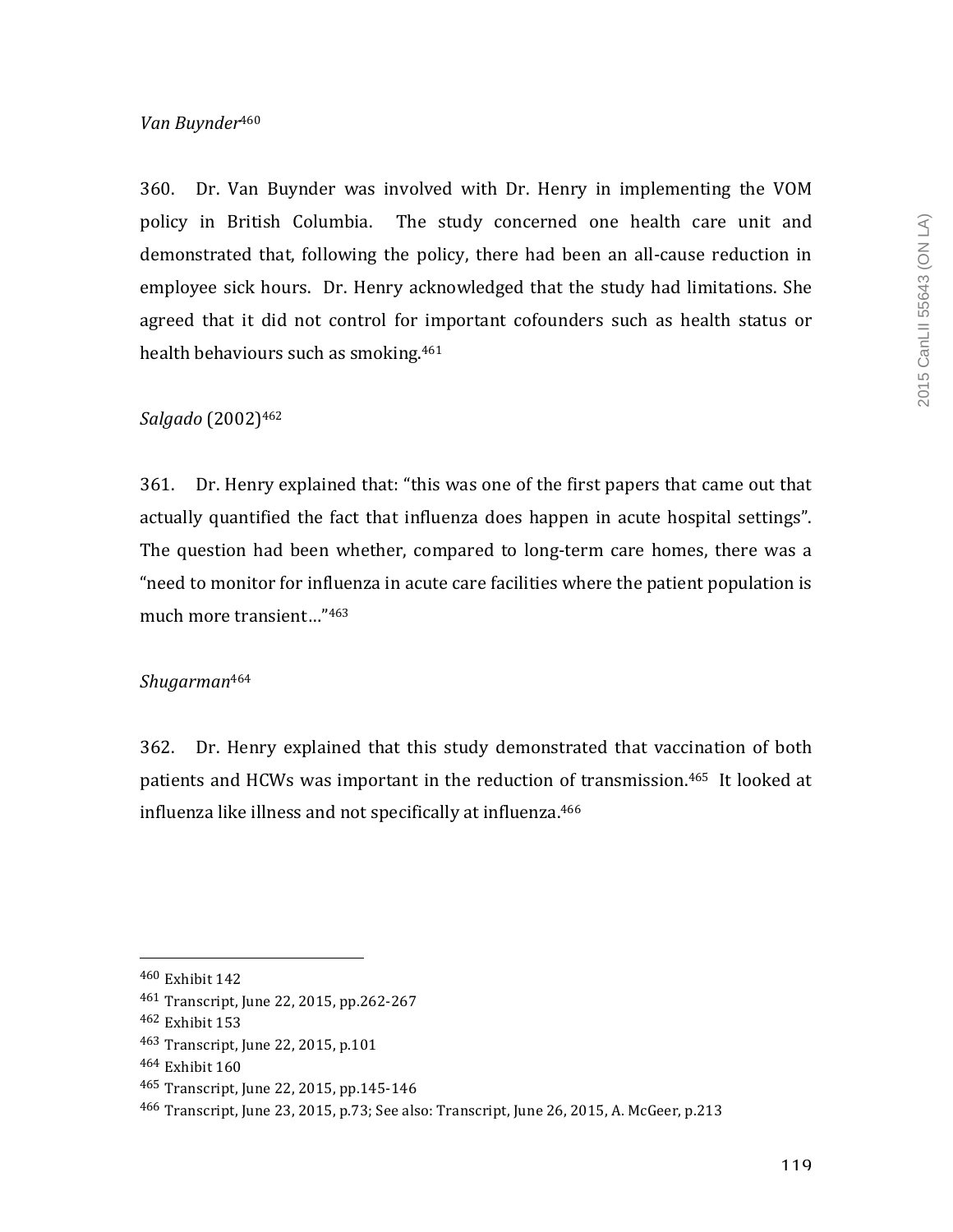### *Stevenson* (2001)467

363. Dr. McGeer was a co-author of this study. Dr. Henry agreed that it demonstrated an effect of increased vaccination rates in facilities with fewer than 100 beds but not in those that had more.<sup>468</sup>

*King*<sup>469</sup>

364. This was a study involving school-based vaccination. Dr. Henry stated that this study looked at ILIs and was not placebo-controlled. The study acknowledged its limitations. She agreed that such programs are significantly different than hospital-based vaccination programs.<sup>470</sup>

365. When it was suggested to Dr. McGeer that reliance on school-based evidence was problematic, she explained:

If you are looking at making a decision about acute care hospitals, the closer the situation is to acute care hospitals the more directly applicable it is. But no, I would not agree that the evidence related to whether vaccinating people reduces illness in their close contacts is irrelevant despite the fact that it is in a different setting. $471$ 

*Monto*<sup>472</sup>

366. Dr. Henry agreed that this observational study: "is not a very strong study in design...it's just a piece of the evidence that's out there that needs to be considered". $473$  "It's clearly not referring to a healthcare setting." $474$ 

<sup>467</sup> Exhibit 164

<sup>468</sup> Transcript, June 23, 2015, p.62

 $469$  Exhibit  $168$ 

<sup>470</sup> Transcript, June 23, 2015, pp.76-78

<sup>471</sup> Transcript, June 26, 2015, p.215

<sup>472</sup> Exhibit 169

<sup>473</sup> Transcript, June 23, 2015, pp.86-87

<sup>474</sup> Transcript, June 23, 2015, p.88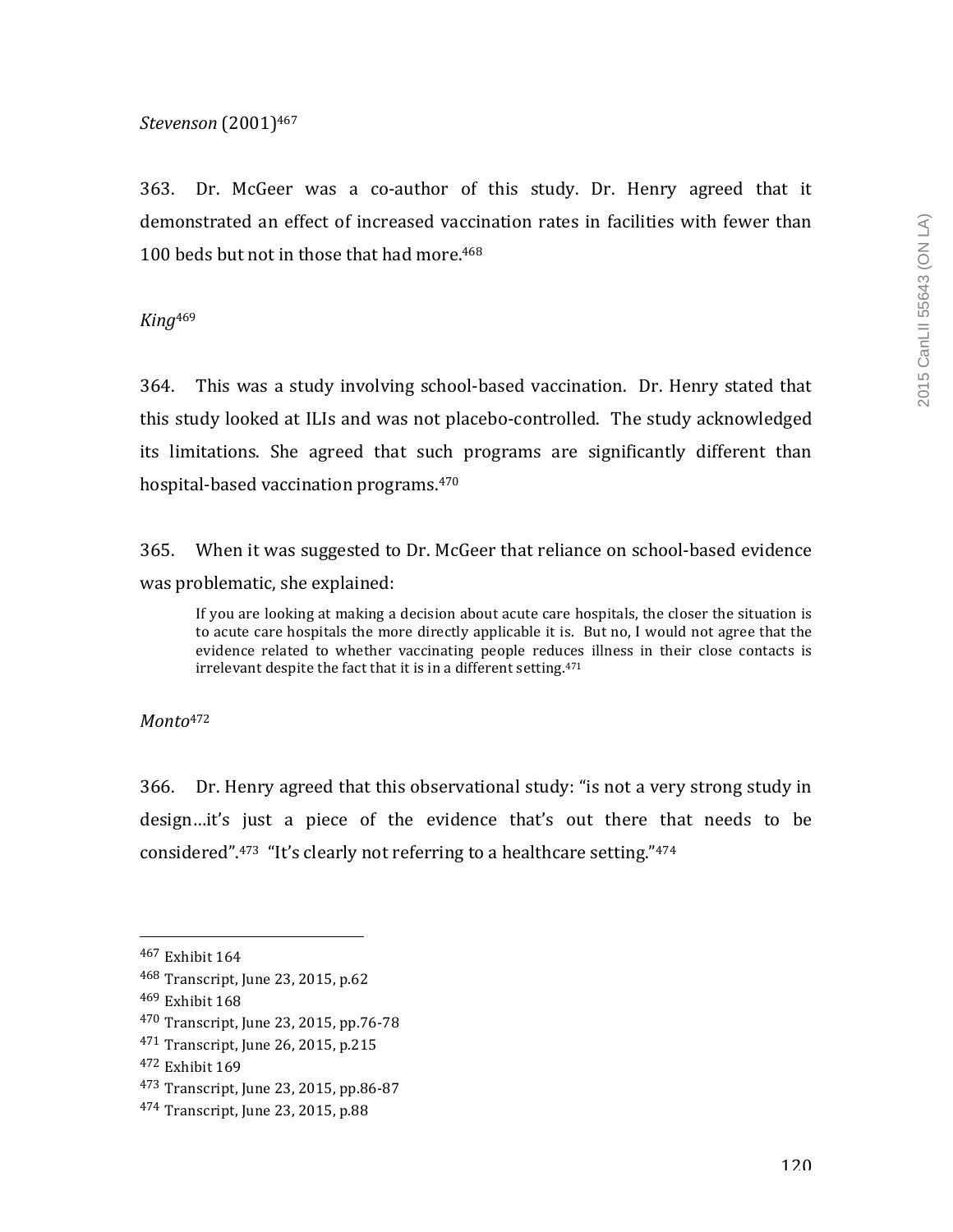367. Dr. McGeer said that: "they consider it circumstantial evidence that healthcare workers were involved in the outbreak but you can't be sure that healthcare workers didn't have, that the respiratory illness they had during the outbreak wasn't due to something else, and the antibodies were due to illness at another time.<sup>476</sup>

<sup>475</sup> Exhibit 238

<sup>476</sup> Transcript, June 26, 2015, p.224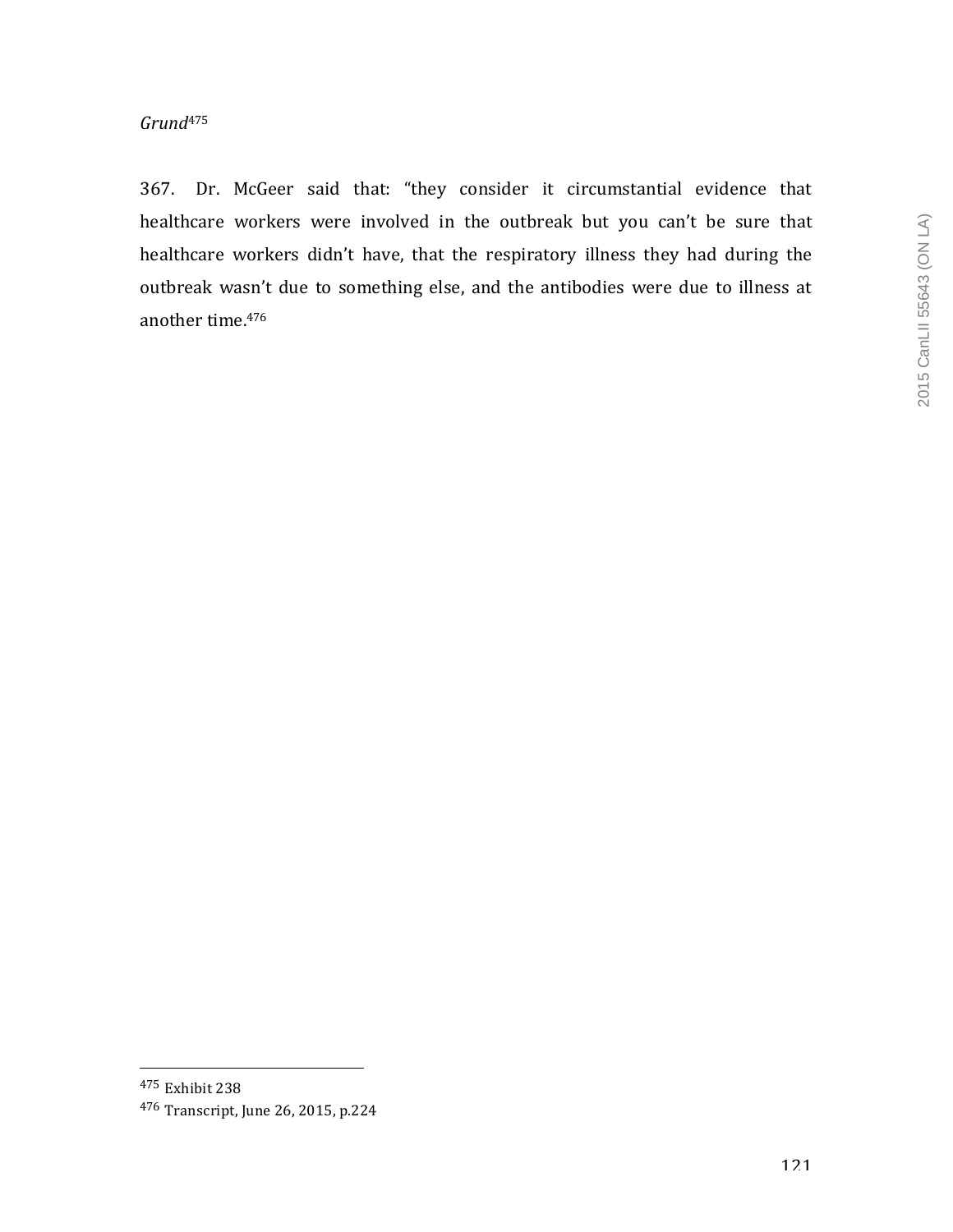## **APPENDIX B**

Literature cited in relation to asymptomatic transmission *issue:* witness commentary

*Loeb*<sup>477</sup>

368. Dr. Henry described this article as: "one of those studies that help support that there is some asymptomatic shedding of virus that could be transmissible to other people".478

369. Dr. McGeer confirmed that this study was conducted in a closed Hutterite community, that the authors concluded that "viral shedding without apparent symptoms was infrequent, occurring in 10 per cent of episodes", and that "the viral loads of asymptomatic participants were lower and of shorter duration than those who were symptomatic, suggesting that asymptomatic transmission may be less frequent and less efficient than symptomatic transmission". She agreed that this rate of asymptomatic infection was similar to that identified in the Lau study<sup>479</sup> at 14% but suggested that the authors would have "missed some episodes of asymptomatic infection" because to detect such infection "you have to do a lot of swabbing of people and that is both expensive and relatively unpleasant". <sup>480</sup>

*Suess*<sup>481</sup>

370. Dr. Henry in chief described this as a household study conducted during a pandemic that illustrated that "people can release virus into the community that's potentially transmissible to others even before they show symptoms themselves".<sup>482</sup>

 $477$  Exhibit  $106$ 

 $478$  Transcript, June 22, 2015, p. 98

<sup>&</sup>lt;sup>479</sup> See: Exhibit 228

<sup>480</sup> Transcript, June 26, 2015, pp. 77-80

<sup>481</sup> Exhibit 107

<sup>482</sup> Transcript, June 22, 2015, p. 99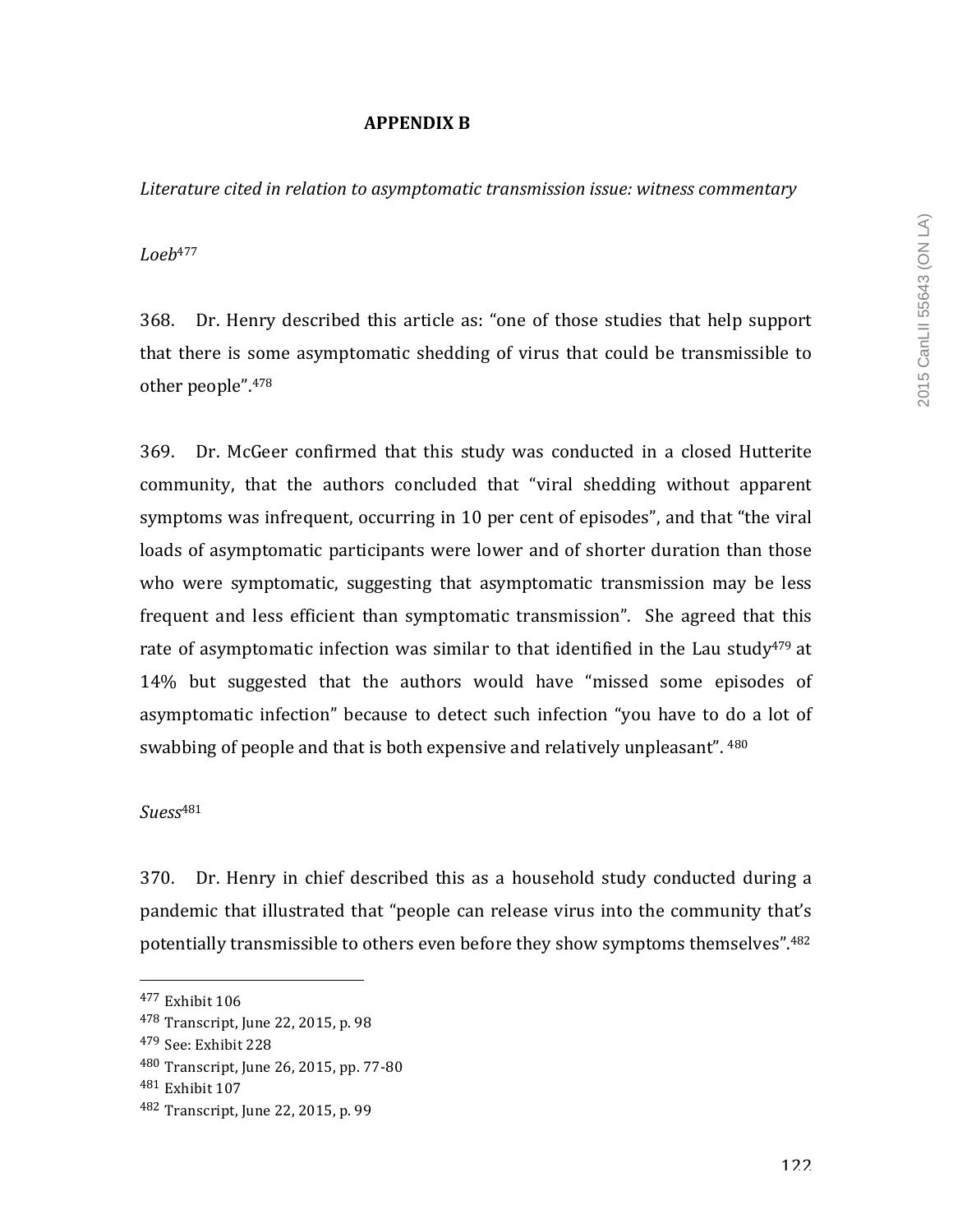371. Dr. McGeer confirmed that: "This study was not dealing with whether transmission occurred from asymptomatic people". She agreed that the authors identified as a limitation of the study that "most analysis of shedding characteristics were done among ILI patients which are likely not representative of all influenza patients" and that they could not measure the difference between viral shedding in asymptomatic and symptomatic people.<sup>483</sup>

#### *Freitas*<sup>484</sup>

372. This was an outbreak report relating to a family. The asymptomatic individual hugged, kissed and shared a bed with the persons who contracted influenza. None of her co-workers were infected.

373. Dr. Henry asserted that the report demonstrated that influenza could be transmitted prior to symptom onset<sup>485</sup> but acknowledged that this was a single situation and that none of the index case's co-workers got sick. $486$  Dr. McGeer agreed that this was an investigation and not a study and acknowledged that "there is a greater risk of transmission in households than between workers". $487$ 

### *Esbenshade*<sup>488</sup>

374. Dr. Henry agreed in cross-examination that this article was not about asymptomatic infection leading to influenza and was included in her Report only "to show that healthcare workers do actually work while they're infected". $^{489}$ 

<sup>483</sup> Transcript, June 26, 2015, pp. 69-77

<sup>484</sup> Exhibit 158

<sup>485</sup> Transcript, June 22, 2015, p. 127

<sup>486</sup> Transcript, June 23, 2015, pp. 104-107

<sup>487</sup> Transcript, June 26, 2015, pp. 95-97

<sup>488</sup> Exhibit 170

<sup>489</sup> Transcript, June 23, 2015, p. 118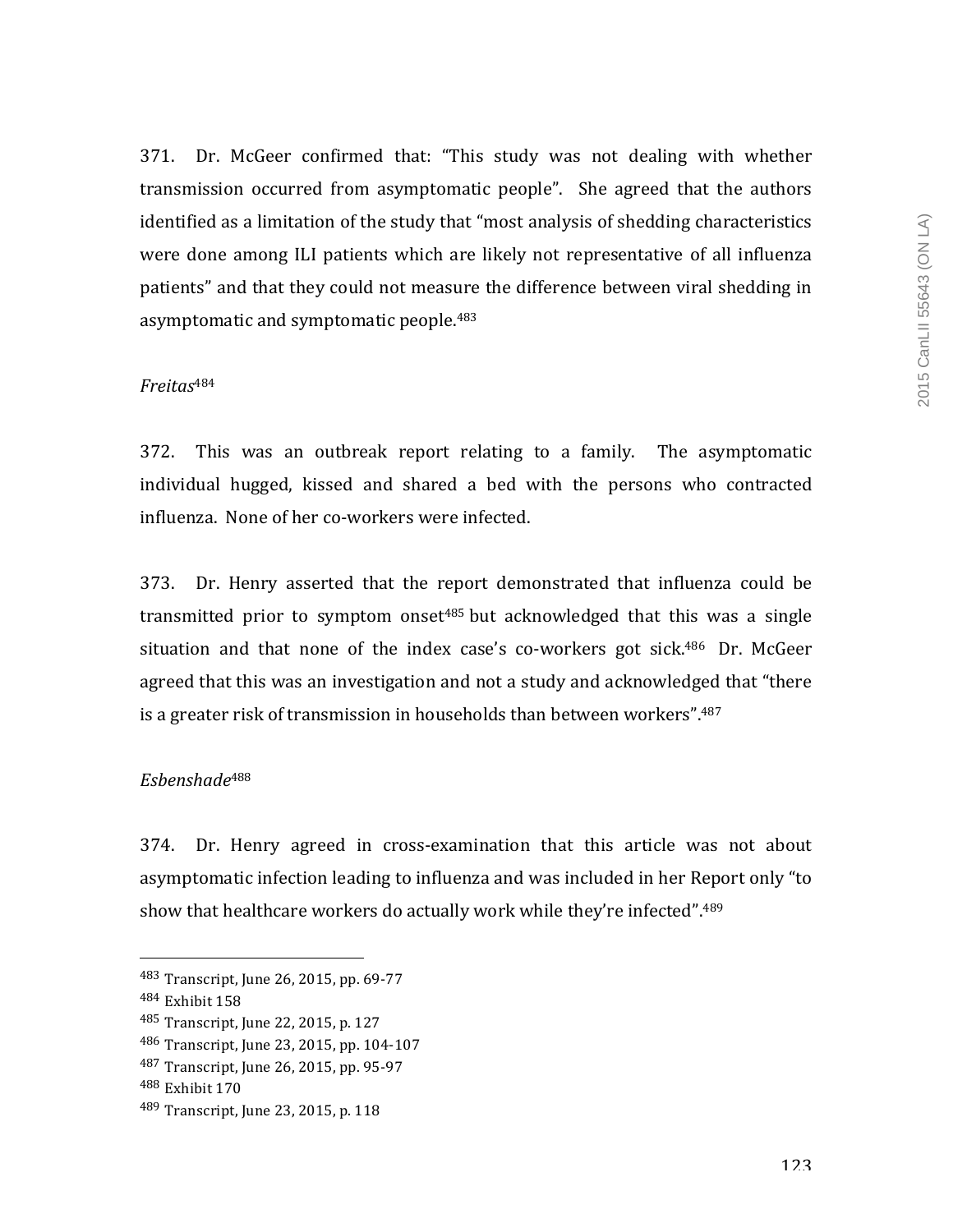### *Wilde*<sup>490</sup>

375. Dr. Henry confirmed that this study was included to demonstrate that "hospital employees report to work despite having febrile illness and that this supported their [the authors'] contention that efforts to vaccinate healthcare professionals were important".<sup>491</sup>

### *Elder*<sup>492</sup>

376. Dr Henry agreed in cross-examination that this study was not cited in support of the proposition that influenza can lead to asymptomatic infection.<sup>493</sup>

### *Sheat*<sup>494</sup>

377. This was an outbreak report arising from telephone interviews of 26 people who bagged fertilizer for a day while one was not feeling well. 16 of them had ILI afterward. Many reported having shared drinking containers.

378. Dr. McGeer said that this was "an illustration of a case in which there appeared to be transmission of influenza before the person recognized that they had an acute respiratory disease". She agreed that: "there is a dearth of data on transmission before the onset of infection because it's so hard to study. There's we all agree on that". She agreed that healthcare workers do not share bottles or water or liquids in containers with patients. $495$ 

<sup>490</sup> Exhibit 171

<sup>491</sup> Transcript, June 23, 2015, p. 121

<sup>492</sup> Exhibit 172

<sup>493</sup> Transcript, June 23, 2015, pp. 123-124

<sup>494</sup> Exhibit 225

 $495$  Transcript, June 26, 2015, pp. 85-86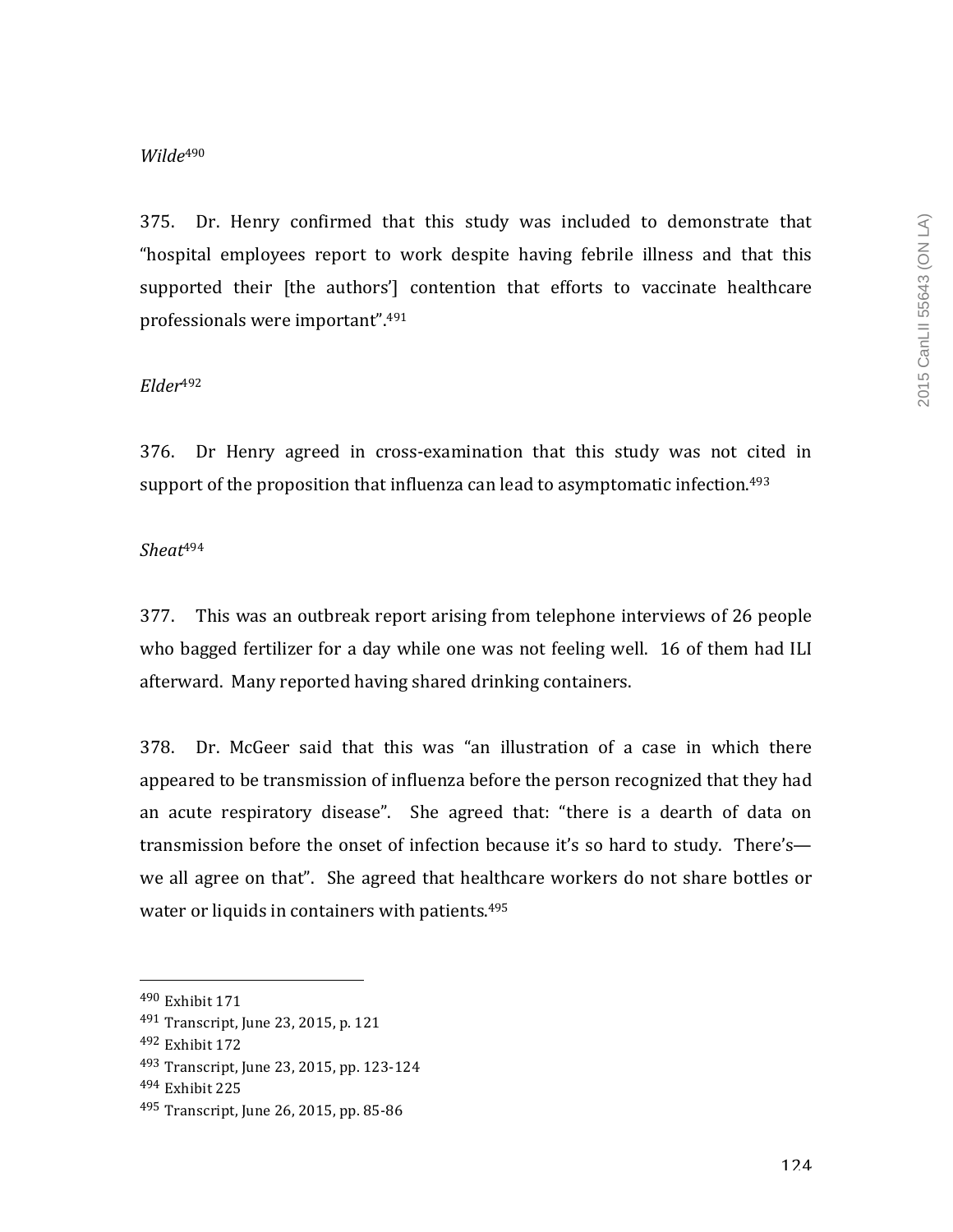#### *Gu*<sup>496</sup>

379. This investigation involved students who had played video games on a train sharing the controller.

380. In Dr. McGeer's opinion the authors "weren't looking for asymptomatic transmission" but she accepted their conclusion that people in this outbreak "were transmitting disease before they were symptomatic". She agreed that the investigation concerned a total of eight people.<sup>497</sup>

### *Carillo-Santisteve*<sup>498</sup>

381. This outbreak investigation concerned a group of school children who went to the United Kingdom from Paris. An effort was made to identify the source of an ILI infection that might have been either a teacher of a 10-year-old girl. Dr. McGeer confirmed the conclusion of the authors that: "Further work is needed to better define conditions under which the pandemic virus may transmit in a school setting and in households". 499

### *Lau*<sup>500</sup>

382. Dr. McGeer confirmed this report's conclusion that: "Our results suggest that 'silent spreaders' (i.e. individuals who are infectious while asymptomatic or presymptomatic) may be less important in the spread of influenza epidemics than previously thought". She stated that their  $14\%$  figure was less than anticipated.<sup>501</sup>

<sup>496</sup> Exhibit 226

<sup>497</sup> Transcript, June 26, 2015, pp. 87-91

<sup>498</sup> Exhibit 227

<sup>499</sup> Transcript, June 26, 2015, pp. 91-95

<sup>500</sup> Exhibit 228

 $501$  Transcript, June 26, 2015, pp. 99-101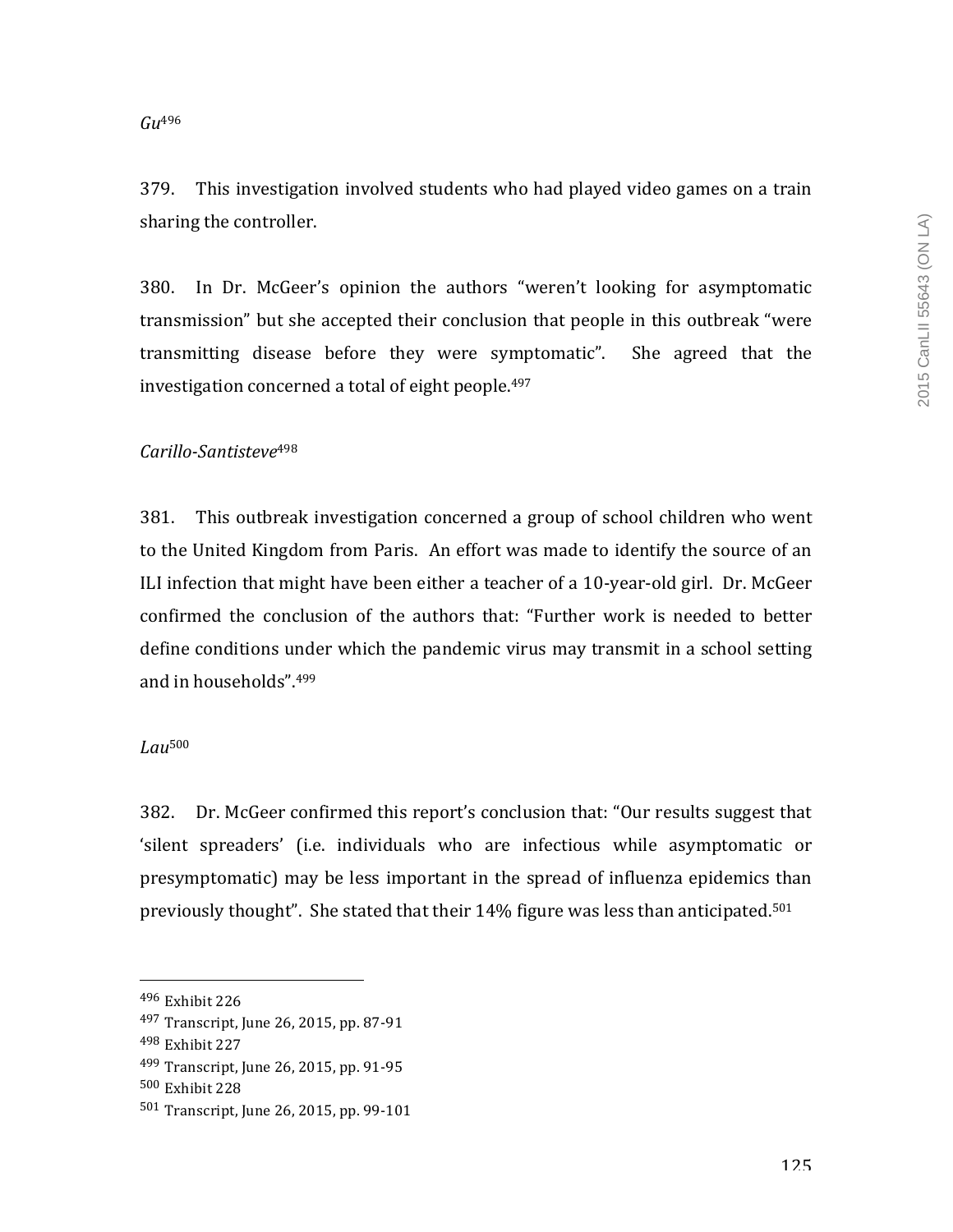## *Hermes*<sup>502</sup>

383. Dr. McGeer did not reference this study in her Report. She agreed that the fact pattern resembled others that she had relied upon. However, she testified that the fact that the authors "did not find presymptomatic transmission...in a relatively small group of patients…it's not important and useful information; it just doesn't help you with whether presymptomatic or asymptomatic transmission is important at some level".

384. She agreed that the findings of these authors: "was opposite of the one that you gave us. There was no evidence of presymptomatic transmission."<sup>503</sup>

## *Patrozou*<sup>504</sup>

### 385. The published synopsis of this literature review stated that:

We performed a systematic review of published studies describing the relationship between viral shedding and disease transmission. Based on the available literature, we found that there is scant, if any, evidence that asymptomatic or presymptomatic individuals play an important role in transmission. As such, recent articles concerning pandemic planning, some using transmission modeling, may have overestimated the effect of presymptomatic or asymptomatic influenza transmission. More definitive transmission studies are sorely needed.

386. Dr. McGeer noted that this review was written before the 2009 pandemic and that none of the later case studies  $(4)$  would have been included.<sup>505</sup>

<sup>502</sup> Exhibit 229

<sup>503</sup> Transcript, June 26, 2015, pp. 101-103

<sup>504</sup> Exhibit 230

<sup>505</sup> Transcript, June 26, 2015, pp. 103-111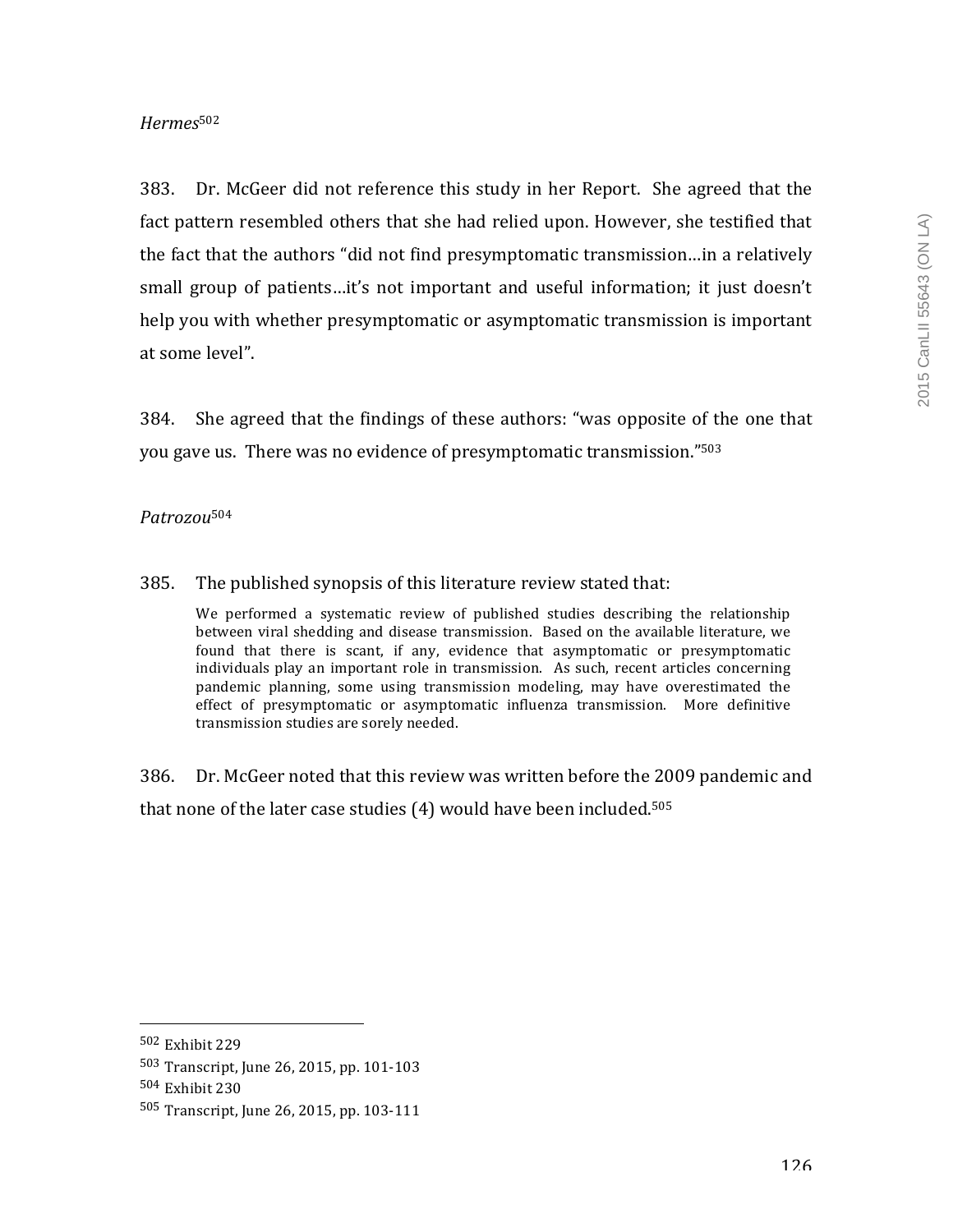# **APPENDIX C**

*Mask and related literature: witness commentary*

## *Johnson*<sup>506</sup>

387. As previously noted, with an important qualification, Dr. Brosseau confirmed the opinion of Dr. McGeer<sup>507</sup> and Dr. Henry that the study provides "some limited qualitative evidence" that a mask may prevent the release of large droplets. Dr. Henry testified that: "this study showed, in a small number of people, that both surgical masks and the respirator were good at trapping the droplets in, that they didn't come through the mask when somebody coughed".<sup>508</sup>

388. Dr. Brosseau noted that the study involved individuals coughing directly into Petri dishes with and without a mask. She stated that: "the Johnson study really gives you no data about the capture by a filter or a surgical mask of these smaller infectious particles".<sup>509</sup> She described the study this way:

That Petri dish is probably just capturing the very large ones that are going straight out of the mouth…bases on my knowledge of aerosols and samplings and particle size, that it is those large droplets that are emitted straight outward during coughing that were captured by the Petri dish. Anything that was smaller that would have been emitted to the side or through the filter would not have been captured by that Petri dish.....this study offers qualitative support that a surgical mask may be able to stop the release of large particles greater than 5 to 10 microns from a person who is coughing or sneezing directly into the mask worn over their mouth and nose.<sup>510</sup>

<sup>506</sup> Exhibit 27

<sup>507</sup> Transcript, June 24, 2015, pp. 148-149

<sup>508</sup> Transcript, June 22, 2015, p. 84

<sup>509</sup> Transcript, May 11, 2015, p. 191

<sup>510</sup> Transcript, May 11, 2015, pp. 189-190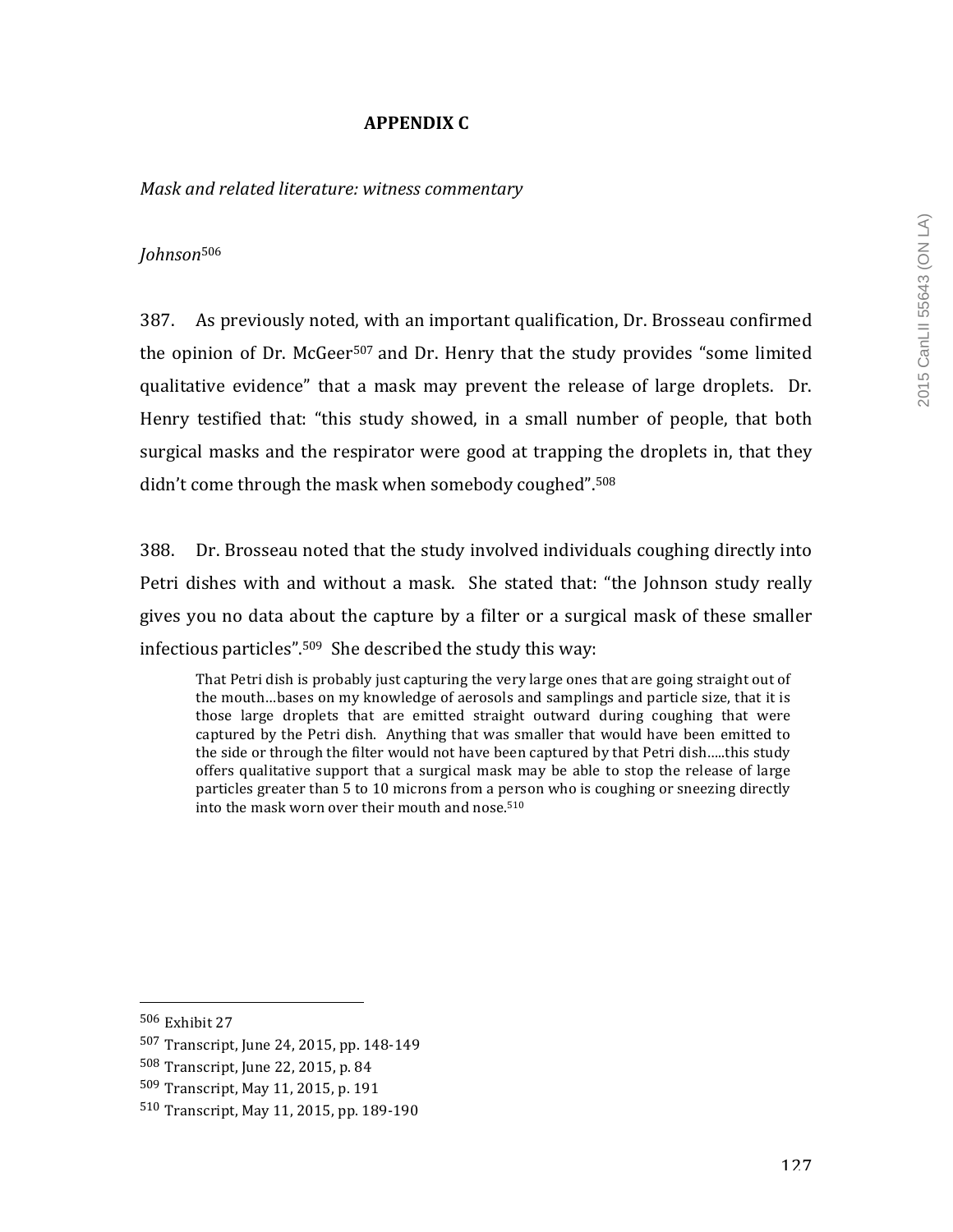### *Milton*<sup>511</sup>

### 389. The Abstract for this study reads in part:

The CDC recommends that healthcare settings provide influenza patients with facemasks as a means of reducing transmission to staff and other patients and a recent report suggested that surgical masks can capture influenza virus in large droplet spray. However, there is minimal data on influenza virus aerosol shedding from patients with seasonal influenza....Overall, masks produced a 3.4 fold  $(95\%$  CI 4.1 to 19) reduction in viral aerosol shedding....Surgical masks worn by patients reduce aerosols shedding of virus. The abundance of viral copies in fine particle aerosols and evidence of their infectiousness suggests an important role in seasonal influenza transmission. Monitoring exhaled virus aerosols will be important for validation of experimental transmission studies in humans

390. Dr. Brosseau concluded that the Milton study demonstrated that surgical masks "offer little or no reduction in small infectious aerosols from the wearer".<sup>512</sup>

391. Dr. McGeer commented that a 3.4 fold reduction is:

not a big enough reduction to really matter in her [Dr. Brosseau's] world of occupational hygiene...To me, living with influenza, where nothing is perfect, and everything has to be judged on its relative benefit a 3.5 fold reduction is not half bad, okay. So, I think it is incorrect to say the surgical mask does not reduce the emission of small, inhalable, infectious particles. It does reduce it. It just doesn't reduce it as completely as it reduces the emission of larger particles at the same time.<sup>513</sup>

### *Makison Booth*<sup>514</sup>

392. The witnesses confirmed<sup>515</sup> that this study was conducted with dummies and focused on the performance of masks in protecting the wearer. Dr. Lemieux said that she did not view the article as "being particularly on point".<sup>516</sup>

 $511$  Exhibit 28

 $512$  Exhibit 50, Response to Comments, at first unnumbered page

<sup>513</sup> Transcript, June 24, 2015, pp. 98-99; See also: Transcript at pp. 149-150 where reference is made to a 2.8 fold reduction in small particles as a "non-trivial reduction".

<sup>514</sup> Exhibit 29

<sup>515</sup> Exhibit 50, Report, L. Brosseau, Response to Comments, at second unnumbered page; Transcript, June 26, 2015, p. 14

 $516$  Transcript, January 26, 2015, p. 163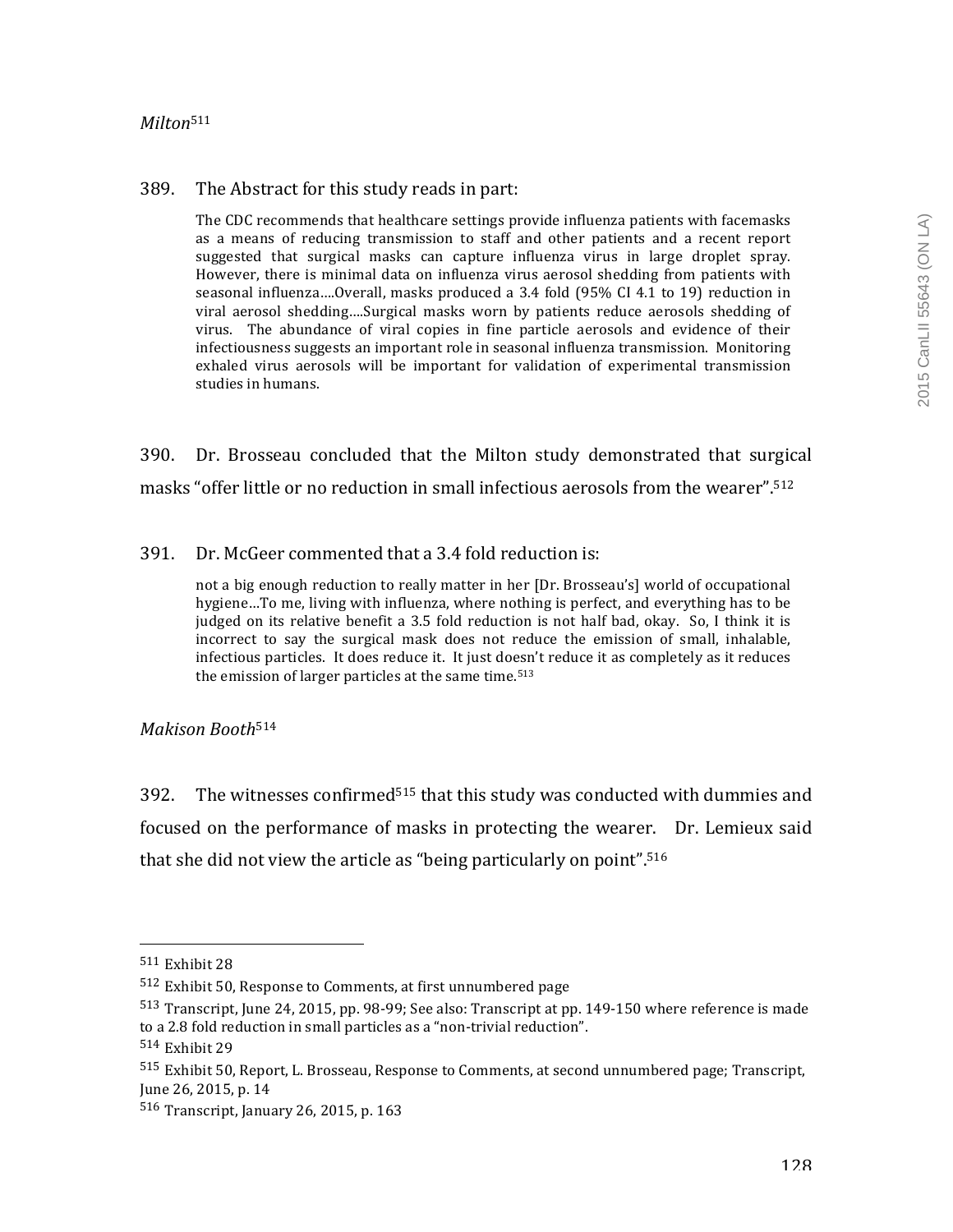### *Loeb*<sup>517</sup>

### $393.$  Dr. Lemieux explained that this study was a non-inferiority trial stating that:

This study simply looks at whether a surgical mask is any different than a N95 respirator preventing influenza among healthcare workers. It's really just comparing one to the other. And the only conclusion that can be drawn from this particular study is that a mask is as good as a N95…in terms of rates of laboratory confirmed influenza among healthcare workers. It says nothing about protecting patients. It says nothing about asymptomatic transmission and it really doesn't address the crux of any of the issues I think we're trying to get at today.<sup>518</sup>

394. Dr. Lemieux also went on to make an observation that she said applied to a number of studies, including *Loeb*, that she did not see as helpful to consideration of the merits of a VOM policy:

These studies look at more than one intervention to control influenza transmission. If you're combining a number of interventions—and in this case, on the face of it, face masks and hand hygiene—it's virtually impossible to tease out what the relative impact is of one versus the other. We know that combined they have an impact. We can't specifically say that face masks had a predominant effect, we just know that both together did. I don't think it speaks at all to specifically whether masking as an intervention in healthcare workers will have a priority impact on transmission.<sup>519</sup>

## *Mansour*<sup>520</sup>

395. Dr. Brosseau explained that the study involved placing types of masks and respirators with varying fits on mannequins, located about three feet away using small radioactive aerosols, with the source mannequin generating an aerosol. She testified that:

So what they're basically saying is if you put anything on the source, a loose surgical mask, a tight fitting surgical mask, an N95 respirator or a sealed N95 respirator sealed to the face, the receiver gets no exposure, it's zero....if the infectious source, whether you're wearing a surgical mask or an N95 respirator and you seal the respirator to your face, you can reduce the amount of transmission basically at the receiver. Now I should be clear, while these are small particles, what we're not measuring is what is the size distribution of the particles at the point where the exposure is being measured...I wish they had just taken this one more step and measured the size distribution of the particles at the point where the exposure filter is, because that would have told us the story about large versus small particles. But what this is telling you is that a source can wear

 $517$  Exhibit 30

<sup>518</sup> Transcript, May 11, 2015, pp. 99-100

<sup>519</sup> Transcript, May 11, 2015, p. 104

 $520$  Exhibit  $56$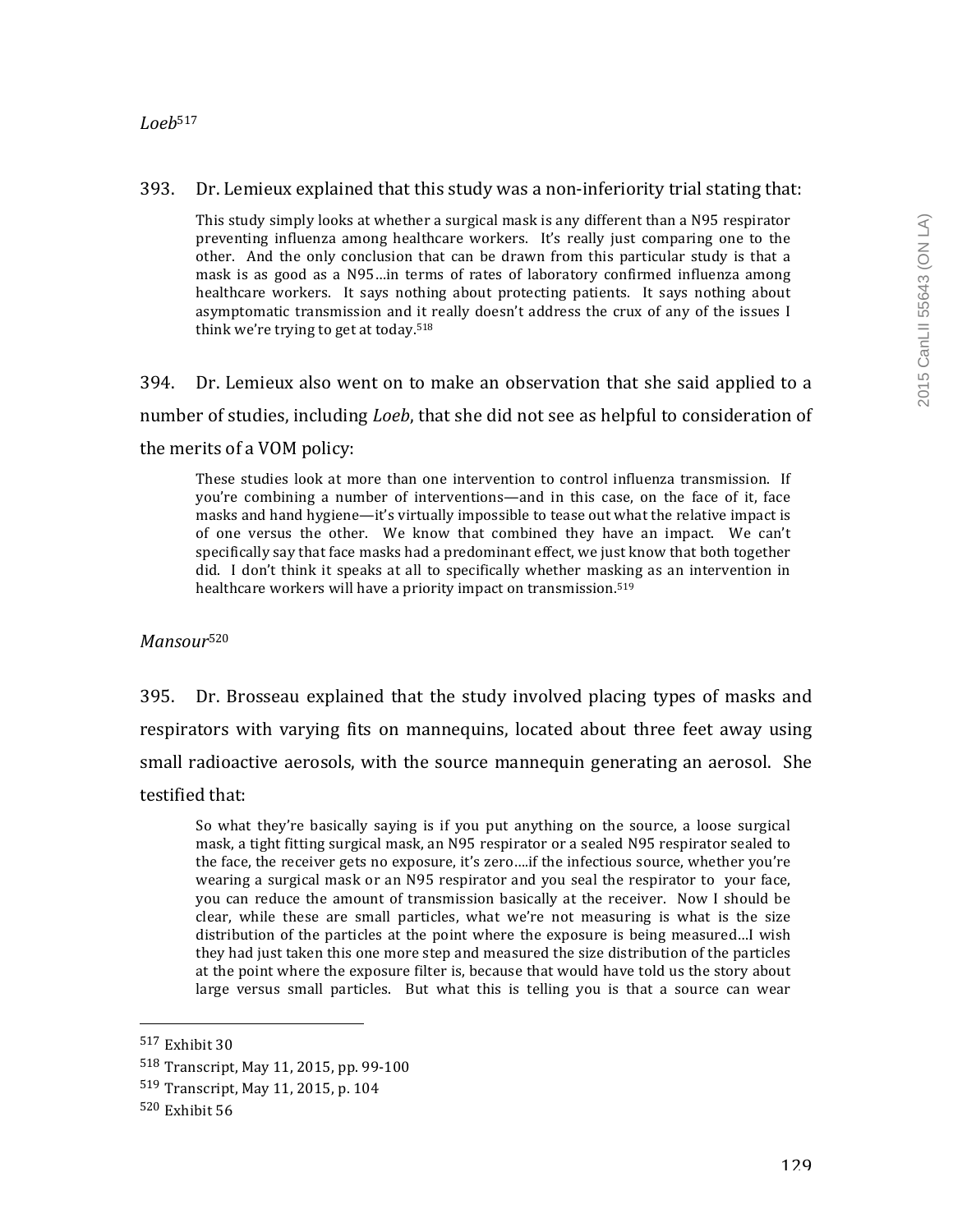anything, and that at least—and this agrees with what I've been saying, at least all the large particles are eliminated. $521$ 

396. Dr. Henry also noted the lack of exposure to droplets and stated further that the fit of a mask or respirator "made a difference in terms of preventing droplets from being expelled".<sup>522</sup>

397. Dr. McGeer noted that "as the fit gets better on either the source or receiver the number of particles that get through to the receiver's respiratory tract goes down".523

*Cowling* (2009)524

398. As explained by Dr. Henry, this was a randomized control trial done in household settings. She stated that: "not surprisingly", "Things like hand hygiene, cleaning your hands regularly were important but use of face mask along with hand hygiene seemed to provide some benefit in prevention of a whole host transmission of influenza".<sup>525</sup>

399. Dr. McGeer commented at some length on the applicability of studies not conducted in acute care settings:

I think there is an argument that says that if you look at, you know, in this setting, in households, in university residences, on aircraft, if you look at the case control study there, all of them have some evidence that a mask provides some protection....I mean, they're unquestionably not the best evidence. I'm very sympathetic to Dr. Brosseau's world of order and organization, and you don't get that level of organization when you do studies in households. It's difficult to interpret studies when there are issues with adherence...but to my mind it doesn't alter the fact that there is some evidence that wearing a mask, particularly wearing a mask in combination with good hand hygiene, can reduce your risk of infection at least in some circumstances.<sup>526</sup>

<sup>521</sup> Transcript, May 11, 2015, pp. 201-203

<sup>522</sup> Transcript, June 22, 2014, pp. 88-9

<sup>523</sup> Transcript, June 25, 2015, p. 224

<sup>524</sup> Exhibit 31

<sup>525</sup> Transcript, June 22, 2015, p. 89

<sup>526</sup> Transcript, June 24, 2015, pp. 153-154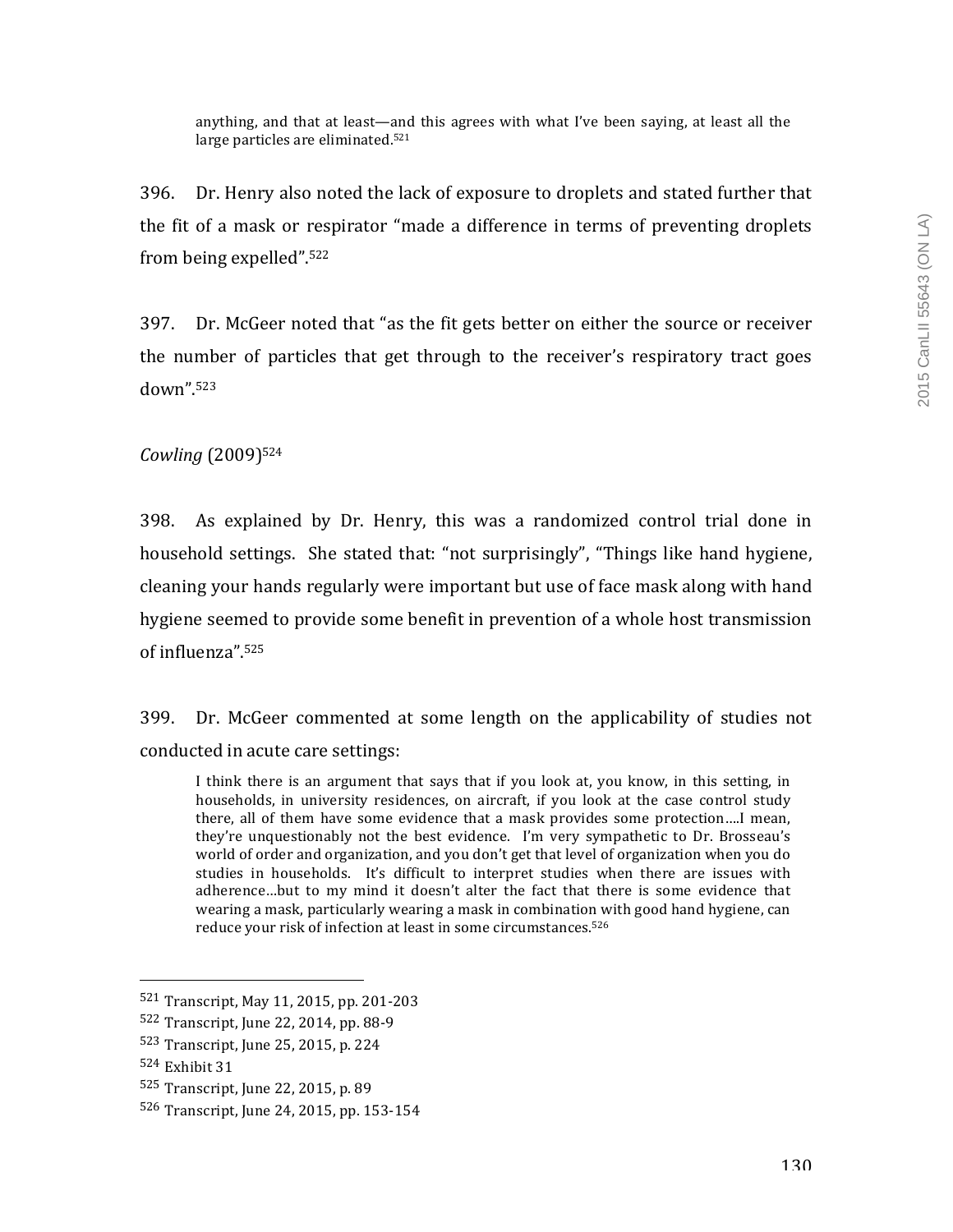### *Suess*<sup>527</sup>

400. This was a cluster randomized household trial conducted in Berlin unrelated to hospitals or healthcare. It concluded that: "household transmission of influenza can be reduced by the use of non-pharmaceutical interventions such as facemasks and intensified hand hygiene when implemented early and used diligently".<sup>528</sup>

## *Zhang*<sup>529</sup>

401. This study concerned influenza infections that developed in passengers after travelling on flights from New York to China. The authors concluded that: "We recommend a more comprehensive intervention study to accurately estimate the protective effect of face masks for preventing influenza virus transmission on longdistance flights".<sup>530</sup>

402. When asked to comment on what this study has to say about VOM, Dr. Lemieux said that it indicates that wearing a mask will provide some level of protection against clinical disease around a person known to be symptomatic.<sup>531</sup>

403. As previously stated, Dr. McGeer conceded that this study was "unquestionably not the best evidence" $532$ . She noted that the investigation selfreported several limitations.<sup>533</sup>

 $527$  Exhibit 32

<sup>528</sup> Exhibit 32, Abstract

 $529$  Exhibit 33

<sup>530</sup> Exhibit 33, p. 1408

<sup>531</sup> Transcript, May 11, 2015, p. 105

<sup>532</sup> Transcript, June 24, 2015, p. 154

<sup>533</sup> Transcript, June 26, 2015, p. 58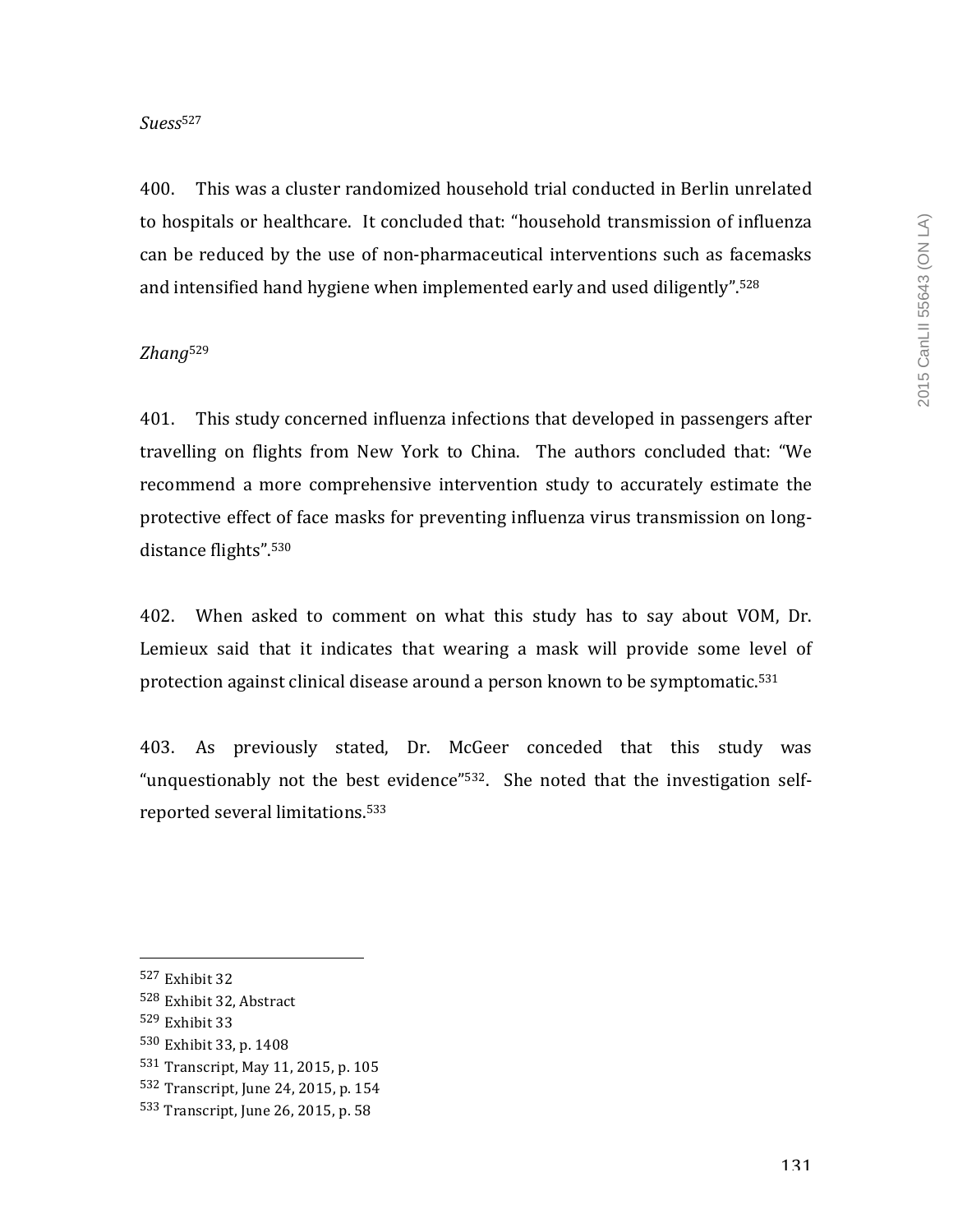### *bin-Reza*<sup>534</sup>

404. This 2011 article is titled "The use of masks and respirators to prevent transmission of influenza: a systematic review of the scientific evidence". Included for review were "randomized controlled trials and quasi-experimental and observational studies of humans published in English with an outcome of laboratory-confirmed or clinically-diagnosed influenza and other viral respiratory infections".535

405. The Abstract of this systematic review noted that:

There are limited data on the use of masks and respirators to reduce transmission of influenza.... None of the studies established a conclusive relationship between mask/respirator use and protection against influenza infection. Some evidence suggests that mask use is best undertaken as part of a package of personal protection especially hand hygiene.<sup>536</sup>

406. This was another study described by Dr. McGeer as "unquestionably not the best evidence" [in support of the Policy].<sup>537</sup> Dr. McGeer confirmed the conclusion of the authors that: "None of the studies established a conclusive relationship between masks/respirator use and protection against influenza infection."<sup>538</sup>

407. Dr. Henry stated that this article demonstrated that there was "not a lot of direct evidence" but that "there was some evidence that it provides some benefit". She explained that, because "there is not a lot of direct evidence...that's why I think why we include studies that are not necessarily in a health care setting".<sup>539</sup>

<sup>534</sup> Exhibit 122

<sup>535</sup> Exhibit 122, Abstract

<sup>536</sup> Exhibit 122, Abstract

<sup>537</sup> Transcript, June 24, 2015, p. 154

<sup>538</sup> Transcript, June 26, 2015, pp. 56-57

<sup>539</sup> Transcript, June 22, 2015, p. 91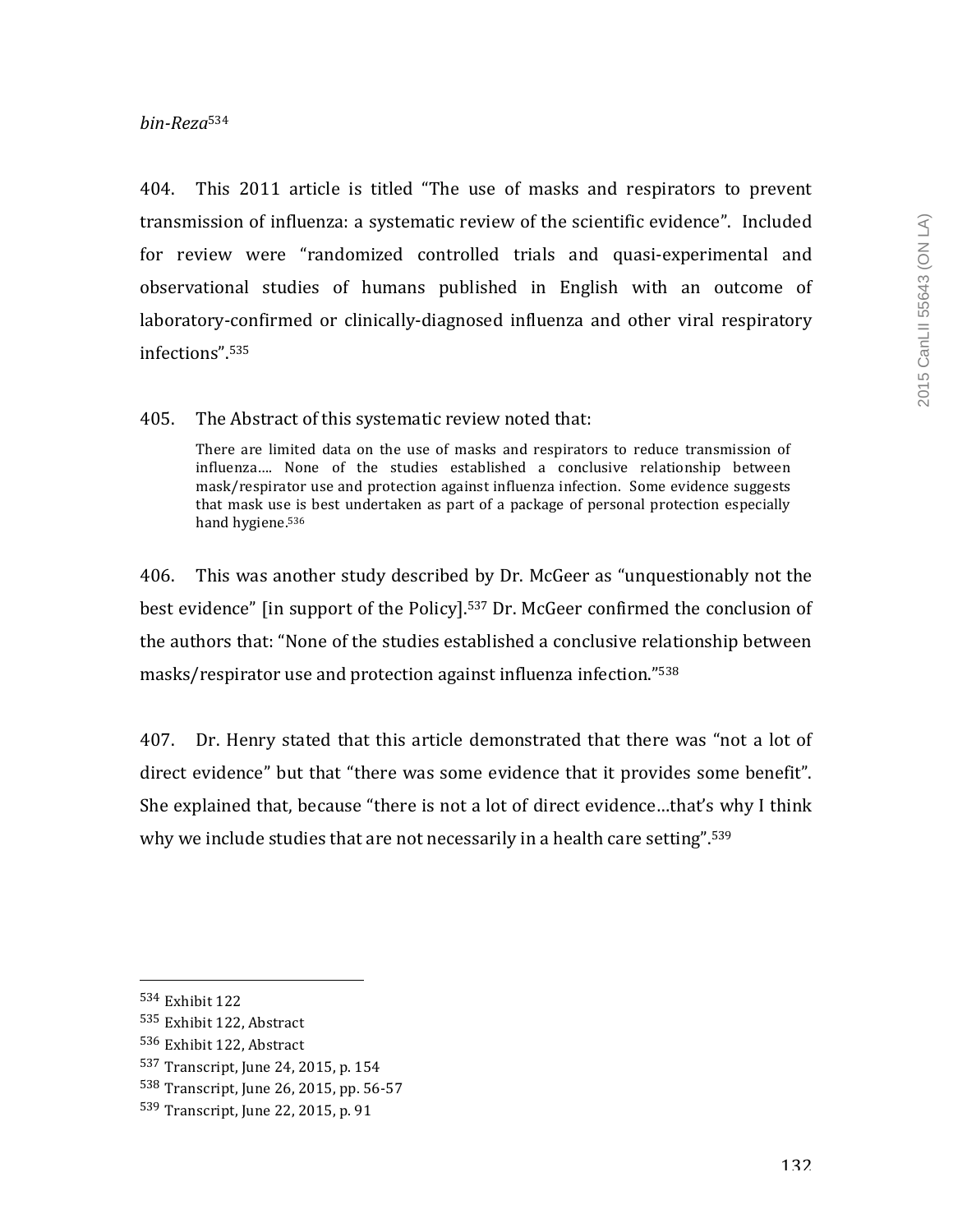408. Dr. Brosseau testified that: "this review also does not support the—it doesn't present any strong evidence for either surgical masks or N95 respirators mostly because the studies are not powered or not done correctly".<sup>540</sup>

*Cowling* (2010)541

409. This literature review under Discussion included the following conclusions that were reviewed with Dr. McGeer in her cross-examination:

Our review highlights the limited evidence base supporting the efficacy or effectiveness of face masks to reduce influenza virus transmission....In future similar studies it would be important to consider the potential for leakage around the sides of the mask in addition to direct penetration of infectious viral particles through the mask, if the results are to have practical implications for reduction of transmission in community and other settings. Further studies are needed to investigate how mask and respirator performance varies with temperature and humidity, or under working conditions when moisture in exhaled breath or sweat may build up in face masks and hinder filtration or fit.542

*Canini*<sup>543</sup>

410. Dr. McGeer agreed that this study provides "no evidence at all" concerning the effectiveness of face masks in the context of seasonal epidemic".<sup>544</sup>

*MacIntyre* (2011)<sup>545</sup>

411. Dr. McGeer confirmed that this study, for the reason given by the authors<sup>546</sup>, concluded that: "As a consequence, it is not possible to make any definitive judgment on the efficacy of masks on this basis."<sup>547</sup>

  $540$  Transcript, June 6, 2015, p. 16

<sup>541</sup> Exhibit 121

<sup>542</sup> Exhibit 121, p. 453-454

 $543$  Exhibit 215

<sup>544</sup> Transcript, June 25, 2015, p. 236

<sup>545</sup> Exhibit 216

<sup>546</sup> Exhibit 216, p. 176

<sup>547</sup> Transcript, June 26, 2015, p. 21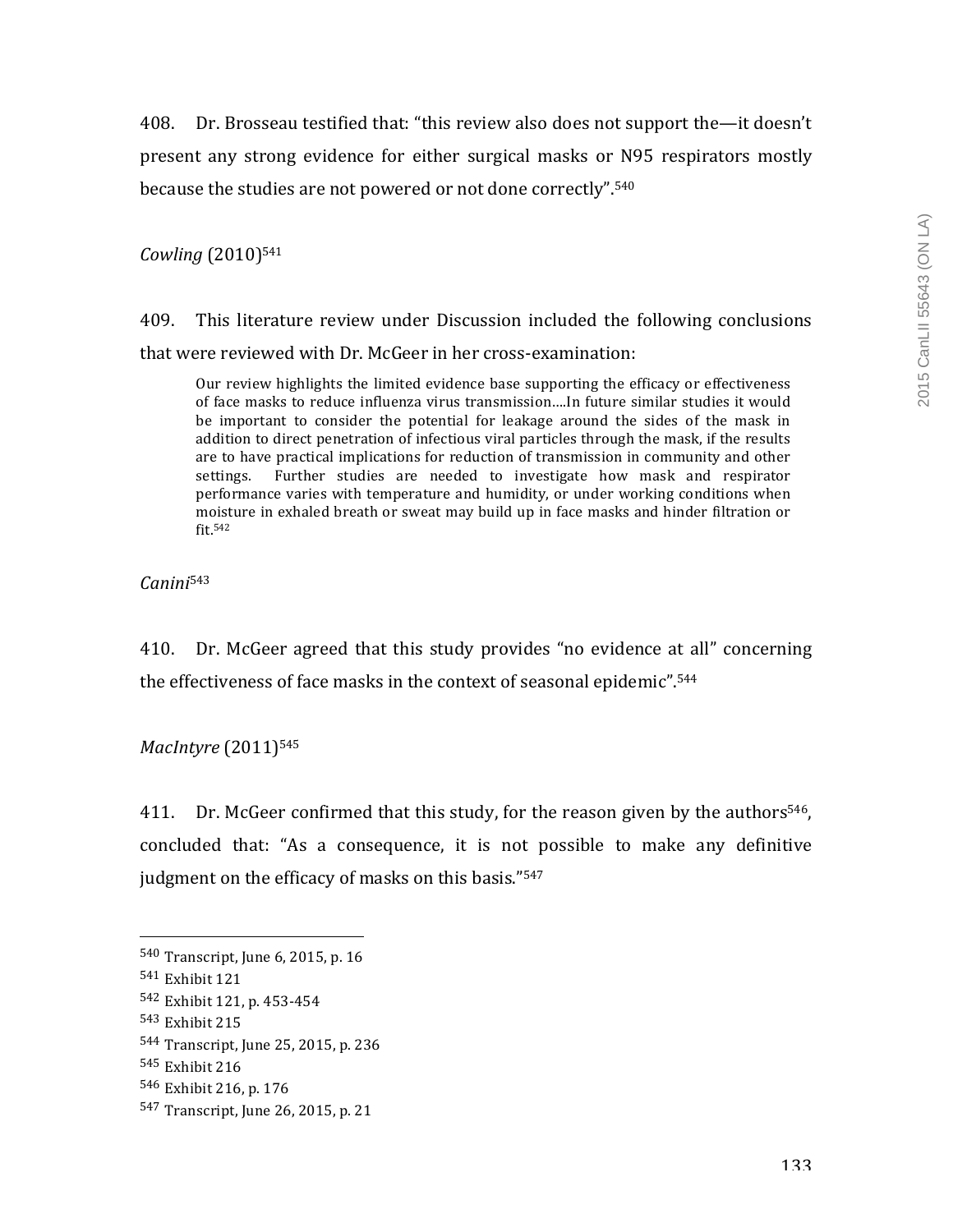### *MacIntyre* (2009)548

412. This was a household study concerning which Dr. McGeer confirmed that "the very authors of this report urge caution in applying it to healthcare settings" $549$ :

We urge caution in extrapolating our results to school, workplace, or community contexts, or where multiple, repeated exposures may occur, such as in healthcare settings. The exact mechanism of potential clinical effectiveness of face mask use may be the prevention of inhalation of repeated respiratory pathogens but may also be a reduction in hand-to-face contact. Our study could not determine the relative contribution of these mechanisms.<sup>550</sup>

*Simmerman*<sup>551</sup>

413. This randomized control household trial concluded that: "Influenza transmission was not reduced by interventions to promote hand washing and face mask use".552

414. Dr. McGeer said this about this study in cross-examination: "You can argue that because adherence was so poor, the negative trial really doesn't matter and maybe I should not have wasted people's time on it..."<sup>553</sup>

*Larson*<sup>554</sup>

415. This was another household study, one of primarily Hispanic households. The authors concluded that:

There was no detectable additional benefit of hand sanitizer or face masks over targeted education on overall rates of upper respiratory infections but mask wearing was associated with secondary transmission and should be encouraged during outbreak situations.555

<sup>548</sup> Exhibit 217

<sup>549</sup> Transcript, June 26, 2015, p. 27

<sup>550</sup> Exhibit 217, p. 239

<sup>&</sup>lt;sup>551</sup> Exhibit 218

<sup>552</sup> Exhibit 218, p. 256

<sup>553</sup> Transcript, June 26, 2015, p. 31

<sup>554</sup> Exhibit 219

<sup>555</sup> Exhibit 219, p. 178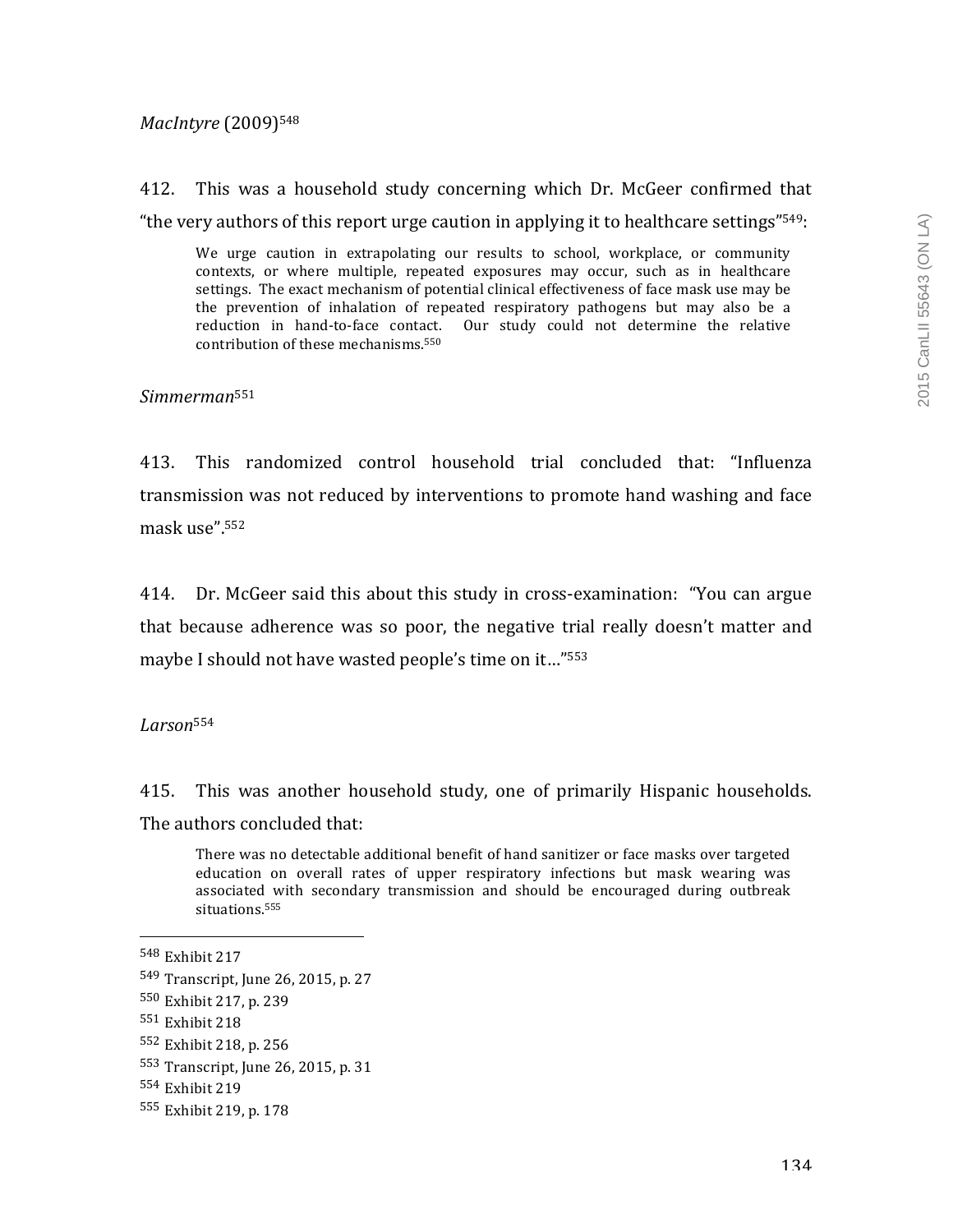#### 416. Dr. McGeer commented that:

I would rate it probably in this list of studies as second lowest on the list after Simmerman in terms of its value in assessing transmission but it is one of the studies that has recently been done that attempts to assess whether hand hygiene and masks alter the risk of transmission of influenza and other respiratory infections.<sup>556</sup>

*Aiello*<sup>557</sup>

417. Dr. McGeer agreed<sup>558</sup> that the authors concluded that: "Neither face mask use and hand hygiene nor face mask alone was associated with a significant reduction in the rate of ILI [influenza-like illness] cumulatively."559

#### *Bridges*<sup>560</sup>

418. Dr. McGeer agreed that this article does not assist in any way with respect to assessing the effectiveness of masks .<sup>561</sup>

*McLure*<sup>562</sup>

419. Dr. McGeer stated that this article is "additional evidence that face masks when worn by individuals prevent the egress of microbes, bacteria in this case, and viruses which are in the same emitted particles and contamination of the environment around them".<sup>563</sup>

<sup>556</sup> Transcript, June 26, 2015, pp. 37-38

<sup>557</sup> Exhibit 220

 $558$  Transcript, June 26, 2015, p. 42

<sup>559</sup> Exhibit 220, p. 491

<sup>560</sup> Exhibit 222

<sup>561</sup> Transcript, June 26, 2015, p. 62-63

<sup>562</sup> Exhibit 223

<sup>563</sup> Transcript, June 26, 2015, pp. 63-64